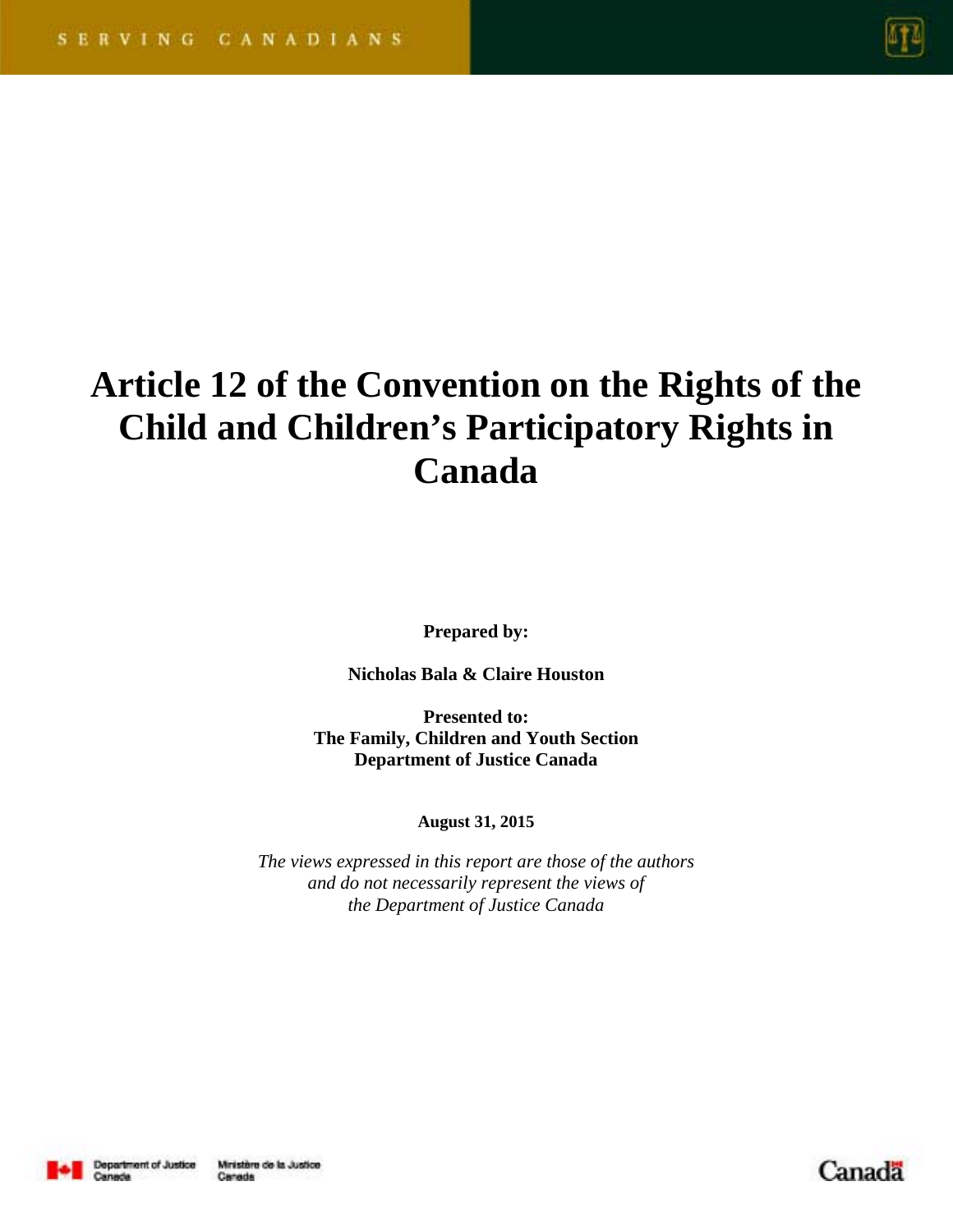Information contained in this publication or product may be reproduced, in part or in whole, and by any means, for personal or public non-commercial purposes, without charge or further permission, unless otherwise specified.

You are asked to:

exercise due diligence in ensuring the accuracy of the materials reproduced;

indicate both the complete title of the materials reproduced, as well as the author organization; and

indicate that the reproduction is a copy of an official work that is published by the Government of Canada and that the reproduction has not been produced in affiliation with, or with the endorsement of the Government of Canada.

Commercial reproduction and distribution is prohibited except with written permission from the Department of Justice Canada. For more information, please contact the Department of Justice Canada at: www.justice.gc.ca.

©Her Majesty the Queen in Right of Canada, represented by the Minister of Justice and Attorney General of Canada, 2016

ISBN 978-0-660-04779-9

Cat. No. J4-40/2016E-PDF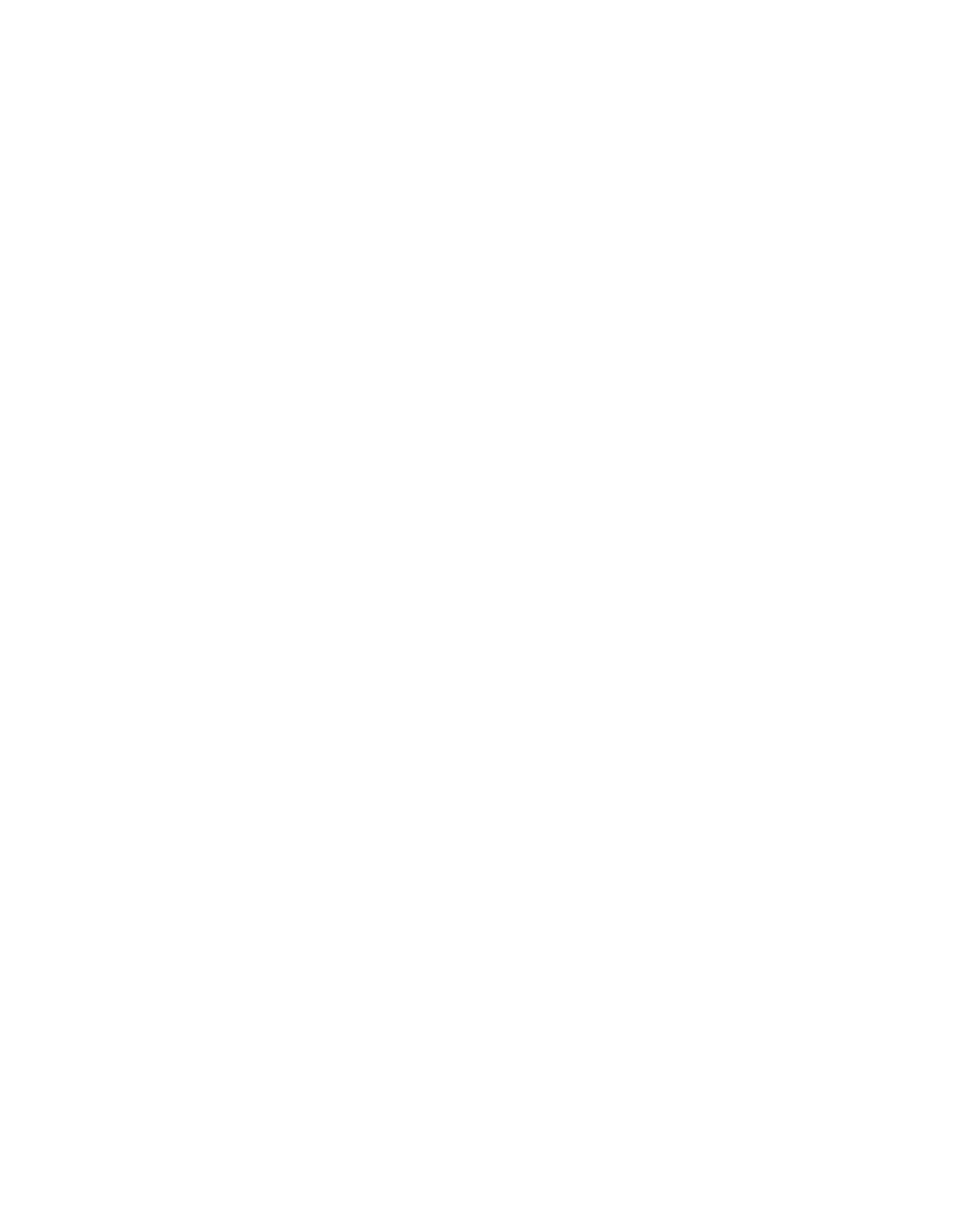# **TABLE OF CONTENTS**

| I. Introduction: Scope of Paper                                                                          |
|----------------------------------------------------------------------------------------------------------|
| II. Article 12 of the Convention on the Rights of the Child                                              |
| <b>Interpreting Article 12</b>                                                                           |
| Relationship Between Article 12 and Article 3                                                            |
| III. Review of Children's Participatory Rights in Canada                                                 |
| A. Family Disputes After Separation                                                                      |
| The "Best Interests of the Child" Include the Child's "Views and Preferences"                            |
| Children's Views and Preferences Not Necessarily Determinative                                           |
| Ways of Hearing Children in Custody and Access Proceedings                                               |
| <b>Assessments</b>                                                                                       |
| Counsel for the Child                                                                                    |
| Judicial Interviews                                                                                      |
| Views of the Child Reports                                                                               |
| Other Evidence of Children's Views and Preferences                                                       |
| B. Hague Child Abduction Convention Proceedings                                                          |
| Child's Views and Objections                                                                             |
| Role of Children in Hague Convention Proceedings                                                         |
| C. Child Protection Proceedings                                                                          |
| The Importance of Hearing Children in Child Protection Proceedings                                       |
| Children's Views and Preferences Not Determinative                                                       |
| Ways of Hearing Children in Child Protection Proceedings<br><b>Assessments in Child Protection Cases</b> |
| Counsel for the Child                                                                                    |
| Judicial Interviews                                                                                      |
| Other Evidence of Children's Views and Preferences                                                       |
| Additional Participation Rights in Child Protection Proceedings                                          |
| D. Adoption Proceedings                                                                                  |
| Children's Views, Preferences and Wishes                                                                 |
| Children's Consent to Adoption                                                                           |
| Children's Participation at Adoption Hearings                                                            |
| E. Criminal Proceedings                                                                                  |
| <b>Hearing Child Victims and Witnesses</b>                                                               |
| Participation Rights of Young Offenders                                                                  |
| F. Proceedings About Health Care                                                                         |
| <b>Consent to Treatment Legislation</b>                                                                  |
| <b>Child Protection Legislation</b>                                                                      |
| G. Immigration and Refugee Proceedings                                                                   |
| Best Interests of the Child and the Right to be Heard                                                    |
| Designated Representatives                                                                               |
| H. Rights in Education Proceedings                                                                       |
| IV. Expanding Children's Participation Rights in Canada                                                  |
| Promoting Children's Participation in Judicial and Administrative Proceedings                            |
| Policy Development and Law Reform                                                                        |
| <b>Research and Policy Development</b>                                                                   |
| List of Resources                                                                                        |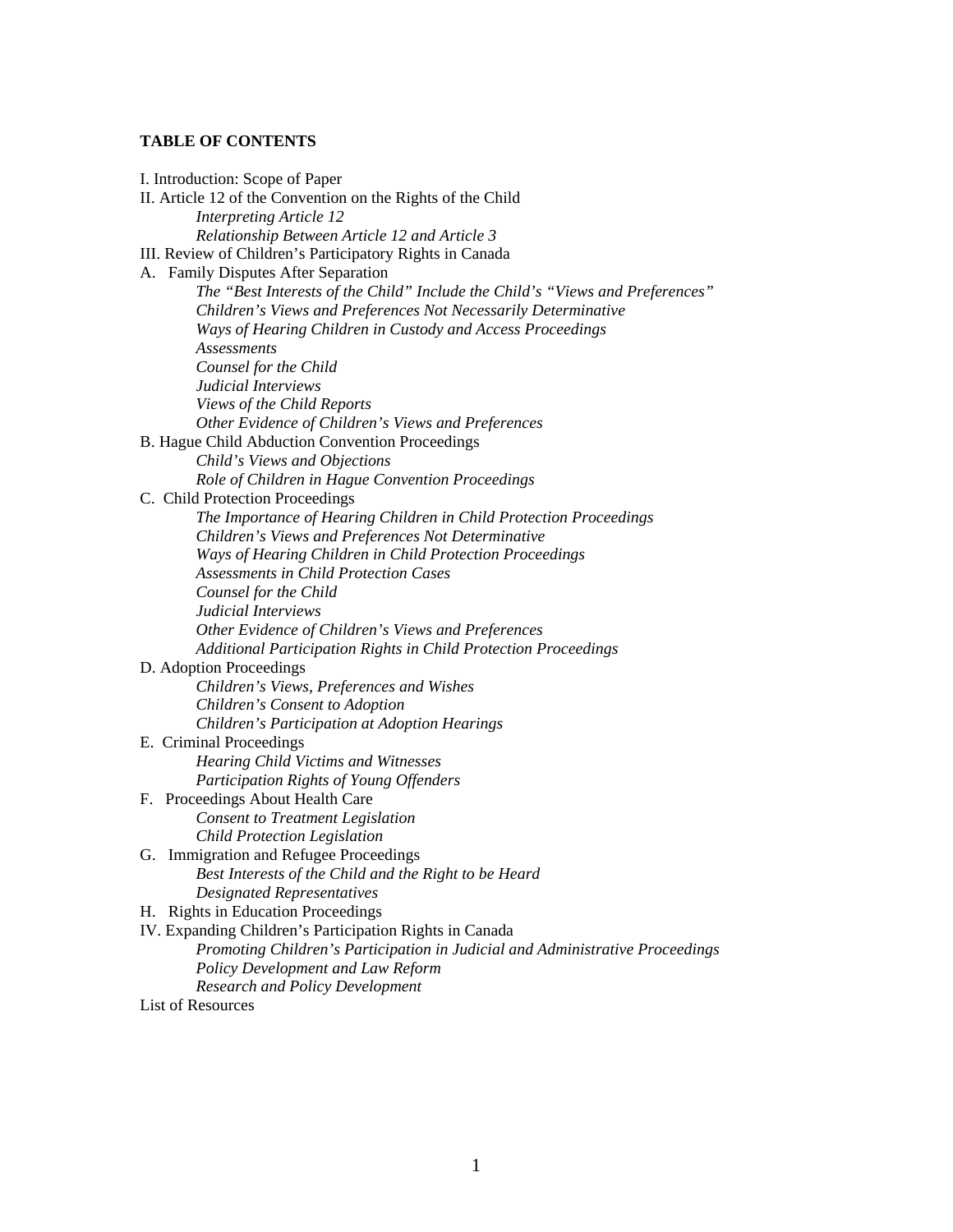# **Article 12 of the Convention on the Rights of the Child and Children's Participatory Rights in Canada**

# **Nicholas Bala\* & Claire Houston\*\***

# **I. INTRODUCTION: SCOPE OF PAPER**

In 1989, the Convention on the Rights of the Child (CRC) was adopted by the United Nations. Canada ratified the CRC two years later, in 1991. Although the CRC has not been fully incorporated into domestic law, its principles guide interpretation of the *Charter of Rights and Freedoms*, legislation and the common law in Canada.<sup>1</sup>

 The CRC recognizes that children have civil, political, economic, social, health, and cultural rights. One of the most important rights in the CRC is the "right of participation,"<sup>2</sup> set out in Article 12. Article 12(1) recognizes the right of children capable of forming views to express those views in all matters affecting them, and directs that due weight be accorded those views, depending on the age and maturity of the child as well as the matter at issue. Article 12(2) provides for the right of the child to be heard directly or indirectly through a representative in any administrative or judicial proceeding affecting the child. Article 12 is especially important since it is one of the few provisions of the CRC that children can exercise themselves, and because it provides for children's involvement in decision-making that most directly impacts on their lives.

*<sup>\*</sup>* Professor, Faculty of Law, Queen's University. The authors wish to thank Graham Buitenhuis, Queen's J.D. Candidate 2016 for his research assistance.

B.A., J.D., Harvard University S.J.D. Candidate.

<sup>&</sup>lt;sup>1</sup> Baker v Canada (Minister of Citizenship and Immigration), [1999] 2 S.C.R. 817.

 $2$  The term "participation" is not used in the text of Article 12 but is now generally accepted as one of the Article's principles. See United Nations Committee on the Rights of the Child, *General Comment No. 12 (2009): The right of the child to be heard,* UN Doc. CRC/C/GC/12 at 5*.*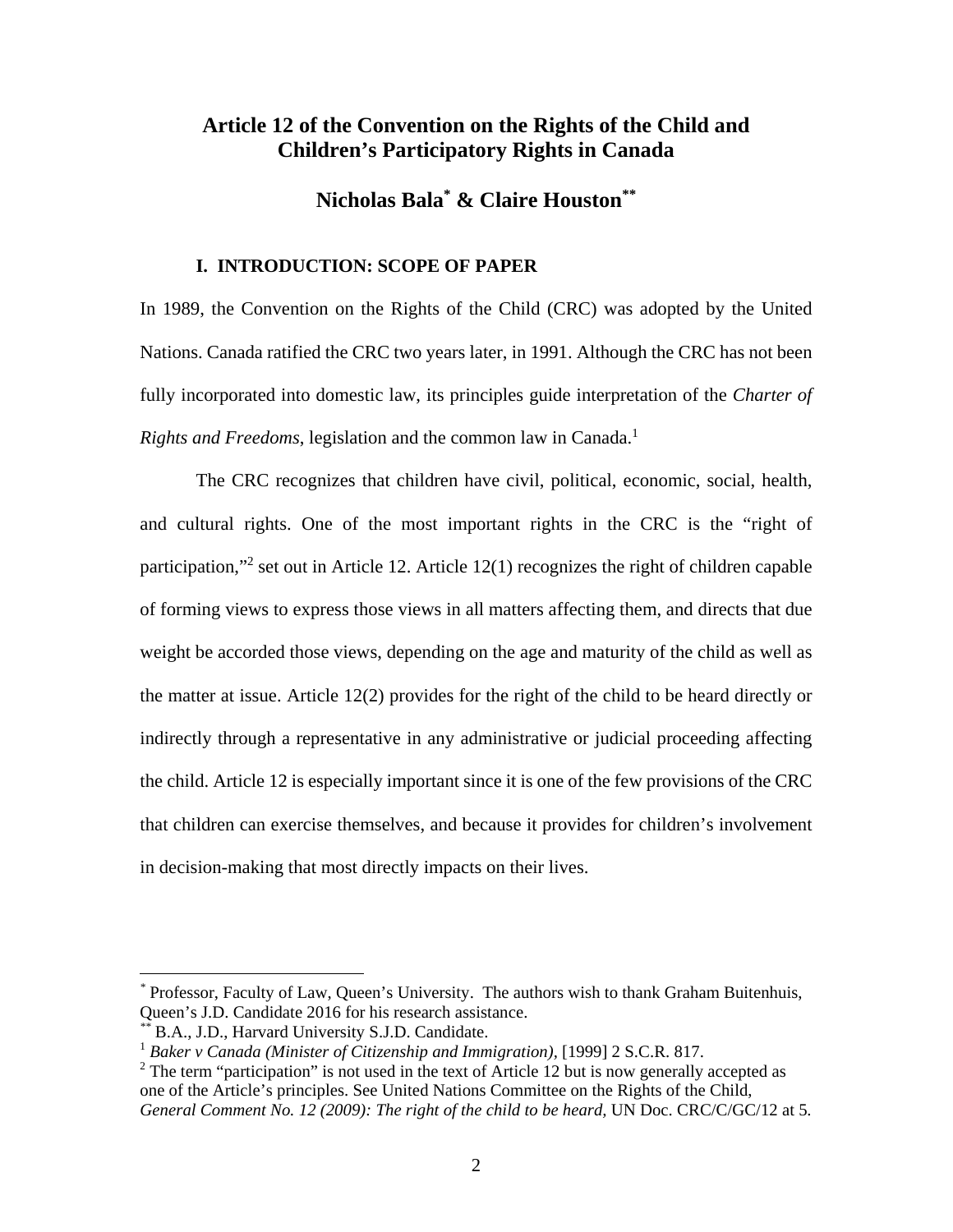Canadian courts and legislatures have recognized the CRC, and the rights of children embodied in Article 12 in particular. The importance of children's views has been directly recognized in family law, specifically in the context of child custody and access disputes following parental separation. Children's participation rights have also been recognized in proceedings respecting child protection, health, youth criminal justice, immigration, and education.

 Despite the recognition in Canada of rights of children, the United Nations Committee on the Rights of the Child has suggested that steps need to be undertaken to further promote children's participatory rights in this country. In its 2012 Report on Canada, the Committee welcomed the 2010 Yukon Supreme Court decision in *G. (B.J.) v. G. (D.L.)*, 3 which cited and relied upon Article 12 to establish children's participatory rights in disputes between separated parents, a decision discussed more fully below. The Committee, however, also was "concerned that there are inadequate mechanisms for facilitating meaningful and empowered child participation in legal, policy, environmental issues, and administrative procedures that impact children."4

 This paper provides an overview and comparative analysis of children's participatory rights in Canada.<sup>5</sup> Looking at legislation and case law from across the country, the paper describes and contrasts the way children's views are considered in the different

<sup>3</sup> *G. (B.J.) v. G. (D.L.),* 2010 YKSC 44.

<sup>&</sup>lt;sup>4</sup> United Nations Committee on the Rights of the Child, Sixty-first session, 5 October, 2012, CRC/C/CAN/CO/3-4*, Concluding Observations: Canada*, at para. 36.

 $<sup>5</sup>$  The focus of this paper is on the law and literature of Canada. There is, however, a large body</sup> of writing and case law from other countries that applies Article 12 of the CRC: see e.g. James Munby, "Unheard voices: The involvement of children and vulnerable people in the family justice system," [2015] Fam Law 895; Tali Gal & Benedetta Durmay, eds. *International Perspectives and Empirical Findings on Child Participation: From Social Exclusion to Child-Inclusive Policies* (New York: Oxford University Press, 2015); and Aisling Parks, *Children and International Human Rights Law: The Right of Children to be Heard* (London: Routledge, 2013).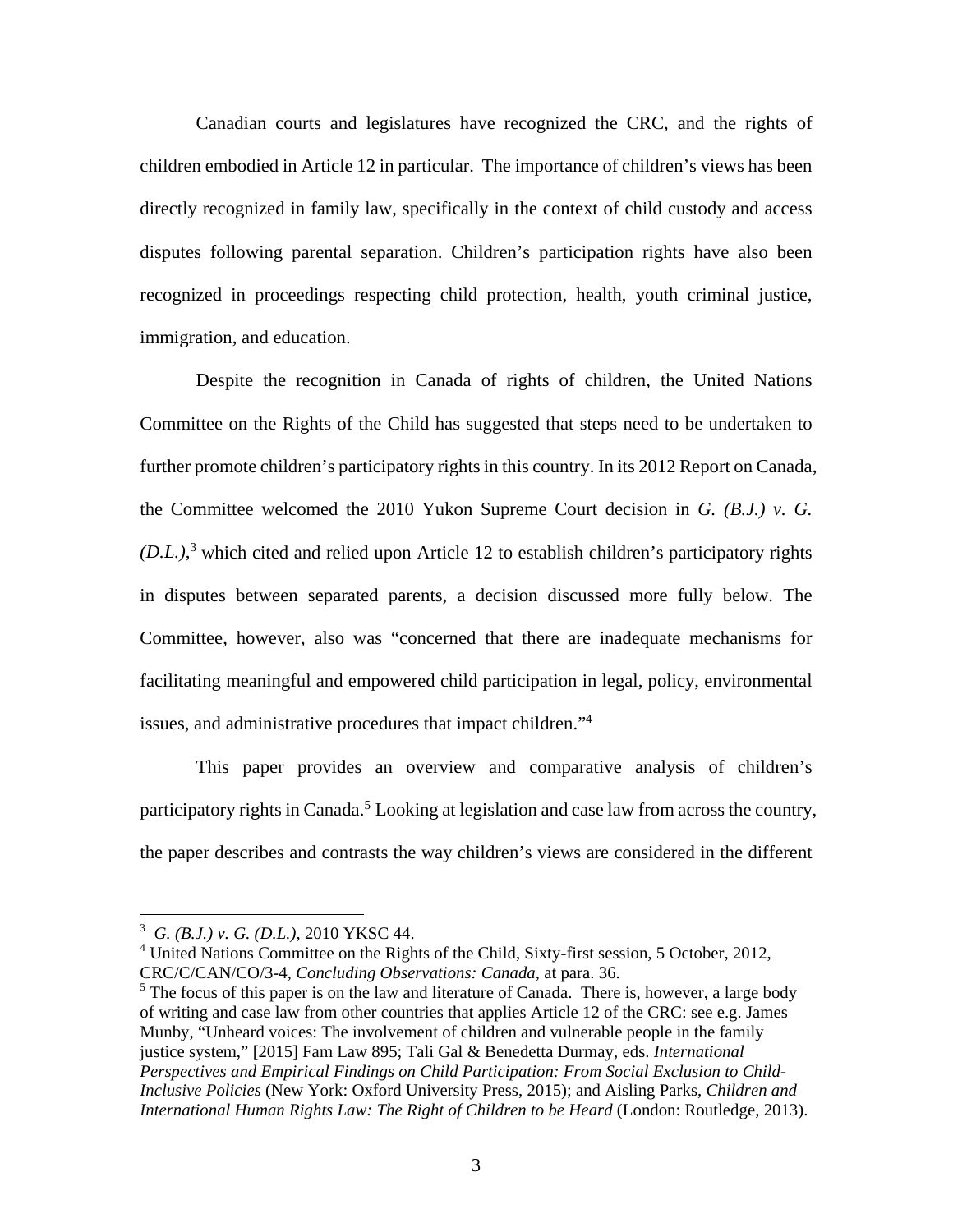provinces and territories, as well as across legal domains. The paper also considers how Canadian courts have interpreted and applied Article 12. Finally, drawing on recent academic articles, both Canadian and international, the authors offer some suggestions for how legislatures, courts and tribunals could further implement Article 12, thus promoting children's participatory rights in Canada.

A primary focus of this paper is on children's participatory rights in judicial and administrative proceedings. However, the scope of Article 12 is broader: Article 12 also requires that children be consulted in the development of law and policy that affects them. The paper therefore concludes with some suggestions for including children's voices in legislative and policy-making processes.

# **II. ARTICLE 12 OF THE CONVENTION ON THE RIGHTS OF THE CHILD**

Article 12 of the CRC provides:

1. States Parties shall assure to the child who is capable of forming his or her own views the right to express those views freely in all matters affecting the child, the views of the child being given due weight in accordance with the age and maturity of the child.

2. For this purpose, the child shall in particular be provided the opportunity to be heard in any judicial and administrative proceedings affecting the child, either directly, or through a representative or an appropriate body, in a manner consistent with the procedural rules of national law.

#### *Interpreting Article 12*

In 2009, the Committee on the Rights of the Child published *General Comment No. 12*:

*The right of the child to be heard*, which provides guidance on the interpretation of Article

12.

Article 12 is written in such a way as to place as few restrictions on children's

participation as possible. Article 12(1), for example, does not limit the matters on which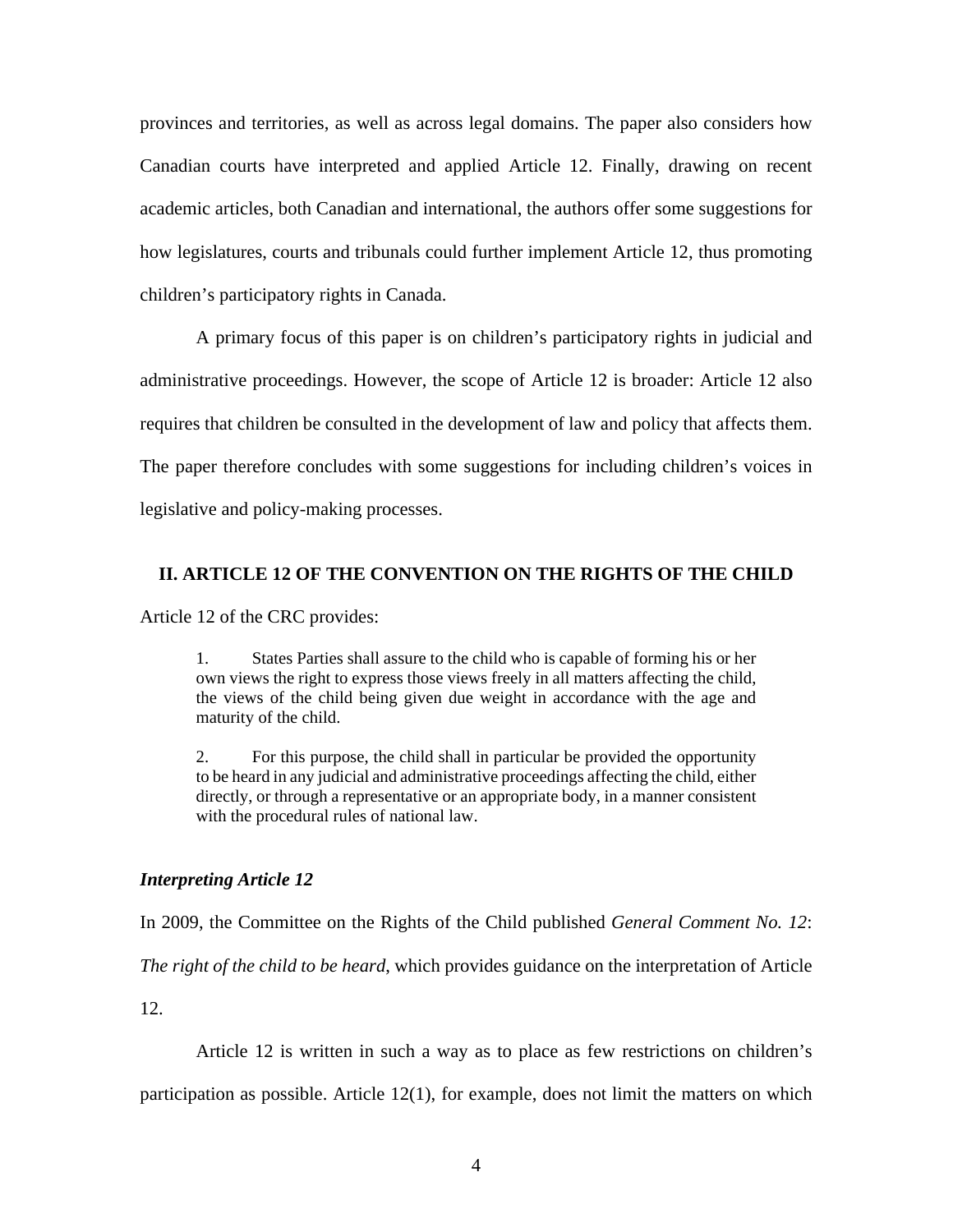children should be consulted. Similarly, while the Article only guarantees the right to be heard to a child "capable of forming his or her views," capacity is to be interpreted broadly: the Committee suggests that states *presume* a child has capacity to form views. Furthermore, capacity is not determined by age, and the Committee discourages states from introducing age limits for children's participation. Capacity does not mean a child must have comprehensive knowledge of all aspects of the matter at issue; instead, sufficient understanding of the matter is enough.

The Committee argues that Article 12 also places obligations on states to ensure that a child's right to participate is realized. It is not enough to allow children to share their views. States must *support* children who have difficulty making their views heard, such as children with disabilities and minority children, as well as *protect* children who express their views, for example child victims who testify in criminal proceedings. The environment in which children express their views matters: venues that are not accessible or child-friendly prevent children's views from being properly heard. Finally, to properly exercise their right, children must be *informed* of the context in which their views are heard, including information about the nature of proceedings and any potential decisions that may result.

Article 12 requires that children's views be heard and considered. The significance accorded to a child's views depends on his or her age *and* maturity. For the purposes of Article 12, maturity refers to the capacity of a child to express views on issues in a reasonable and independent matter. Maturity must also be assessed according to the matter at issue: the greater the impact a decision will have on a child's life, the more relevant the assessment of maturity becomes.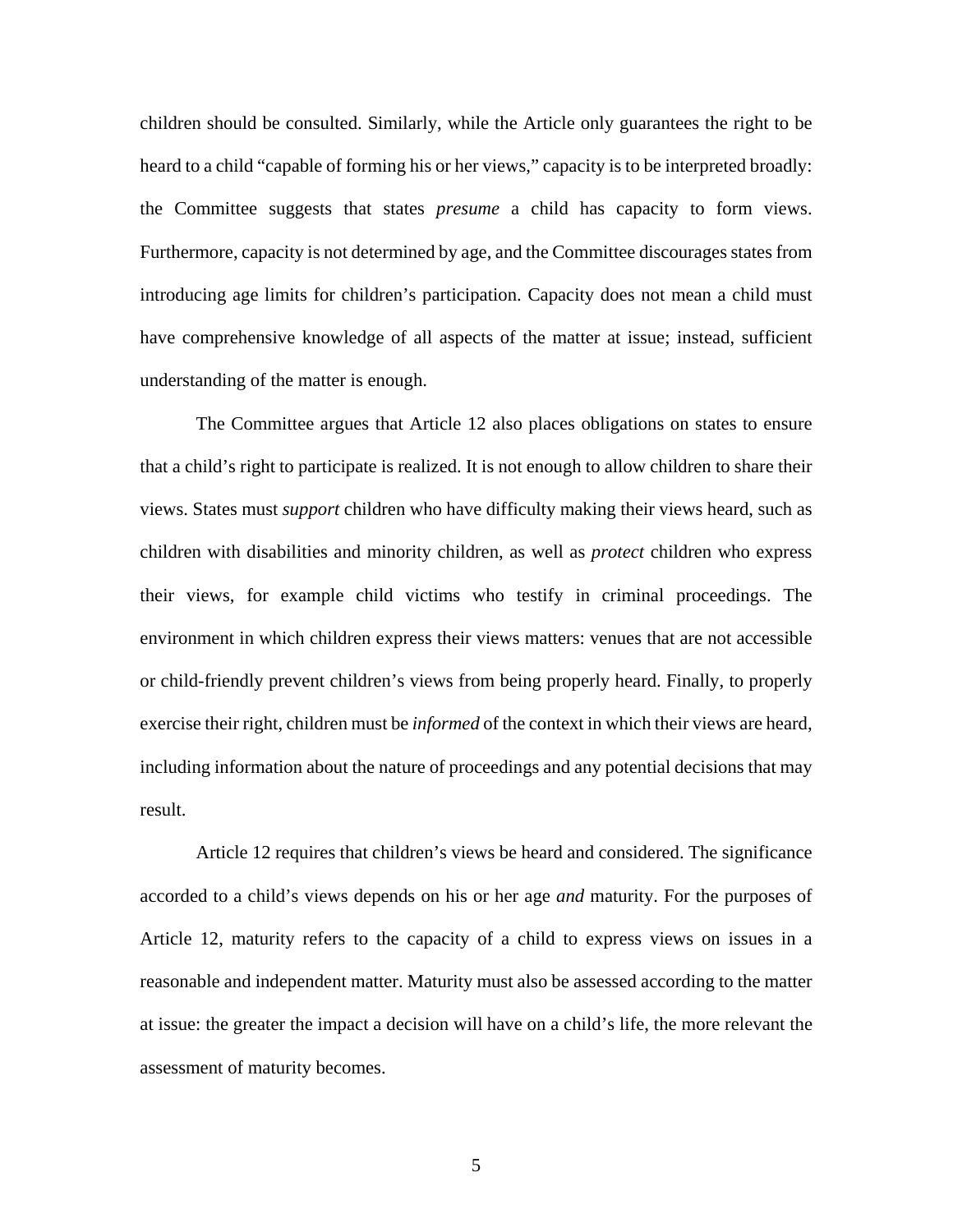Article 12(2) directs that children be given the opportunity to be heard in "any" proceedings affecting them. The Committee has provided a non-exhaustive list of judicial proceedings where children's views might be heard, including those respecting "separation of parents, custody, care and adoption, children in conflict with the law, child victims of physical or psychological violence, sexual abuse or other crimes, health care, social security, unaccompanied children, asylum-seeking and refugee children, and victims of armed conflict and other emergencies."<sup>6</sup> Examples of administrative proceedings where the views of children could be taken into account include "decisions about children's education, health, environment, living conditions, or protection."<sup>7</sup> However, the Committee has indicated that the "main issues" that require a child to be heard are divorce and separation, separation from parents and alternative care, adoption, child offenders, and the child victim and child witness. The Committee has also noted that children's participation rights extend to mediation and alternative dispute resolution.

Article 12(2) provides that children may be heard directly or indirectly through a representative. The Committee recommends that wherever possible, children be given the opportunity to be heard directly. Where a child is heard indirectly, there must be no conflict of interest on the part of the child's representative.

Finally, it is important to recognize that Article 12 confers a right to express views, not an obligation to do so. Children therefore have a right *not* to exercise their right to be heard. They should not be forced to express views in matters affecting them.

<u>.</u>

<sup>6</sup> United Nations Committee on the Rights of the Child, *General Comment No. 12 (2009): The right of the child to be heard,* UN Doc. CRC/C/GC/12 at 11.

<sup>7</sup> United Nations Committee on the Rights of the Child, *General Comment No. 12 (2009): The right of the child to be heard,* UN Doc. CRC/C/GC/12 at 11.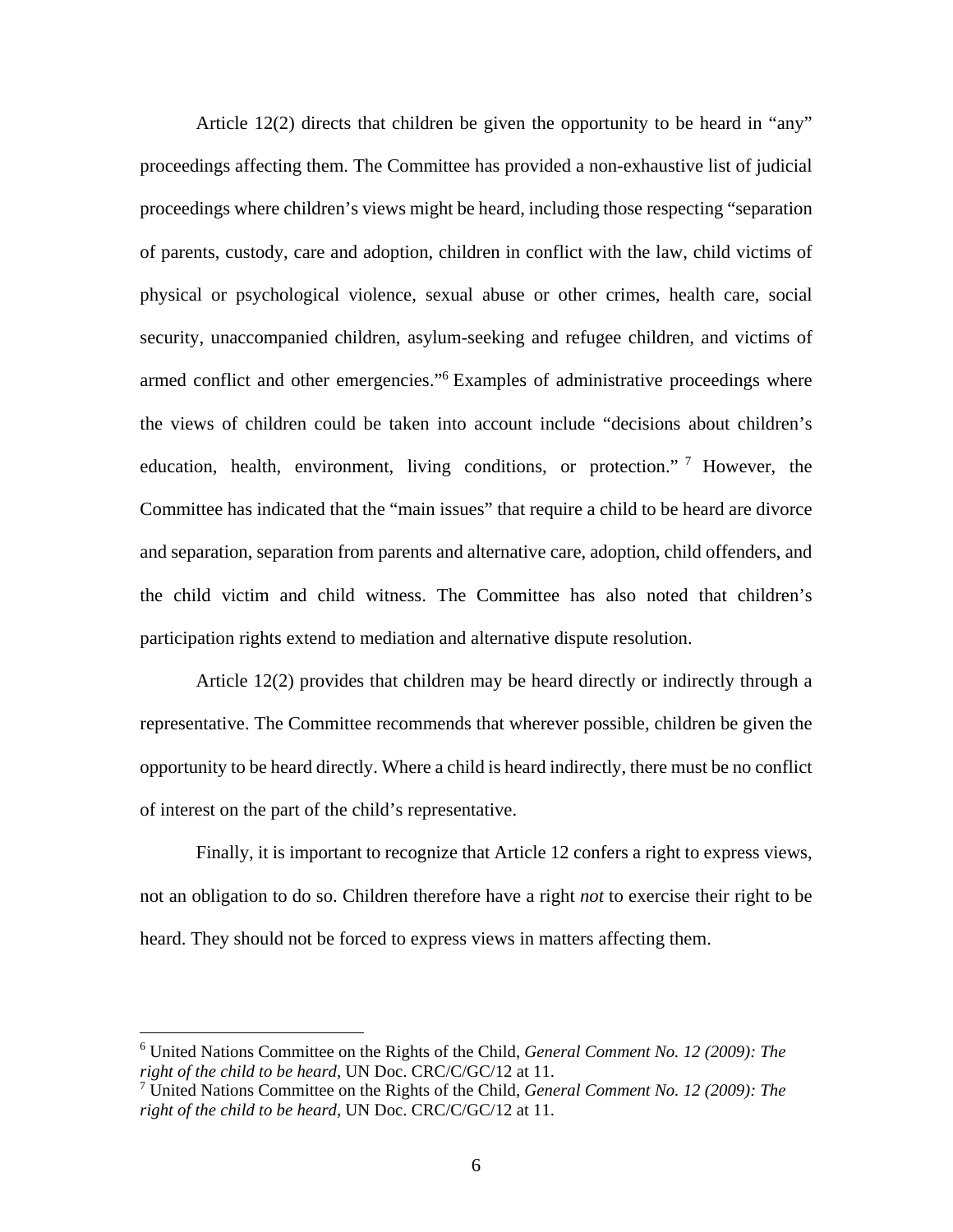## *Relationship Between Article 12 and Article 3*

*General Comment No. 12* of the United Nations Committee on the Rights of the Child also clarifies how the rights in Article 12 relate to other rights in the CRC, including those contained in Article 3. Article 3 provides, in part:

In all actions concerning children, whether undertaken by public or private social welfare institutions, courts of law, administrative authorities or legislative bodies, the best interests of the child shall be a primary consideration.

Some commentators have suggested that Article 3 can be interpreted in such a way as to trump the rights contained in Article 12. Specifically, it has been argued that hearing the views of children may be contrary to their best interests, as it may draw them into a dispute involving their parents or other caregivers, and accordingly their views and wishes should not be solicited.<sup>8</sup> The Committee rejects this approach and denies that there is tension between the two Articles. It interprets Articles 12 and 3 as mutually reinforcing: the best interests of the child will be promoted where the views of the child are heard and considered. Conversely, denying a child the opportunity to be heard would seem to violate Article 3.

While there are legitimate concerns about how children are involved in legal proceedings, and children should never be pressured to express their views or preferences, there is considerable research that allowing children to share their perspectives promotes their welfare, as well as it being necessary to protect their rights. Hearing from children often provides judges, mediators, lawyers, and parents with vitally important information about their best interests. Research suggests that children generally have better outcomes if they feel that they have a "voice" in the family dispute resolution process.  $9$ 

<sup>8</sup> This argument is reviewed in detail, and rejected in Aisling Parks*, Children and International Human Rights Law: The Right of Children to be Heard* (London: Routledge, 2013) at 58.

<sup>&</sup>lt;sup>9</sup> For discussions of the social science literature on judicial meetings and involving children in the family dispute resolution process, see Rachel Birnbaum, Nicholas Bala & Francine Cyr,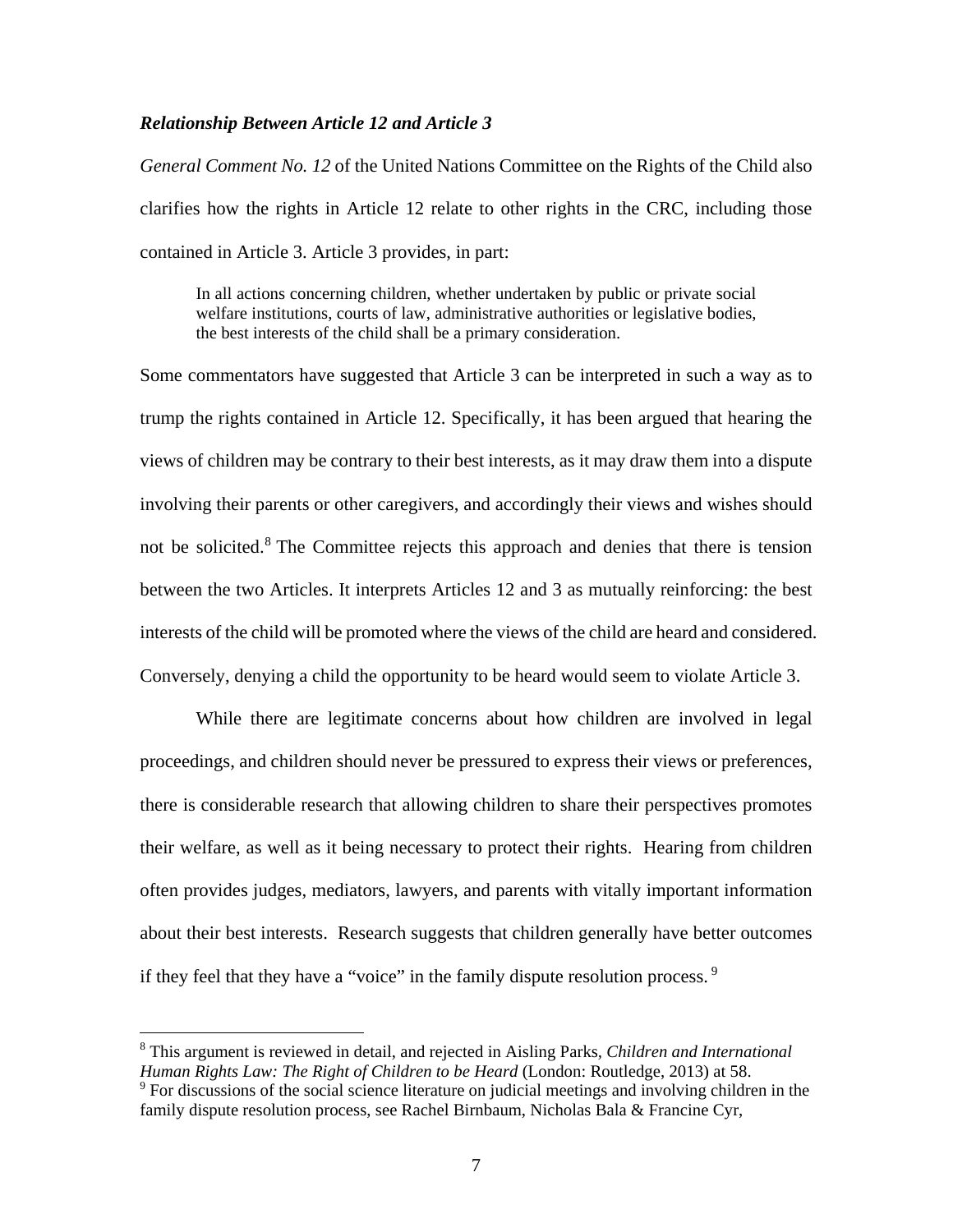#### **III. REVIEW OF CHILDREN'S PARTICIPATORY RIGHTS IN CANADA**

This section of the paper reviews children's participation rights in Canada in the legal contexts which have most frequently implicated these rights. The right of children to be heard in matters affecting them has been recognized in legislation, and by judicial and administrative decision-makers. This section considers how children's voices are heard in different legal contexts and across Canadian jurisdictions. Special attention is directed to the interpretation and application of Article 12 by decision-makers in the domestic context. This section is divided into legal areas where the importance of children's views has been recognized: family disputes after parental separation, child protection, health, adoption, juvenile justice, child victims and witnesses, immigration and refugee claims, and education proceedings.

## **A. FAMILY DISPUTES AFTER SEPARATION**

 $\overline{a}$ 

One area in which the right of children to be heard has been consistently recognized is in disputes about child custody and access following parental separation.<sup>10</sup> In Canada, legal rules governing the rights of separated parents depend on whether the parents were married. For married parents seeking a divorce, the relevant statute is the federal *Divorce Act*. For unmarried parents, provincial or territorial legislation governs.

<sup>&</sup>quot;Children's Experiences with Family Justice Professionals In Ontario and Ohio" (2011) 25 Inter. J. L. Pol. & Fam. 398; Rachel Birnbaum & Michael Saini, "A Scoping Review of Qualitative Studies on the Voice of The Child in Child Custody Disputes" (2013) 20 Childhood 260; and Joan B. Kelly & Mary Kay Kisthardt, "Helping Parents Tell Their Children about Separation and Divorce: Social Science Frameworks and the Lawyer's Counseling Responsibility" (2009) 22 J. Am. Acad. Mat. L. 1401.

<sup>&</sup>lt;sup>10</sup> The federal *Divorce Act* and much provincial and territorial legislation uses the traditional concepts of "custody" and "access" to describe parental "rights" after separation, and that terminology is used in this paper. However, there is much to be said for the adoption of more child-focused terms like "parenting plans," "parenting time" and "parental responsibilities." British Columbia and Alberta have enacted statutes that adopt new concepts; see Nicholas Bala, "Bringing Canada's Divorce Act into the New Millennium: Enacting a Child-Focused Parenting Law"(2015) 40:2 Queen's L. J. 425-482.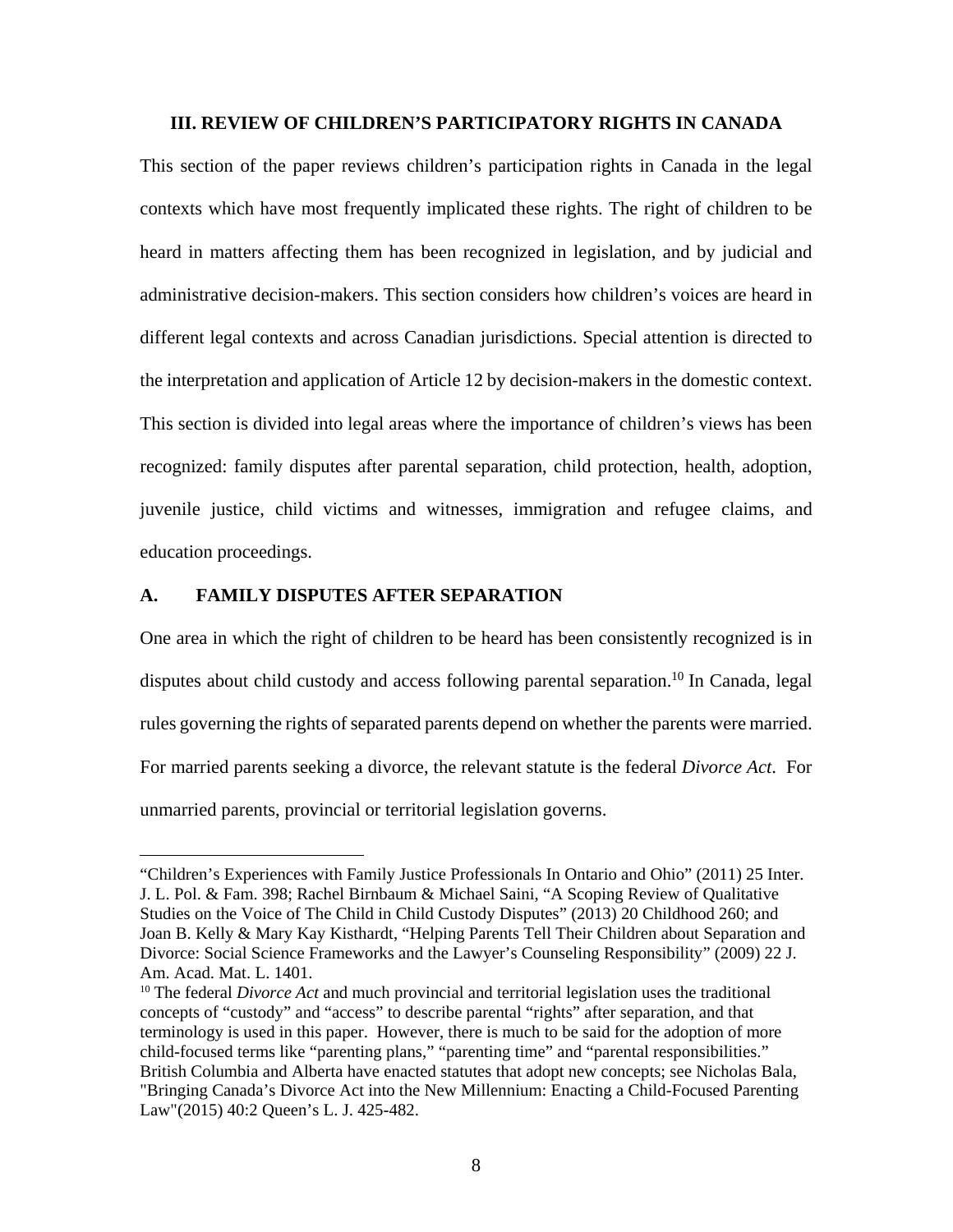#### *The "Best Interests of the Child" Include the Child's "Views and Preferences"*

The majority of separating or divorcing parents agree on custody and access arrangements without involvement of a judge, whether by direct informal discussion between the parents, negotiation between lawyers, or through mediation. Whether or not children in such families are consulted on these matters depends on the attitude of the parents, and the approach of professionals, such as lawyers and mediators, who may be assisting them. In cases where a judge is asked to make a custody or access determination, the primary factor – whether under the *Divorce Act* or provincial or territorial legislation – is the "best interests" of the child. Canadian law has long recognized that children's views are relevant to assessing their "best interests." In most provinces and territories, judges are explicitly directed by legislation to consider the child's views and preferences in determining a child's "best interests," on which a custody or access order will be based.<sup>11</sup> For example, s. 37(2)(b) of British Columbia's *Family Law Act* instructs that in determining the best interests of a child for the purposes of a parenting or contact order, the court must consider all the of the child's needs and circumstances, including "the child's views, unless it would be inappropriate to consider them."<sup>12</sup> In a few jurisdictions, legislation is even more directive in requiring courts to consider the child's views and preferences when making an order for custody or access. In Prince Edward Island, for example, s. 8(1) of the *Custody Jurisdiction and Enforcement Act* provides that in any application under the statute, "a

<sup>&</sup>lt;sup>11</sup> In Quebec, Article 34 of the *Civil Code of Québec* provides that children shall be heard in all proceedings that affect them, not just family proceedings: *Civil Code of Québec*, C.Q.L.R. 1991, c. C-1991, art. 34.

<sup>12</sup> *Family Law Act*, S.B.C. 2011, c. 25, s. 37(2)(b). See also e.g. Ontario *Children's Law Reform Act,* R.S.O. 1990, c. C-12*,* s. 24(2)(b).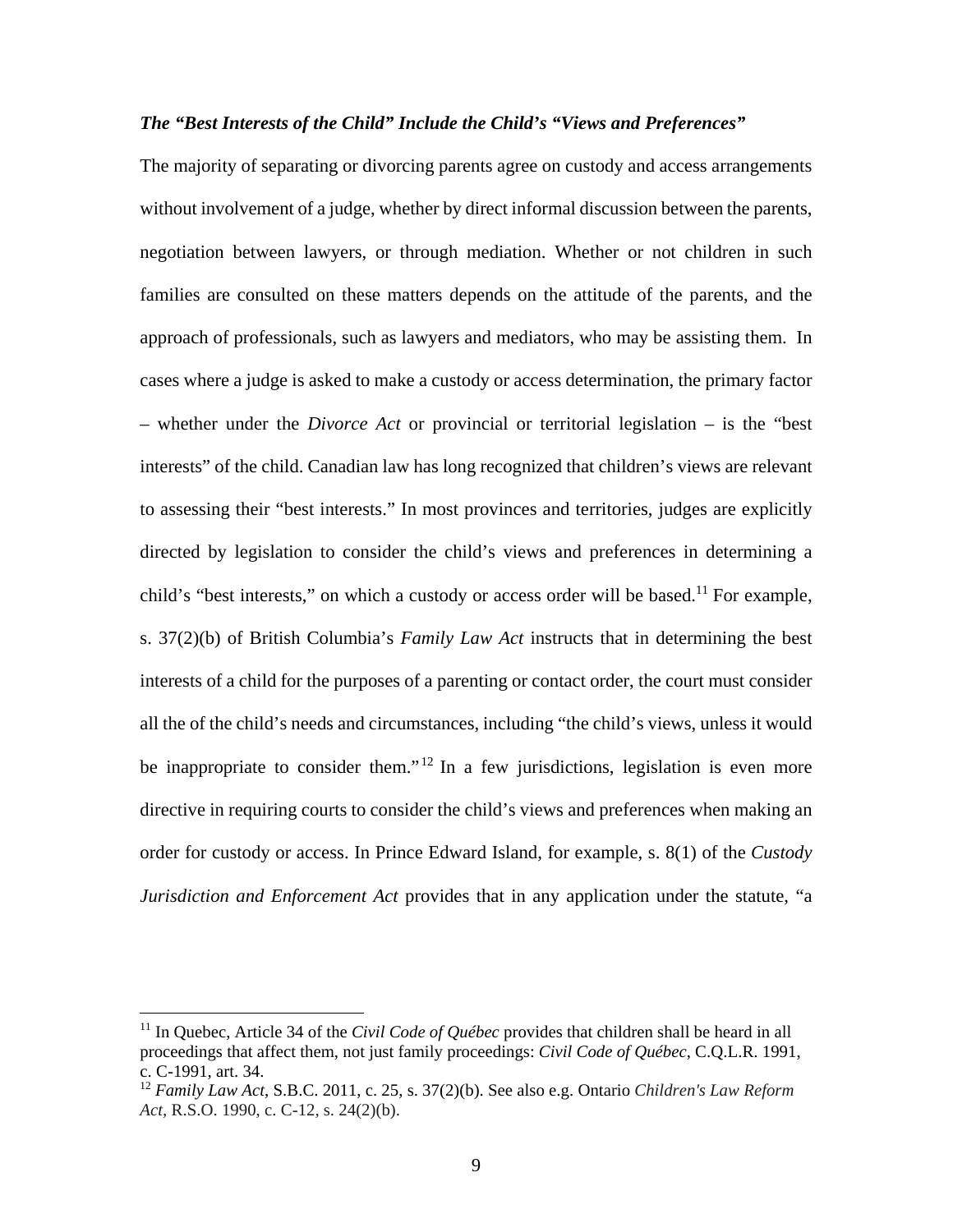court where possible shall take into consideration the views and preferences of the child to the extent that the child is able to express them."<sup>13</sup>

 The *Divorce Act* stands alone in not explicitly providing for a child's views and preferences to be heard in making a custody or access order in a child's best interests. The Act provides, in s. 16(8), that the "best interests" of the child are to be the only consideration in making a custody or access award. Judges have, however, consistently interpreted "best interests" in this provision to include consideration of the child's views and preferences.14

#### *Children's Views and Preferences Not Necessarily Determinative*

While children's views and preferences are an important factor in determining which custody and access arrangement will be in a child's best interests, they are not the only factor. Nor are they necessarily determinative. The weight accorded to a child's wishes depends on factors such as age, maturity, and motivation.<sup>15</sup> Justice R. James Williams of the Nova Scotia Supreme Court, Family Division, suggests a number of factors judges should consider when assessing the significance of a child's wishes:

- (a) whether both parents are able to provide adequate care [i.e. if there is no real choice about care arrangements, the child's wishes may not be that significant];
- (b) how clear and unambivalent the wishes are;
- (c) how informed the expression is;
- (d) the age of the child;

<sup>13</sup> *Custody Jurisdiction and Enforcement Act*, R.S.P.E.I. 1988, c. C-33, s. 8(1).

<sup>14</sup> For a discussion of case law on the views of children in cases under the *Divorce Act* and a proposal for amending the Act to more explicitly comply with Article 12, see Nicholas Bala, "Bringing Canada's Divorce Act into the New Millennium: Enacting a Child-Focused Parenting Law"(2015) 40:2 Queen's L. J. 425-482.

<sup>&</sup>lt;sup>15</sup> Nicholas Bala, "The Voice of Children in Alberta Family Law Cases" (Paper presented to the Legal Education Society of Alberta for Children's Lawyers in Calgary and Edmonton, April 2005) at 1 [unpublished].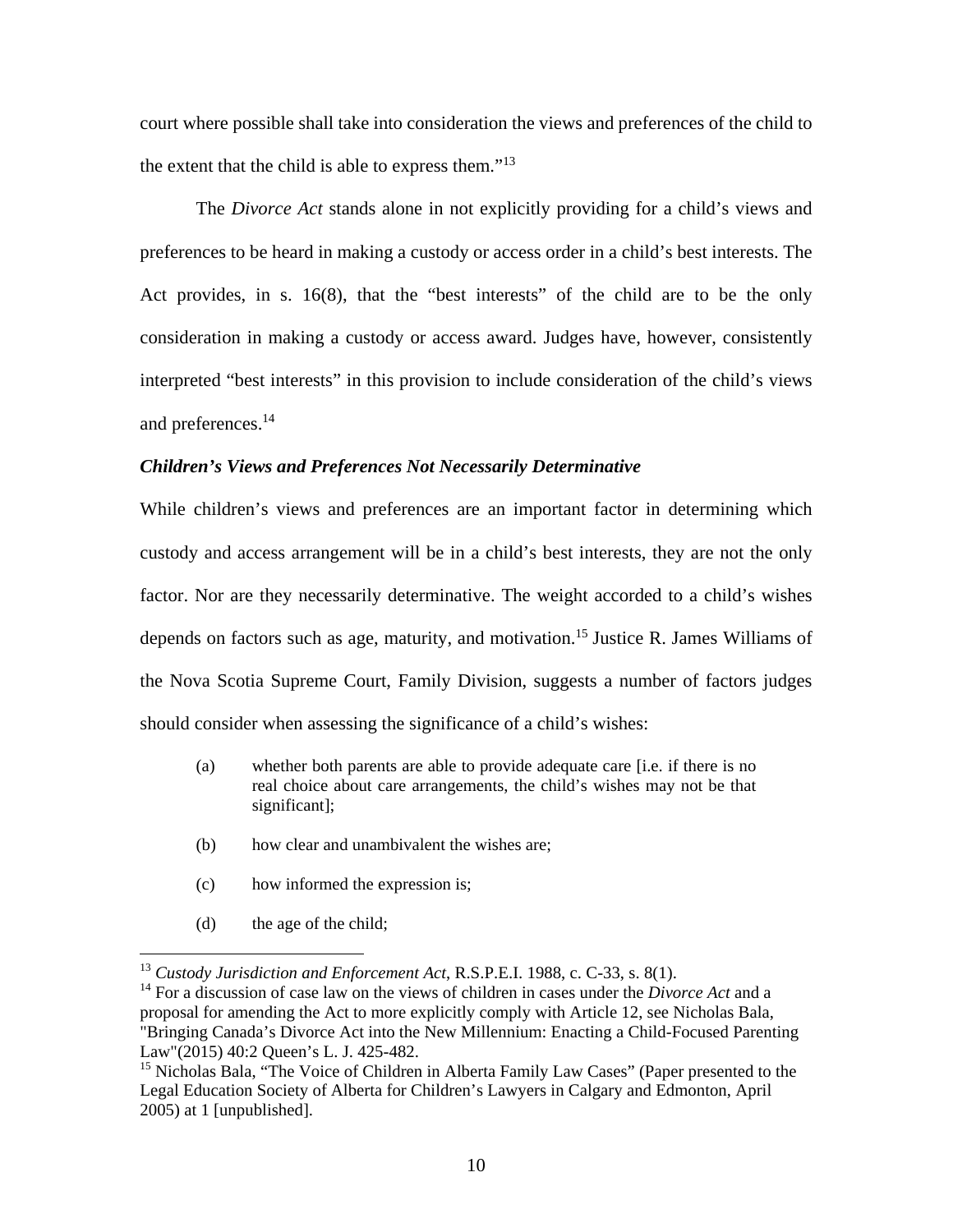- (e) the maturity level;
- (f) the strength of the wish;
- (g) the length of time the preference has been expressed for;
- (h) practicalities;
- $(i)$  the influence of the parent $(s)$  on the expressed wish or preference;
- (j) the overall context; and
- (k) the circumstances of the preference from the child's point of view.<sup>16</sup>

Although custody and access legislation does not place age restrictions on the ability of a child to express his or her wishes, Canadian courts have found it unreasonable to expect a child 5 years of age or younger to articulate views and preferences.<sup>17</sup> As discussed below, courts have also recognized an upper age limit, after which failing to follow a child's wishes may be futile.

 The independence of a child's views and preferences is also an issue for judges making custody or access orders. A child may be unduly influenced into rejecting one parent due to the alienating conduct of the other parent. Children may also express views and preferences that conflict with their best interests. In *Jespersen v. Jespersen*, 18 a 12 yearold boy expressed a desire to live with his father. The boy struggled in school and his mother played a key role in making sure he applied himself to school, which caused emotional tension for the boy. The trial judge found that this tension informed the child's stated desire to live with his father, and ordered custody to remain with the mother despite

<sup>&</sup>lt;sup>16</sup> R.J. Williams, "If Wishes Were Horses Then Beggars Would Ride" (Paper presented at the National Judicial Institute, Family Law Program, Halifax, February 1999).

<sup>17</sup> See e.g*. Houle v. Poulin*, 1998 CarswellOnt 556 (Ont. Prov. Div.).

 $18$  (1985), 48 R.F.L. (2d) 193 (B.C.C.A.).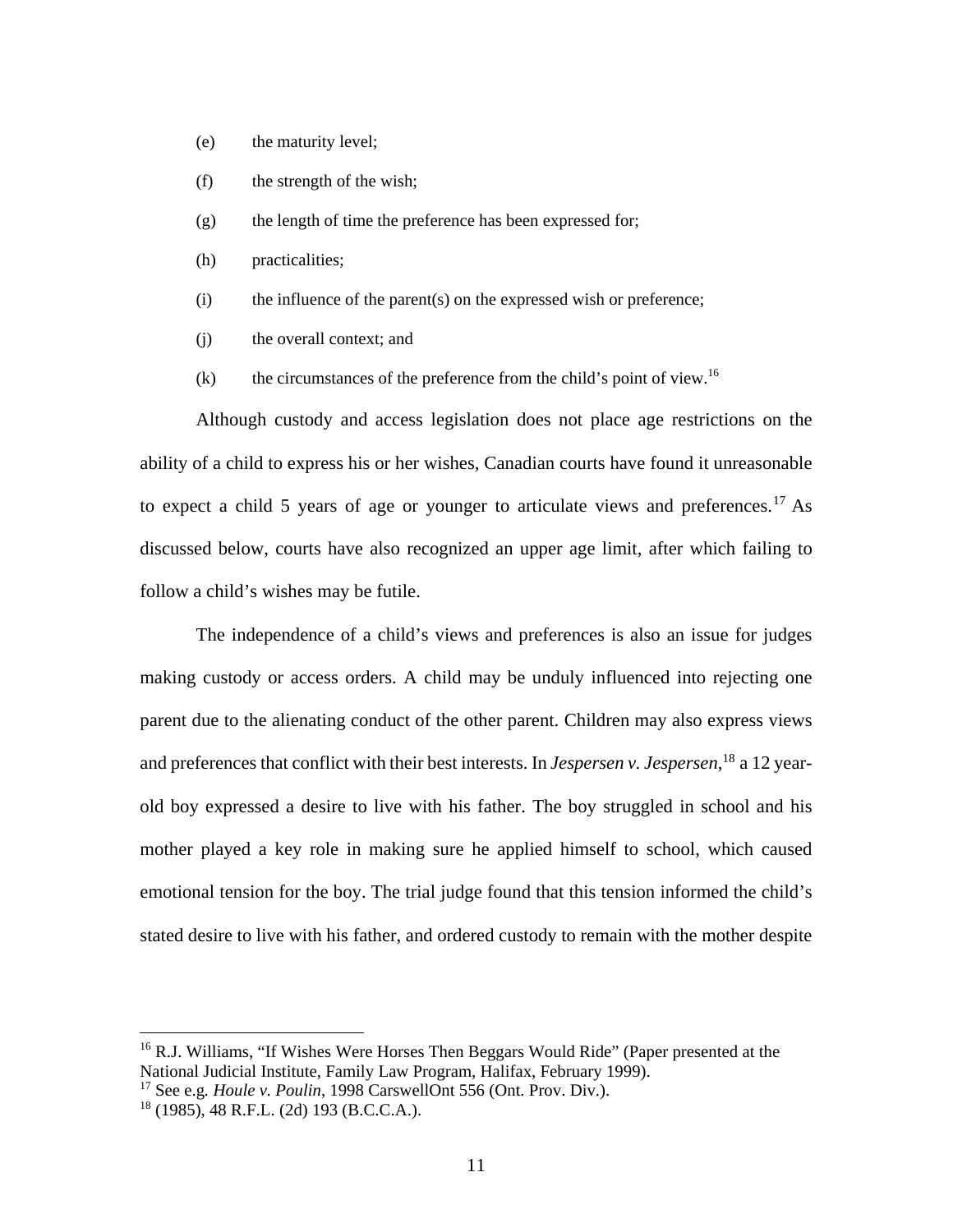the boy's views. For younger children, judges are more likely to disregard a child's wishes if they do not conform to his or her best interests.

Once children reach 12 or 13, they may be more likely to "vote with their feet," and many separated parents will effectively allow children of this age or older to have a significant or determinative role in their living arrangements. Further, judges recognize that it can be difficult to enforce a custody or access order that is contrary to the child's wishes. As observed by the British Columbia Court of Appeal in *O'Connell v. McIndoe*: "In order for custody orders relating to children in their teens to be practical, they must reasonably conform with the wishes of the child."19 However, in cases where the courts believe that there has been parental alienation or manipulation of a child's views, they may be prepared to make orders for children up to the age of 15 years or older, with the intent of promoting the child's interests and changing the attitude and behaviour of the alienating parent.20

# *Ways of Hearing Children in Custody and Access Proceedings*

There are a number of ways a court may receive evidence about the views and preferences of children in custody and access proceedings. Bala and Hebert provide the following list:

- Hearsay evidence, related by a witness, including a parent, social worker or teacher;
- A video-recording or audiotape of an interview with a child;
- Written statements from a child in the form of a letter or affidavit;
- A report or the testimony of a social worker or a mental health professional as part of an assessment of the case;

<sup>19 1998</sup> CarswellBC 2223 (B.C.C.A.) at para. 13.

<sup>20</sup> See *S.G.B. v. S.J.L*., [2010] O.J. 3738, 2010 ONCA 578*;* and *Godard v Godard*, 2015 ONCA 568.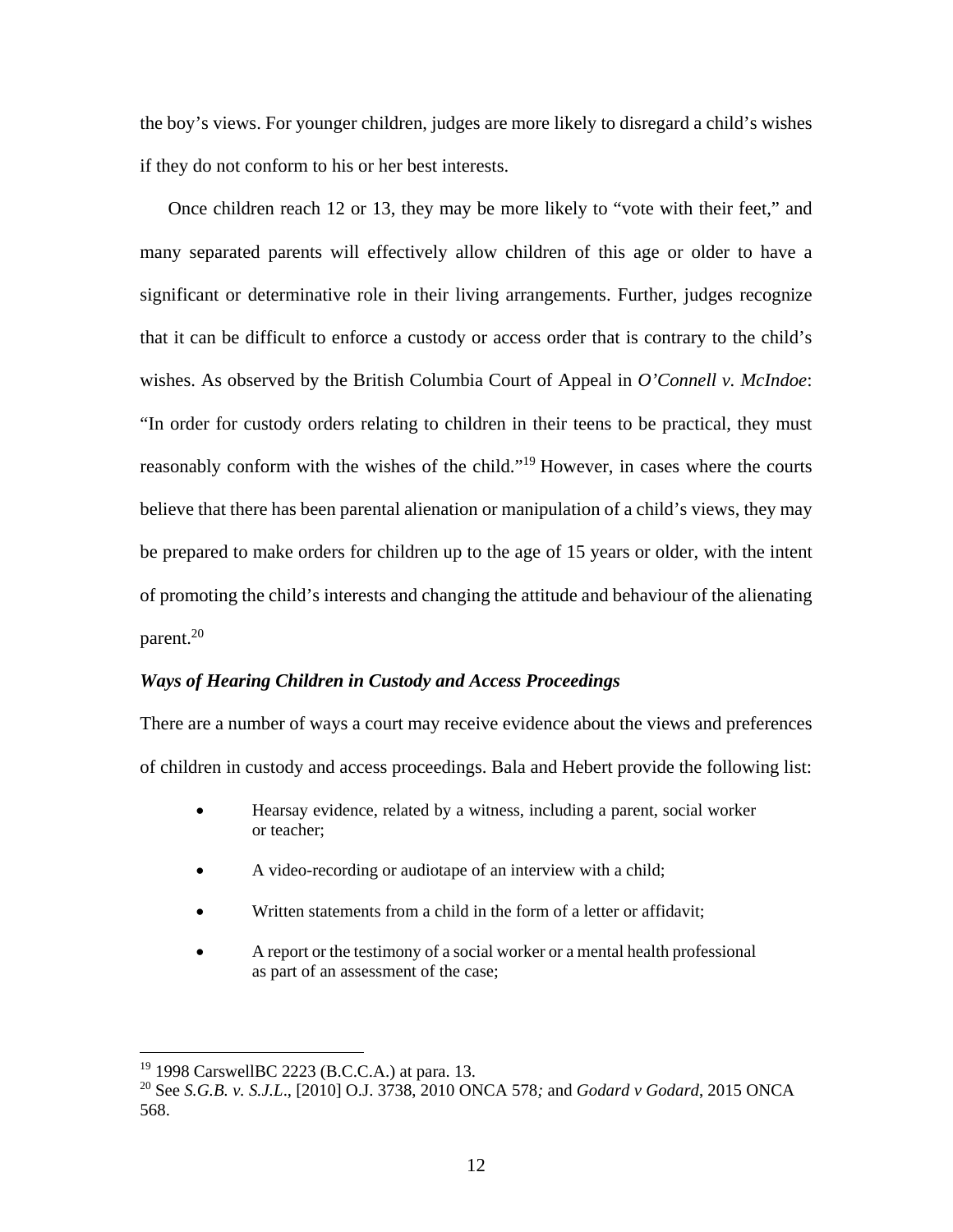- A report from a lawyer, social worker or psychologist who has conducted an interview (or more than one interview) and prepared a *Views of the Child Report*;
- Counsel for a child;

 $\overline{a}$ 

- Testimony by the child in court; and
- A meeting or interview in the judge's chambers. $^{21}$

Some of these methods for introducing children's evidence are provided for by statute, while others have been defined by case law. The following sections of this paper summarize the law on the admission of children's evidence in custody and access proceedings across Canada. Some of these methods – such as judicial interviews – are more controversial than others. While the issues respecting the various methods for introducing children's evidence will be identified, a thorough analysis of each method is beyond the scope of this paper.

 Finally, it is important to note that while every jurisdiction in Canada provides for children's views and preferences to be heard in custody and access proceedings, the reality is that children are not always heard. A 2010 study of reported Canadian decisions arising from custody and access litigation found that only 45% mentioned evidence respecting the views and preferences of the children in any form.<sup>22</sup> Further, there are significant issues related to how parents, their lawyers and mediators learn about the views of children in cases that are not resolved by judges.

<sup>&</sup>lt;sup>21</sup> Nicholas Bala & Patricia Hebert, "Views, Perspectives and Experiences of Children in Family Cases" (Paper presented to the National Judicial Institute Program on Judicial Interviews of Children and the National Family Law Program, July 2014) at 3-4 [unpublished].

 $22$  Noel Semple, "The Silent Child: A Quantitative Analysis of Children's Evidence in Canadian Custody and Access Cases" (2010) 29 Can. Fam. L.Q. 7.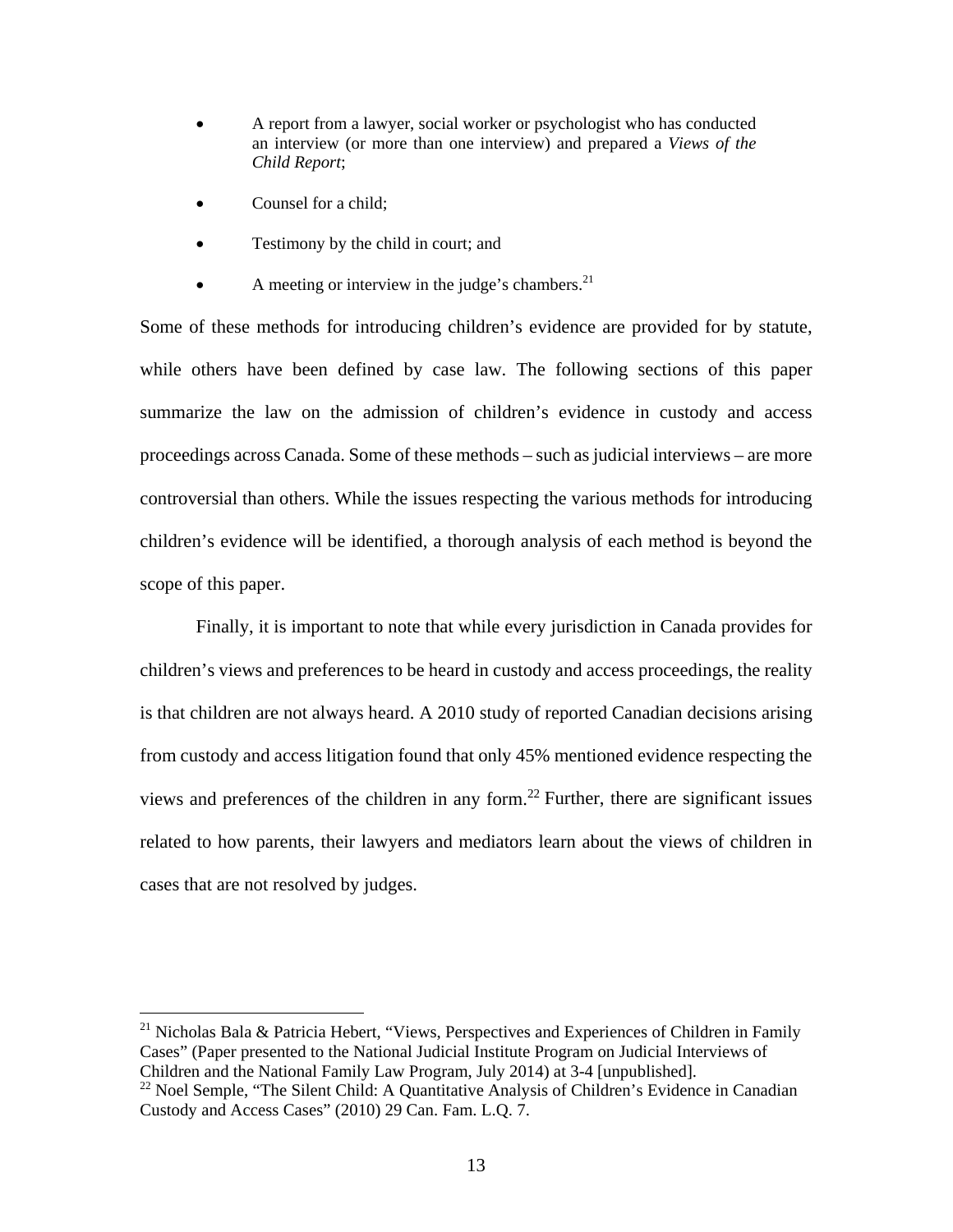## *Assessments*

In every Canadian province and territory, a judge hearing a custody and access dispute is empowered to make an order requesting the involvement of an independent third party, typically a social worker or mental health professional, to assess the case and provide a report to the court. In some areas, such as New Brunswick, jurisdiction to order an assessment is found in the provincial or territorial custody and access legislation. In others, authority flows from a separate statute, usually one governing court procedure. The actual legislation under which a judge may order an assessment depends on the level of court. For example, in Manitoba, provincial courts find jurisdiction under the *Family Maintenance Act* whereas superior courts rely the *Court of Queen's Bench Act*. Superior courts may also order assessments pursuant to its inherent *parens patriae* jurisdiction.<sup>23</sup>

 Interviews with children and observation of parent-child interactions are an important part of the assessment process. Some statutes specifically identify ascertaining the child's views and preferences as one of the objectives of an assessment. British Columbia's *Family Law Act*, for example, provides that a judge can request an assessor to report on "the views of a child."24 In Alberta, superior courts may order a "Parenting Assessment" pursuant to Practice Note 8, which can address the wishes of the children.<sup>25</sup> Even in provinces and territories where the legislation is not specific, a child's views and preferences, where ascertainable by the mental health professional, will invariably be included in the assessment report.

<u>.</u>

<sup>23</sup> *Christopher v. Christopher,* [1987] W.D.F.L. No. 146 (Nfld. T.D.)

<sup>24</sup> *Family Law Act*, S.B.C. 2011, c. 25, s. 211(1)(b).

<sup>&</sup>lt;sup>25</sup> Court of Queen's Bench of Alberta, "Family Law Practice Note 8: Parenting Time/Parenting Responsibilities Assessments," online: Alberta Courts <https://albertacourts.ca/docs/defaultsource/Court-of-Queen's-Bench/pn8-bi-lateral-assessment---final.pdf?sfvrsn=0>.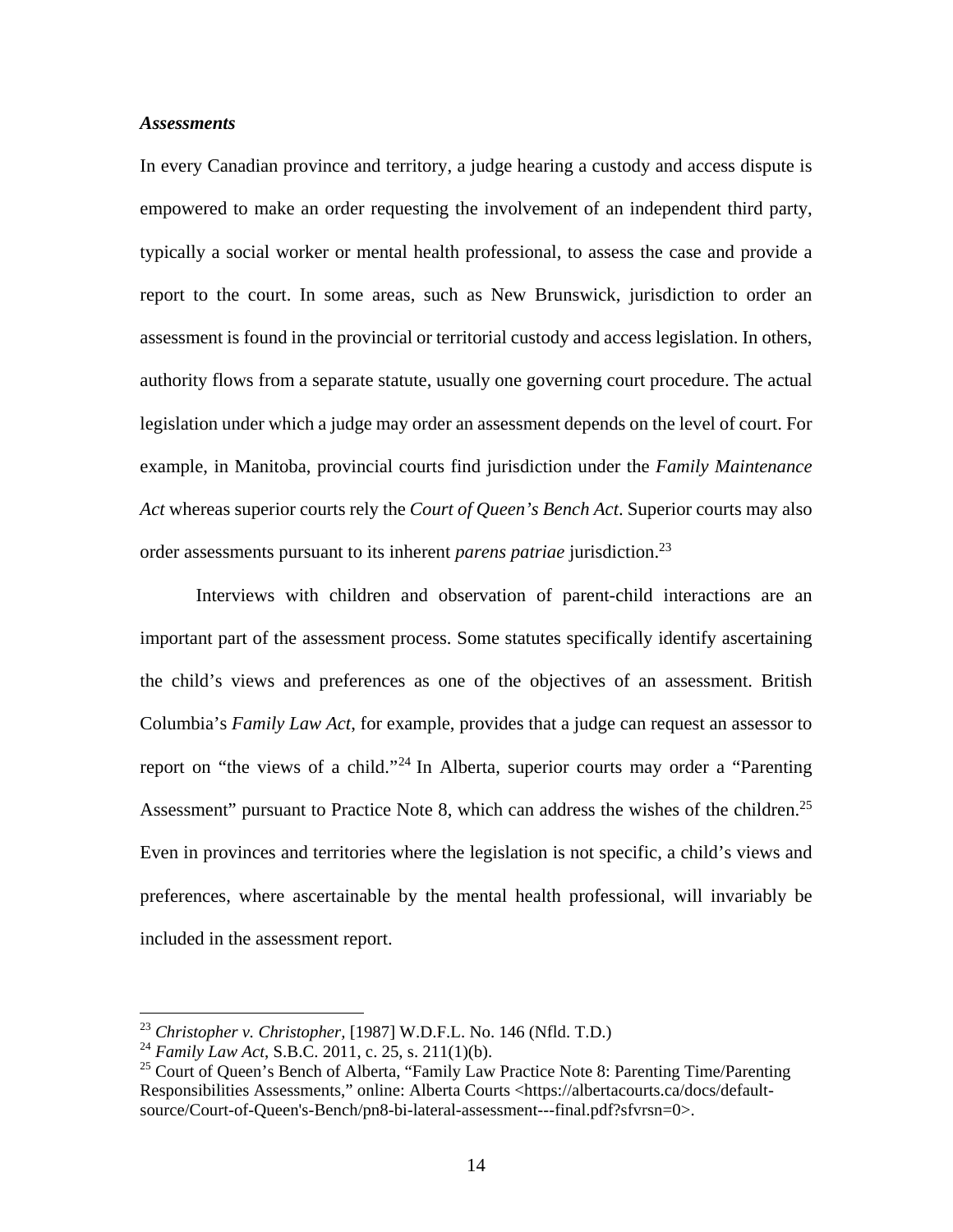Assessments usually include comments by the assessor about the child and the child's views and preferences (assuming the child is old enough to communicate.) Jurisdictions differ, however, on whether assessment reports should contain recommendations on what parenting arrangement would be in the best interests of the child. Section 29(6) of the Northwest Territories' *Children's Law Act* directs that an assessor "shall not make any recommendation as to whom custody or access should be granted."<sup>26</sup> In most provinces, however, whether by legislation or practice, it is common for assessment reports to include recommendations. For example, in Ontario, the *Courts of Justice Act* directs that reports based on "investigations" by a representative of the Office of the Children's Lawyer "may… make recommendations to the court on all matters concerning custody of or access to the child".<sup>27</sup> Similarly, in Alberta, court-appointed assessors – "Parenting Experts" – are expected to "assist[] the Court by providing an objective, impartial recommendation on the parenting and custody arrangement that is in the children's best interest."28

 Assessments are a common and important way for children's voices to be indirectly heard in custody and access proceedings. However, assessments are expensive, and can delay resolution of proceedings. In some provinces, like Alberta, Manitoba and Ontario, the government may pay for a court-ordered assessment, at least for low income litigants. However, government resources are limited, and only higher income litigants can afford an assessment. In Ontario, the Office of the Children's Lawyer (OCL) does not charge for assessments (called clinical investigations), but for budgetary reasons declines to become

<sup>26</sup> *Children's Law Act*, S.N.W.T. (Nu.) 1997, c. 14, s. 29(6).

<sup>27</sup> *Courts of Justice Act*, R.S.O. 1990, c. C-43, s. 112(1).

<sup>28</sup> *U. (A.J.) v. U. (G.S.),* 2015 ABQB 6.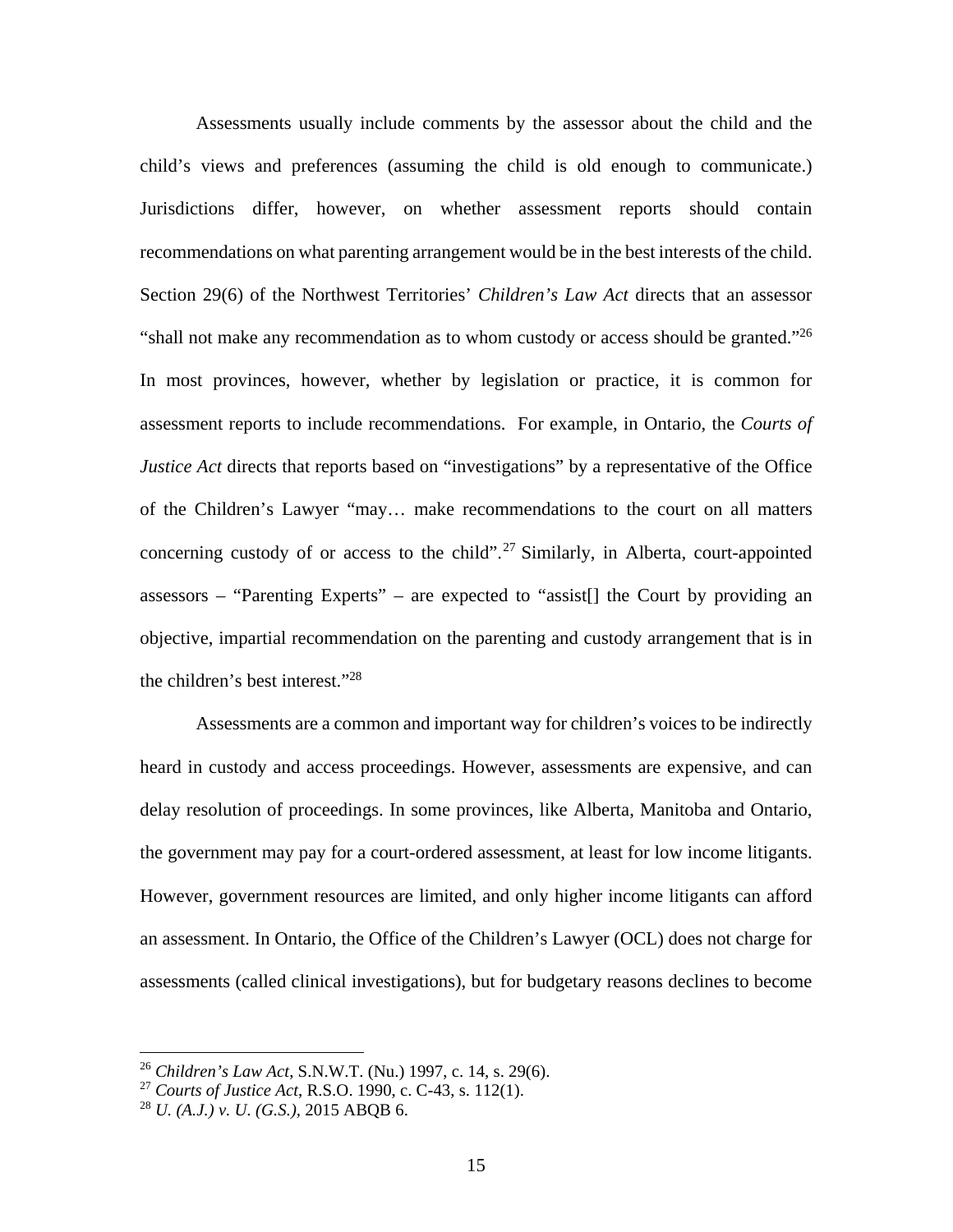involved in a significant portion of the cases in which a court makes an order requesting involvement of the OCL. Thus, in many cases, unless parents are able and willing to pay for an assessment, it is not provided. And the reality is that most parents cannot afford the cost of these reports.

### *Counsel for the Child*

A second method for introducing children's views and preferences into a custody and access proceeding is through the appointment of a lawyer for the child. Authority to appoint child's counsel may flow from provincial or territorial custody and access legislation,<sup>29</sup> or from another statute.<sup>30</sup> Where there is no statutory authority, superior courts can rely on its inherent *parens patriae* power to appoint a lawyer for the child.<sup>31</sup>

 A few jurisdictions provide government-funded representation for children in custody and access disputes. In Ontario, which has the most comprehensive program for child representation in Canada, judicial requests for child representation are made to the Office of the Children's Lawyer, which, in custody and access cases, decides whether to assign counsel, undertake a clinical investigation, both or neither. Government-funded counsel for children is also provided for under the Yukon's *Children's Law Act*32 and in the Northwest Territories. In some provinces, including Alberta and Quebec, it is not uncommon for a lawyer to be appointed for the child and be paid for by Legal Aid.<sup>33</sup> In

1

<sup>29</sup> See *Family Law Act*, S.A. 2003, c. F-4.5, s. 95(3).

<sup>30</sup> See *Courts of Justice Act*, R.S.O. 1990, c. C-43, s. 89(3.1).

<sup>31</sup> See e.g. *Kalaserk v. Nelson*, 2005 NWTSC 4 at para. 19.

<sup>32</sup> *Children's Law Act*, R.S.Y. 2002, c. 31, s. 168.

<sup>&</sup>lt;sup>33</sup> Nicholas Bala & Patricia Hebert, "Views, Perspectives and Experiences of Children in Family Cases" (Paper presented to the National Judicial Institute Program on Judicial Interviews of Children and the National Family Law Program, July 2014) [unpublished]at 26. See also Quebec's *Code of Civil Procedure*, R.S.Q. c. C-25, art 394.1*.*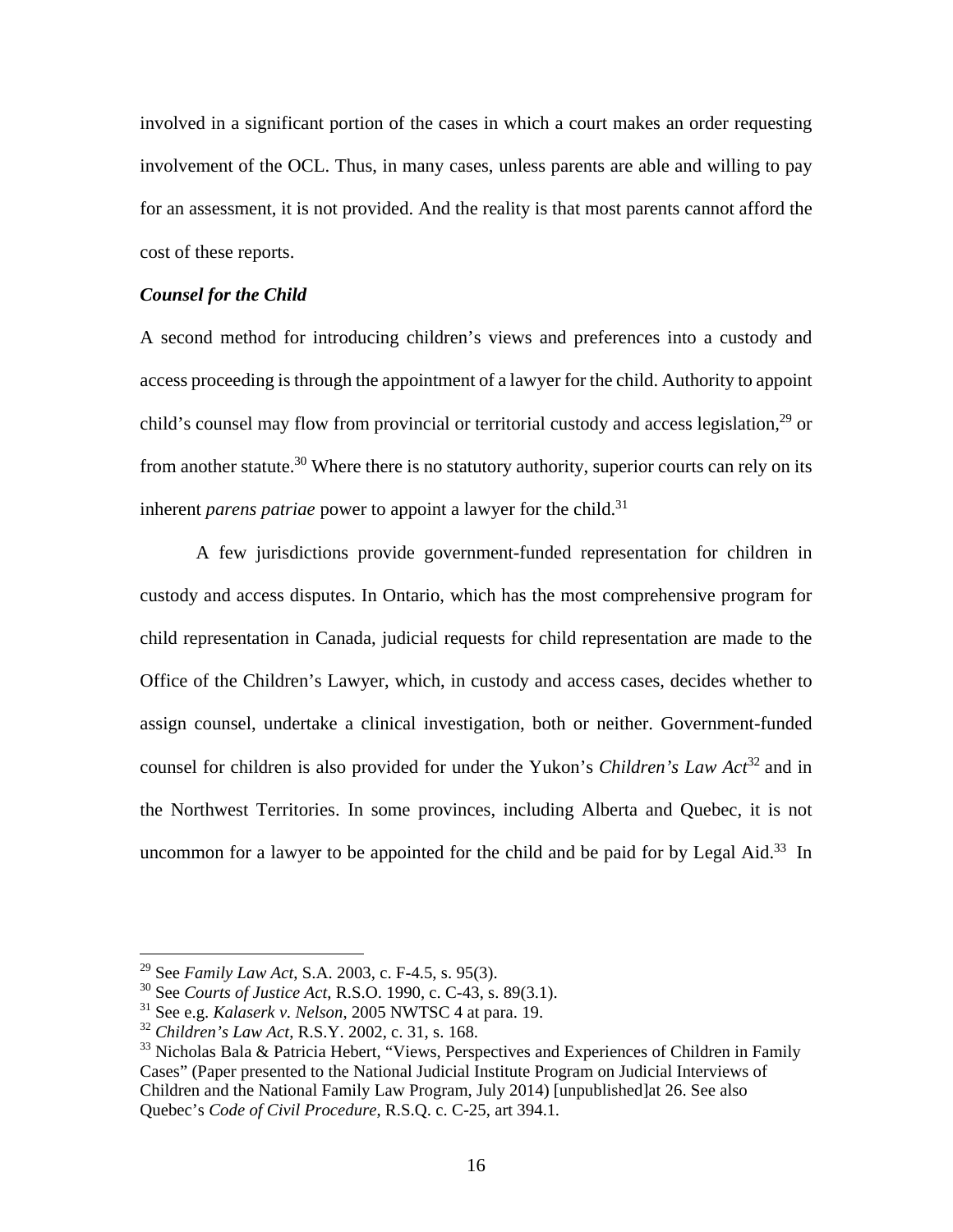other provinces, however, such as Newfoundland and Labrador, Legal Aid will not provide counsel for a child in cases involving separated parents.<sup>34</sup>

 Most statutes do not provide guidance as to when counsel for children should be appointed. British Columbia's *Family Law Act* and the Yukon's *Children's Act* are exceptions. British Columbia's Act provides that the court may appoint a lawyer to represent the interests of a child where:

- (a) the degree of conflict between the parties is so severe that it significantly impairs the capacity of the parties to act in the best interests of the child, and
- (b) it is necessary to protect the best interests of the child.<sup>35</sup>

In the Yukon, the decision to appoint government-funded counsel for children in

custody and access proceedings lies with the Office of the Public Guardian and Trustee.<sup>36</sup>

The *Children's Law Act* provides that in determining whether separate representation for

children is required, the Public Guardian must consider:

- (i) the ability of the child to comprehend the proceeding,
- (ii) whether there exists and if so the nature of any conflict between the interests of the child and the interest of any party to the proceeding, and
- (iii) whether the parties to the proceeding will put or are putting before the judge or court the relevant evidence in respect of the interests of the child that can reasonably be adduced.<sup>37</sup>

In jurisdictions where the legislation is silent as to when counsel for a child should

be appointed, judges have considered factors similar to those enumerated in British

<sup>34</sup> See e.g *M. B.-W. v. R.Q.,* 2015 NLCA 28.

<sup>35</sup> *Family Law Act,* S.B.C. 2011, c. 25, s. 203.

<sup>36</sup> *Children's Law Act*, R.S.Y. 2002, c. 31, s. 168(2). Section 168(5)(a), however, requires the Office to "consider advice or recommendations from the judge before whom or court in which the proceedings are taking place".

<sup>37</sup> *Children's Law Act*, R.S.Y. 2002, c. 31, s. 168(5)(b).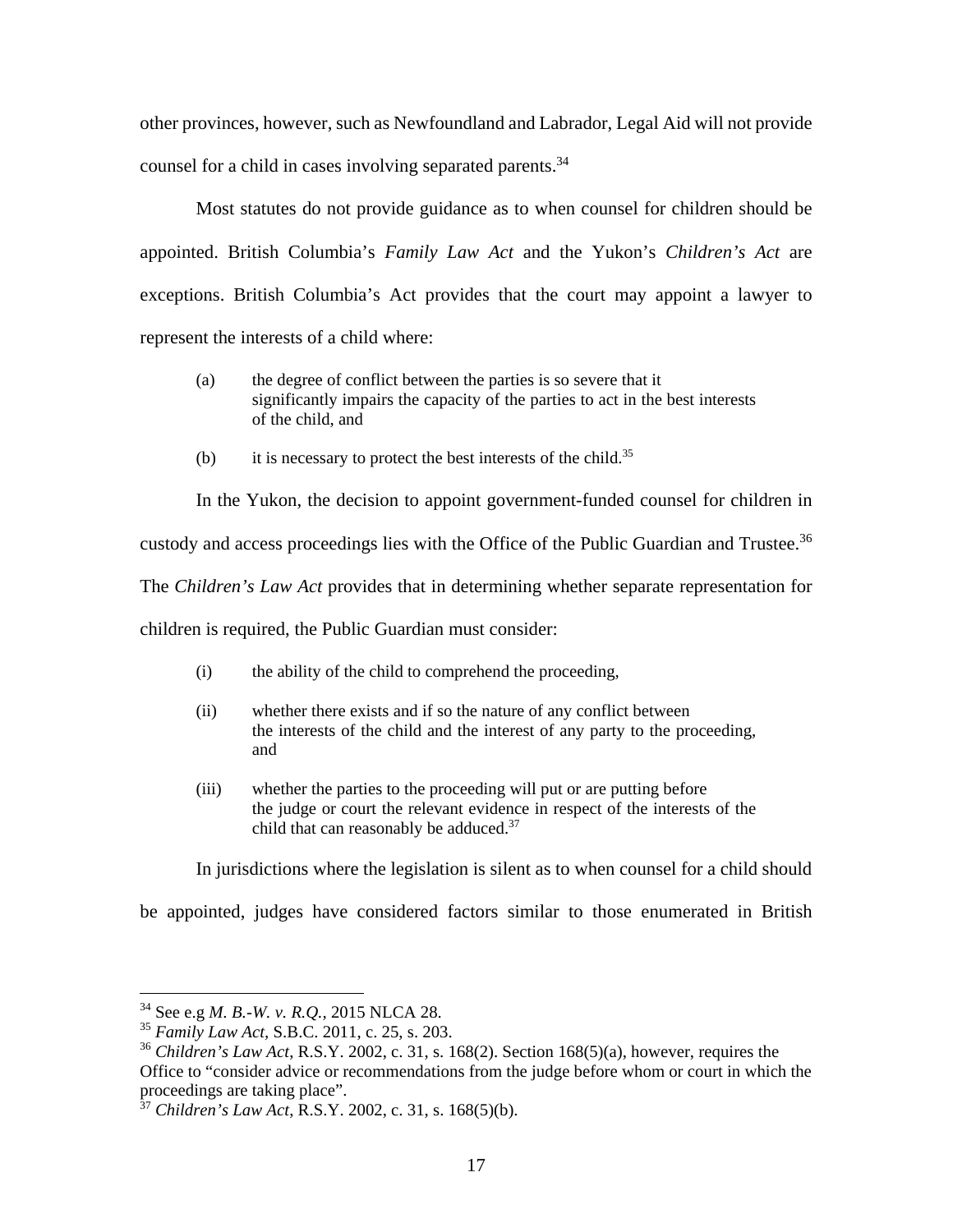Columbia's and the Yukon's Acts. Courts have held that child representation should only be ordered where: (1) it is in the child's best interests;<sup>38</sup> (2) the parents cannot adequately represent the child's interests;<sup>39</sup> and (3) the child can instruct counsel.<sup>40</sup> Following these guidelines, appellate courts have determined that child representation should not ordinarily be appointed in custody and access cases, and some decisions suggest that this should be "rare." The Alberta Court of Appeal, for example, has held that in custody and access proceedings the presumption should be against appointing a lawyer for the child.<sup>41</sup>

There is controversy in Canada about the appropriate role of lawyers for children in custody and access disputes. Lawyers may act in the role of a traditional advocate, taking instructions from their child client and advancing the child's position. Counsel may also act as litigation guardian, advocating a position that corresponds to what counsel has determined to be in the child's best interests. Finally, child's counsel may take on the role of *amicus curiae*, taking no position and simply placing evidence of the child's views and preferences before the court. The role of the lawyer varies by jurisdiction. In Quebec, the Court of Appeal has ruled that lawyers are to take on the role of advocate on behalf of children involved in custody and access disputes, provided they can instruct counsel.<sup>42</sup> In Ontario, the Office of the Children's Lawyer has adopted a policy that gives lawyers more discretion: counsel must ensure that the court is made aware of the child's wishes but may advocate a position that advances the interests of the child even if that position is not

1

<sup>38</sup> *Lafferty v. Angiers*, 2013 NWTSC 3 at para. 16*.* 

<sup>39</sup> *Puszczak v. Puszczak*, 2005 ABCA 426 at paras. 10-11; *Strobridge v. Strobridge* (1994), 18

O.R. (3d) 753 (Ont. C.A.); and *M. B.-W. v R.Q.,* 2015 NLCA 28.

*<sup>40</sup> Wagner v. Melton*, 2012 NWTSC 41 at para. 7*.* 

<sup>41</sup> *Puszczak v. Puszczak*, 2005 ABCA 426*.* 

 $^{42}$  *F. (M.) v. L. (J.)* (2002), 211 D.L.R. (4th) 350 (Que. C.A.).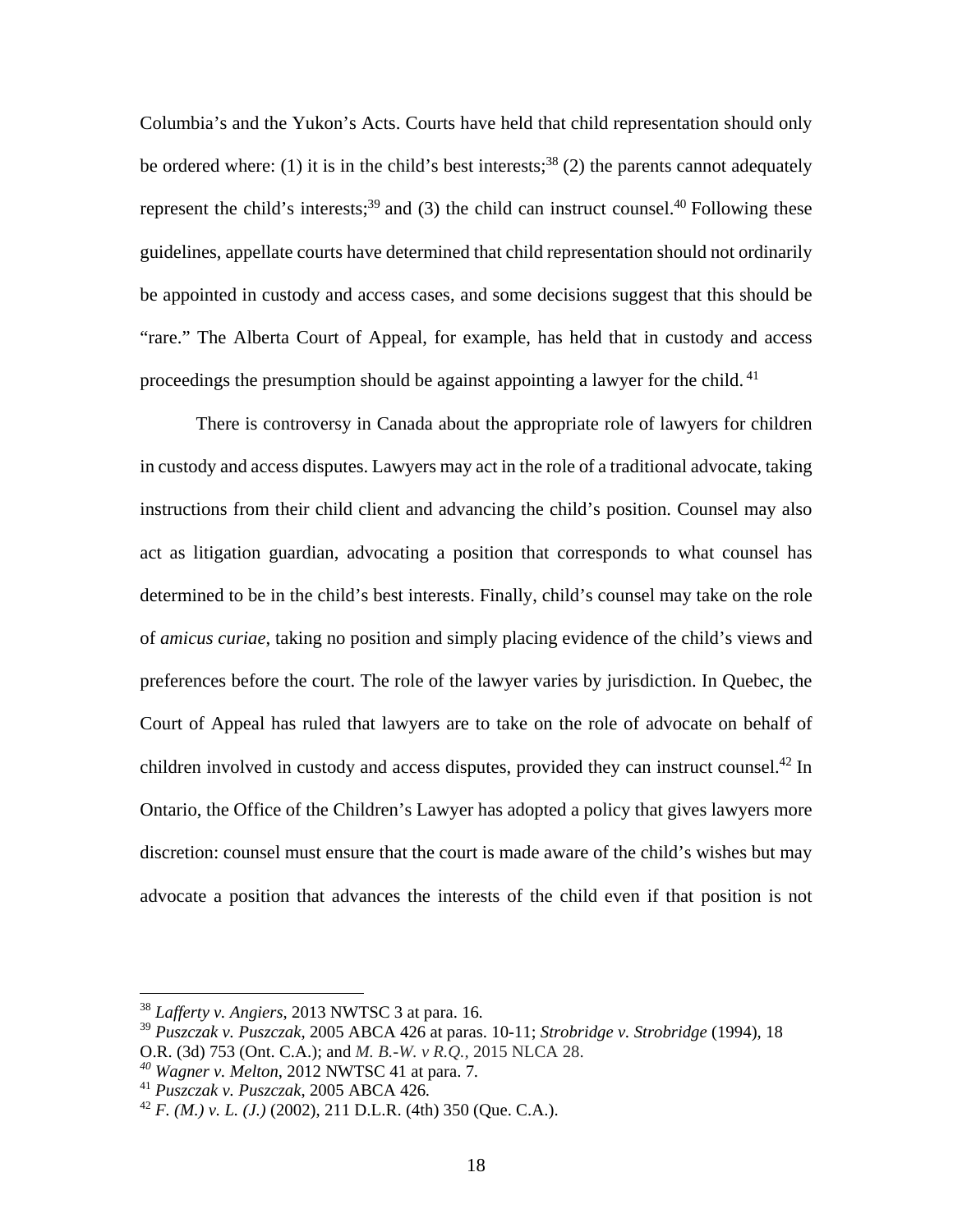consistent with the child's wishes.<sup>43</sup> In practice, many lawyers vary their approach in different cases, taking more account of a child's instructions if a child is older and more mature, and less direction if the child wants an outcome that might harm the child.<sup>44</sup> Further, in practice, lawyers for children often play an important role in trying to encourage parents to settle their disputes without trial, which is often what children most desire.

Lawyers for children are generally responsible for placing children's views and preferences before the court. However, two appellate courts – the Ontario Court of Appeal and the Alberta Court of Appeal – have held that, unless the parties consent, lawyers for children cannot provide "evidence from counsel table" about children's views and preferences. 45 These appellate courts have held that children's views and preferences should be placed before the trial court by a social worker or mental health professional who has interviewed the child and can testify about what was said by the child and under what circumstances, and who can be cross-examined by all of the parties.

# *Judicial Interviews*

 $\overline{a}$ 

Another way in which children are heard in custody and access proceeding is by meeting with the judge, either by coming to the court room or meeting in the judge's chambers.

In Quebec, Article 34 of the *Civil Code of Québec* provides:

The court shall, in every application brought before it affecting the interest of a child, give the child an opportunity to be heard if his age and power of discernment permit it.<sup>46</sup>

<sup>&</sup>lt;sup>43</sup> Policy of Ontario Office of the Children's Lawyer, April 3, 1995, revised January 18, 2001. For an example of a case where counsel for the child advocated a different position from the express wishes of the child because of concern about manipulation of the child by a parent, see *Boukema v. Boukema*, [1997] O.J. 2903 (Ont. Sup. Ct.).

<sup>&</sup>lt;sup>44</sup> Nicholas Bala, Rachel Birnbaum & Lorne Bertrand, "Controversy about the Role Children's Lawyers: Advocate or Best Interests Guardian? Comparing Attitudes & Practices in Alberta & Ontario – Two Provinces with Different Policies" (2013) 51 Fam. Ct. Rev. 681.

<sup>45</sup> *Strobridge v. Strobridge*, [1994] O.J. No. 1247 (Ont. C.A.); *R.M. v. J.S.*, 2013 ABCA 441. <sup>46</sup> *Civil Code of Québec*, C.Q.L.R. 1991, c. C-1991, art. 34.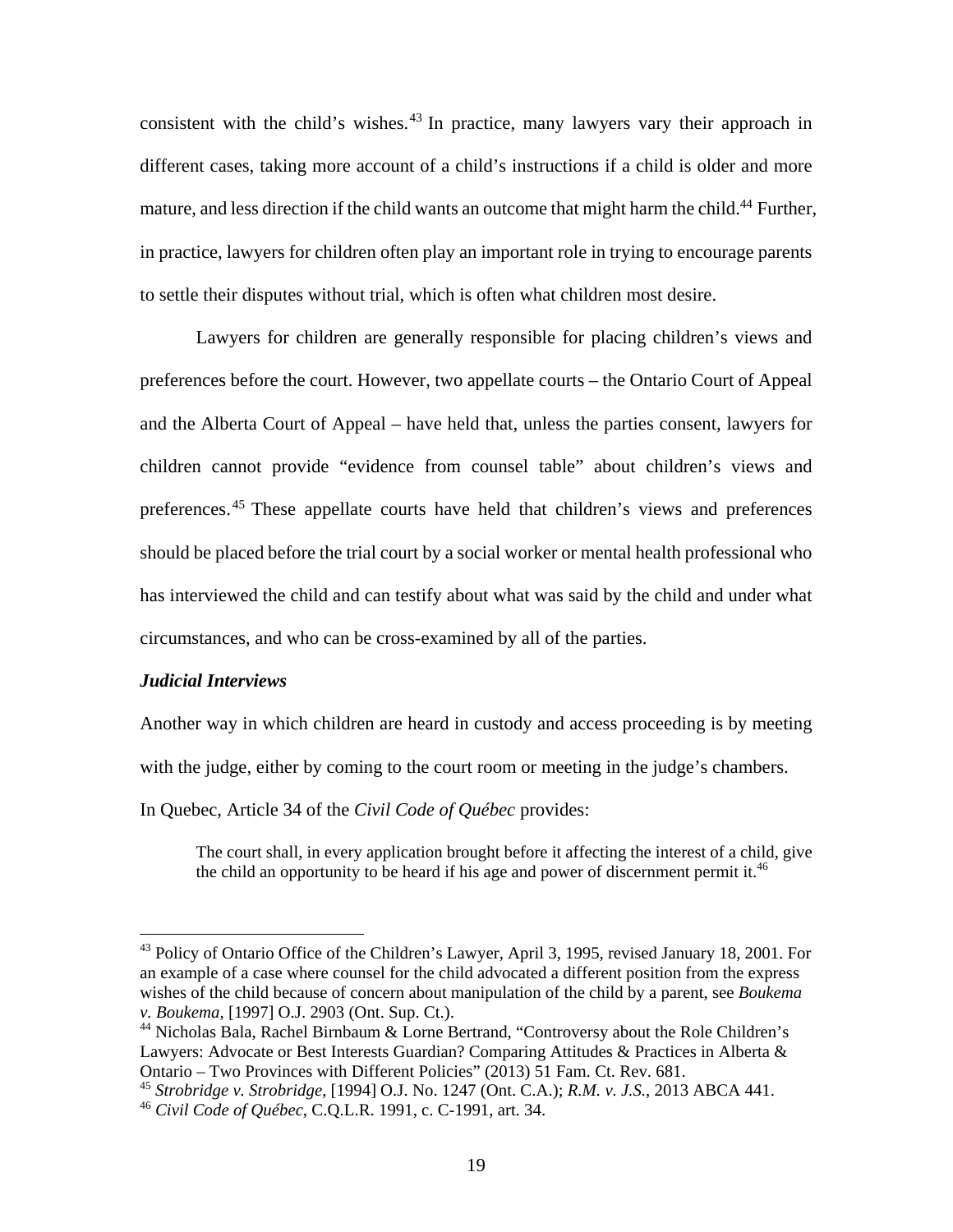This provision is commonly used to allow children to meet with judges, either in their chambers, or in the court room, invariably without the parents present. $47$ 

Judicial interviews are expressly provided for in the statutes of New Brunswick,  $48$ Newfoundland and Labrador, $49$  the Northwest Territories, $50$  and Ontario. For example, s. 64(2) of Ontario's *Children's Law Reform Act* provides: "The court may interview the child to determine the views and preferences of the child."51 In other provinces, case law establishes that judges have the discretion to interview children.<sup>52</sup> However, except in Quebec, judicial interviews are not very common in custody and access proceedings.

In a 2004 decision of the Ontario Superior Court of Justice, Justice Quinn suggested that judicial interviews should be used "only as a last resort" to ascertain a child's views and preferences.<sup>53</sup> Other Ontario judges have expressed concern that judicial interviews without parents present might undermine "the appearance of justice" and the traditional due process rights of parents.<sup>54</sup> One of the controversial issues related to judicial interviews is whether and how parents should be provided with a transcript of the meeting with the child. Commentators and some of the reported jurisprudence suggest that judges have the discretion to provide parents with a summary of the child's statements, without

<sup>47</sup> Nicholas Bala, Rachel Birnbaum & Francine Cyr, "Judicial Interviews of Children in Canada's Family Courts" in Tali Gal & Benedetta Durmay, eds. *International Perspectives and Empirical Findings on Child Participation*: *From Social Exclusion to Child-Inclusive Policies* (New York: Oxford University Press, 2015) 135.

<sup>48</sup> *Family Services Act*, S.N.B. 1980, c. F-2.2, s. 6(3).

<sup>49</sup> *Children's Law Act*, R.S.N.L. 1990, c. C-13, s. 71(2).

<sup>50</sup> *Children's Law Act*, S.N.W.T. 1997, c. 14, s. 83.

<sup>51</sup> *Children's Law Reform Act*, R.S.O. 1990, c. C-12, s. 64(2).

<sup>52</sup> See *Jandrisch v. Jandrisch* (1980), 16 R.F.L. (2d) 239 (Man. C.A.).

<sup>53</sup> *Stefureak v. Chambers,* 2004 CarswellOnt 4244, 6 R.F.L. (6th) 212 (Ont. S.C.J).

<sup>54</sup> See *Jandrisch v. Jandrisch* (1980), 16 R.F.L. (2d) 239 (Man. C.A.).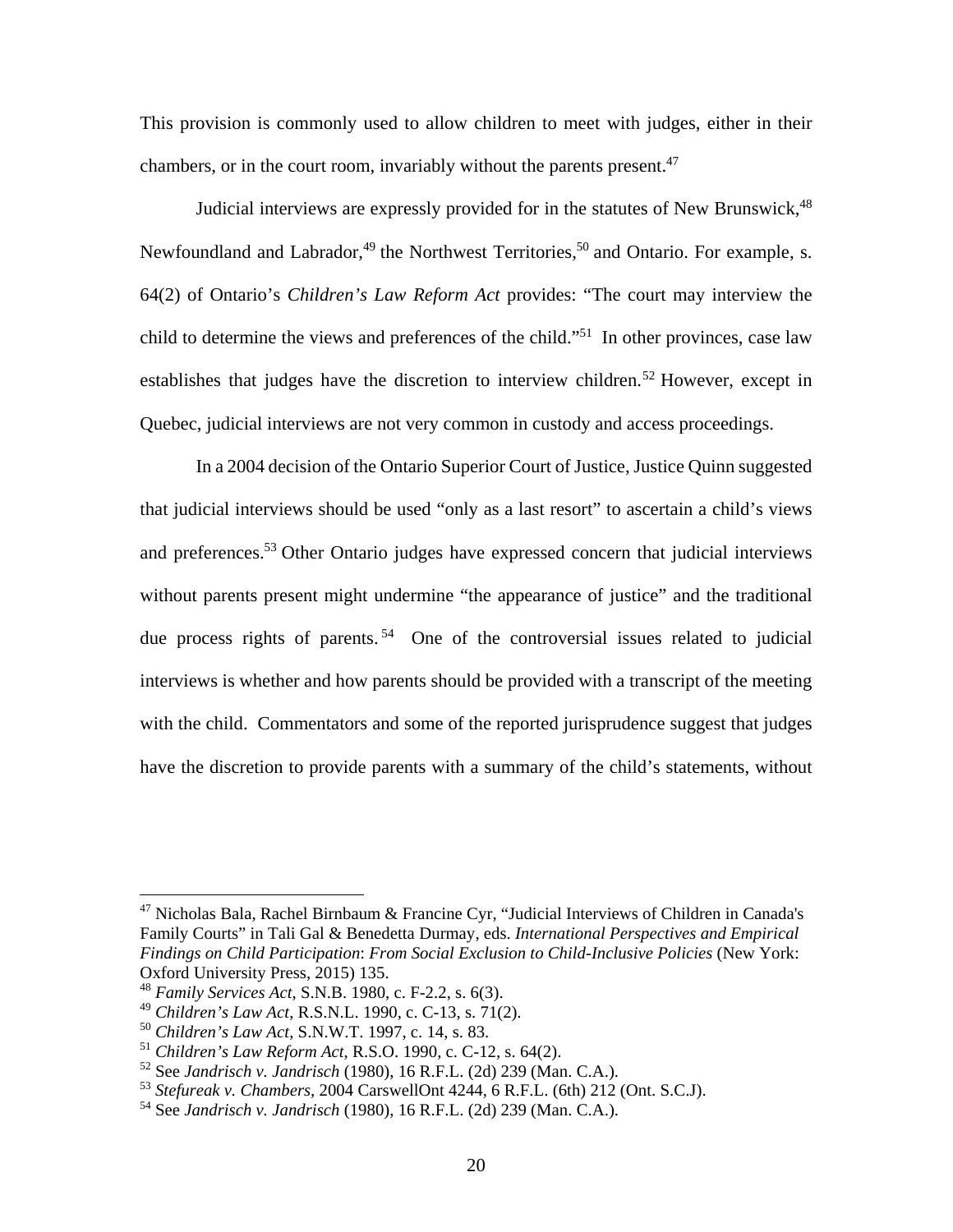using the child's exact words and sparing the child from potential embarrassment or damaging a child's relationship with a parent.<sup>55</sup>

However, there now seems to be a gradual trend towards growing judicial acceptance of this practice.<sup>56</sup> In 2010, Justice Martinson of the Yukon Territory Supreme Court considered whether to interview a 12 year-old boy for the purposes of ascertaining his views and preferences, despite that jurisdiction not having legislation expressly providing for judicial interviews in custody and access disputes.<sup>57</sup> Citing Article 12 of the

CRC, Martinson J. declared:

Children have legal rights to be heard during all parts of the judicial process, including judicial family case conferences, settlement conferences, and court hearings or trials. An inquiry should be made in each case, and at the start of the process, to determine whether the child is capable of forming his or her own views, and if so, whether the child wishes to participate. If the child does wish to participate then there must be a determination of the method by which the child will participate.<sup>58</sup>

While Martinson J. declined to interview the child in that particular case, she made clear that, in her view, not only do judges have the discretion to interview children, they also have a duty to ensure that children are asked whether they would like to meet with the judge.

# *Views of the Child Reports*

 $\overline{a}$ 

With the cost and delay involved in assessments and appointment of counsel, and the concerns about due process and other issues related to judicial interviews, a growing

<sup>&</sup>lt;sup>55</sup> Nicholas Bala, Rachel Birnbaum, Francine Cyr & Denise McColley, "Children's Voices in Family Court: Guidelines for Judges Meeting Children" (2013) 47:3 Fam. L.Q. 381.

<sup>56</sup> Nicholas Bala, Rachel Birnbaum & Francine Cyr, "Judicial Interviews of Children in Canada's Family Courts" in Tali Gal & Benedetta Durmay, eds. *International Perspectives and Empirical Findings on Child Participation*: *From Social Exclusion to Child-Inclusive Policies* (New York: Oxford University Press, 2015) 135.

<sup>57</sup> *G. (B.J.) v. G. (D.L.),* 2010 YKSC 44.

<sup>58</sup> *G. (B.J.) v. G. (D.L.),* 2010 YKSC 44 at para. 6*.*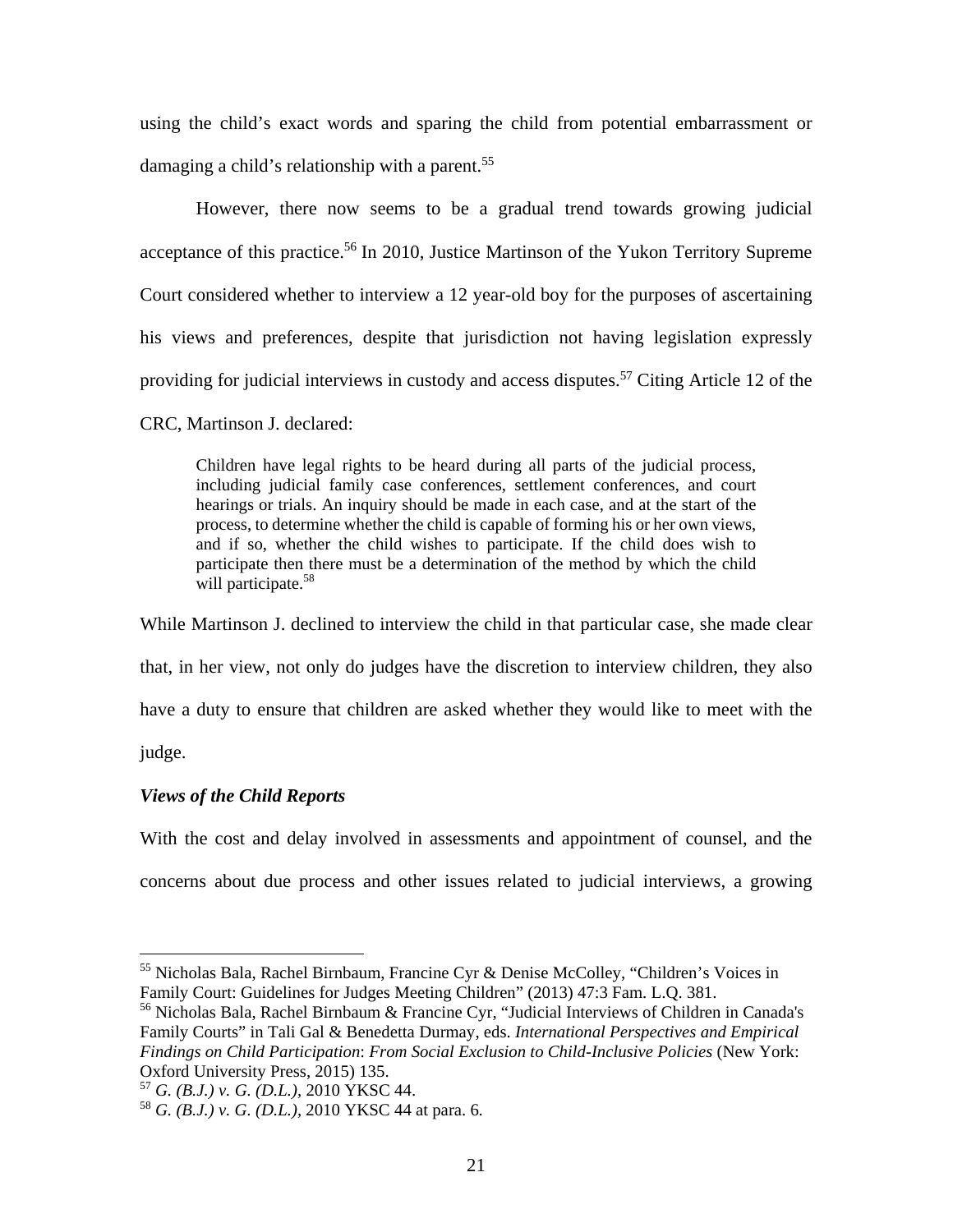practice has been the preparation of non-evaluative Views of the Child Reports (also called Voice of the Child, Wishes of the Child or Hear the Child Reports). These reports, typically prepared by a lawyer or mental health professional, are based on one or more interviews with the child and are meant to provide the court with information about the child's perspective on his or her life and the matters in dispute.<sup>59</sup> Views of the Child reports are much narrower in scope than traditional custody assessments, but much less costly and time consuming to prepare. Although there is variation, it would seem that the most common practice is for professionals preparing these reports to not express views about children's statements, but to offer the child the choice of what statements will be included in the report to their parents and the court.

The reports were first introduced in British Columbia, which has one of the lowest rates of government funding for full custody assessments, and have since been used in Alberta, Saskatchewan, Manitoba, Newfoundland and Labrador, New Brunswick and Nova Scotia. There are a few cases of Views of the Child Reports having been ordered in Ontario, although the practice is still very rare there.

Although none of the provinces or territories in Canada have legislation that specifically provides for the preparation of Views of the Child Reports, courts have ordered these reports under the broader power to order assessments. At least two judges in New Brunswick and one in Nova Scotia have found further authority to order these reports in

<sup>59</sup> Rachel Birnbaum, Nicholas Bala & John Paul Boyd, "The Canadian Experience with Views of the Child Reports: A Valuable Addition to the Toolbox?" International Journal of Policy, Law and the Family [forthcoming in 2016].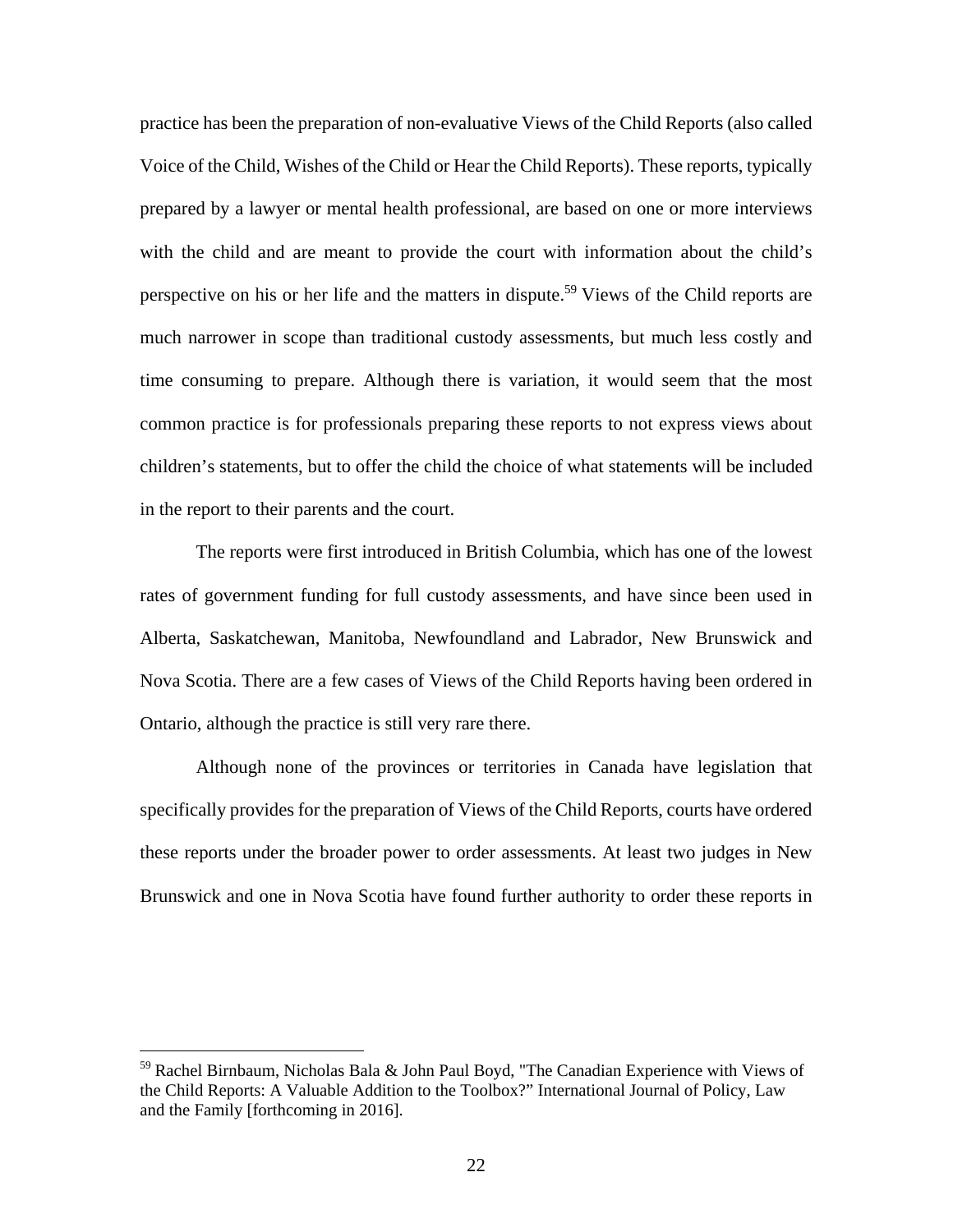Article 12 of the CRC.<sup>60</sup> These decisions recognize that Views of the Child Reports can play an important role in protecting a child's right to be heard.

#### *Other Evidence of Children's Views and Preferences*

Other ways of hearing children who are the subject of custody and access disputes include having the child testify in court, admitting written statements from the child, or introducing audio or video-recorded statements by a child. Child testimony in custody and access proceedings is very rare. Judges are concerned about the emotional harm to children that could result from being witnesses in open court, and testifying in the presence of their parents and potentially being subject to cross-examination. Where one parent seeks to have a child testify, as sometime happens in alienation cases, judges have the power to refuse to issue a summons to a child or to prevent the child from testifying if the judge considers that this is necessary to protect the interests of the child.<sup>61</sup>

 Because children rarely testify in custody and access cases, judges are more inclined to admit evidence of children's out-of-court statements. Some of this evidence is hearsay, and thus subject to the "necessity and reliability" test set out in *R. v. Khan*. 62 Expert evidence, including the opinions of a custody assessor, even if based on a child's statements, is technically not hearsay. Another exception is evidence of children's wishes, which is admitted to establish the child's "state of mind" rather than establish the truth of the statement. Judges have long used this exception to the hearsay rule to permit adult

1

<sup>60</sup> *D. (K.R.) v. K. (C.K.),* 2013 NBQB 211 (Walsh J.); *S. (M.A.) v. S. (J.S.),* 2012 NBQB 285 (Baird J.); *John v John,* 2012 NSSC 324 (Jollimore J.).

 $61$  This power may be exercised not only by federally appointed superior court judges with an inherent *parens patriae* power to promote the best interests of children, but may also be exercised by provincially appointed judges as part of their jurisdiction to control proceedings: *Dudman v. Dudman*, [1990] O.J. 3246 (Prov. Ct.), per Felstiner J.

 $^{62}$ [1990] 2 S.C.R. 531. See Part C of this paper for further discussion.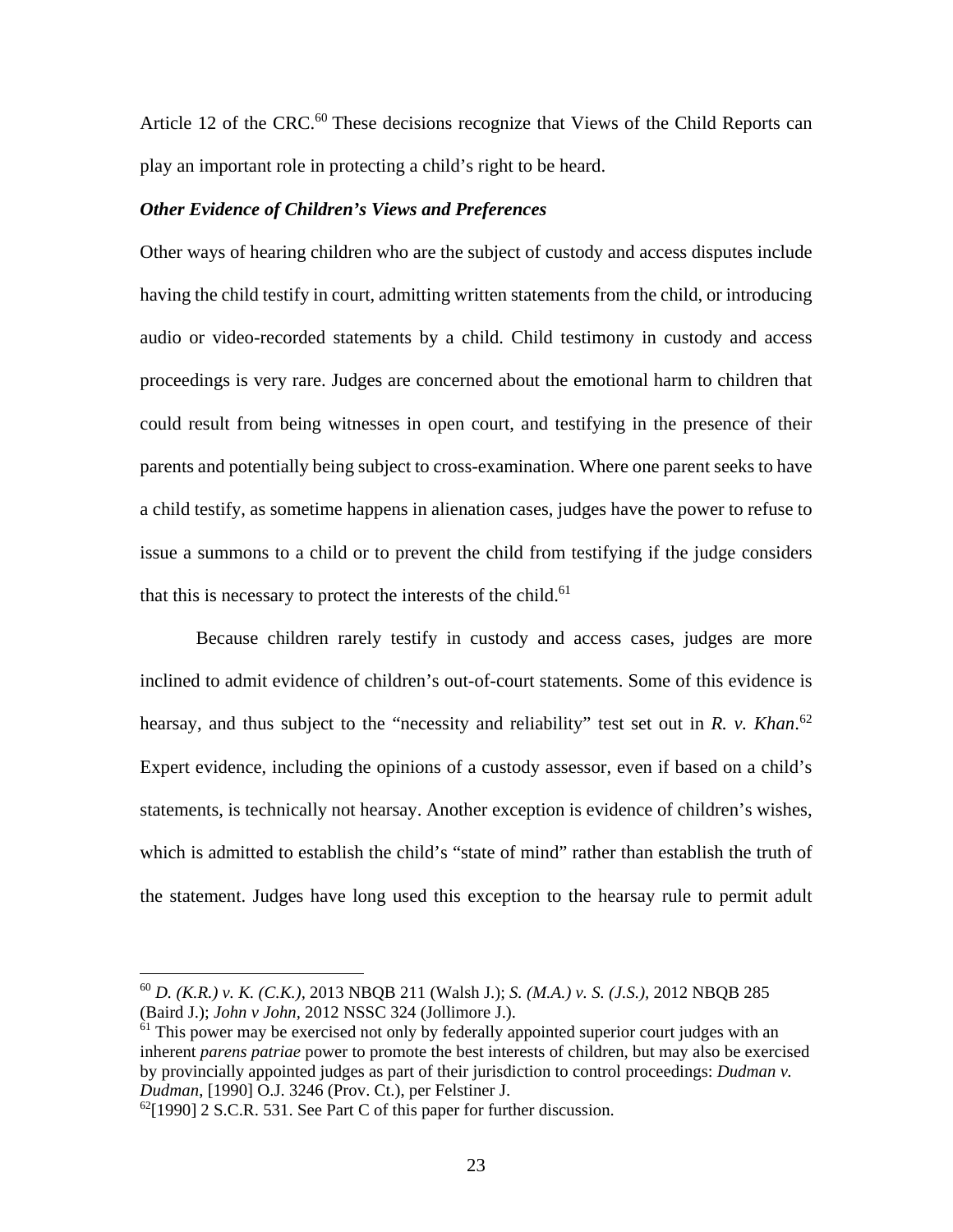witnesses in custody and access cases to testify about a child's wishes.<sup>63</sup> However, where the adult testifying about the child's wishes is a parent or interested party, judges have refused to admit such evidence or have accorded it very little weight; judges are concerned about the reliability of this type of evidence,  $64$  and the implications of allowing parents to testify about a child's statements, which may encourage parents to involve children in custody litigation.<sup>65</sup>

 Where counsel or a parent seeks to introduce children's evidence to prove a contested fact in a custody and access proceeding, in particular related to allegations of abuse or domestic violence, many judges apply the *Khan* test of necessity and reliability.<sup>66</sup> However, some judges accept that in custody and access proceedings, where the best interests of the child are paramount, the rules of evidence ought to be relaxed even when related to allegations of abuse or violence. In a recent Ontario decision, Justice Price of the Superior Court explained:

The court's *parens patriae* jurisdiction, when determining issues of temporary care, or custody of and access to children, especially amidst allegations of domestic violence, sexual abuse, or parental alienation, gives it a broad discretion to base its decisions on the best evidence available, and to take a flexible approach to hearsay.<sup>67</sup>

<sup>&</sup>lt;sup>63</sup> Nicholas Bala, "The Voice of Children in Alberta Family Law Cases" (Paper presented to the Legal Education Society of Alberta for Children's Lawyers in Calgary and Edmonton, April 2005) at 32 [unpublished]. See also discussion in D.A.R. Thompson, "Are there *Any* Rules of Evidence in Family Law?" (2003) 21 Can. Fam. L.Q. 245 at 289.

<sup>&</sup>lt;sup>64</sup> Nicholas Bala, "The Voice of Children in Alberta Family Law Cases" (Paper presented to the Legal Education Society of Alberta for Children's Lawyers in Calgary and Edmonton, April 2005) at 33 [unpublished].

<sup>65</sup> See e.g. *M (D.G.) v. M. (K.M.)*, [2000] A.J. 1001 (Q.B.); *Livingstone v. Trainor*, [2004] P.E.I.J. 78 (S.C.T.D.), per Campbell J; *Keeping v. Keeping*, [2004] N.J. 293 (U.F.C.), per Cook J.

<sup>66</sup> See e.g. *G. (J.A.) v. R. (R.J.),* 1998 CarswellOnt 1487 (Ont. Gen. Div.) at para. 12.

<sup>67</sup> *Ganie v. Ganie*, 2014 ONSC 7500 at para. 144.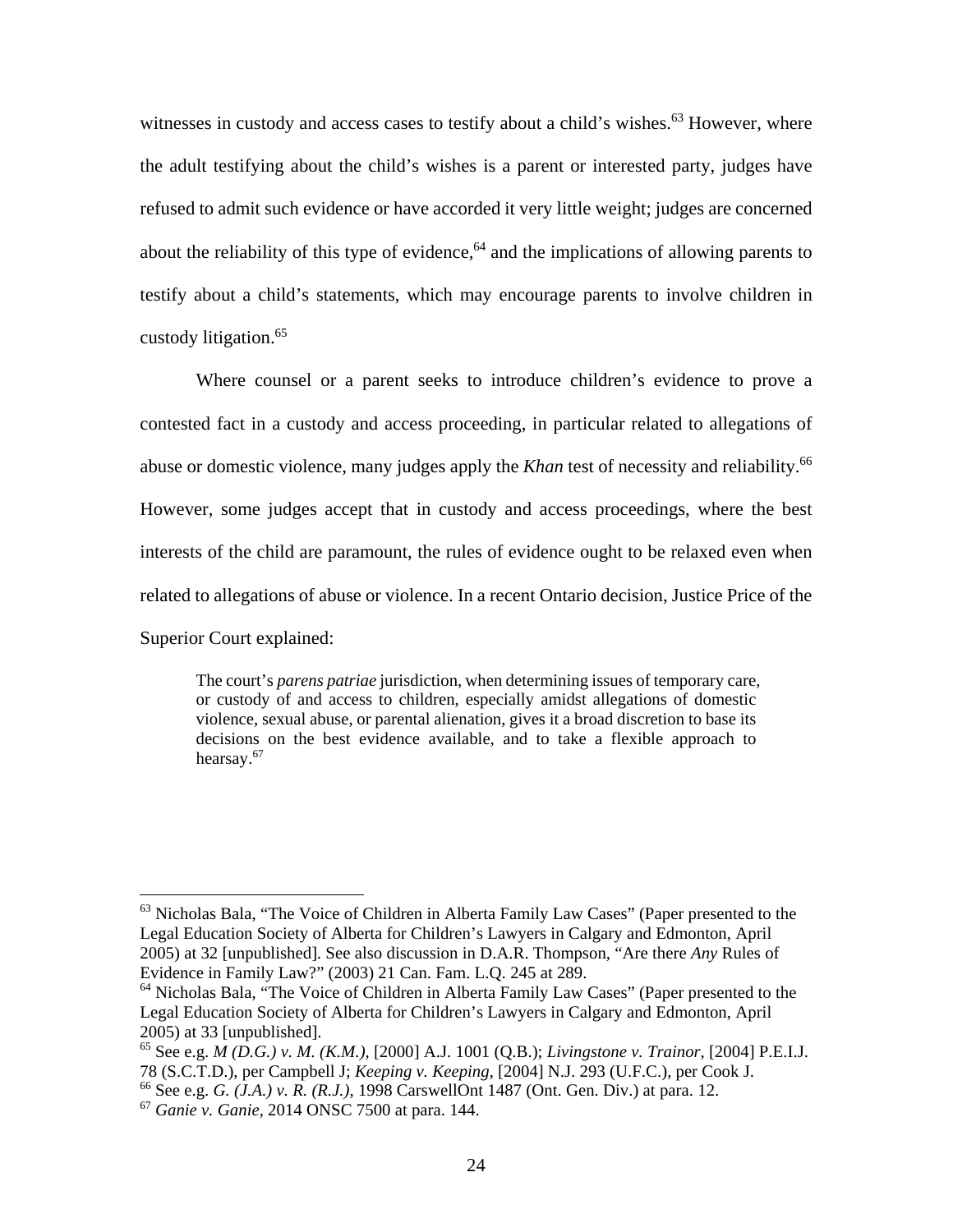In British Columbia, this "flexible" approach to children's hearsay evidence in custody and access cases is prescribed by statute. Section 202 of the *Family Law Act* provides:

In a proceeding under this Act, a court, having regard to the best interests of a child, may do one or both of the following:

- (a) admit hearsay evidence it considers reliable of a child who is absent;
- (b) give any other direction that it considers appropriate concerning the receipt of a child's evidence.<sup>68</sup>

The provision was interpreted by Regional Senior Provincial Judge Harrison in the 2014 case of *K. (N.N.) v. L (S.F.)*: "The common law test has been modified in *Family Law Act* matters by s. 202 of the Act, which may to some degree reduce the necessity requirement in the best interests of a child who is absent."69

# **B. HAGUE CHILD ABDUCTION CONVENTION PROCEEDINGS**

A number of Canadian cases have considered children's participation rights in the context of proceedings respecting the *Hague Convention on the Civil Aspects of International Child Abduction* ["*Hague Convention"*]. The *Hague Convention* is a multilateral treaty that provides for the return of children taken from their country of habitual residence to another member state.<sup>70</sup> The proceedings are typically commenced by one parent (the left behind parent) litigating against the other parent (the taking parent) to obtain an order for the return of the child to the child's jurisdiction of habitual residence after a "wrongful removal," so that any parenting dispute can be resolved by the courts in the jurisdiction of the habitual residence. However, the proceedings directly affect the child, since they may result in a

<sup>68</sup> *Family Law Act*, S.B.C. 2011, c. 25, s. 202.

<sup>69 2014</sup> BCPC 297 at para. 55.

<sup>70</sup> Can. T.S. 1983, No. 35. For a fuller discussion of the *Hague Convention,* see Nicholas Bala & Mary Jo Maur, "The Hague Convention on Child Abduction: A Canadian Primer" (2014) 33 Can. Fam. L.Q 267.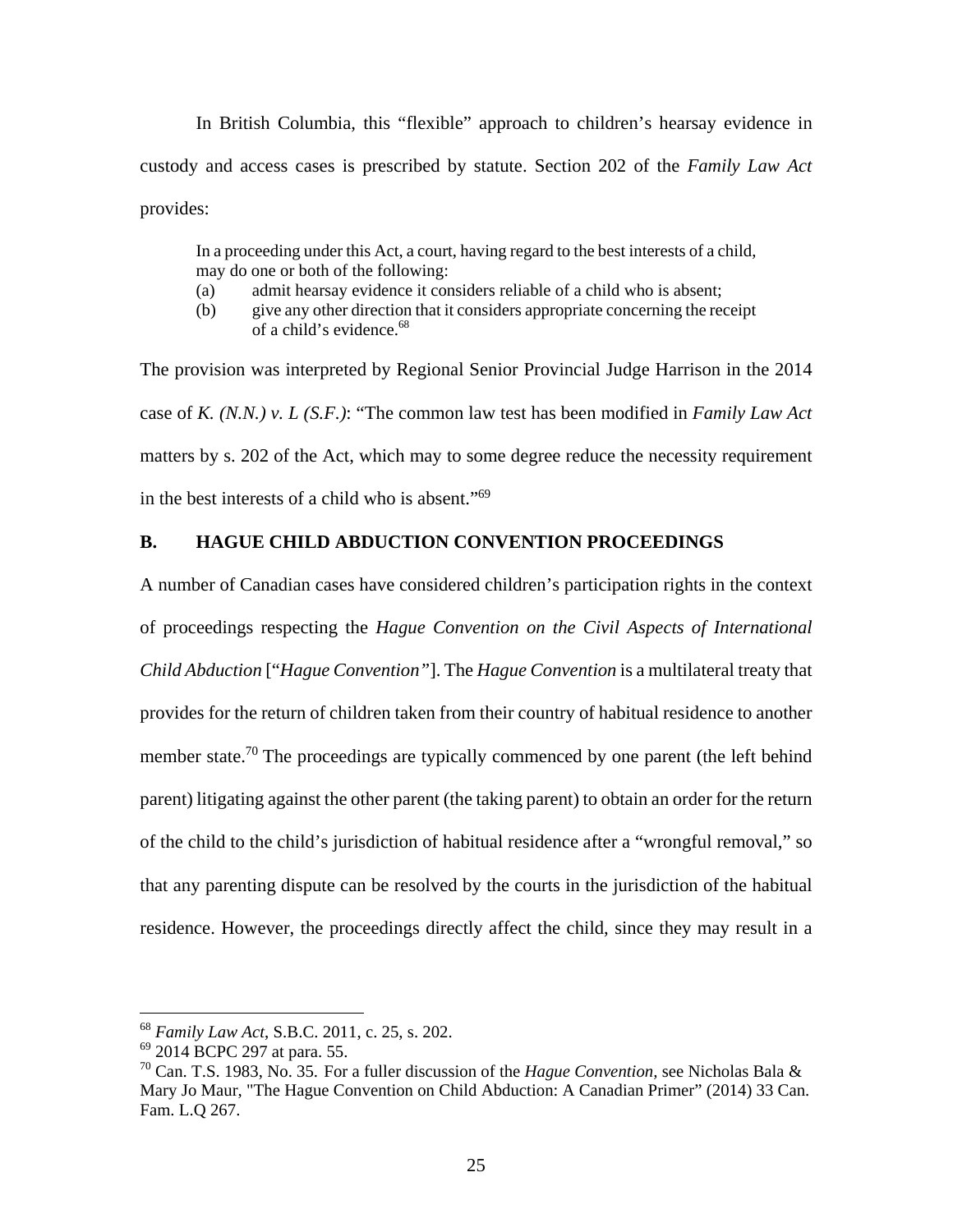court order requiring the return of the child, sometimes after the child has spent a considerable period of time settling into life in Canada.

## *Child's Views and Objections*

Article 13 of the *Hague Convention* provides for situations where Canadian courts are not bound to return the child to his or her country of habitual residence, including situations where return would expose the child to a grave risk of "physical or psychological harm or otherwise place the child in an intolerable situation." In some cases, the views and perspectives of the child may be relevant for assessing whether the child faces a risk from return.

Further, Article 13 of the *Hague Convention* allows courts to refuse to return a mature child who "objects," providing:

The judicial …authority may also refuse to order the return of the child if it finds that the child objects to being returned and has attained an age and degree of maturity at which it is appropriate to take account of its views.

According to the Article 13, the weight to be given a child's objection depends on the age and maturity of the child. Clearly in cases where this provision is invoked, it is important for the child's views to be communicated to the court, and it may often be appropriate for the child to have independent representation.

While Article 13 of the *Hague Convention* appears to give courts fairly wide authority to take into account a child's views, the *Hague Convention* is generally interpreted in a fashion that narrows this exception, to accord with its general intent of discouraging wrongful removal of children from their jurisdiction of habitual residence. The onus is on the parent or child seeking to invoke this exception. The courts recognize that if a child has been taken by one parent and had little or no contact with the left-behind parent for a significant period of time, the child is likely to express a preference for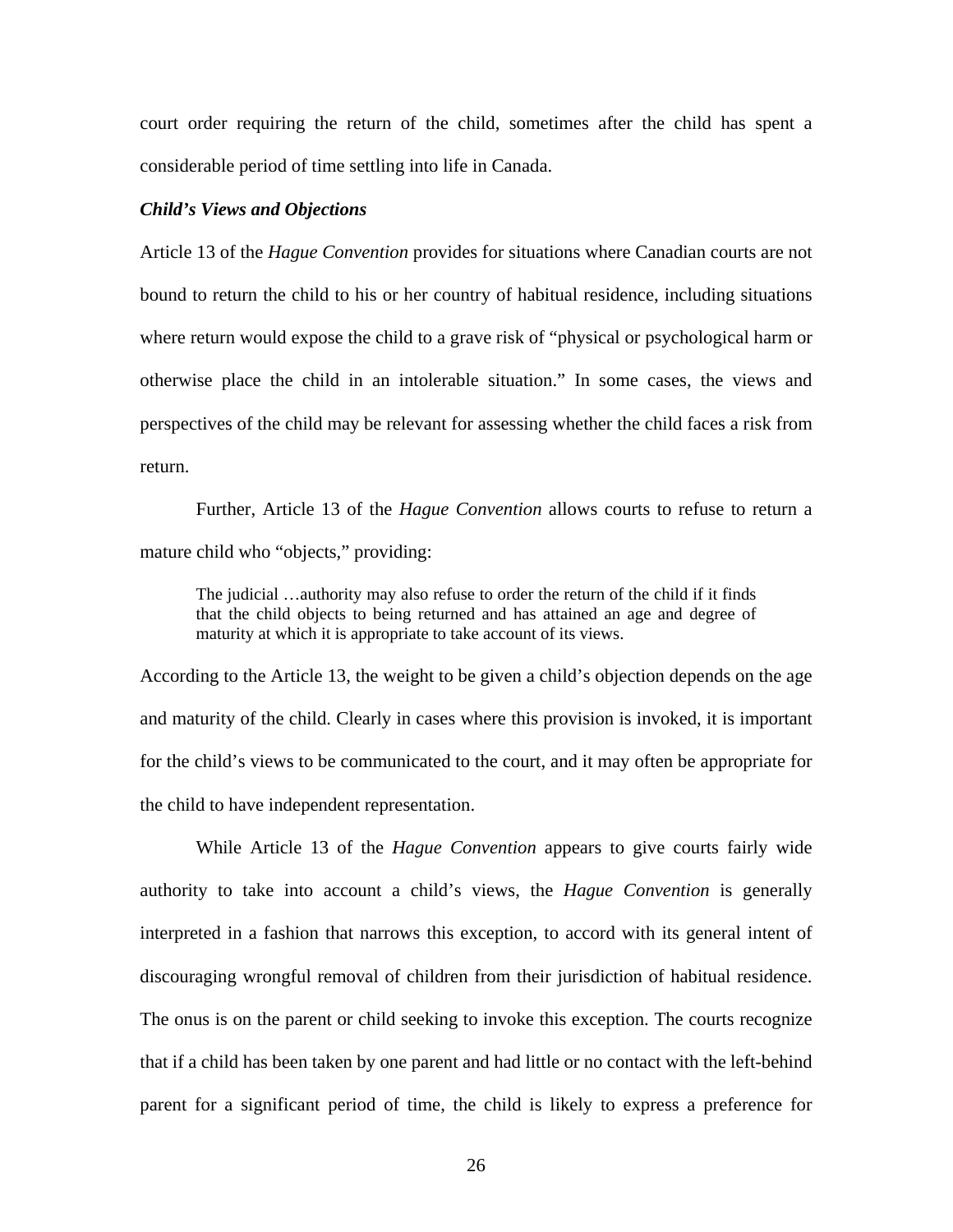continuing to reside in the new jurisdiction with the parent who wrongfully removed or retained the child, so a mere preference is not sufficient:<sup>71</sup> there must be an "objection" to return from a "mature child."

The British Columbia Supreme Court in *Beatty v. Schatz* cited Article 12 of the CRC for the proposition that it was important to hear the views of the child when Article 13 of the *Hague Convention* is raised, and ordered a psychologist to interview the child and report to the court. However, the court concluded that the 11 year-old boy was not mature enough to understand all of the subtleties and long-term consequences of what was happening. Furthermore, the father had been exerting subtle but significant influence over the boy, giving him the message that he did not have to return to the jurisdiction of his habitual residence, Ireland, even though the Court said that he had to. The Court was concerned that not returning the boy to Ireland would send the message that it was acceptable to retain a child in another country as long as the child asserted that he or she did not wish to return, and accordingly took a narrow approach to the scope of the child's objection exception in Article 13 of the *Hague Convention*. 72 Justice Martinson held that it was unfair to the child and contrary to the policy intentions of the *Hague Convention* to allow the child to in effect make the decision:

A was ten when his father placed the responsibility of what should happen on his shoulders. He just turned 11…. Though he is obviously bright and can express what he wants to do and why, he is not mature enough to understand the subtleties of what is happening and their long-term consequences on his well-being.

This is a case where the policy considerations underlying the *Hague Convention* are particularly important. As the [House of Lords] said in *Re M.*, the *Hague Convention* is there not only to secure the prompt return of abducted children, but also to deter abduction in the first place.  $^{73}$ 

<sup>71</sup> See e.g *Den Ouden v. Laframboise*, 2006 ABCA 403.

<sup>72 2009</sup> BCSC 706, 2009 CarswellBC 1402 (B.C.S.C.). See also e.g. *G.B. v. V.M*, [2012] O.J. No. 5825 (O.C.J.).

<sup>73 2009</sup> BCSC 706, 2009 CarswellBC 1402 (B.C.S.C.) at para. 55-56.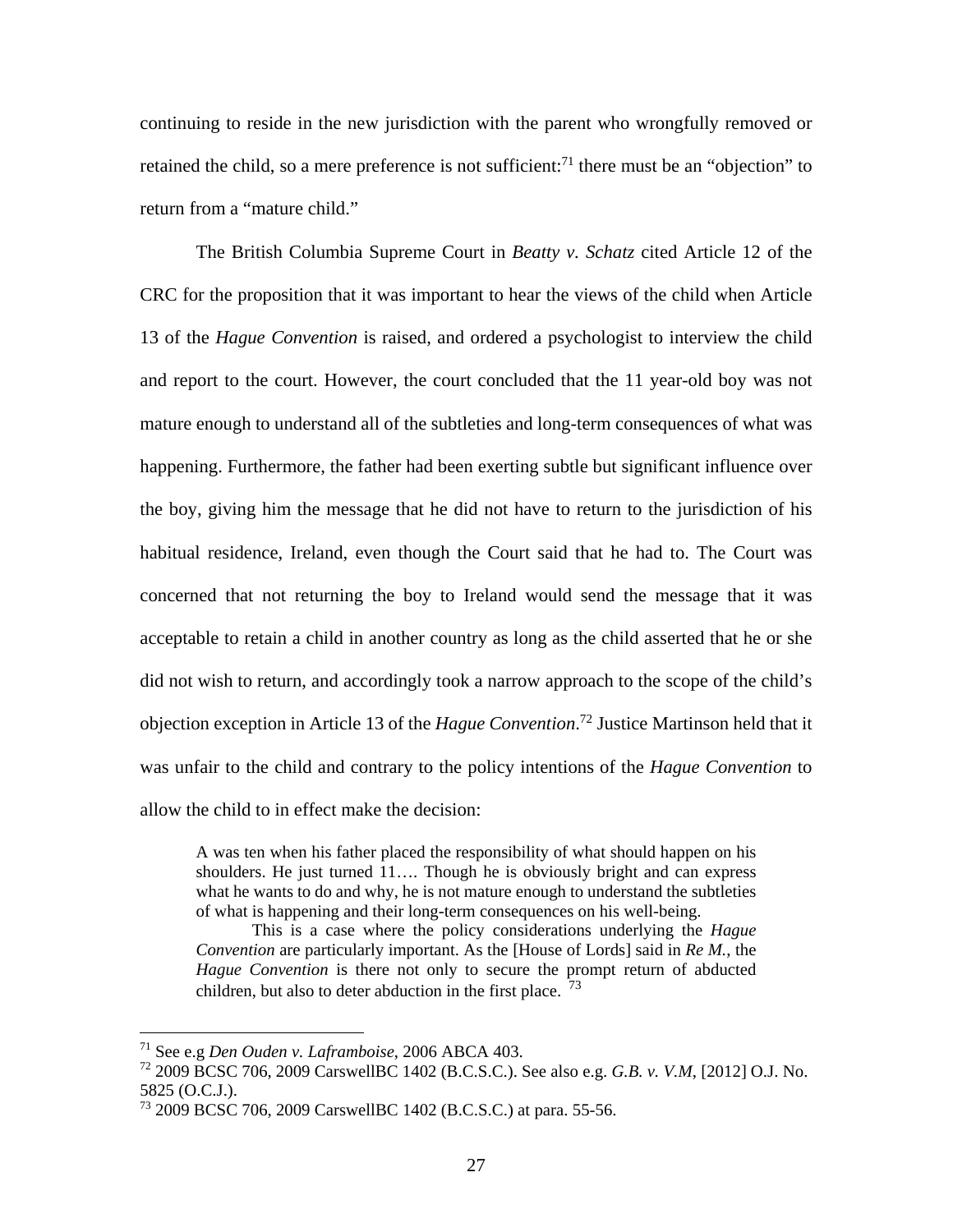The Alberta case of *R.M. v J.S.,* also illustrates the high onus of proof for raising a defence under Article 13 of the *Hague Convention* based on the child's objections, and offers some guidance for how evidence about a child's maturity and objections should be introduced. The mother and father were Palestinian Muslims, living in East Jerusalem, and had one child, a son. The parties separated, and were subsequently divorced in the Sharia Court of Jerusalem, with the mother having *de facto* custody. The father immigrated to Calgary, while the mother and son continued to live in Jerusalem on the understanding that the son would spend his summers with the father in Alberta.

When the father failed to return his then 9 year-old son to his mother in Jerusalem after a summer visit, the mother brought an application under the *Hague Convention* for the boy's return. The trial court appointed counsel to represent the interests of the child.<sup>74</sup> Counsel for the child reported that after interviewing the child on two occasions, that the child [then 10 years of age] objected "to being returned [to Jerusalem] and has attained an age and degree of maturity at which it is appropriate to take account of its views" within the meaning of Article 13 of the *Hague Convention*. The child's lawyer concluded that the boy was not subject to undue influence from the father, and was "mature for his age, bright and articulate when it came to describing his concerns about returning to Israel," noting that as a Palestinian youth he often felt unsafe and bullied in Israel. The judge accepted that there had been a wrongful retention, but ruled that the child was "mature" and had understandable objections to return, and accordingly refused the application.<sup>75</sup>

<sup>74</sup> *J.S. v R.M.,* 2012 ABPC 184.

<sup>75</sup> *R.M. v J.S.*, 2012 ABQB 669.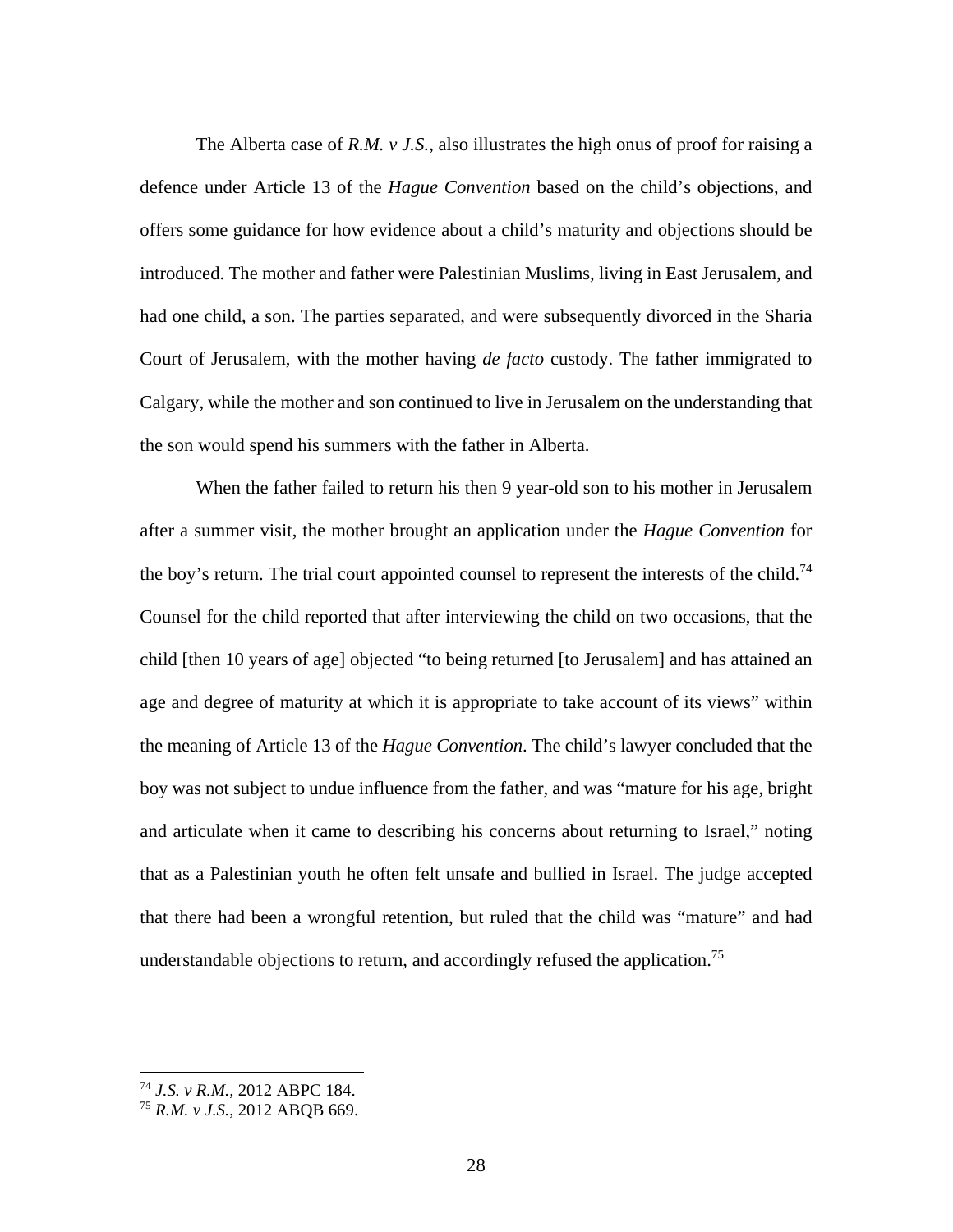The Alberta Court of Appeal allowed an appeal and directed that the child be returned "forthwith" to the mother in Jerusalem, expressing concern that the trial judge:

seemed to treat the child's objection as controlling. While he found that the child's objection was not coerced, nor otherwise improperly influenced, the evidence and matters he took into account in coming to that conclusion were also missing from his decision. There is also the concern that, in weighing the elements of the child's objection which spoke to the child's preferences and hopes, the Provincial Court judge fell into forming a conclusion about the child's best interests.... In short, the objects and policy considerations underlying the *Convention* appear to have been overridden without a proper evidentiary basis...<sup>76</sup>

The Court of Appeal decision in *R.M. v J.S.* questioned the conclusions of the trial judge about the maturity of the boy, but actually rested its decision on the fact that the trial judge based his findings about the boy's "objections" on the submissions of counsel for the child.77 The Court suggested that evidence about the child's wishes and views should be put before the trial court by a social worker, psychologist, or other child-care professional who had interviewed the child. This would allow the clinician to be cross-examined by the other parties, ensuring that the evidence is fairly tested. The Court of Appeal held that in the absence of *express consent* from the other parties, counsel for a child should not tell the court about a child's views and preferences, as counsel cannot occupy the dual role of advocate and witness.

# *Role of Children in Hague Convention Proceedings*

While *Hague Convention* proceedings are intended to be summary and presiding judges are not expected not to directly address the interests of children, children are nevertheless profoundly affected by these proceedings, and courts in a number of countries are

*<sup>76</sup>* 2013 ABCA 441 at para. 32 and 34. For a critical comment on this decision and its failure to recognize the rights of the child involved, see Nicholas Bala, Max Blitt & Helen Blackburn, "The Hague Convention and the Rights of Children" (July 2014), 7(1) Family Law News (International Bar Association) 11.

<sup>77 2013</sup> ABCA 441 at para. 24 and 28.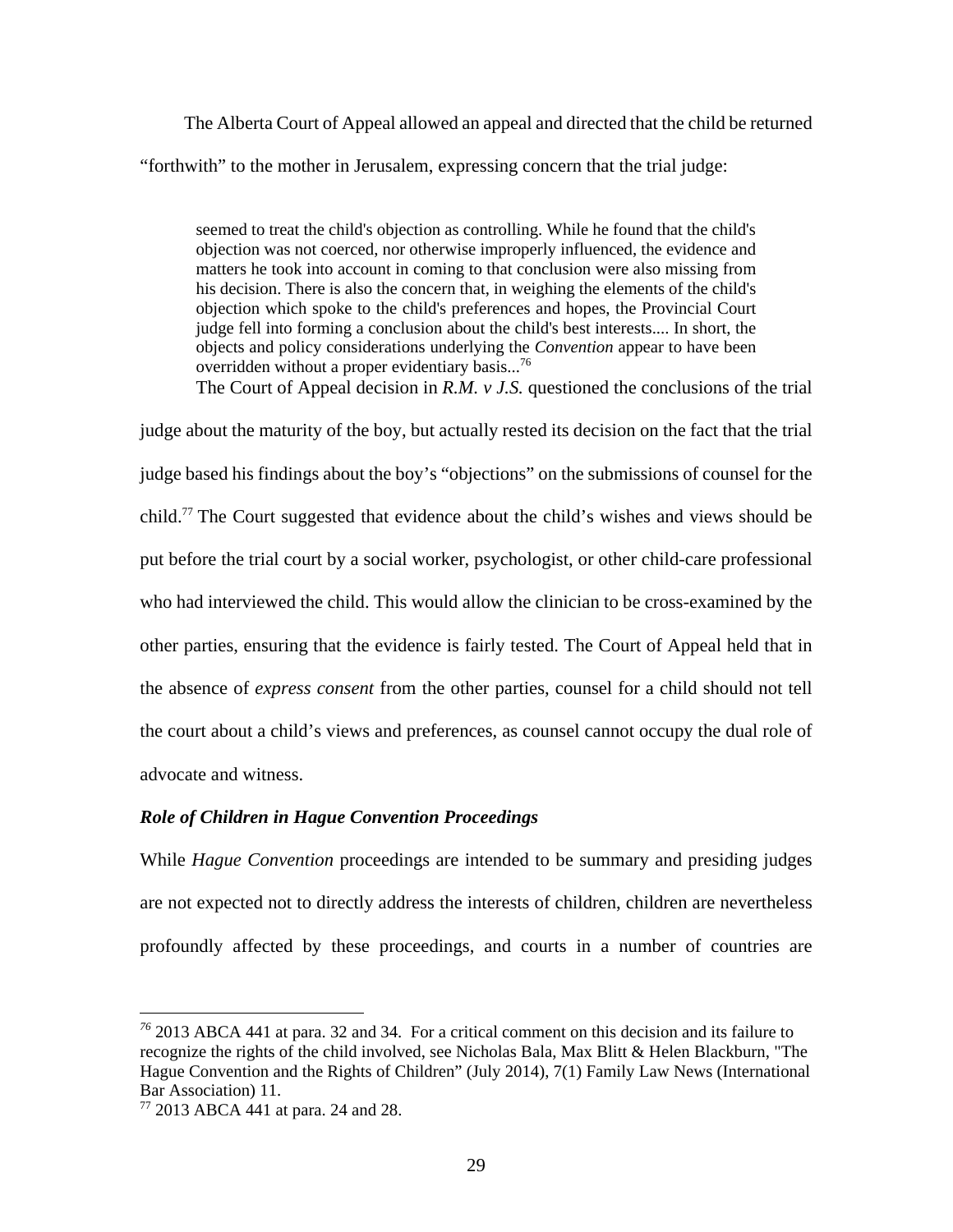struggling with issues about how to respect the rights of children in *Hague Convention*  proceedings. Article 12 of the CRC*,* as well as instruments like Canada's *Charter of Rights and Freedoms* may give children the right "to be heard" in these proceedings.

The balancing of the wishes and rights of children against the obligations imposed by the *Hague Convention* is most apparent in cases where a child has made a refugee application, as in the 2011 Ontario Court of Appeal decision in *A.M.R.I. v. K.E.R*. 78 The girl in that case was born in Mexico, and after her parents' separation resided with her mother there pursuant to an order made by a Mexican court. In 2009, at the age of 12, she came to Ontario to visit her father. She told her father that the mother had been abusive. The child did not return to Mexico but remained in Ontario with the father and an aunt. In 2010, the child made an application to be accepted as a refugee in Canada due to the abuse by her mother and the failure of the Mexican authorities to adequately protect her. The father, however, had by that time moved to Norway, while the child remained in Ontario with her aunt. After the child had been living in Ontario for about 18 months, the mother brought a *Hague Convention* application for the child's return to Mexico. The hearing proceeded on an uncontested basis, with none of the father, the aunt or the child participating. The application judge held that the child was being wrongfully retained in Ontario and ordered her immediate return to Mexico under the *Hague Convention*, which was effected through the involvement of the police.

Despite the girl's return to Mexico, the father appealed, with the Ontario Children's Lawyer representing the child on the appeal. The Ontario Court of Appeal held that the trial judge had erred in ordering the child's return to Mexico without considering the girl's

<u>.</u>

<sup>78 2011</sup> O.J. 2449 (C.A.).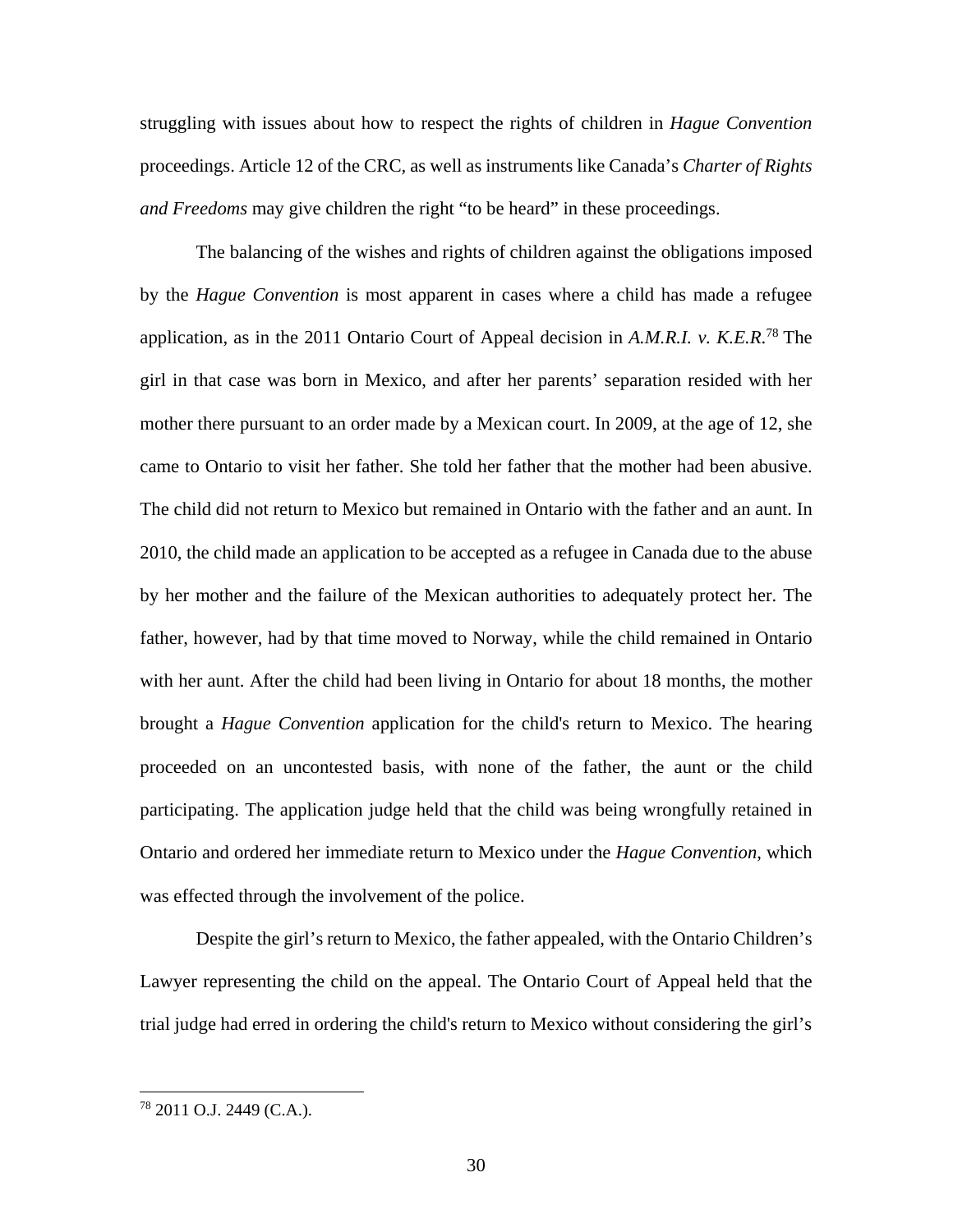refugee status or giving the child an opportunity to participate in the proceedings. The Court of Appeal held that in this situation, the *Hague Convention* hearing must comply with the child's right to treatment in accordance with the *Charter of Rights and Freedoms*  s. 7 "principles of fundamental justice" as there was a threat to her "security of the person." Given the child's age and the nature of her objection, the *Charter* required that she be given notice and an opportunity to participate. In coming to its conclusion, the Court of Appeal cited the CRC*:* 

art. 12(1) of the CRC stipulates that the views of a child are to be given due weight according to the child's age and maturity and that a child has the right "to express those views freely in all matters affecting the child". Article 12(2) of the CRC confirms this right in the context of "judicial and administrative proceedings affecting the child".

 At almost 14 years of age, the child in this case was clearly of an age and potential maturity such that her objection to return to Mexico had to be considered…. Given the child's age, the nature of her objection, her status as a Convention refugee, the length of time that she had been in Toronto and the absence of any meaningful current information regarding her actual circumstances in Toronto at the date of the Hearing, her views concerning a return to her mother's care in Mexico were a proper and necessary consideration.<sup>79</sup>

While the Court of Appeal order that there was to be a new hearing with the child participating had no effect in Mexico, shortly after the appellate court ruling the youth had been able to leave Mexico on her own and get to Canada.<sup>80</sup> There was no further hearing and she continued to reside in Canada.

The decisions of the Ontario Court of Appeal in  $A.M.R.I.$  v.  $K.E.R.,<sup>81</sup>$  and the Alberta Court of Appeal in  $R.M. v J.S.<sup>82</sup>$  raise the issue of how and when children should be involved in *Hague Convention* applications. In these cases, children were made parties

81 2011 O.J. 2449 (C.A.).

<sup>79</sup> *A.M.R.I. v. K.E.R.*, 2011 O.J. 2449 (C.A.) at para. 111-114.

<sup>&</sup>lt;sup>80</sup> For a description of her return, see Oakland Ross, "Deported Mexican teen makes daring return to Canada," *Toronto Star*, May 05, 2011.

 $82$  2013 ABCA 441.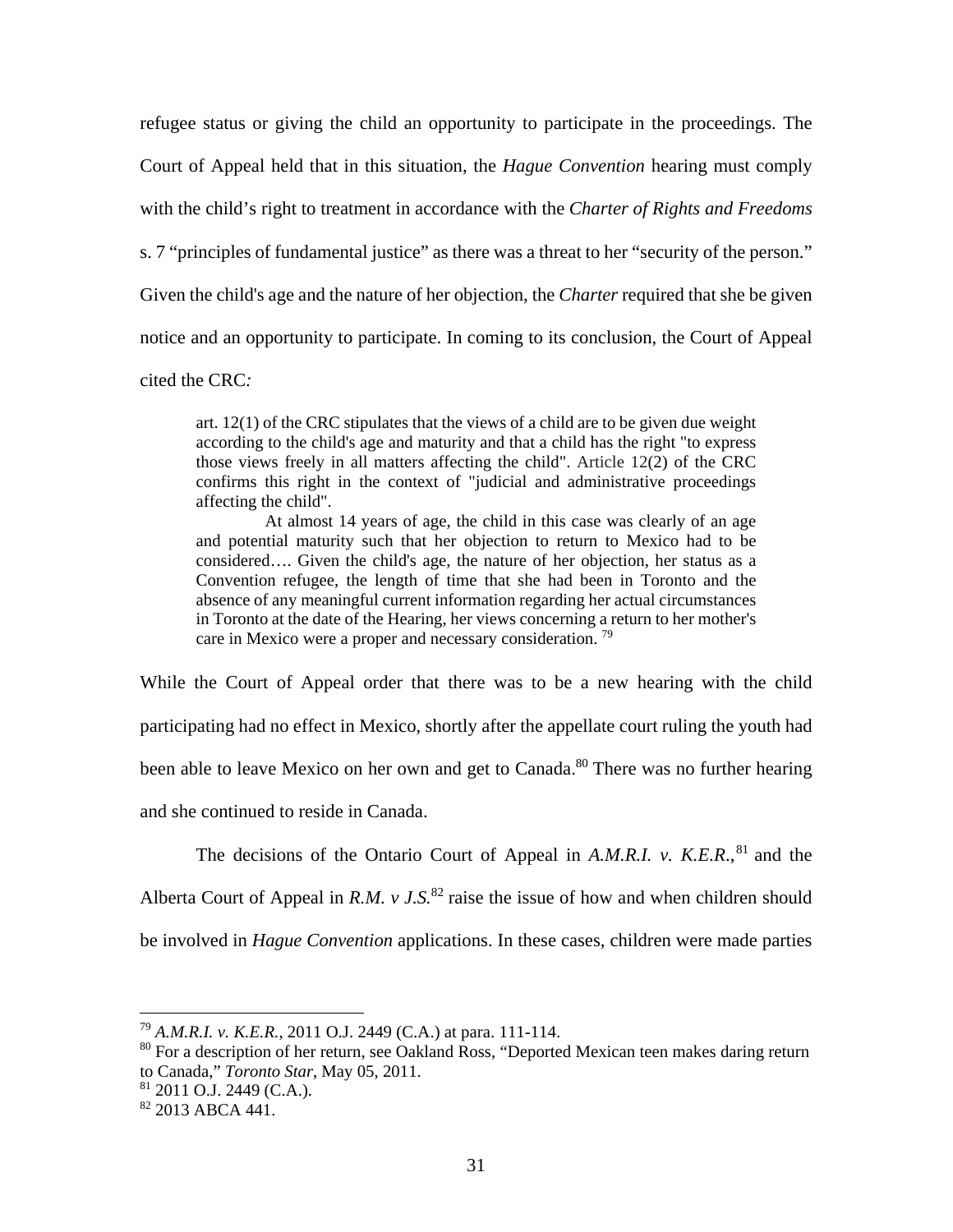or had counsel appointed to represent their interests in the proceedings.

In deciding whether to appoint counsel or make a child a party, the court should take into account concerns about not wanting to exacerbate hostility between a child and one parent, usually the left-behind parent. However, the Ontario Court of Appeal has suggested that in cases where a child's "liberty or security of the person" may be affected by a return, for example because there is a claim of potential harm due to alleged violence or abuse, s. 7 of the Canadian *Charter of Rights and Freedoms* and Article 12 of the CRC require that a child must be given notice of the proceedings and an opportunity to participate through counsel.<sup>83</sup> The Court of Appeal held that concerns about protection for a child's "liberty and security of the person" should "predominate," which requires affording the child an opportunity to participate and have his or her views heard.

Some of the factors to be considered in deciding whether to grant party status or legal representation to a child include:

- Where the child is older and there is a reasonable prospect that the child has the capacity to instruct counsel and have an independent position;
- Where the child's position may not be adequately represented by the adult parties, for example because of their lack of legal representation;
- Where an expert or therapist involved with the child recommends such involvement;
- Where the child has expressed concerns that return might affect his or her life, liberty or security of the person.<sup>84</sup>

A court making an order appointing counsel may provide some direction or restrictions on the role of counsel for the child. In the absence of such restrictions, counsel for the child should take account of such factors as the age and capacity of the child to

<sup>83</sup> *A.M.R.I. v K.E.R.,*2011 O.J. 2449 (C.A.).

<sup>84</sup> See *Re L.C.,* [2014] UKSC 1 at para. 53, per Wilson L.J.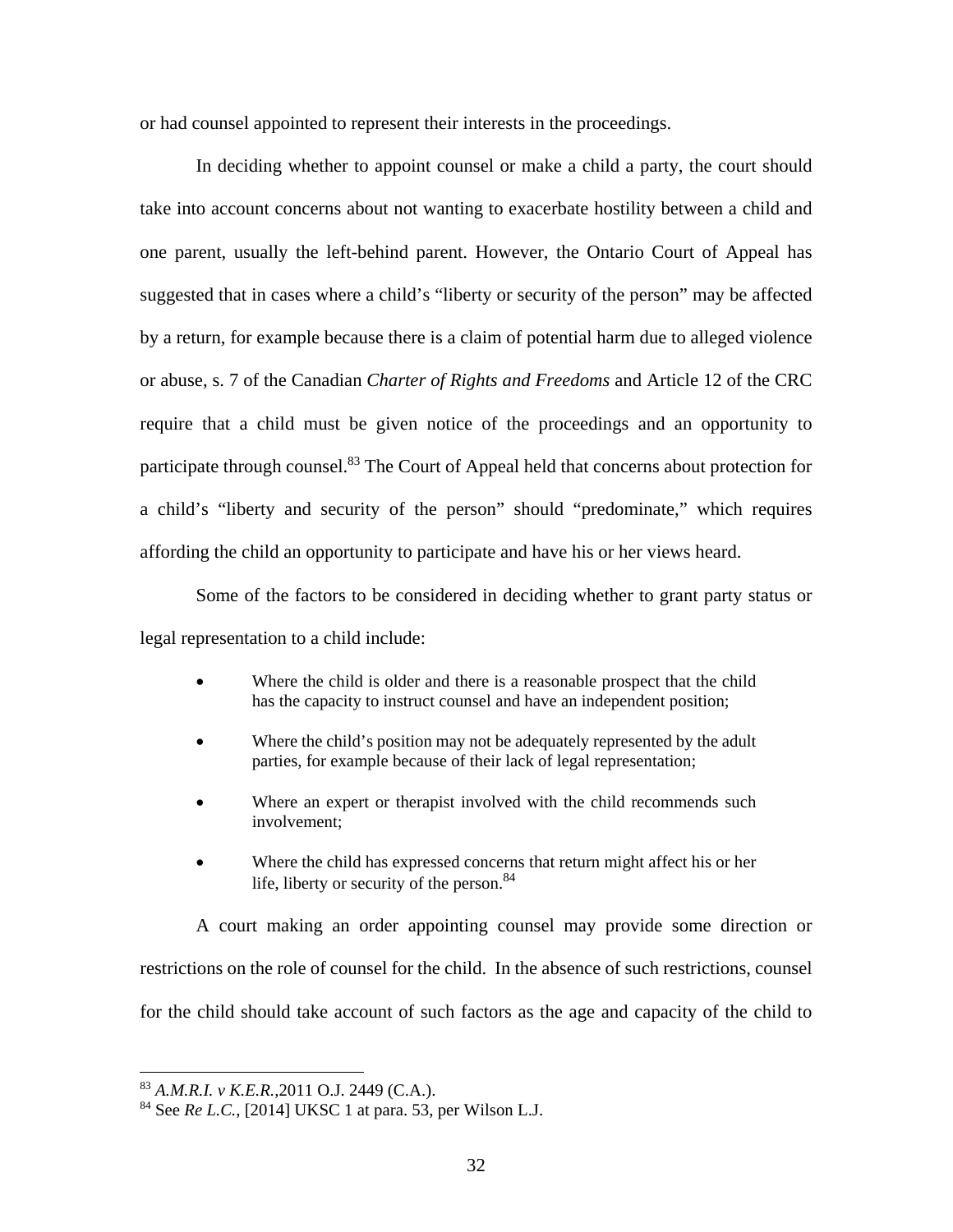instruct counsel, the views of the child, and any provincial law society guidelines about the role that counsel is to play. Counsel should normally be taking instructions from a child who is expressing clear and consistent views.<sup>85</sup> Counsel should ensure that the child understands the limited scope of *Hague Convention* proceedings, focusing on whether a child should be returned to the jurisdiction of habitual residence rather than a ruling on custody or access. A grant of party status to a child usually does not mean that the child will attend court to testify.

# **C. CHILD PROTECTION PROCEEDINGS**

Canadian child protection proceedings are another venue in which children's right to be heard has been recognized. Many of the same principles around hearing children who are involved in custody and access disputes apply in the child protection context.<sup>86</sup> Indeed, the right of children to be heard may be even more compelling in child protection cases, where a state-sponsored child welfare agency may be threatening the child's relationship with parents and siblings. A child's right to be heard is granted greater recognition in child protection proceedings than in private custody and access cases, both in legislation and case law, with Canadian judges sometimes citing Article 12 of the CRC to justify this recognition.

#### *The Importance of Hearing Children in Child Protection Proceedings*

<sup>&</sup>lt;sup>85</sup> Nicholas Bala "Child Representation in Alberta: Role and Responsibilities of Counsel for the Child" (2006), 43 Alta. L. Rev. 845.

<sup>&</sup>lt;sup>86</sup> In some jurisdictions, like New Brunswick, child protection and custody and access proceedings are governed by the same statute*.*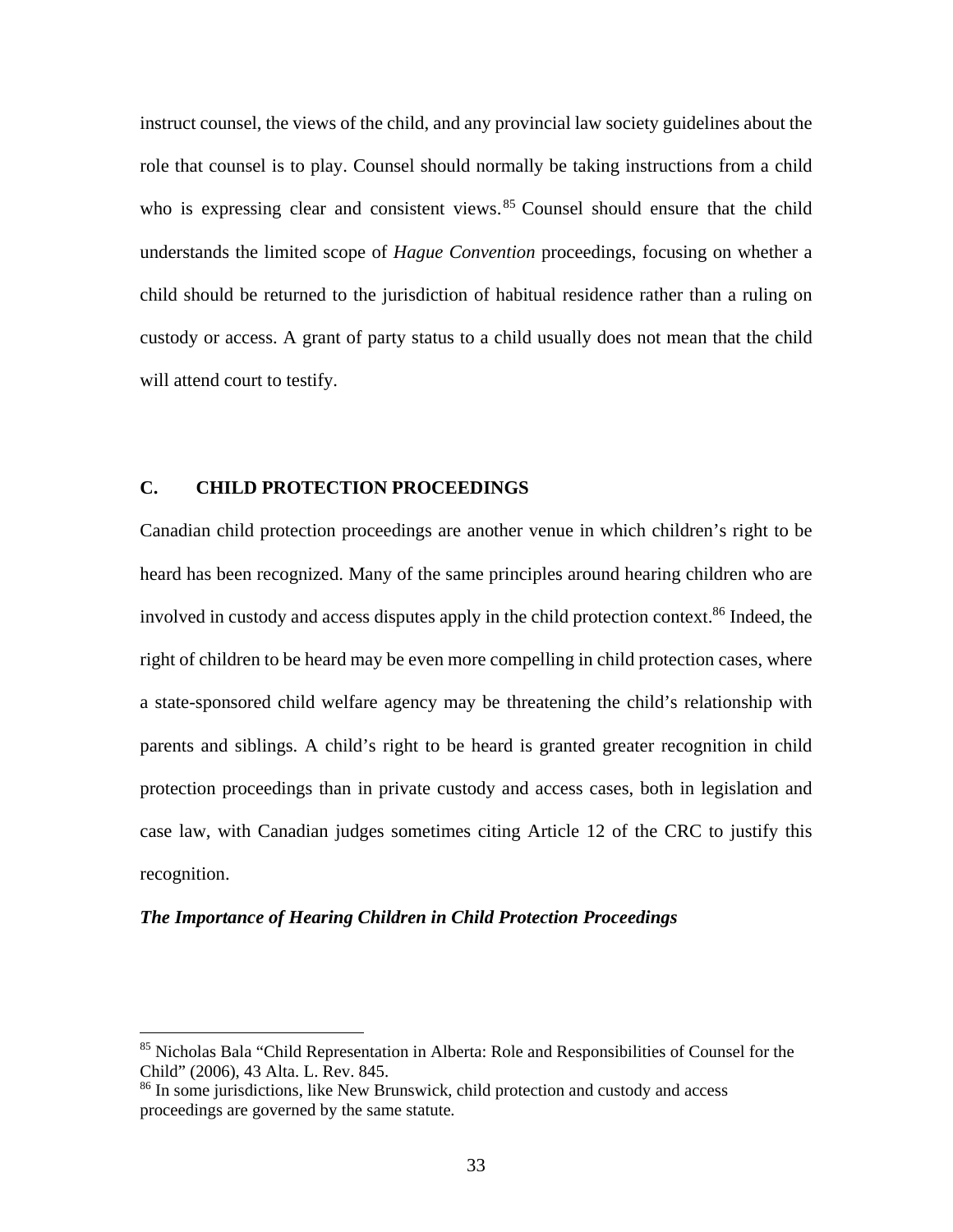Like custody and access legislation, child protection statutes establish the best interests of the child as a governing test once a child has been found to be in need of protection, and most Canadian statutes expressly include consideration of a child's views and preferences as a factor in making decisions on behalf of such children. A few child protection statutes go further, underling the importance of hearing from children in these cases. Alberta's *Child, Youth, and Family Enhancement Act* provides that:

(d) a child who is capable of forming an opinion is *entitled* to an opportunity to express that opinion on matters affecting the child, and the child's opinion should be considered by those making decisions that affect the child; $87$ 

The Northwest Territories' *Child and Family Services Act*, in addition to directing that the best interests of the child include a consideration of "the child's views and preferences, if they can be reasonably ascertained", 88 also emphasizes the importance of children's participation and the need for their views to be heard and considered:

- 2. This Act shall be administered and interpreted in accordance with the following principles:
- …

 $\overline{a}$ 

- (h) children, where appropriate, and parents should participate in decisions affecting them;
- (i) children, where appropriate, parents, and adult members of the extended family should be given the opportunity to be heard and their opinions should be considered when decisions affecting their own interests are being made:<sup>89</sup>

The *Children and Youth Care and Protection Act* of Newfoundland and Labrador recognizes the importance of hearing children who want to be heard, and provides specific

instructions on how this "participation" should be facilitated:

53. Where a child who is the subject of a proceeding under this Act requests that his or her views be known at the proceeding, a judge shall

<sup>87</sup> *Child, Youth and Family Enhancement Act*, R.S.A. 2000, c. C-12, s. 2(d). Emphasis added.

<sup>88</sup> *Child and Family Services Act*, S.N.W.T. (Nu.) 1997, c. 13, s. 3(i).

<sup>89</sup> *Child and Family Services Act*, S.N.W.T. (Nu.) 1997, c. 13, s. 2.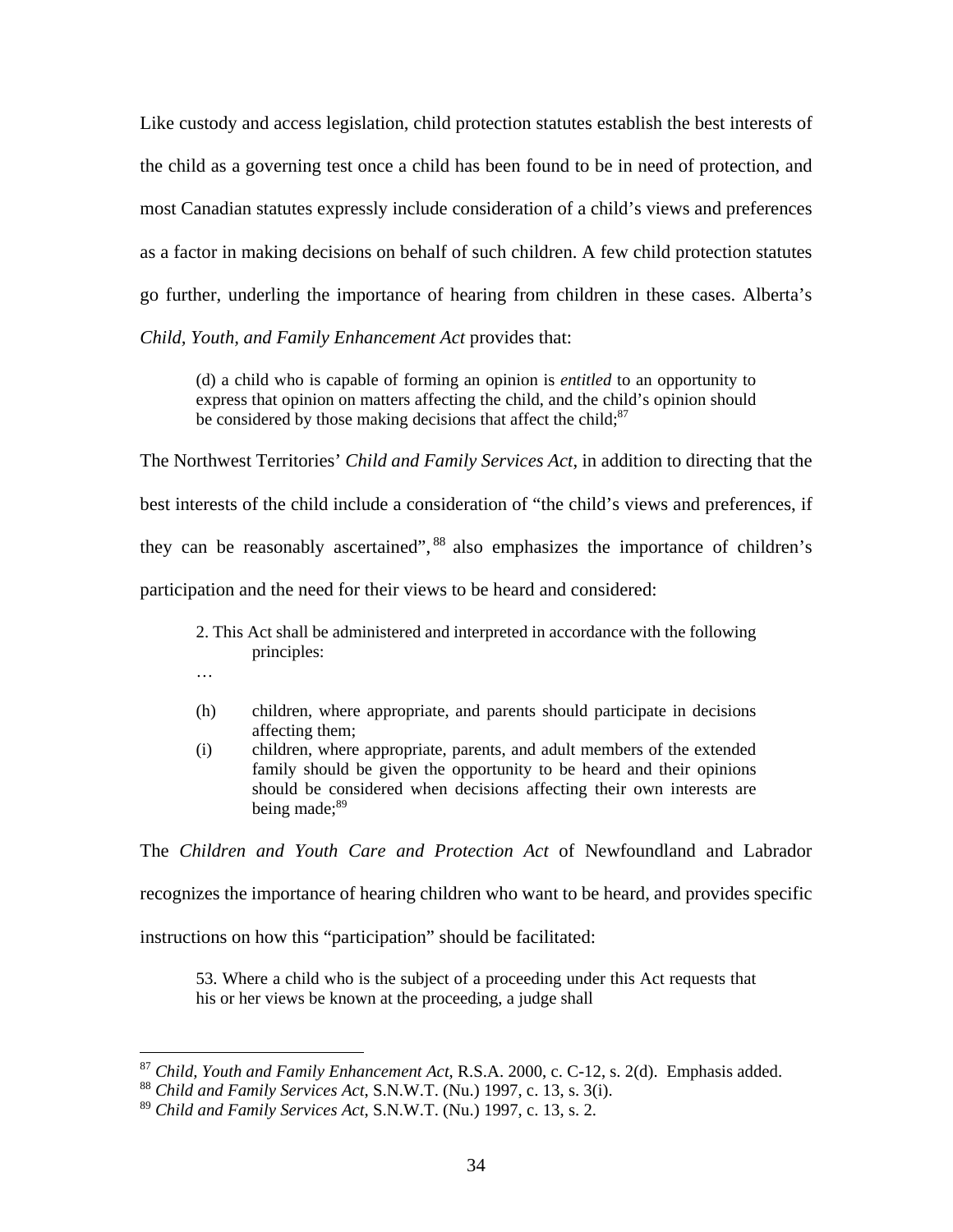- (a) meet with the child with or without the other parties and their legal counsel;
- (b) permit the child to testify at the proceeding;
- (c) consider written material submitted by the child; or
- (d) allow the child to express his or her views in some other way. <sup>90</sup>

Section 53 adds to s.9 of the Newfoundland and Labrador statute, which provides that decisions under the Act be made in accordance with the best interests of the child, and that determining best interests requires consideration of the child's "opinion."91

# *Children's Views and Preferences Not Determinative*

As in custody and access disputes, a child's views and preferences in a child protection

proceeding are not necessarily determinative. It is not uncommon for children who have

been abused or neglected to express a desire to return to their homes and parental care, so

their express preferences must be balanced against other factors. Again, a child's age,

maturity, and the reasons for a preference will affect the weight attached to the child's

wishes. $92$ 

Manitoba's *Child and Family Services Act* is the only child protection statute that

establishes a presumptive age at which a child's views should be considered.<sup>93</sup> Section 2(2)

provides:

 $\overline{a}$ 

In any proceeding under this Act, a child 12 years of age or more is entitled to be advised of the proceedings and of their possible implications for the child and shall be given an opportunity to make his or her views and preferences known to a judge or master making a decision in the proceedings.<sup>94</sup>

<sup>90</sup> *Children and Youth Care and Protection Act*, S.N.L. 2010, c. C-12.2, s. 53.

<sup>91</sup> *Children and Youth Care and Protection Act*, S.N.L. 2010, c. C-12.2, ss. 9(1) and (2)

<sup>92</sup> See e.g. *Child Protection Act*, S.P.E.I. 2000, c. 3 (2nd Sess.). The preamble states: "children are entitled, no less than adults, based on their developmental capacity, to be heard in the course of and to participate in the processes that lead to decisions that affect them".

 $93$  As discussed below, in a number of jurisdictions, 12 years is the presumptive age of a child receiving notice and being permitted to attend child protection proceedings; in practice if children are permitted to attend, their views are likely to be shared with the court.

<sup>94</sup> *Child and Family Services Act*, C.C.S.M. 1985, c. C-80, s. 2(2).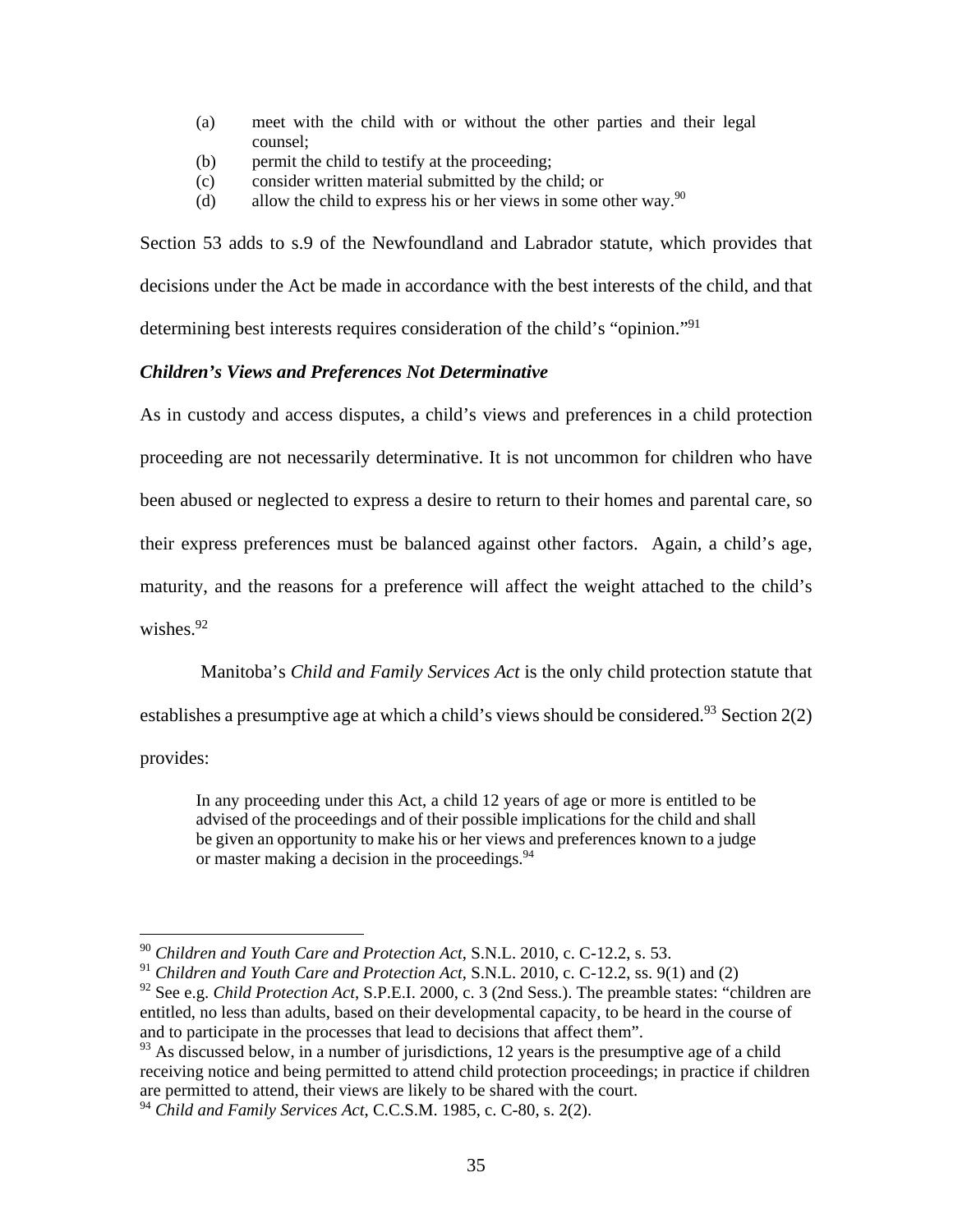The views of children under 12 years of age may also be considered, though the court must be satisfied that the child's understanding justifies this, and that the child would not be harmed by having his or her views and preferences considered. Section 2(3) states:

In any court proceeding under this Act, a judge or master who is satisfied that a child less than 12 years of age is able to understand the nature of the proceedings and is of the opinion that it would not be harmful to the child, may consider the views and preferences of the child.<sup>95</sup>

While children 12 and over have the right to be heard, children under 12 will only be given this opportunity in limited circumstances.

 In custody and access proceedings, the wishes of older children are often given more deference, and judges may respect a child's choice of placement even if this placement is not in the child's best interests. While custody and access proceedings in some cases raise concerns about child safety, these concerns are always present in child protection proceedings. Judges in child protection matters still attach greater significance to the views and preferences of older children but will not follow these choices where doing so would place the child at risk of harm.

In A.C. *v. Manitoba (Director of Child and Family Services)*,<sup>96</sup> the Supreme Court of Canada explained how judges should weigh the views of older children when making a decision in accordance with their best interests in child protection cases. The case engaged provisions of Manitoba's *Child and Family Services Act* respecting judicial authorization of medical treatment of children against the wishes of both parents and child. The child, a 14 year-old Jehovah's Witness, was admitted to hospital for internal bleeding. Her doctors believed that without a blood transfusion she faced a serious risk to her health, and perhaps

<sup>95</sup> *Child and Family Services Act*, C.C.S.M. 1985, c. C-80, s. 2(3)*.*

<sup>&</sup>lt;sup>96</sup> 2009 SCC 30.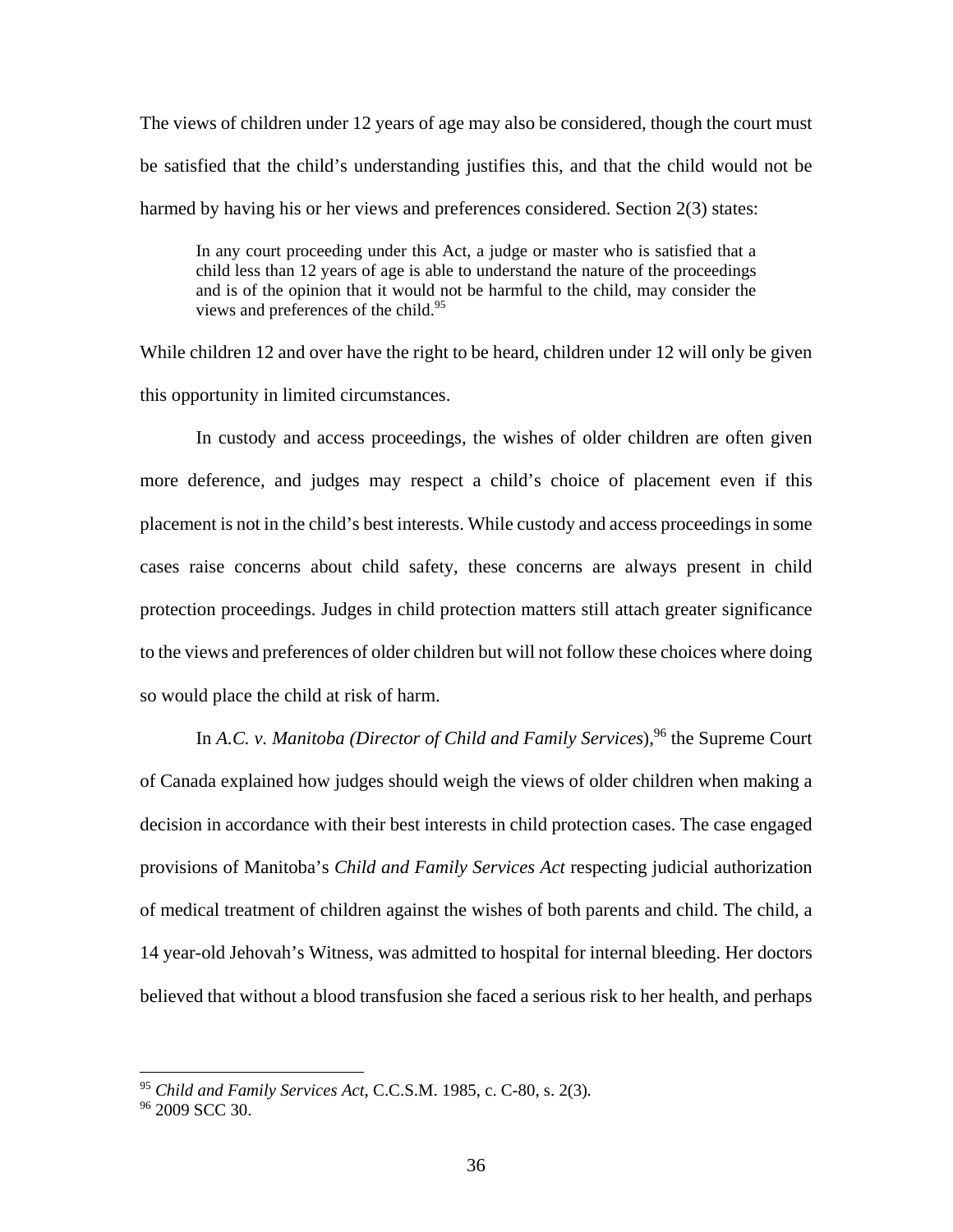her life, but the child and her parents refused this treatment on religious grounds. The child was apprehended by the child protection agency, which sought an order authorizing the transfusion. Section 25(8) of the *Child and Family Services Act* provides that a court, after a hearing, may authorize any medical treatment the court considers to be in the best interests of the child. Section 25(9) states that the court shall not order treatment contrary to the wishes of a child over the age of 16, unless the child cannot understand the decision or appreciate its consequences. The judge ordered the transfusion pursuant to s. 25(8). After the transfusion, the child and her parents appealed the order, challenging the constitutionality of s. 25 of the Act. They argued that depriving children under 16 of an opportunity to prove their maturity to direct the course of their medical treatment violated provisions of the *Charter of Rights and Freedoms,* including s. 2 (freedom of religion)*,* s. 7 (deprivation of security of the person not in accordance with principles of fundamental justice), and s. 15 (discrimination based on age).

 Justice Abella, writing for a majority of the Court, agreed that there was "no constitutional justification for ignoring the decision-making capacity of children under the age of 16 when they are apprehended by the state,"<sup>97</sup> but did not agree that s. 25 required such an approach. Instead, the "best interests" standard in s. 25(8) could be read as a "sliding scale of scrutiny, with the adolescent's views becoming increasingly determinative depending on his or her ability to exercise mature, independent judgment."<sup>98</sup> The degree of significance attached to a child's views also depended on the decision: "The more serious the nature of the decision, and the more serious its potential impact on the life or

<sup>&</sup>lt;sup>97</sup> 2009 SCC 30 at para. 29.

<sup>&</sup>lt;sup>98</sup> 2009 SCC 30 at para. 22.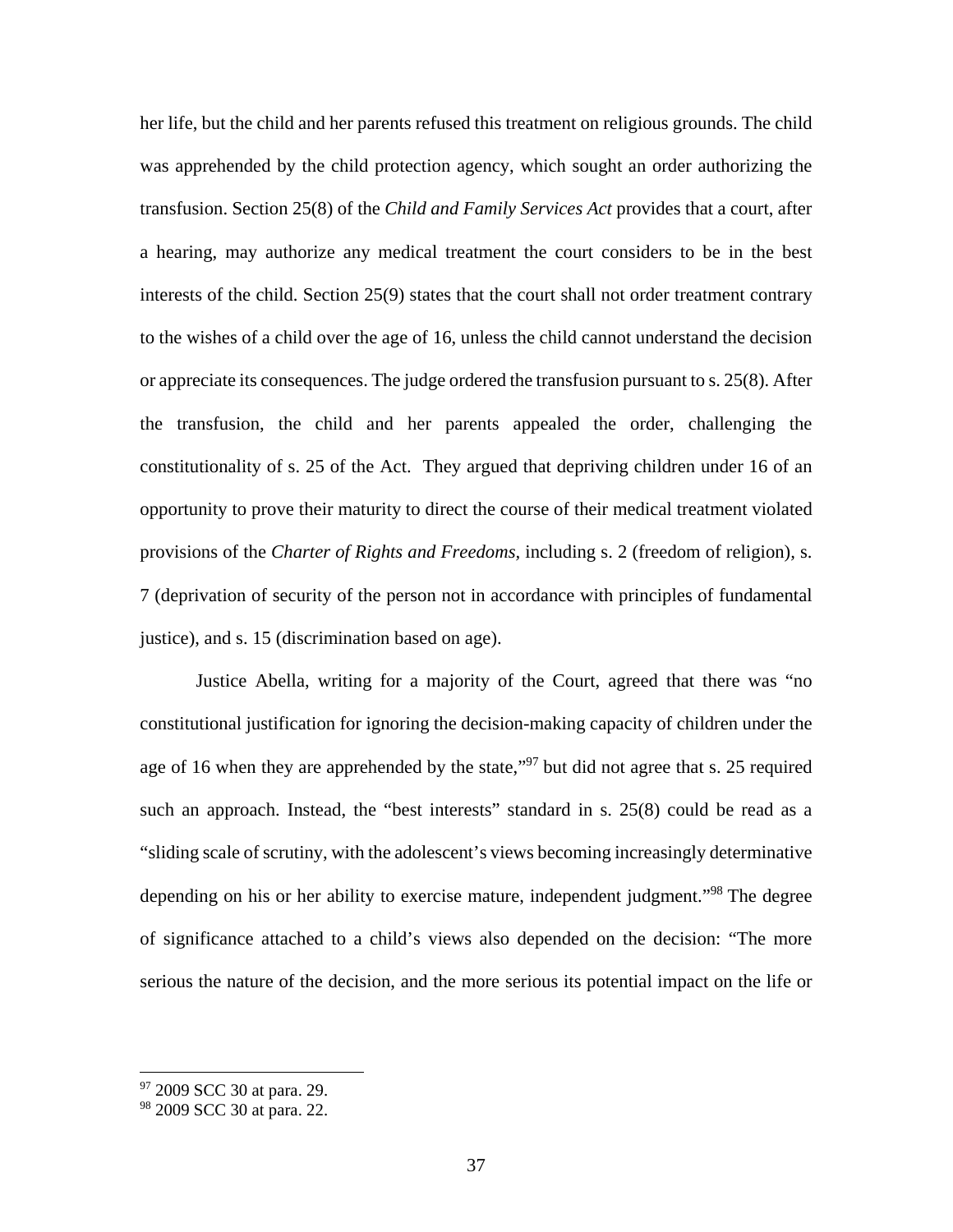health of the child, the greater the degree of scrutiny that will be required."<sup>99</sup> Assessing a particular child's views in light of the decision to be made struck a balance between protecting children's autonomy and protecting them from harm. Abella J.'s interpretation of s. 25(8) left open the possibility that in cases involving less serious risk, the treatment wishes of a child under 16 years could be determinative, or that even in a life threatening case the views of an older child might be given greater weight.

 Article 12 of the CRC played a role in the majority's analysis. According to Abella J., Canadian law now recognizes that receiving children's input leads to better decisionmaking on their behalf. This is why children's views have become a factor in the best interests analysis, with these views acquiring more significance as the child matures.<sup>100</sup> Abella J. explained that Article 12 of the CRC, along with other Articles of the CRC, supports this "robust" reading of the best interests standard.<sup>101</sup>

### *Ways of Hearing Children in Child Protection Proceedings*

The views of children in child protection proceedings are heard in similar ways to children in custody and access proceedings. An assessor or child's counsel may introduce children's statements, children may meet directly with the judge or more infrequently testify, or children's out-of-court statements may be put before the court as hearsay exceptions. While the means of introducing children's evidence in the two types of proceedings are similar, different principles and considerations may apply.

#### *Assessments in Child Protection Cases*

<sup>99 2009</sup> SCC 30 at para. 22.

<sup>&</sup>lt;sup>100</sup> 2009 SCC 30 at para. 92.

<sup>101 2009</sup> SCC 30 at para. 93.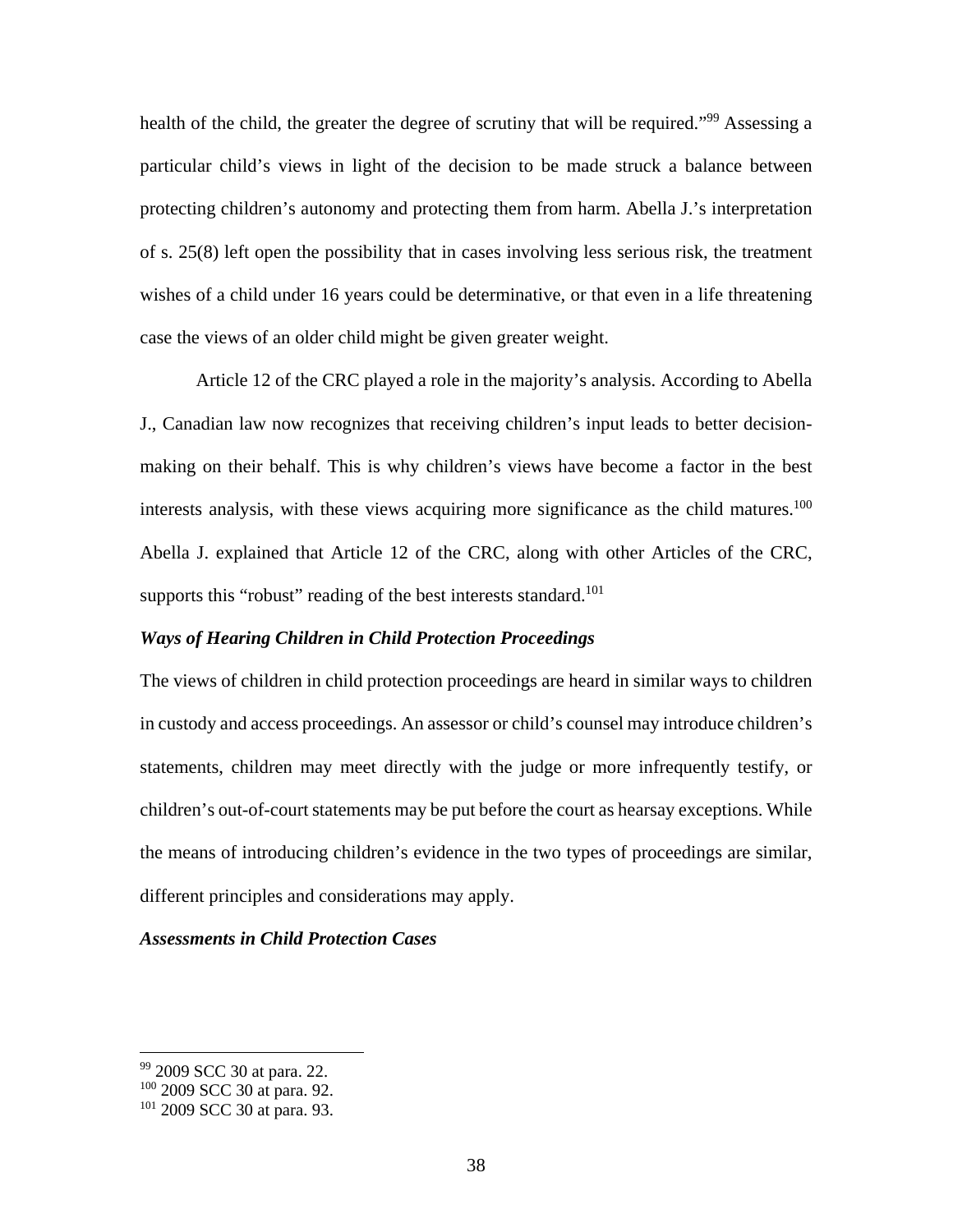All jurisdictions provide for court-ordered assessments in child protection proceedings. For example, British Columbia's *Child, Family and Community Service Act* allows the court to order a child or a parent to undergo "a medical, psychiatric or other examination" where such an examination is likely to assist the court "(a) in determining whether the child needs protection, or (b) in making an order relating to the child."102 The reported case law suggests that the majority of assessments in child protection cases focus on parents to assess their capacity to care for the child. These assessments, however, may include interviews with the child, and the child's statements can be introduced in the child protection proceeding through an assessor's report, which will usually include the assessor's commentary on the child's statements and overall recommendations about the case. However, courts can also order assessments solely to determine the views and preferences of the child. In New Brunswick, for example, judges have ordered Voice of the Child Reports in child protection cases. $103$ 

### *Counsel for the Child*

 $\overline{a}$ 

Most provinces and territories have statues providing for the appointment of legal representation for children in child protection proceedings. Where the legislation is silent, superior court judges have relied on the court's *parens patriae* power to appoint child's counsel.<sup>104</sup> Again, only some jurisdictions provide state-funded counsel for children.<sup>105</sup>

<sup>102</sup> *Child, Family and Community Service Act,* R.S.B.C. 1996, c. 46, s. 59.

<sup>103</sup> See e.g. *J. (K.M.) v. New Brunswick (Minister of Social Development*), 2011 NBQB 345. But see *New Brunswick (Minister of Social Development) v. C. (V.),* 2014 NBQB 95 at para. 117, where the judge stated that the assessment provision in statute "does not translate in each and every case to a requirement of the formal 'Voice of the Child'. It has been recognized and accepted that a child's voice can be put before the court in differing ways." 104 See *Re L. (G.),* 2012 SKQB 388.

<sup>&</sup>lt;sup>105</sup> See above discussion in Part IIIA of this paper.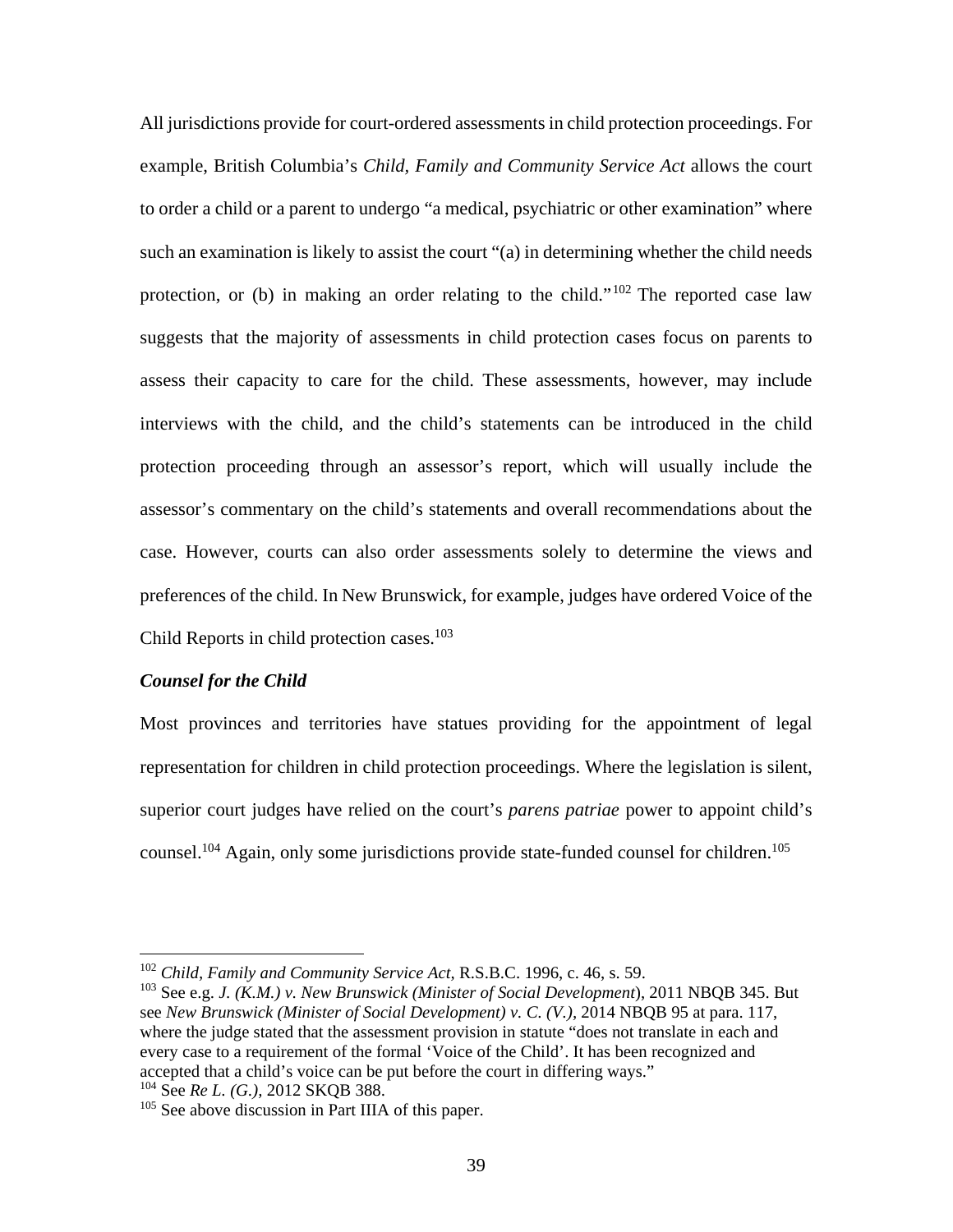Unlike custody and access statutes, most child protection statutes provide guidance on the judicial appointment of representation for a child. Some of the enumerated factors are also considered in custody and access cases, including whether the child's interests conflict with the interests of other parties. Others are specific to the child protection context. For example, Manitoba's *Child and Family Services Act* directs that judges consider, *inter alia*, "the nature of the hearing, including the seriousness and complexity of the issues and whether the agency is requesting that the child be removed from the home" in appointing a lawyer to represent the child.<sup>106</sup>

 In a few jurisdictions, legislation dealing with separate representation for children in a protection case includes reference to a specific age. New Brunswick's *Family Services Act* directs judges to consider a number of factors when appointing child's counsel, including "whether the child is 12 years of age or older."107 Prince Edward Island's *Child Protection Act* only allows state-funded child representation where the child is "at least 12 years old and apparently capable of understanding the circumstances."108 In Nova Scotia, the *Children and Family Services Act* provides that children 16 years of age or older are parties to the proceeding and are entitled to counsel upon request.<sup>109</sup> In the case of a child who is 12 years of age or older, the court may order separate legal representation where it is "desirable to protect the child's interests."110

These age provisions are generally tied to a presumption that children of the specified age have the capacity to instruct counsel. For example, Nova Scotia's Act also

<sup>106</sup> *Child and Family Services Act*, C.C.S.M. 1985, c. C-80, s. 34(3)(c).

<sup>107</sup> *Family Services Act*, S.N.B. 1980, c. F-2.2, s. 7.1(1)(a).

<sup>108</sup> *Child Protection Act*, S.P.E.I. 2000, c. 3 (2nd Sess.), s. 34(1).

<sup>109</sup> *Child and Family Services Act*, S.N.S. 1990, c. 5, s. 37(1).

<sup>110</sup> *Child and Family Services Act*, S.N.S. 1990, c. 5, s. 37(2).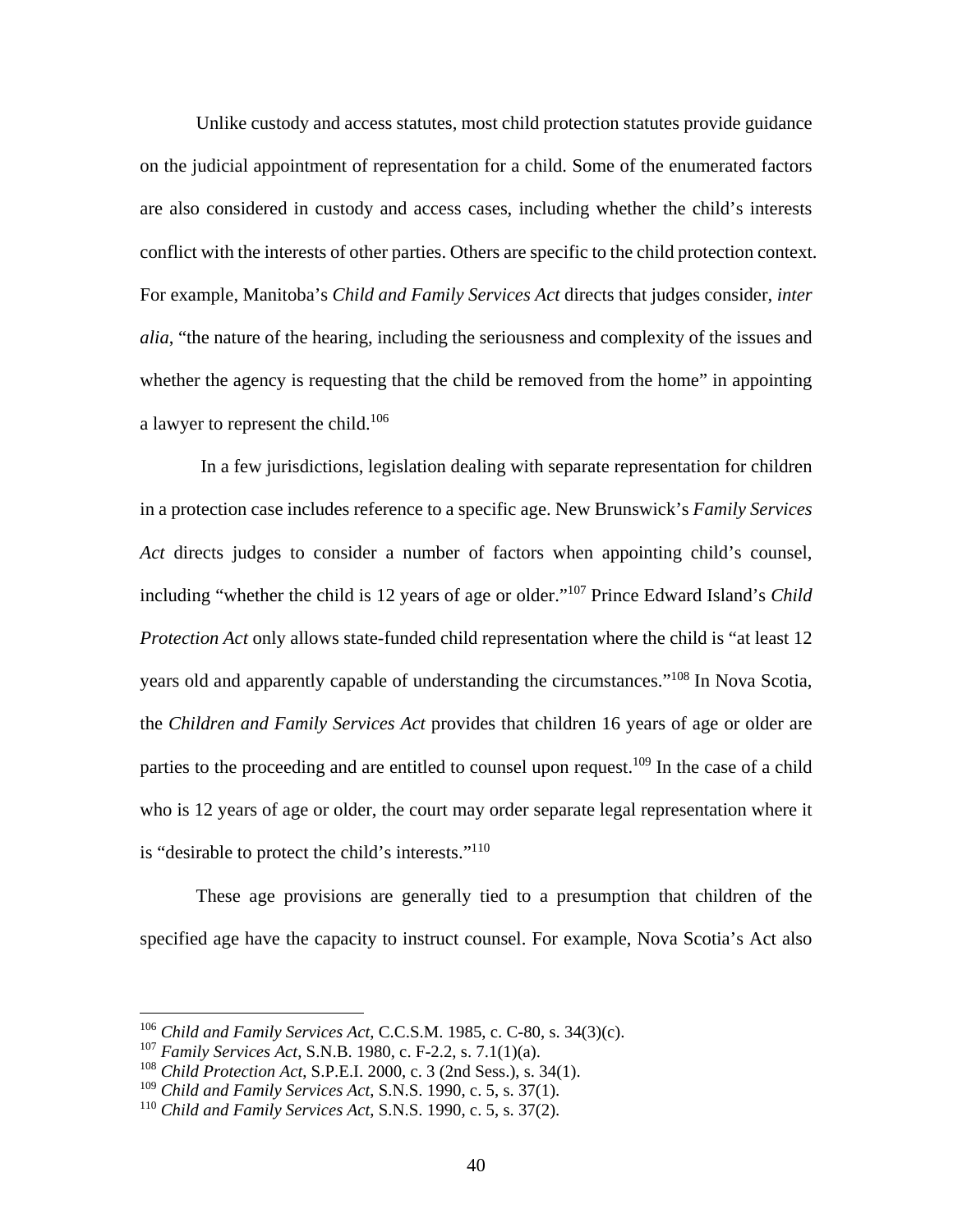provides that a guardian *ad litem* may be appointed for any child, including children 12 years of age or older where the child is "not capable of instructing counsel*.*"111 Similarly, Manitoba's *Child and Family Services Act* directs that where representation is ordered for a child 12 years of age or older, the judge may order that the child has "the right to instruct the legal counsel."112

However, in some jurisdictions judges have held that child representation may be important even in child protection cases involving children who clearly cannot instruct counsel.<sup>113</sup> In *Re F. (T.L.)*,<sup>114</sup> Justice Ryan-Froslie of the Saskatchewan Court of Queen's Bench ordered separate representation for a seven month-old child, holding that the principal consideration in determining whether independent representation is necessary for the child in child protection proceedings is "whether it is desirable in the interests of justice viewed from the standpoint of the child's welfare."115 In that case, the parties – the parents, their band, and the child protection agency – all had their own agendas and interests and the judge was concerned that without separate representation evidence and argument about the rights of the child would not be placed before the court. She also described the role that counsel for the young child should play:

It is clear …that the role of the lawyer in this situation consists of representing the rights of the child and ensuring the court considers all relevant factors which will enable it to make a decision according to the rights and interests of the child. The lawyer does not put forward his or her personal convictions but rather his or her professional conclusions based on the evidence. The nature of the lawyer's

<sup>111</sup> *Child and Family Services Act*, S.N.S. 1990, c. 5, s. 37(3).

<sup>112</sup> *Child and Family Services Act*, C.C.S.M. 1985, c. C-80, s. 34(2).

<sup>113</sup> But see *Children's Aid Society of London and Middlesex v. C. (A.),* 2013 ONSC 1870 at para. 13, where Marsham J. suggested that it is generally not appropriate for courts to order representation for children under the age of 10 years in protection proceedings, and observed: "legal representation is not generally desirable if the child is too young to express his or her views and preferences and otherwise instruct counsel. It is a waste of scarce resources to appoint legal representation to children who cannot adequately give instructions."

 $^{114}$  2001 SKOB 271.

<sup>&</sup>lt;sup>115</sup> 2001 SKQB 271 at para 13.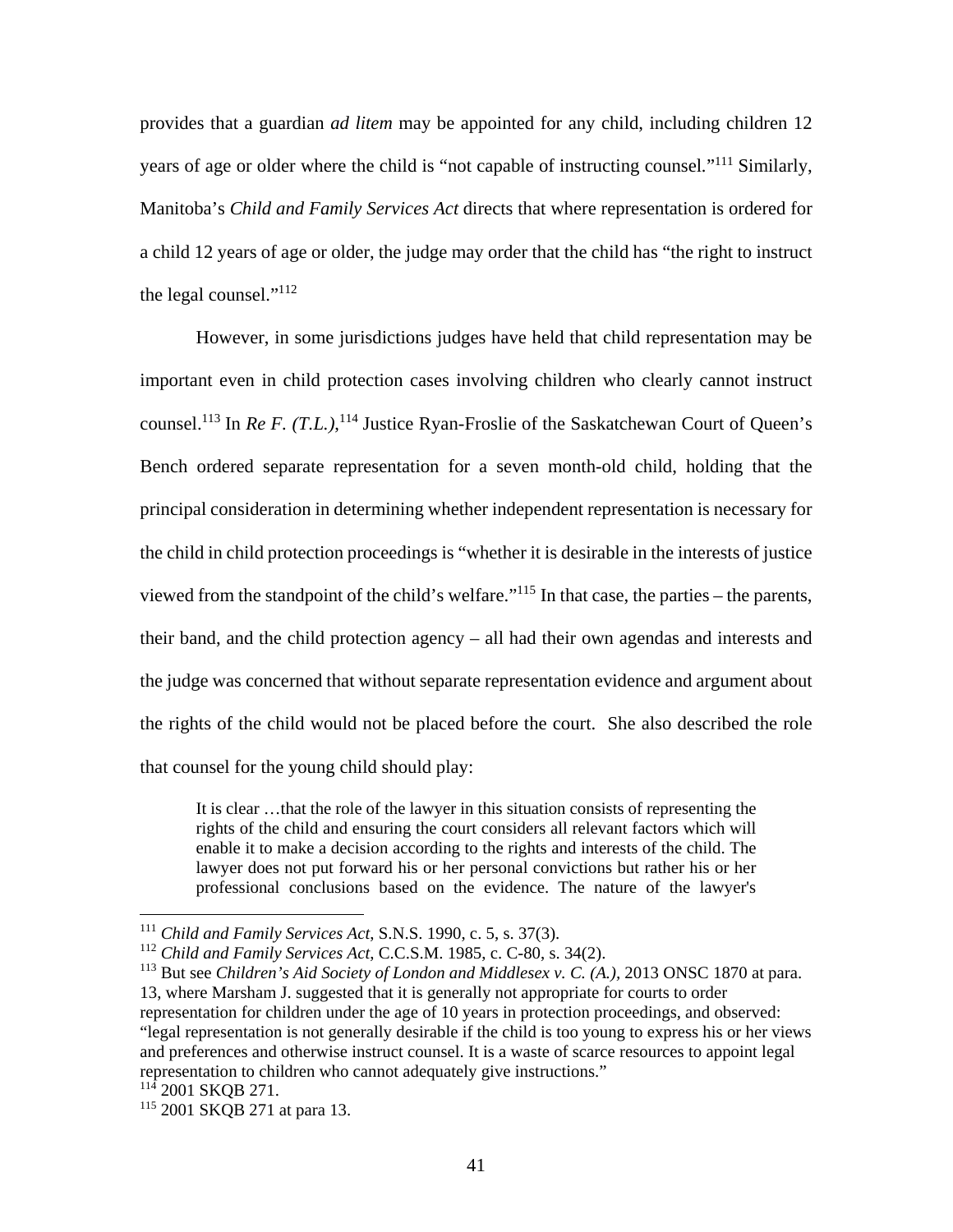mandate would necessarily vary depending on whether the mandate comes from the child or the court.

In the circumstances of the case at bar I believe the best method of representing T.'s interest would be the appointment of independent legal counsel whose mandate it would be to represent the rights of the child and ensure that the court considers all relevant factors which will enable it to make a decision according to the rights and interests of  $T<sup>116</sup>$ .

As the state mandated child welfare agency is a party to child protection proceedings, if an order is made for child representation, it must be provided. This is particularly significant in Ontario where in custody and access cases, a judge makes an order requesting the involvement of the Office of the Children's Lawyer, which will then decide whether to provide a lawyer, a clinical assessment, both or neither. If an order is made in a child protection case under s. 38 of the Ontario *Child and Family Services Act*, legal representation "shall" be provided to the child, almost always by the Office of the Children's Lawyer.

### *Judicial Interviews*

In some jurisdictions children may also be given the opportunity to meet one-on-one with judges in child protection proceedings, though this is less common than in disputes between parents as the state's role in child protection cases heightens concerns about due process. Both Newfoundland and Saskatchewan explicitly provide for this option by statute.<sup>117</sup> Judicial interviews may also occur in child protection proceedings in jurisdictions where the legislation is silent. In *W. (M.) v. British Columbia (Director of Child, Family & Community Service*), Dhillon J. of the British Columbia Provincial Court granted the request of a 12 year-old girl for a private interview after the mother and Director consented

1

<sup>116 2001</sup> SKQB 271 at para. 31-32.

<sup>117</sup> *Children and Youth Care and Protection Act*, S.N.L. 2010, c. C-12.2, s. 53(a); *Child and Family Services Act*, S.S. 1989-90, c. C-7.2, s. 29(1)(b).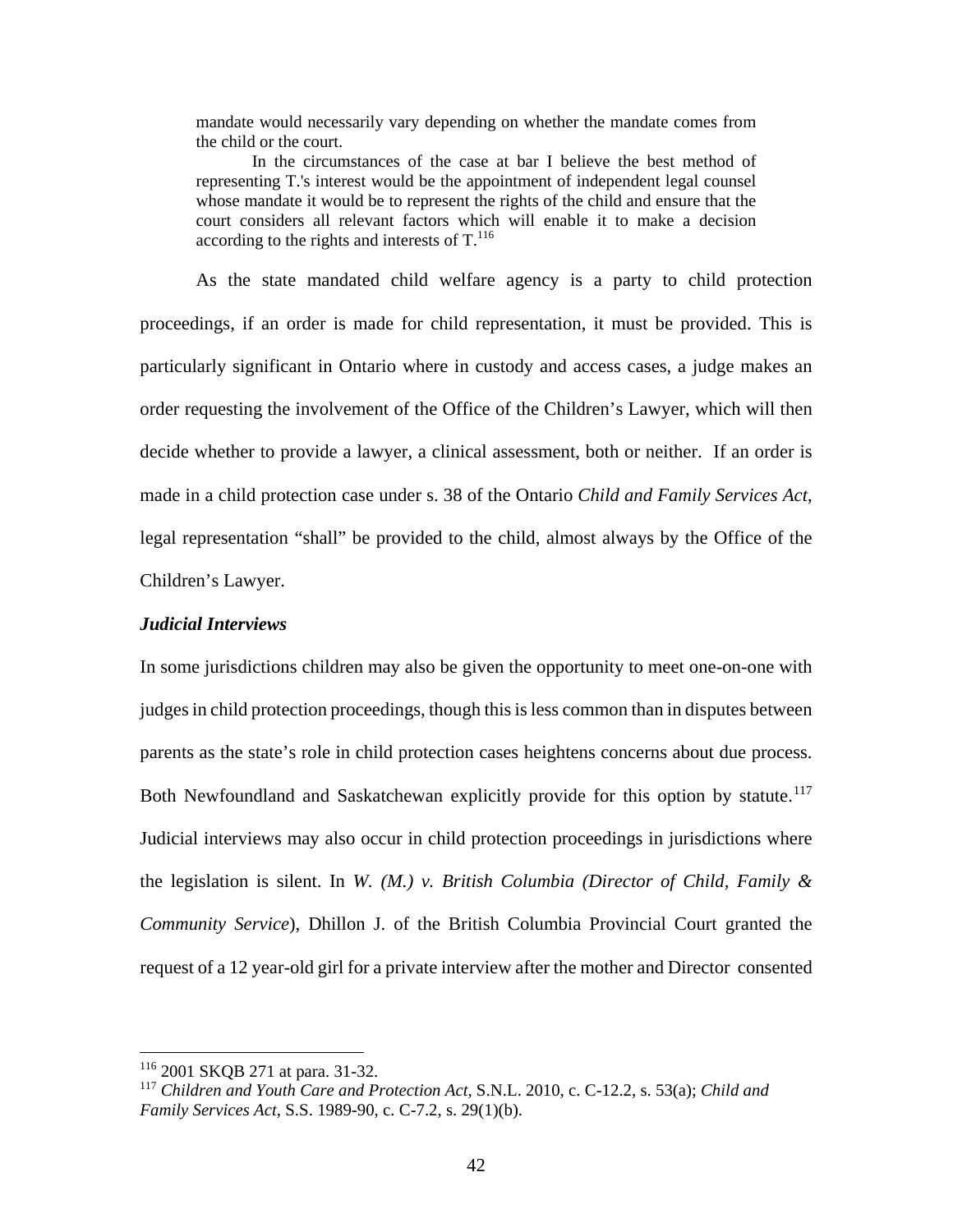to the interview taking place.<sup>118</sup> The judge observed that the girl had a "clear reluctance to discuss" the reasons that she did not want to live with her mother in her mother's presence, and indicated that the interview would remain confidential, though the parties were provided with a summary of the matters discussed and a sealed transcript was kept in the event of an appeal.

 In Newfoundland and Labrador, legislation provides that if a child makes a request, a meeting "shall" be held with the judge or the child's views shall be shared with the court in some other way.<sup>119</sup> In Saskatchewan, judicial interviews are discretionary; they may be ordered if the court considers the interview to be in the best interests of the child.<sup>120</sup> One consideration in ordering an interview pursuant to Saskatchewan's statute is whether the child's views would otherwise be shared with the court. In *Re P. (G.)*, Justice Wilkinson of the Court of Queen's Bench encouraged counsel to consider whether a judicial interview would be appropriate given conflicting evidence before the court about the five children:

I have been bereft of any evidence regarding the children that has not been filtered through many different, and often irreconcilable, points of view… so long as the Court is the final arbiter of a child's future it must question its ability to fully honour its duty towards children who are both faceless and mute before the Court $121$ 

The judgment notes the importance of hearing from children for whom life altering decisions are being made in protection proceedings.

# *Other Evidence of Children's Views and Preferences*

<sup>118</sup> 2004 CarswellBC 2908, 2004 BCPC 452.

<sup>119</sup> *Children and Youth Care and Protection Act*, S.N.L. 2010, c. C-12.2, s. 53. See also *Newfoundland and Labrador (Manager of Child, Youth and Family Services Zone J) v. W. (J.),* 2015 NLTD(F) 11 at para. 40.

<sup>120</sup> *Child and Family Services Act*, S.S. 1989-90, c. C-7.2, s. 29(1)(b).

<sup>121 2003</sup> SKQB 505 at para. 143.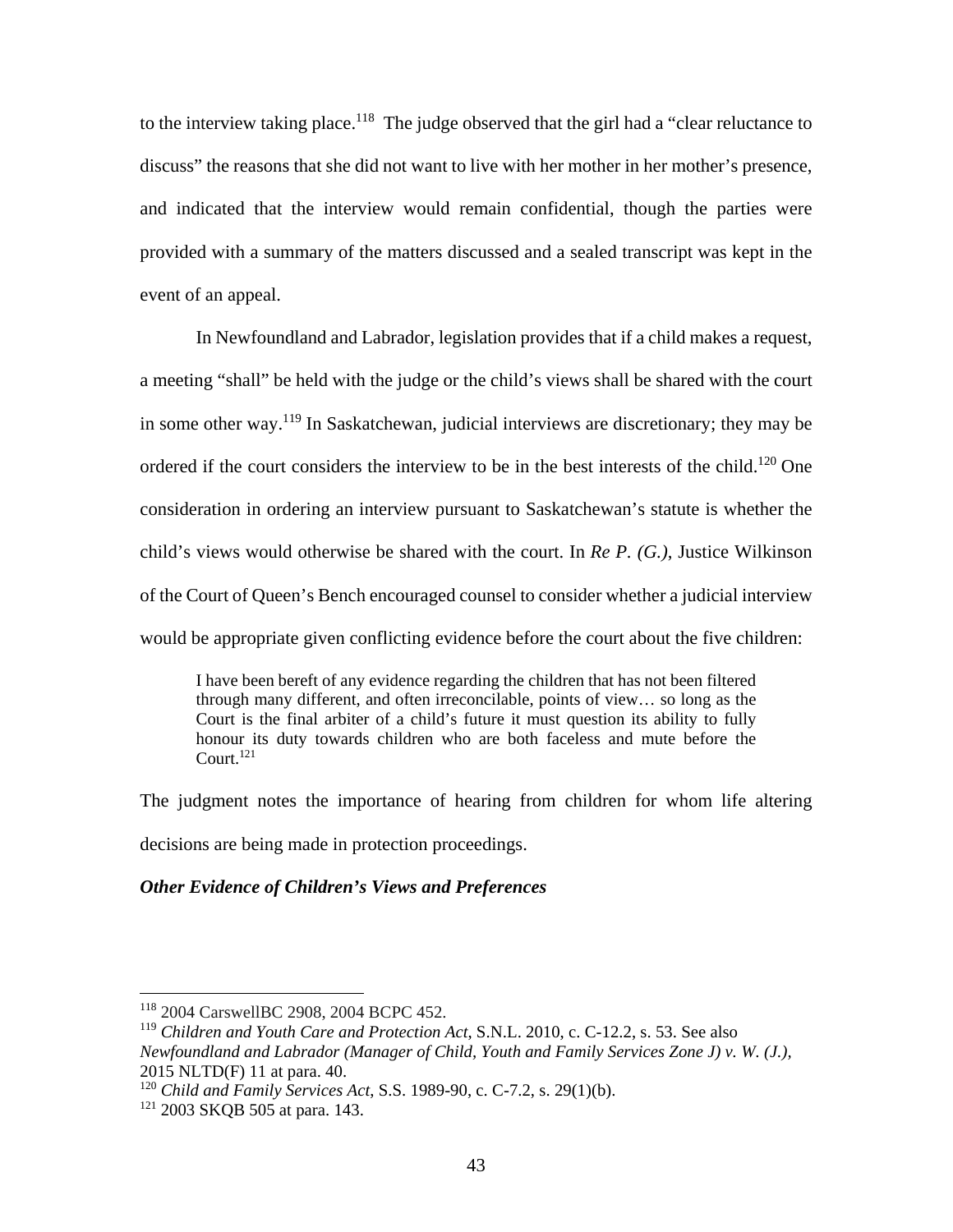As in custody and access proceedings, the rules for admitting children's out-of-court statements have been relaxed in child protection proceedings compared to criminal cases. While some Canadian courts have applied the *Khan* test to children's out-court-statements in these proceedings, $122$  the trend is to move away from the stricter standard of "necessity" and reliability." Some child protection statutes make this relaxation of evidentiary standards explicit. For example, s. 67 of British Columbia's *Child, Family and Community Service Act* does not include a "necessity" requirement; children's out-of-court statements need only be "reliable" to be admitted in a child protection proceeding.<sup>123</sup> This provision has been interpreted as intended to protect children's best interests, since the alternative of testifying in the presence of the parents in court has been recognized to carry real risks of emotional harm and trauma to the child.<sup>124</sup> In a similar vein, Saskatchewan's *Child and Family Services Act* directs that, "The court may admit hearsay evidence if, in the opinion of the court, the evidence is credible and trustworthy and it would not be in the best interests of a child for the child to testify."125

### *Additional Participation Rights in Child Protection Proceedings*

Children are generally granted greater procedural rights to participate in child protection proceedings than in custody and access proceedings as the state is a party and there is a threat to children's relationships with family. In many jurisdictions, children who are the subject of child protection proceedings may be entitled to notice and may even be parties.

1

<sup>122</sup> See e.g. *Child & Family Services of Winnipeg West v. G. (N.J.)* (1990), 69 Man. R. (2d) 43. <sup>123</sup> *Child, Family and Community Service Act,* R.S.B.C. 1996, c. 46, s. 67. See also Alberta *Child, Youth and Family Enhancement Act,* S.A. 2004, c. 16, s.108; Newfoundland and Labrador*, Child, Youth and Family Services Act,* S.N. 1998, c. C-12.1, s. 53; Nova Scotia, *Children and Family Services Act,* S.N.S. 1990, c.5, s. 96.

<sup>124</sup> *British Columbia (Director of Child, Family & Community Services) v. J. (P.M.),* 1999 CarswellBC 1466 at para. 23.

<sup>125</sup> *Child and Family Services Act*, S.S. 1989-90, c. C-7.2, s. 28(3).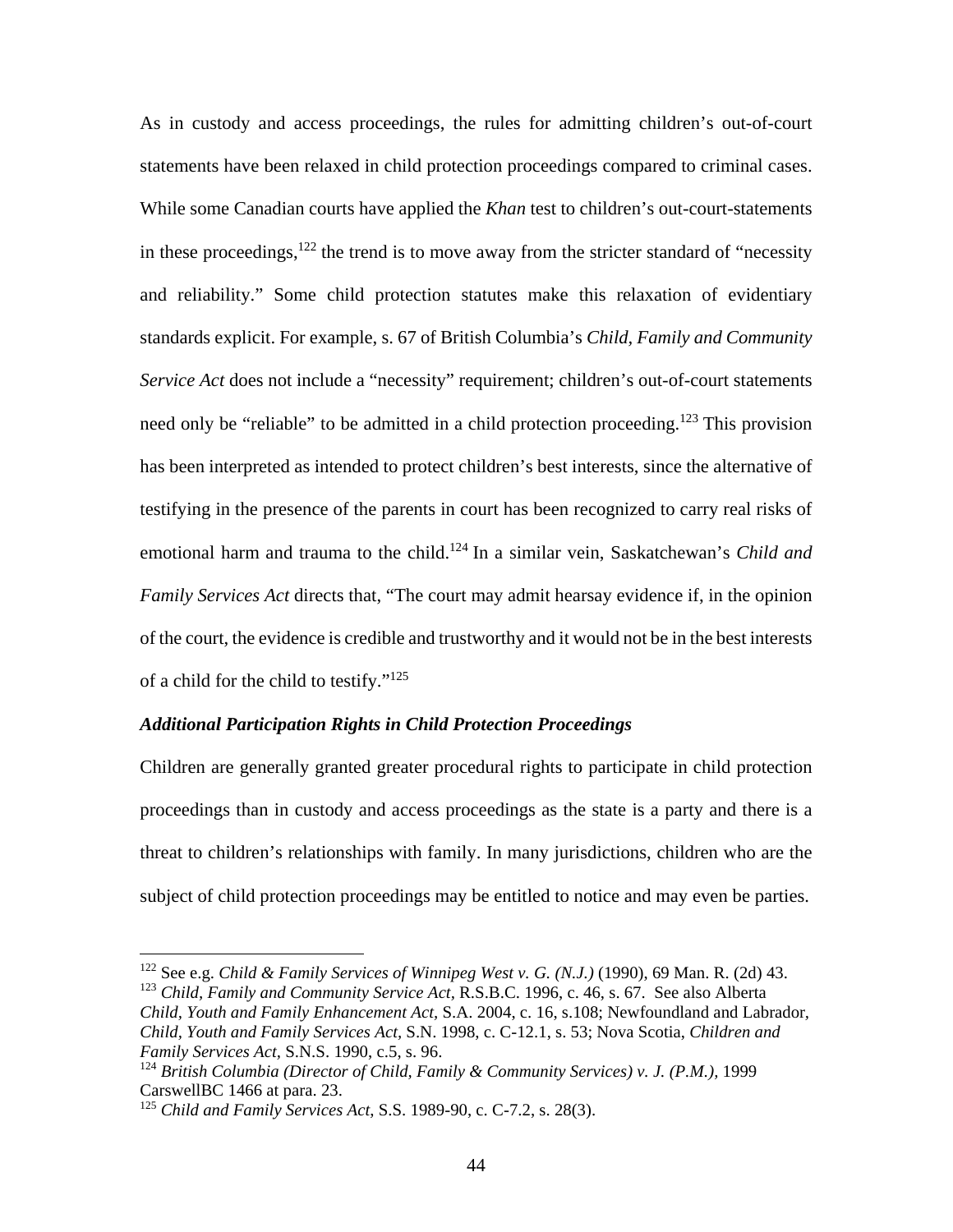In Alberta, all children are parties to child protection proceedings.<sup>126</sup> In Nova Scotia, whether a child is a party depends on the child's age. According to s. 36(1) of the *Children and Family Services Act*, children 16 years of age or older are parties, unless the court orders otherwise. Children 12 years of age or older may be granted party status upon the child's request where the court determines that such status is "desirable to protect the child's interests."127 Children of any age who are represented by a guardian *ad litem* may also be made a party where necessary to protect their interests. In Saskatchewan, s. 29 of the *Child and Family Services Act* provides that a child of any age can be served with notice of a protection hearing if the court considers it in the best interests of the child, but that the receipt of notice does not make the child a party. However, at least one judge has interpreted this provision as not excluding the possibility that a child could also be made a party to a child protection proceeding in that province, giving the child (or counsel) greater opportunity to participate in the proceeding.128

In provinces and territories that provide for notice to children who are the subject of a child protection proceeding, most restrict this requirement to children 12 years of age or older. In some jurisdictions, like Manitoba and Nova Scotia, some form of notice for older children is mandatory. However, in *C. (A.B.) v. Nova Scotia (Minister of Community*  Services),<sup>129</sup> Justice Dellapinna of the Nova Scotia Supreme Court considered the effect that being served personally with notice of child protection hearing would have on a 13

<u>.</u>

<sup>126</sup> *Child, Youth and Family Enhancement Act*, R.S.A. 2000, c. C-12, s. 111(2).

<sup>127</sup> *Children and Family Services Act,* S.N.S. 1990, c.5, s. 37(2).

<sup>128</sup> *Re F. (T.L.),* 2001 SKQB 271.

 $129$  2003 CarswellNS 496 (S.C.).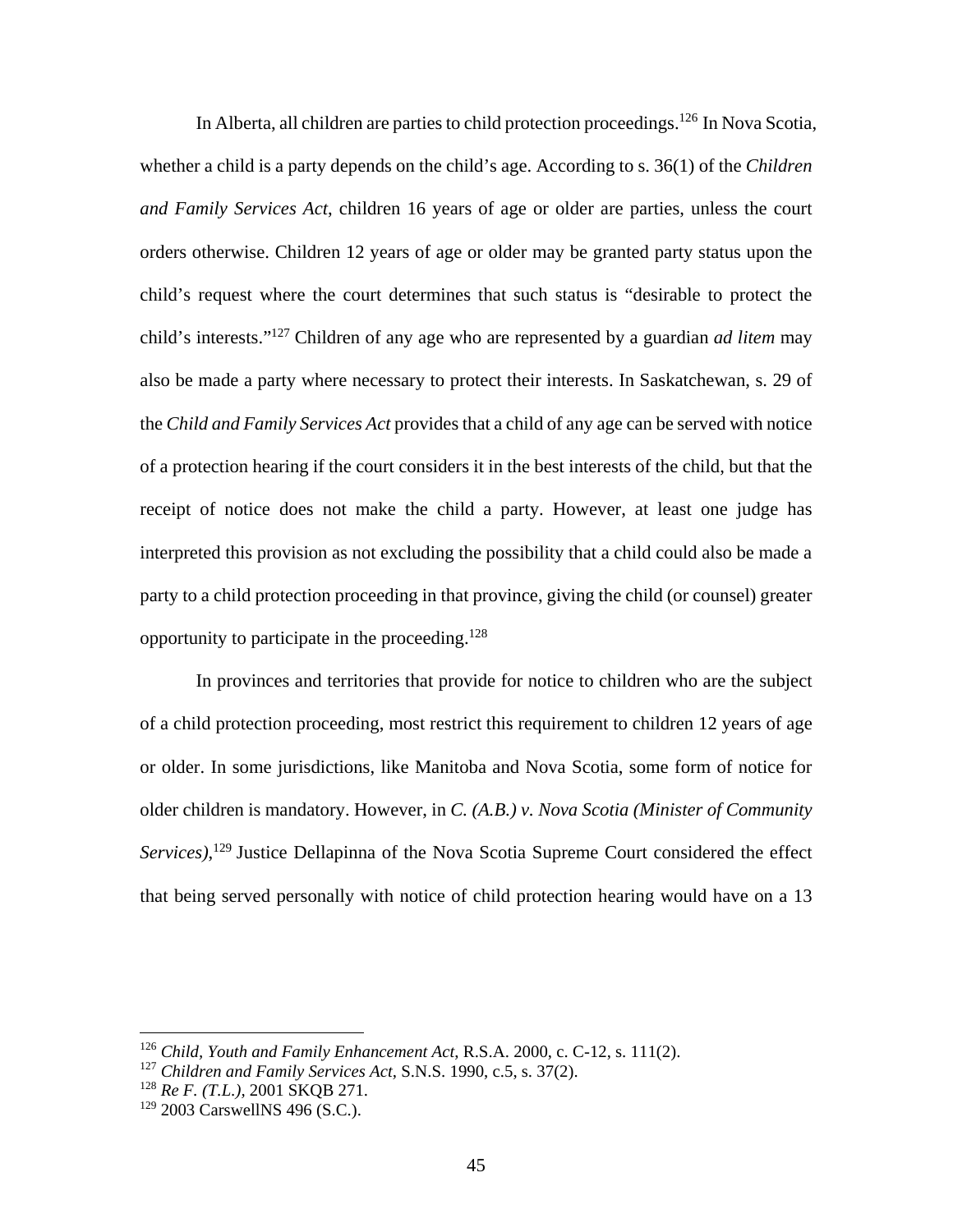year-old child with special needs and appointed a litigation guardian to receive documents on the child's behalf. $130$ 

In Ontario, the right to notice is tied to the right of children to be present at child protection proceedings. For children 12 years of age or older, the *Child and Family Services Act* directs that children receive notice and be allowed to attend "unless the court is satisfied that being present at the hearing would cause the child emotional harm".<sup>131</sup> Children under 12 are not entitled to receive notice or be present unless the court is satisfied that the child "(a) is capable of understanding the hearing; and (b) will not suffer emotional harm by being present at the hearing".<sup>132</sup> In *Jewish Family and Child Services of Greater Toronto v. K.*  $(S<sub>1</sub>)$ , <sup>133</sup> the court considered a motion by the child protection agency to exclude a 14 year-old child from the proceedings based on risk of emotional harm. There was evidence before the court that the child had been emotionally affected by the level of conflict among the adults involved in the case and her own interactions with her parents. The child opposed the agency's motion; the parents supported it. Justice Jones of the Ontario Court of Justice refused to exclude the child, finding no medical evidence to support the society's claim that the child's attendance would cause emotional harm. Jones J. was not prepared "to curtail entirely the child's statutory right to attend court" where the potential risk of harm to the child was related to tension between the parties and interactions that had occurred outside the courtroom. The judge did recognize that contact with the parents was potentially unsettling for the child, and so ordered that a protocol was to be

 $130$  The litigation was also to represent the child during the proceedings. The court directed that a litigation guardian, preferably someone with "therapeutic qualifications" should be appointed to ensure that the child's interests were protected: 2003 CarswellNS 496 (S.C.) at para. 23. <sup>131</sup> *Child and Family Services Act*, R.S.O. 1990, c. C-11, s. 39(4).

<sup>132</sup> *Child and Family Services Act*, R.S.O. 1990, c. C-11, s. 39(5).

<sup>&</sup>lt;sup>133</sup> 2013 ONCJ 681.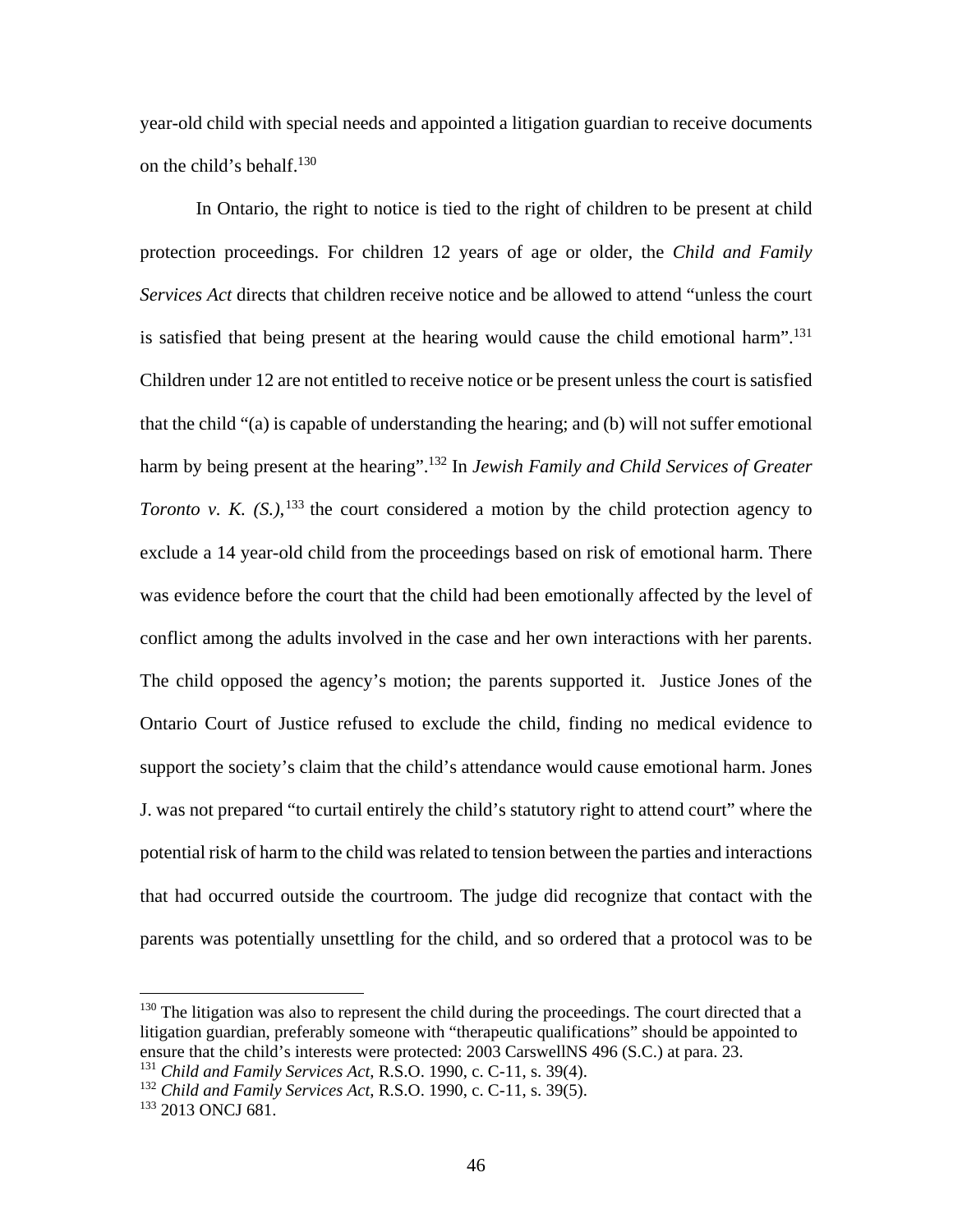used for the child's attendance to reduce the likelihood of the child having to interact with her parents.<sup>134</sup>

### **D. ADOPTION PROCEEDINGS**

The United Nations Committee on the Rights of the Child recommends that adoption should be an area in which children's participation rights under Article 12 are promoted and protected. In Canada, adoption proceedings are governed by provincial or territorial legislation. About half of Canadian jurisdictions deal with adoption proceedings as part of their broader child protection statutes; the other half has specific adoption statutes. Some provinces and territories also have separate legislation governing inter-country adoption.<sup>135</sup>

### *Children's Views, Preferences and Wishes*

All adoption statutes in Canada provide that a child's views are relevant to adoption determinations. Like custody and access and child protection decisions, each of the adoption statutes either directs that "best interests" is a guiding principle<sup>136</sup> for adoption or that adoption orders must be made according to the child's best interests,  $137$  and determining the best interests of the child includes consideration of the child's views, preferences or wishes.

<sup>136</sup> *The Adoption Act*, C.C.S.M., c. A-2, s. 2.

<sup>&</sup>lt;sup>134</sup> The protocol included offering a separate, private waiting area for the child, directing that the child enter the courtroom last and leave first, and a prohibition on exposing the child to any discussions among the parties and counsel concerning the case: *Jewish Family and Child Service of Greater Toronto v. K. (S.)*, 2013 ONCJ 681 at para. 51*.* 

<sup>&</sup>lt;sup>135</sup>Hague Convention of 29 May 1993 on Protection of Children and Co-operation in Respect of Intercountry Adoptions*;* for an example of provincial legislation specifically dealing with international adoption, see *Ontario Intercountry Adoption Act*, 1998, S.O. 1998, c. 29. For a discussion of implementation of the *Hague Convention on Intercountry Adoption* in Canada, see Patricia Paul-Carson, *Intercountry Adoption Legislation in Canada: Does It Protect the Best Interests of the Child?* (Ottawa, Adoption Council of Canada, May, 2012), online: <www.adoption.ca/uploads/File/The-Legal-Context-July-2012(1).doc>.

<sup>137</sup> *Child, Youth and Family Enhancement Act*, R.S.A. 2000, c. C-12, s. 70(1).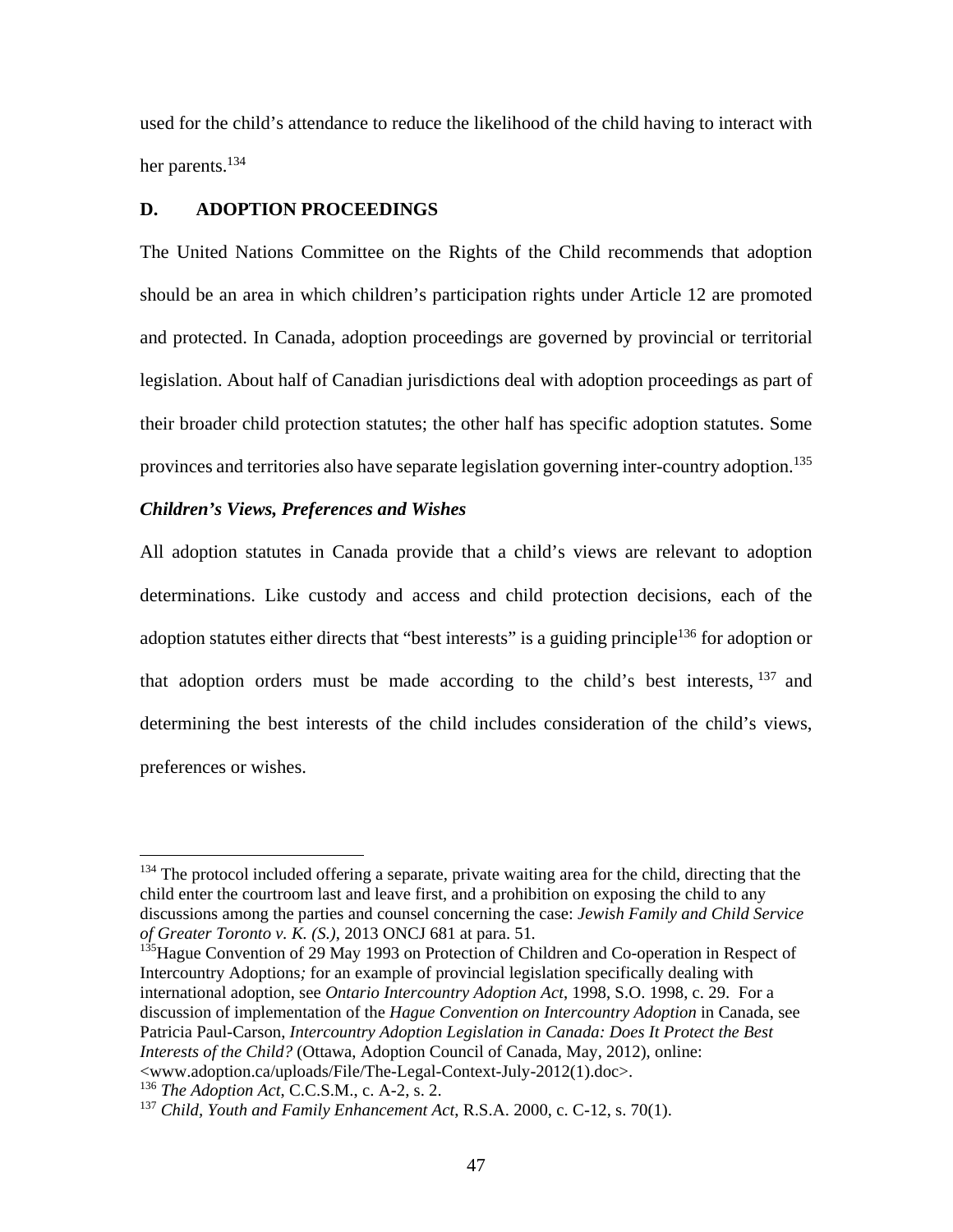In the Northwest Territories, the *Adoption Act* specifies that a child's views and preferences should also be considered before a decision is made about placement of the child for the purposes of potential adoption. Section 7(4) directs that where a pre-placement report is prepared at the request of the Director of Adoptions, the report must include the child's views on the proposed placement and adoption.<sup>138</sup> Similarly, British Columbia's *Adoption Act* requires applicants proposing adoption of a child between 7 and 12 years of age to arrange for an authorized person to meet the child and prepare a report on whether the child understands what adoption means, and if the child has any views on the proposed adoption.<sup>139</sup> This report must be filed with the court before an adoption order is made.<sup>140</sup>

### *Children's Consent to Adoption*

In every province and territory, children above a certain age must consent to their adoption. In most jurisdictions, the age of consent is 12. Ontario has the lowest age of consent for adoption, at 7 years of age. $141$  In some places, children under the specified age of consent are still consulted. For example, Newfoundland and Labrador's *Adoption Act* requires that children five years of age or older be counseled on the effect of adoption before being placed.142 British Columbia's *Adoption Act* has a similar counseling provision for children who are "sufficiently mature."<sup>143</sup> In Manitoba, the *Adoption Act* requires that where a child

<sup>138</sup> *Adoption Act*, S.N.W.T. (Nu.) 1998, c. 9, s. 7(4).

<sup>139</sup> *Adoption Act,* R.S.B.C., c. 5, s. 30(1).

<sup>140</sup> *Adoption Act,* R.S.B.C., c. 5, s. 32(c).

<sup>141</sup> *Child and Family Services Act*, R.S.O. 1990, c. C-11, s. 137(6). This age restriction was described as "arbitrary" by Campbell J in *Re Children's Aid Society of London &* Middlesex, 2010 ONSC 1348 at para. 20. The child involved was 7 years old with ADHD and was suspected of being afflicted with Fetal Alcohol Spectrum Disorder. While the boy indicated that he wanted his placement to be his "forever home," the Office of the Children's Lawyer counsel was not satisfied that the boy fully understood the consequences of the adoption and was not prepared to indicate that the boy gave a "fully informed" consent. The court concluded that the child's basic understanding of a "forever home" was sufficient as a consent to this legal process.

<sup>142</sup> *Adoption Act*, S.N.L. 2013, c. A-3.1, s. 12(1)(c)(i).

<sup>143</sup> *Adoption Act,* R.S.B.C., c. 5, s. 6(1)(e)(i).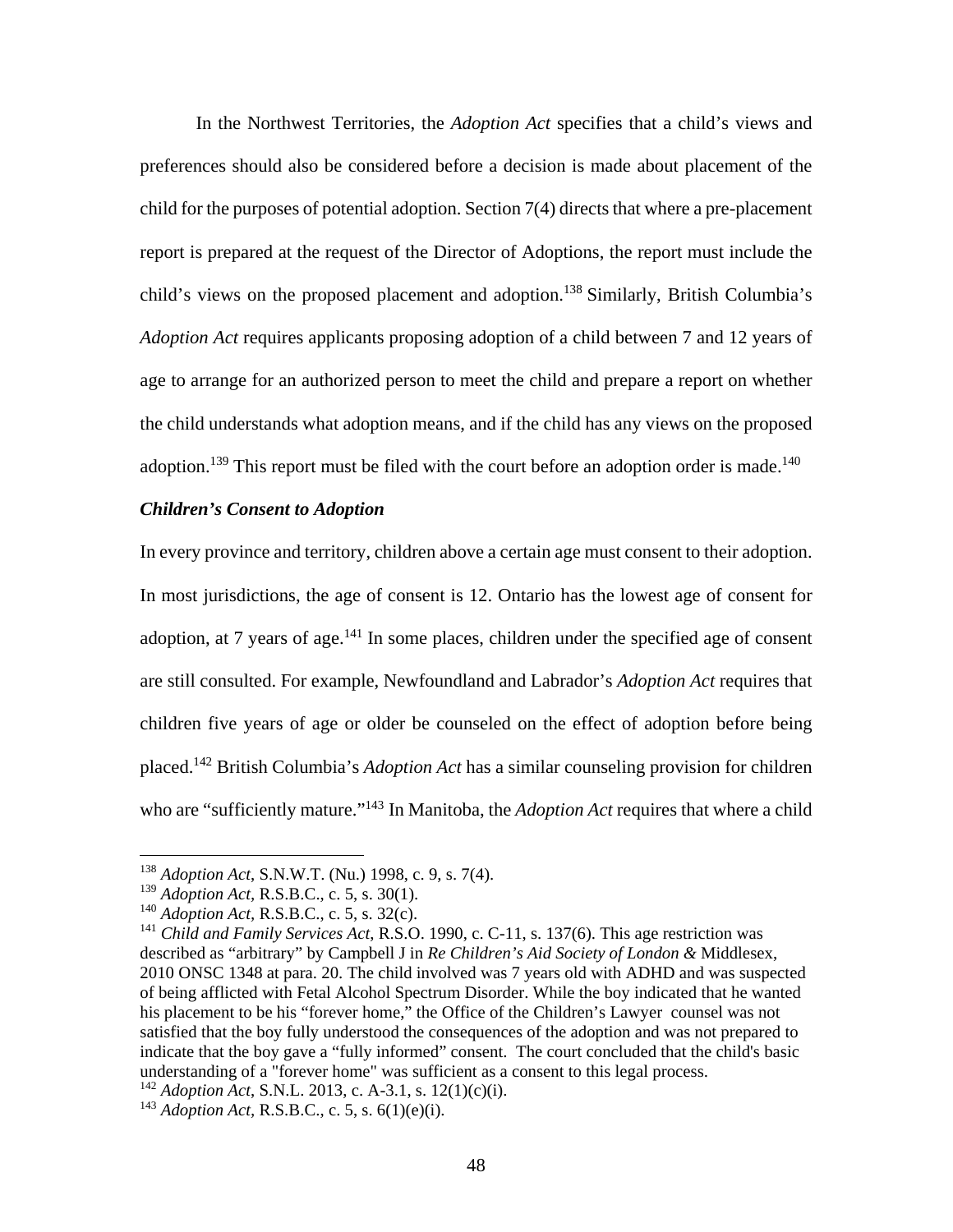is under twelve or unable to consent, the court shall, "where appropriate and feasible, take into account the wishes of the child."144 In Prince Edward Island, children twelve years of age or older are required to provide consent, and the court may order that consent is required "in any other case," which could result in the involvement of younger children.<sup>145</sup>

 Some jurisdictions require or allow children to consult with a lawyer before providing consent to adoption. In Saskatchewan and Ontario, independent legal advice is mandatory before a child can provide consent to an adoption.<sup>146</sup> In Manitoba, children need only be advised of their right to independent legal advice.<sup>147</sup> The Northwest Territories' *Adoption Act* also requires that children be informed of how to obtain legal advice, and where a child requests such advice, aided in finding counsel to provide that advice.<sup>148</sup>

Adoption legislation also provides for dispensing with a child's consent to adoption. In the Northwest Territories and Saskatchewan, the court may dispense with the requirement of a child's consent where it would be in the best interests of the child.<sup>149</sup> In Alberta, which has a lower standard, the court may dispense with the consent of the child "if the Court, for reasons that appear to it to be sufficient, considers it necessary or desirable to do so."150 Other jurisdictions provide that a child's consent may be dispensed with for

<sup>144</sup> *The Adoption Act*, C.C.S.M., c. A-2, s. 21. Similar provisions can be found in New Brunswick and the Northwest Territories: *Family Services Act*, S.N.B. 1980, c. F-2.2, s. 76(3); *Adoption Act*, S.N.W.T. (Nu.) 1998, c. 9, s. 7(5).

<sup>145</sup> *Adoption Act*, R.S.P.E.I., c. A-4.1, s. 22(a).

<sup>146</sup> *The Adoption Act*, S.S. 1989-90, c. A-5.1, s. 4(4)(b)(ii)(A); *Child and Family Services Act*, R.S.O. 1990, c. C-11, s. 137(7).

<sup>147</sup> *The Adoption Act*, C.C.S.M., c. A-2, s. 14(b).

<sup>148</sup> *Adoption Act*, S.N.W.T. (Nu.) 1998, c. 9, s. 23(2)(b).

<sup>149</sup> *Adoption Act*, S.N.W.T. (Nu.) 1998, c. 9, s. 25(2); *The Adoption Act*, S.S. 1989-90, c. A-5.1, s.  $5(1)(a)$ .

<sup>&</sup>lt;sup>150</sup> *Child, Youth and Family Enhancement Act*, R.S.A. 2000, c. C-12, s. 68(4)(c).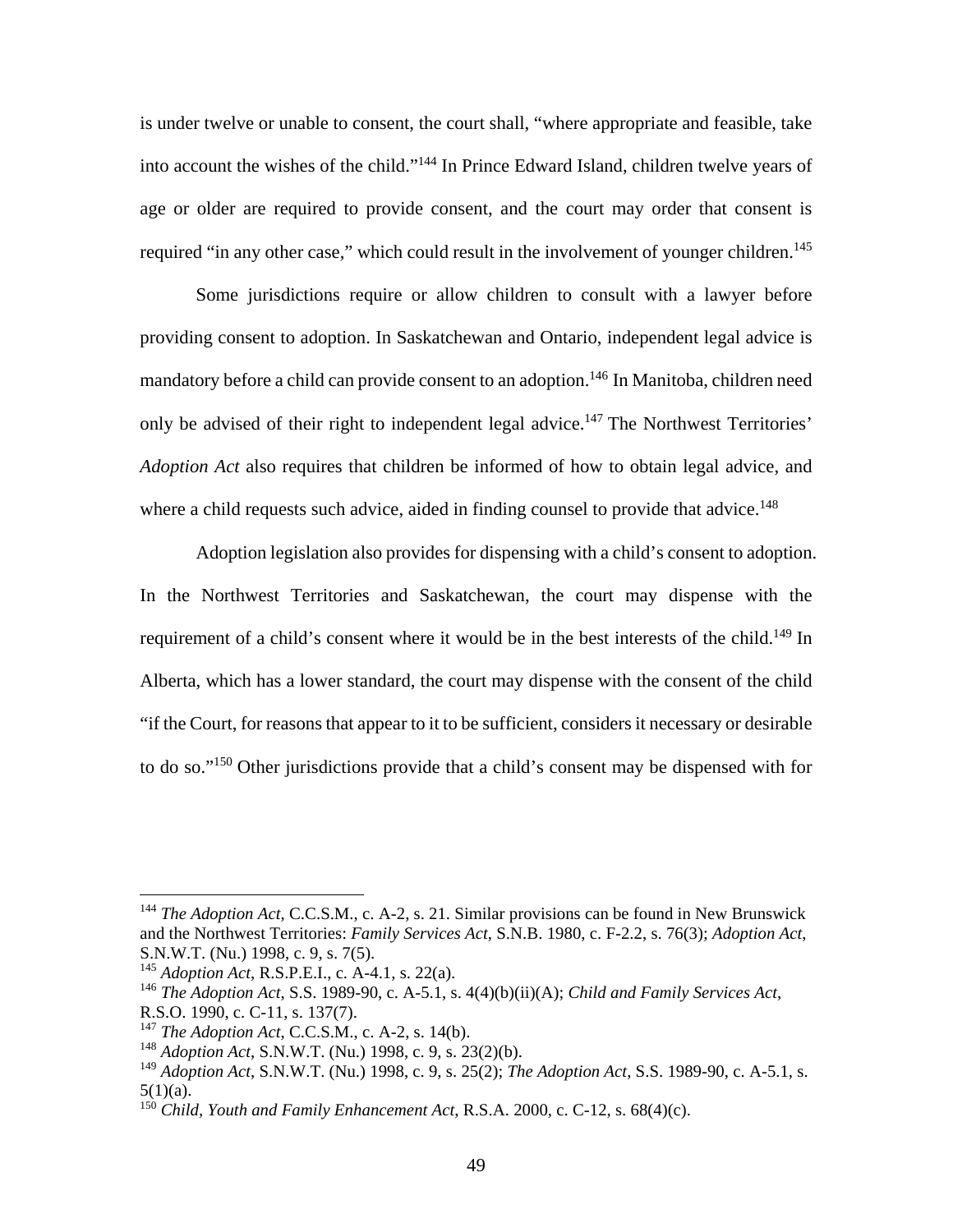reasons of incapacity. For example, in Manitoba, the court may dispense with the child's consent where the child is "unable to understand or give consent."<sup>151</sup>

Ontario's *Child and Family Services Act* establishes two situations where the court may dispense with a child's consent where obtaining consent would cause the child emotional harm, or where the child is unable to consent because of a developmental disability.152 In *C. (A.) v. A. (V.)*, Justice Phillips of the Ontario Court of Justice considered the appropriate standard for dispensing with a child's consent on the basis of emotional harm.<sup>153</sup> In that case, a stepfather moved to dispense with the consent of his 12year-old step-son on the basis that the child did not know that the stepfather was not the child's biological father and that learning this information would cause the child emotional harm. According to Phillips J., to establish risk of emotional harm that would justify dispensing with the consent of a child, an applicant must provide evidence from an expert witness skilled in making that assessment, for example a psychiatrist or psychologist. Lay testimony is not sufficient. Phillips J. justified this high standard on the basis that it was important to consult children on decisions like adoption which carry significant consequences for the child (i.e. "the severing of a prior family connection").  $154$  In underlining the importance of requiring children's participation, the judge cited and relied on Article 12 of the CRC.

#### *Children's Participation at Adoption Hearings*

Some jurisdictions provide for children's attendance and participation at adoption proceedings. Some statutes like the Yukon's *Child and Family Services Act* only provide

<u>.</u>

<sup>151</sup> *The Adoption Act*, C.C.S.M., c. A-2, s. 20.

<sup>152</sup> *Child and Family Services Act*, R.S.O. 1990, c. C-11, s. 137(9).

<sup>&</sup>lt;sup>153</sup> 2012 ONCJ 7.

<sup>154</sup> 2012 ONCJ 7 at para. 70.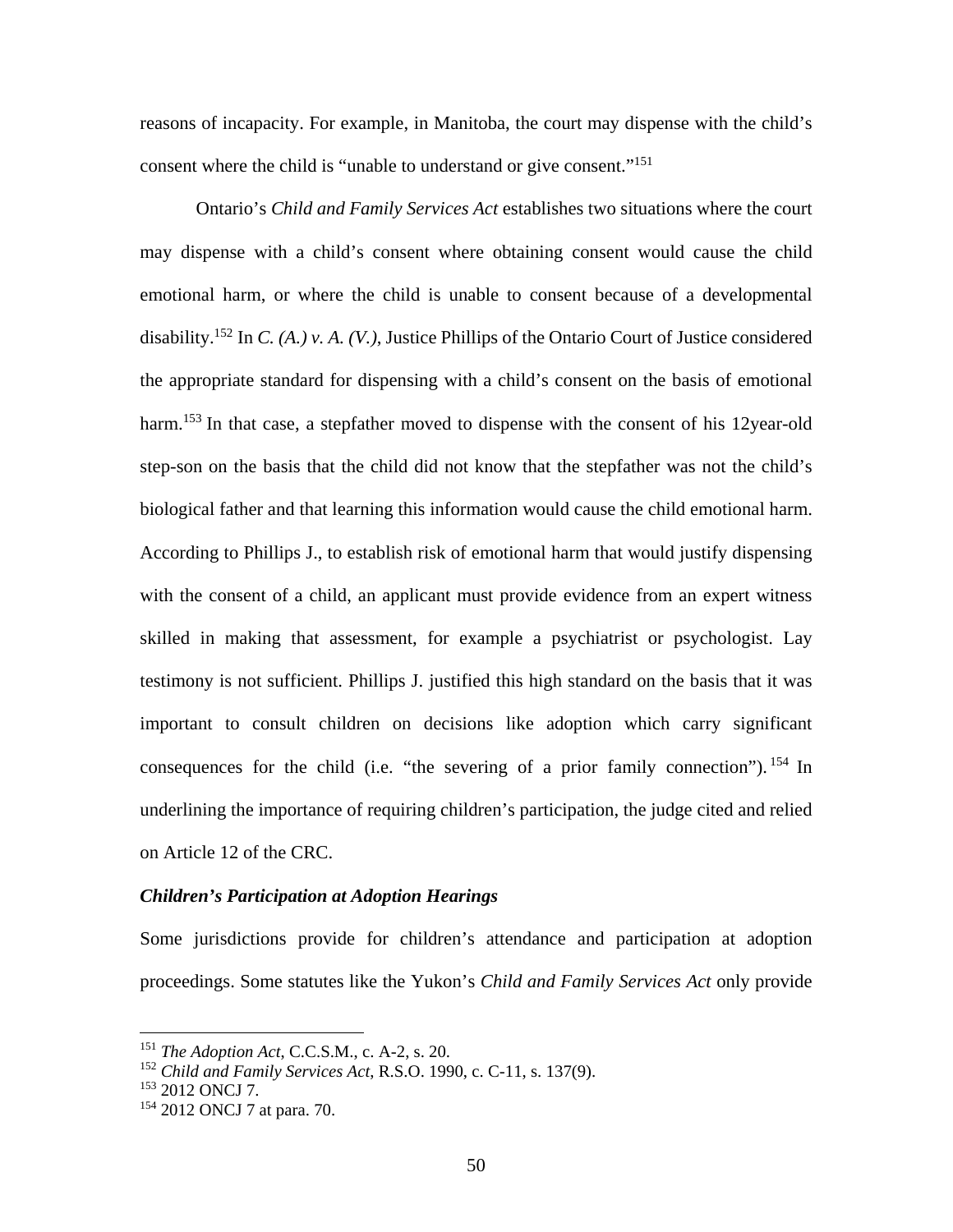that a child has a "right to be present."155 Others statutes are more explicit, providing that a child has a right to be heard. For example, Prince Edward Island's *Adoption Act* says that, "where it is practical to do so, the court shall give the child the opportunity to be heard."<sup>156</sup> Alberta's *Child, Youth and Family Enhancement Act* grants a child old enough to consent to the adoption (i.e. 12 years of age or older) the right to be heard, in person or through counsel.157

Ontario's *Child and Family Services Act* also grants children the right to participate in openness proceedings, which determine whether an adoption order will include provision for contact with parents or other relatives, as if the child were a party.<sup>158</sup> Ontario's Act also provides for legal representation for children in openness hearings, which determine whether a child will have continuing post-adoption contact with parents or other relatives. Under s. 153.5(2), the court may, with the consent of the Children's Lawyer, authorize the Children's Lawyer to represent the child where the court determines that legal representation is desirable.<sup>159</sup> Ontario judges have also ordered representation for children in adoption proceedings. In *C.* (*M.A.*) v. *K.* (*M.*),<sup>160</sup> Justice Cohen of the Ontario Court of Justice relied on rule 4(7) of the *Family Law Rules* and s. 89(3.1) of the *Courts of Justice Act* to appoint counsel for a 5 year-old child who was the subject of an adoption application. While Cohen J. found that representation to ascertain the child's views and preferences would be futile since the child was so young, the judge found that representation could protect the child's best interests. Counsel for the child might be able

<sup>155</sup> *Child and Family Services Act*, S.Y. 2008, c. 1, s. 118(1)(b).

<sup>156</sup> *Adoption Act*, R.S.P.E.I., c. A-4.1, s. 34.

<sup>157</sup> *Child, Youth and Family Enhancement Act*, R.S.A. 2000, c. C-12, s. 68(2).

<sup>158</sup> *Child and Family Services Act*, R.S.O. 1990, c. C-11, s. 153.4.

<sup>159</sup> *Child and Family Services Act*, R.S.O. 1990, c. C-11, s. 153.5(2).

<sup>&</sup>lt;sup>160</sup> 2008 ONCJ 212.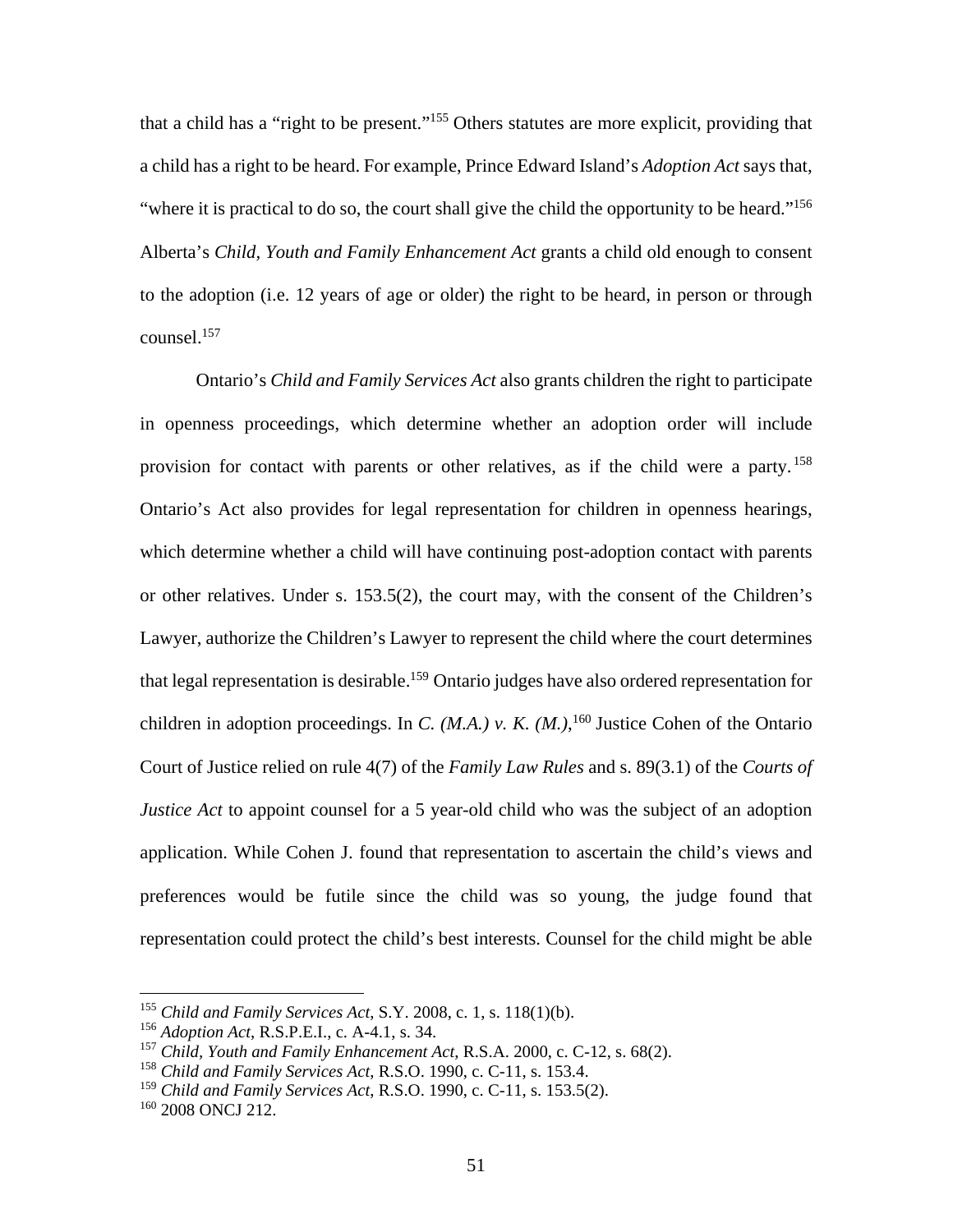to identify broader issues than those raised by the parties themselves, who were closely focused on their own perceptions of the child's best interests.<sup>161</sup>

## **E. CRIMINAL PROCEEDINGS**

Children may be involved in criminal proceedings either as witnesses, often testifying about their victimization, or as alleged offenders. While other provisions of the CRC have frequently been cited in cases dealing with both child victims and offenders, Article 12 has almost never been cited in the context of either type of criminal proceeding (though other provisions of the CRC have been influential in Canada in the development of constitutional protections for young offenders).<sup>162</sup> However, despite the absence of citation of the CRC, over the past three decades there have been very significant changes in Canadian law to allow for more effective participation by children in both of these proceedings. Since Article 12 of the CRC is rarely invoked in this context, the treatment of issues in this paper of issues related to criminal proceedings is relatively brief.

### *Hearing Child Victims and Witnesses*

Until the 1980s, Canadian law was premised on the view that child witnesses were inherently unreliable, and very little effort was made to accommodate children in the criminal courts. 163 The provisions governing the presumed incompetency of child witnesses and the requirements for corroboration of children's testimony made it rare for children under 14 years of age to testify, and many cases involving child victimization were

<u>.</u>

<sup>161 2008</sup> ONCJ 212 at para. 11.

<sup>162</sup> See e.g *R v D.(B.),* 2008 SCC 25.

<sup>&</sup>lt;sup>163</sup> Nicholas Bala, "Double Victims: Child Sexual Abuse and the Criminal Justice System" (1990), 15 Queen's L.J. 3*.*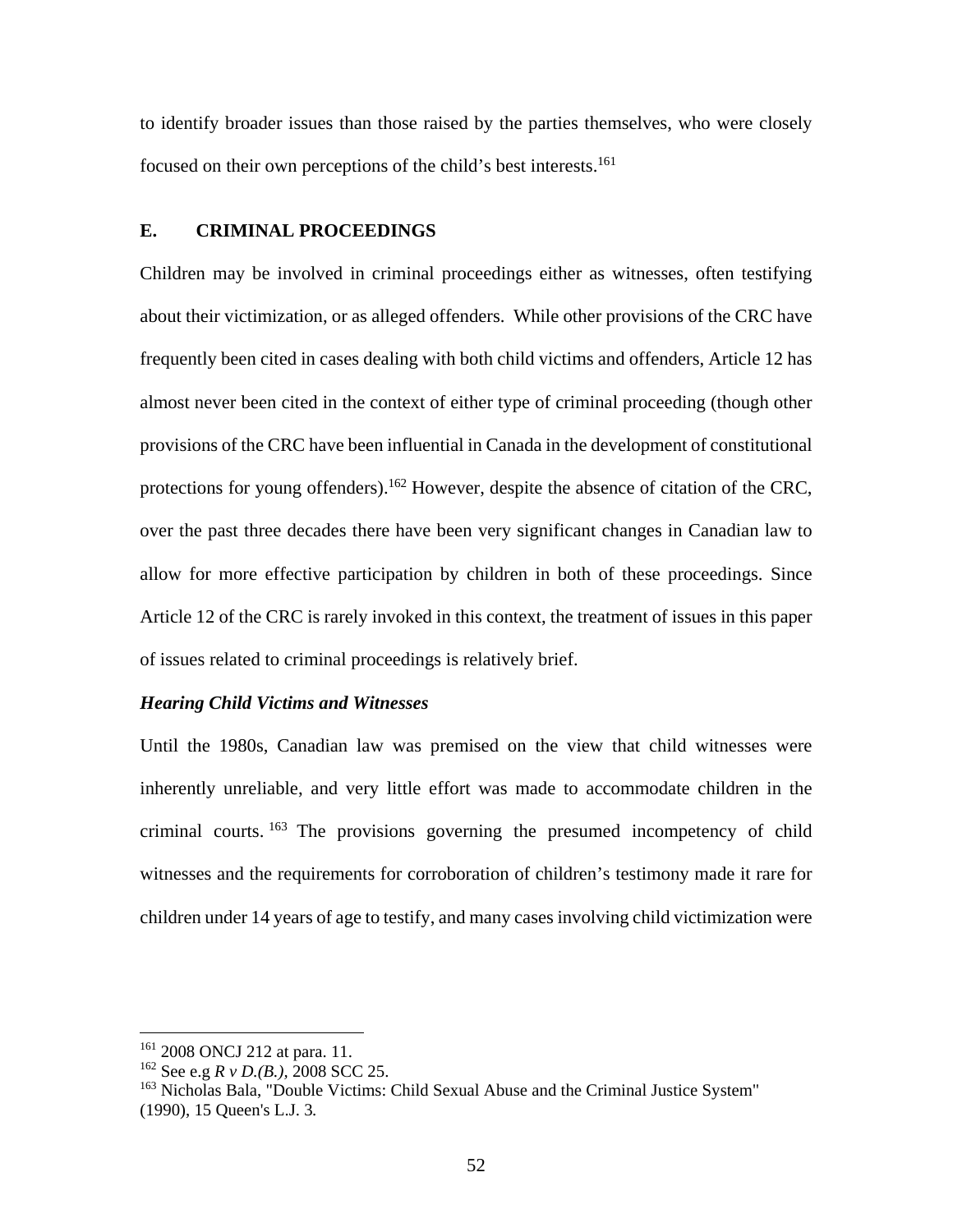not prosecuted; indeed, many victims of child abuse never reported to the police or even disclosed their abuse.

 In the late 1980s, the justice system began to respond to the increased awareness of the nature and extent of child abuse, and to the growing body of psychological research on the reliability of child witnesses.<sup>164</sup> As a result, judges and legislators introduced many substantive, evidentiary, and procedural reforms, which have resulted in many more children testifying in court, starting as young as three years of age. Amendments to the *Canada Evidence Act* in 1988 and 2006 abolished the requirements for corroboration of children's testimony and allow children to testify if they are "able to communicate the evidence." Amendments to the *Criminal Code* allow children to testify by closed circuit television and to have a support person sit close to them while testifying, reducing the stress of this process for children, and allowing more children to come forward to testify about their victimization. Videotapes of police interviews with children and children's hearsay disclosures of abuse may now be admitted into evidence, helping to prove their victimization. Police investigators, prosecutors and judges now have much better education about issues related to child development and communication with children. In many places in Canada there are now victim-witness workers who assist in preparing children for the court process, and providing support for children and their parents.

Lawmakers in Canada continue to struggle with balancing the need to expand the scope for admission of children's evidence and support their involvement in the criminal justice system against protection of the rights of the accused and the right to a fair trial.

<sup>164</sup> Nicholas Bala, Angela D. Evans & Emily Bala, "Hearing the Voices of Children in Canada's Criminal Justice System: Recognizing Capacity and Facilitating Testimony (2010), 22 *Child & Family Law Quarterly* 21*.*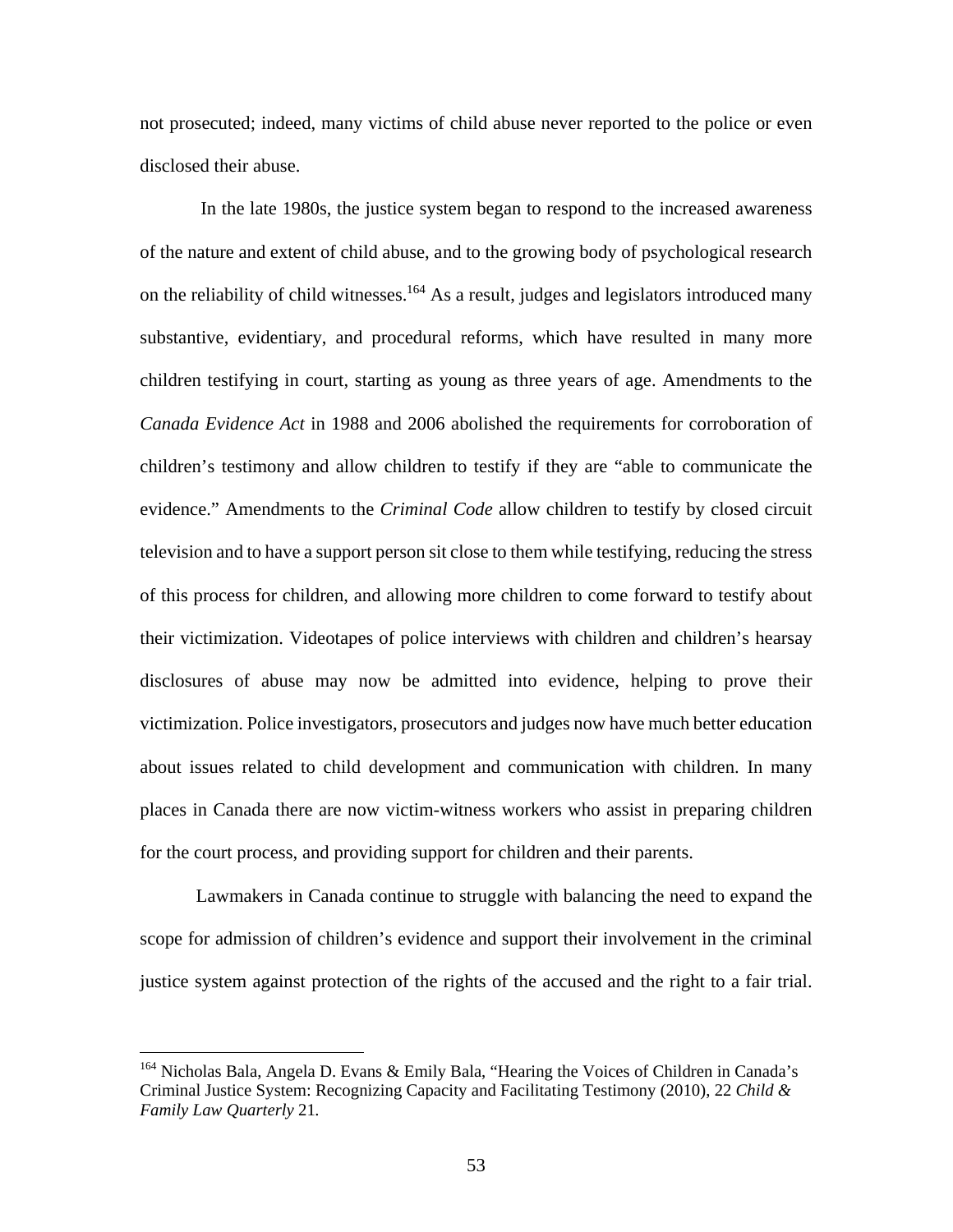There continue to be concerns about how victims, including children, are treated in the criminal justice system.<sup>165</sup> While victim-witness workers may serve as informal advocates, there are concerns that too often there is insufficient regard in court to the needs and interests of children, for example, for use of accommodations like closed circuit television. However, the Canadian justice system has reached a better balance, one that more faithfully reflects the growing body of research on child development and the capacities of children, without sacrificing the rights of the accused, and that gives child victims a much greater opportunity to participate in the criminal process.

### *Participation Rights of Young Offenders*

The *Youth Criminal Justice Act* (*YCJA*) 166 came into force in 2003. Although significantly changing some aspects of the law, and resulting in significant decreases in the rates of use of courts and custody for youthful offenders, the *YCJA* largely maintained the due process and participatory rights introduced by the previous law, the *Young Offenders Act.*167 Reflecting Article 12 of the CRC*,* the *YCJA* s. 3(1)(d)(i) provides young persons dealt with under the Act "a right to be heard in the course of and to participate in the processes… that lead to decisions that affect them."

In addition to the protections afforded to adults involved in Canada's criminal justice processes under both the *Criminal Code* and the *Charter of Rights and Freedoms*, the *YCJA* provides special and significant legal rights to youths in recognition of their greater vulnerability. The *YCJA*, for example, constrains questioning by the police of young

<sup>165</sup> Sonja Brubacher, Nicholas C. Bala, Kim Roberts & Heather Price, "Investigative Interviewing of Witnesses and Victims in Canada," in David Walsh et al., eds., *International Developments and Practices in Investigative Interviewing and Interrogation, Volume 1: Victims and Witnesses* (London: Routledge Press, forthcoming 2015).

<sup>166</sup> S.C. 2002, c. 1, in force April 1, 2003.

<sup>167</sup> R.S.C. 1985, c. Y-1*.*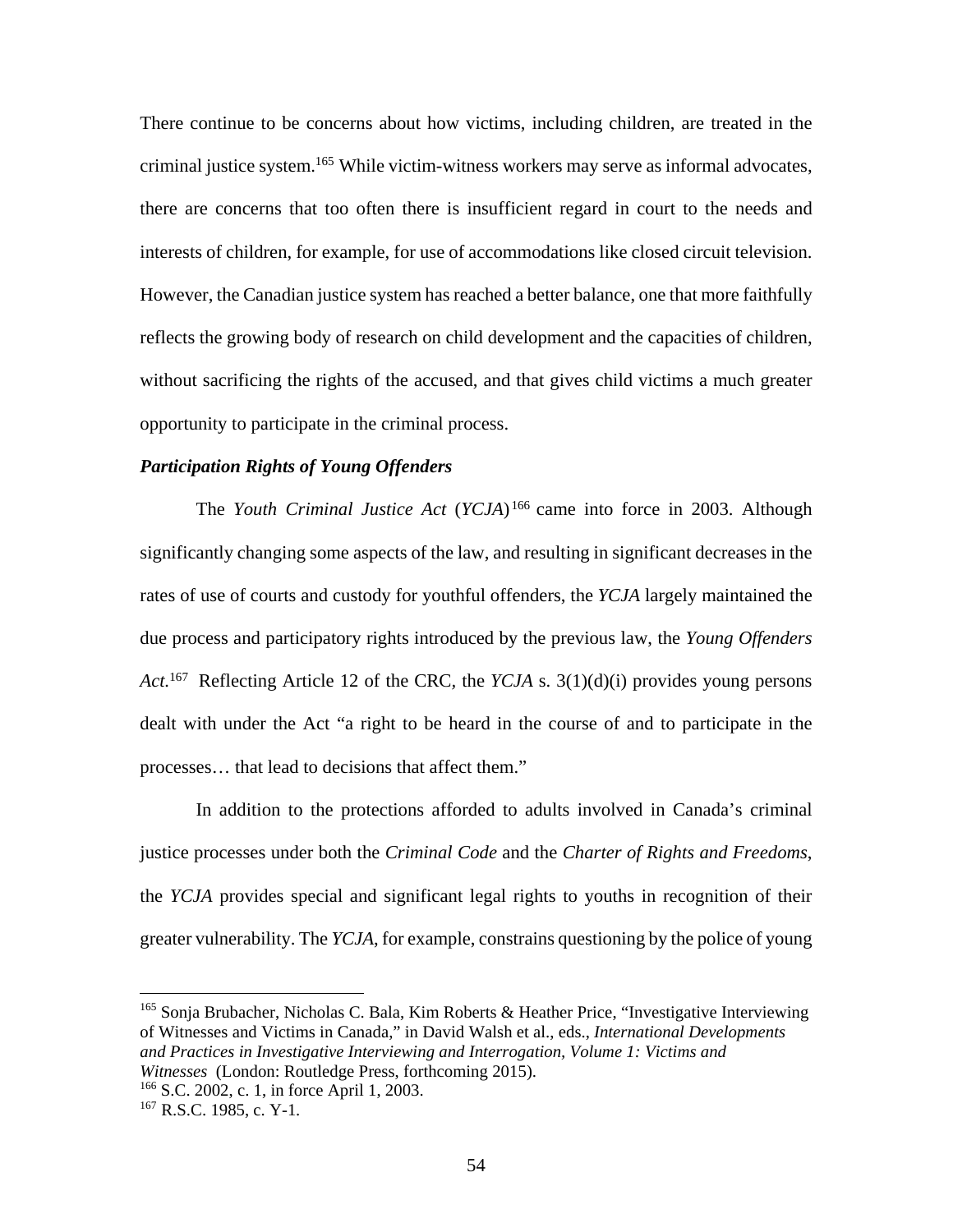persons suspected of offences. Section 146 of the *YCJA* provides that a statement made by a young person being questioned by the police as a suspect is admissible only if the youth has received an explanation "in language appropriate to his or her age and understanding" that the youth is not obliged to make a statement, and that the youth has the right to have a lawyer or parent present while a statement is made; any waiver of these rights by a youth must be in a signed statement or audio- or video-recorded waiver. The Supreme Court has made clear that it is not sufficient for a police officer to merely "read a youth his rights" from a form, but rather the police must provide an explanation that takes account of the youth's age and language comprehension. In its 2008 decision in *R. v. L.T.H.*, the Supreme Court emphasized the importance of the protections against improper questioning of youth suspects by police. Justice Fish wrote:

Young persons, even more than adults, are inclined to feel vulnerable when questioned by police officers who suspect them of crime and can influence their fate. Parliament has for that reason provided them by statute with a complementary set of enhanced procedural safeguards in s. 146 of the *Youth Criminal Justice Act . . .* procedural and evidentiary safeguards available to adults do not adequately protect young persons, who are presumed on account of their age and relative unsophistication to be more vulnerable than adults to suggestion, pressure and influence in the hands of police interrogators.<sup>168</sup>

Despite these legal protections, in practice young persons being interrogated by

police often fail to appreciate the significance of their legal rights.169 Most youths who

are questioned by the police will make a statement that implicates them in the offence,

usually waiving the right to advice from counsel or parents.

In recognition of the vulnerability of youth and the challenges that they face in

<sup>168</sup> *R. v. L.T.H.*, [2008] S.C.J. No. 50 at paras. 1-3. Emphasis added.

<sup>&</sup>lt;sup>169</sup> See e.g. Rona Abramovitch, Michele Peterson-Badali & Meg Rohan, "Young People's Understanding and Assertion of Their Rights to Silence and Legal Counsel" (1995) 37 Can. J. Crim. 1; and Michele Peterson-Badali & Martin Ruck, "Rights Knowledge, Reasoning, and Attitudes" in Roger J.R. Levesque ed., *Encyclopedia of Adolescence* (NewYork: Springer, 2012) 2386.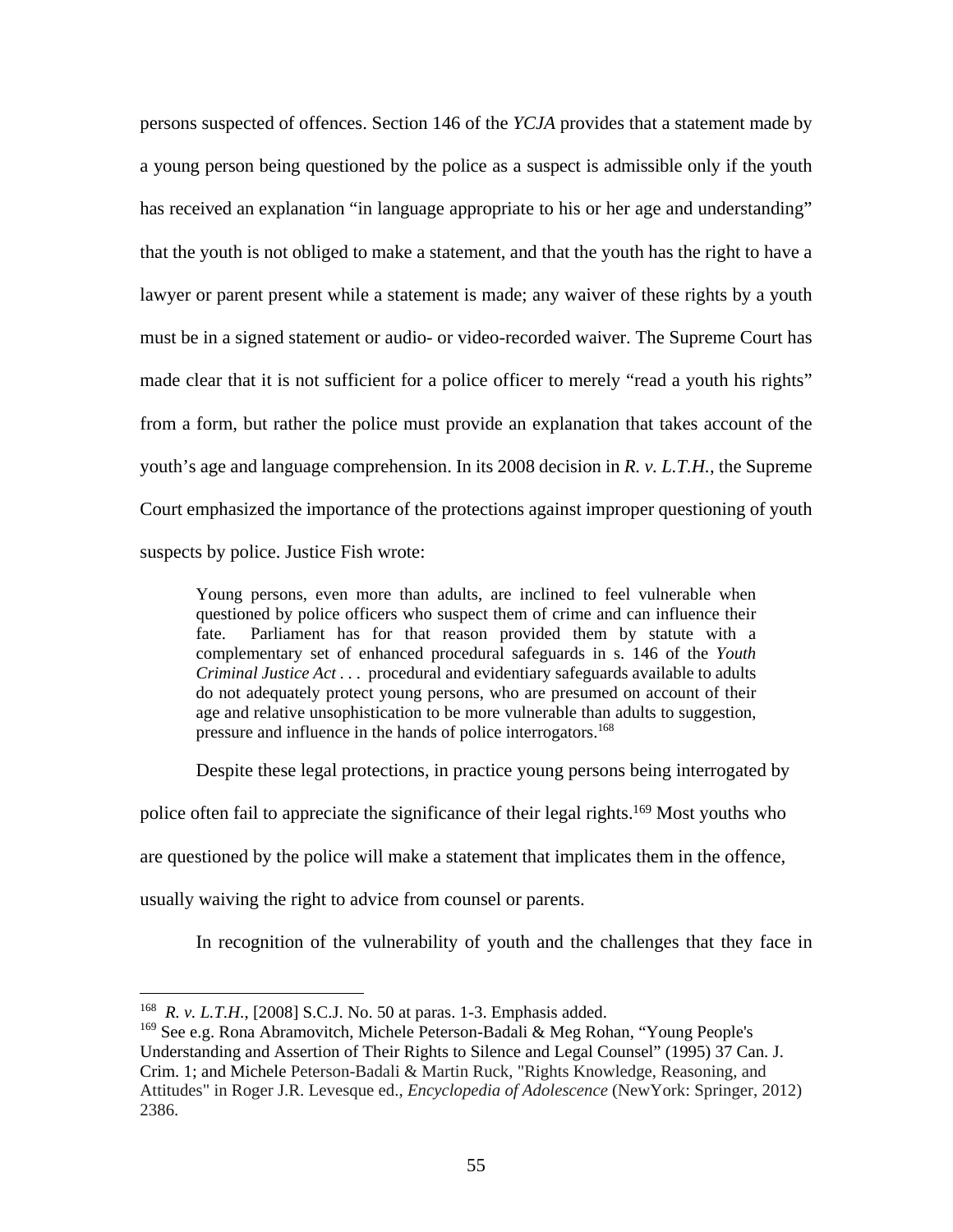understanding and participating in the youth court process, the *YCJA* has special provisions to facilitate access to legal representation. Lawyers for youth may provide assistance at the time of questioning by the police, at a pre-trial bail hearing, at trial, and at a sentencing or review hearing.

In proceedings under the *YCJA*, if a youth wants to have a lawyer and is unable to obtain legal representation, s. 25 requires the judge to order that representation is to be provided. While judges can consider parents' financial means when determining whether a youth is "able" to obtain representation, the youth court cannot order parents to pay for a lawyer. Parents may choose to pay for counsel for their child, $170$  but many parents are unwilling or unable to pay for a lawyer for their children, and very few youths have their own financial resources to retain counsel. If parents are paying for a lawyer there may be some confusion as to who is instructing the lawyer. Section 25(8) of the *YCJA* provides that a youth justice court judge shall ensure that a youth is "represented by counsel independent" of the parents, if it appears that the interests of the youth and parents conflict or the best interests of the youth require representation by his or her own counsel.

For the most serious cases, youth involved in the court process will always have legal representation, whether through legal aid, their parents' paying for counsel or an order under s. 25 of the *YCJA.* However, the process for making an order for representation varies. Not infrequently there are delays in securing access to counsel, and some youths plead guilty "to get things over with," without having had proper legal advice and representation. Further, there are concerns about the quality of representation provided to

<sup>&</sup>lt;sup>170</sup> Section 25(10) of the *YCJA* allows a province to establish a program to seek reimbursement from parents of youth for whom an order for representation is made under s. 25 of the *YCJA*; only Manitoba has done so.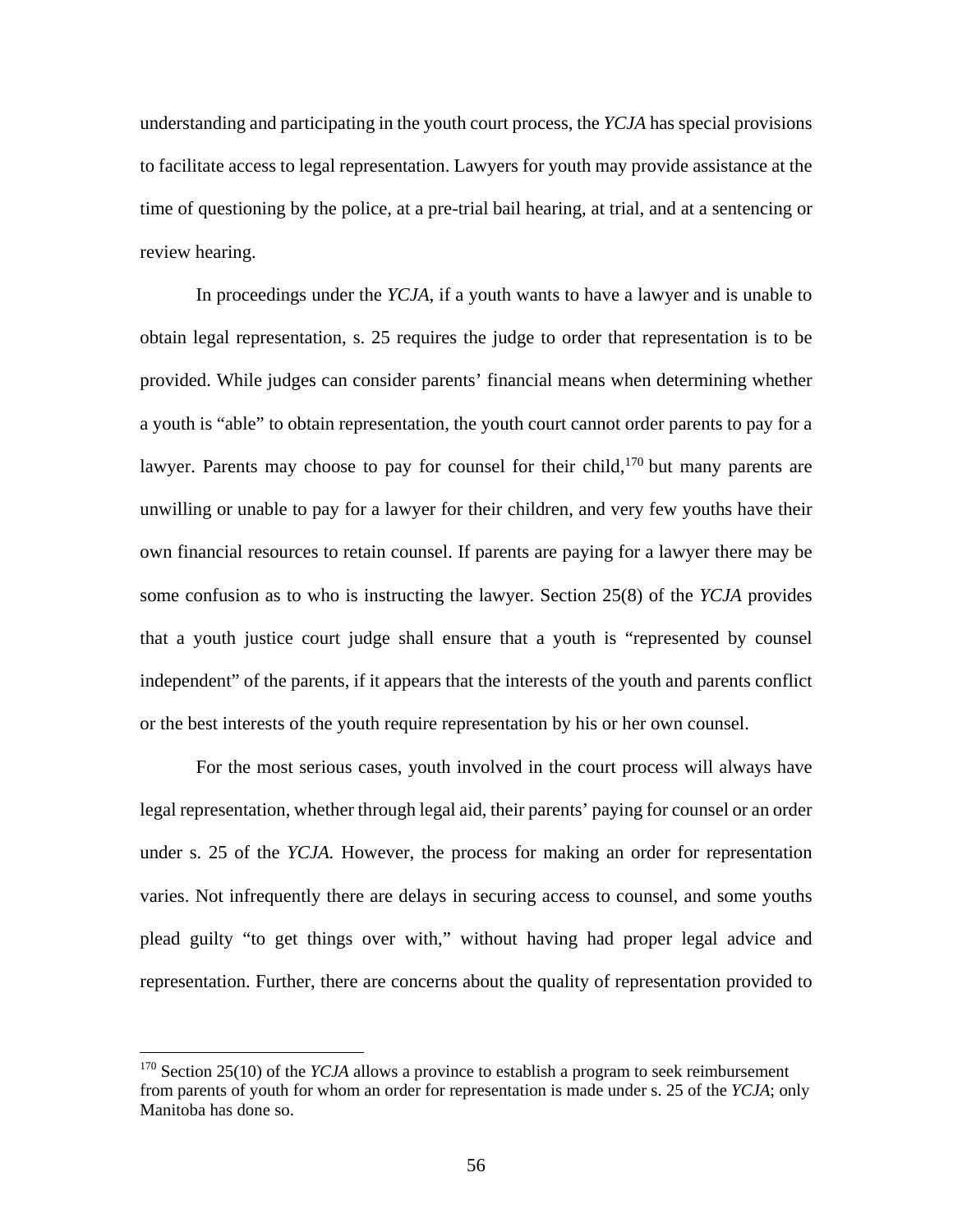youth. There are a few places, such as Calgary and Edmonton, where there are lawyers with training in dealing with adolescent clients and support from social workers at specialized clinics doing youth representation, but in most locales there are concerns that some of the lawyers who do this type of work may lack the training, knowledge and resources to provide effective representation for adolescent offenders.

Likely because the *YCJA* affords significant participatory rights to youth and lawyers, the courts in Canada have had very little need to cite Article 12 of the CRC in dealing with youth offending issues. $171$ 

### **F. PROCEEDINGS ABOUT HEALTH CARE**

 $\overline{a}$ 

In Canada, children's decision-making about health care issues occurs within a complicated legal framework. First, there is the common law "mature minor" doctrine. Generally, parents are entitled to make treatment decisions on their children's behalf. The mature minor doctrine, however, allows children who are sufficiently mature to make their own treatment decisions. Second, there is provincial and territorial legislation governing consent to medical treatment. These statutes often provide a specific age at which children are presumed competent to consent to treatment. Third, there is child protection legislation.

<sup>171</sup> The only reported youth justice case to cite Article 12 of the CRC is *R. v. C. (G.)*, 2010 ONSC 115, where Molly J. relied on both the *Charter of Rights and Freedoms* and the CRC to conclude that a young person (invariably in this context acting through counsel) has the right to be heard prior to the Crown exercising its discretion under s. 67(6) of the *YCJA* to elect to have a youth facing a murder charge tried by a judge and jury. In a later decision, *R. v. J.S.R.,* [2012] O.J. 4063 (CA), the Ontario Court of Appeal, per Feldman J.A., explained, at para. 131:

I agree with Molloy J. that s. 67(6) of the YCJA must be read in the context of s. 3 to ensure that young people are treated fairly, and their right to participate in the trial process is respected. However, in my view, the Act does not require the court to read in full administrative law procedural rights in order to achieve fair treatment in the context of s. 67(6), or to avoid a finding of abuse of process based on procedural unfairness.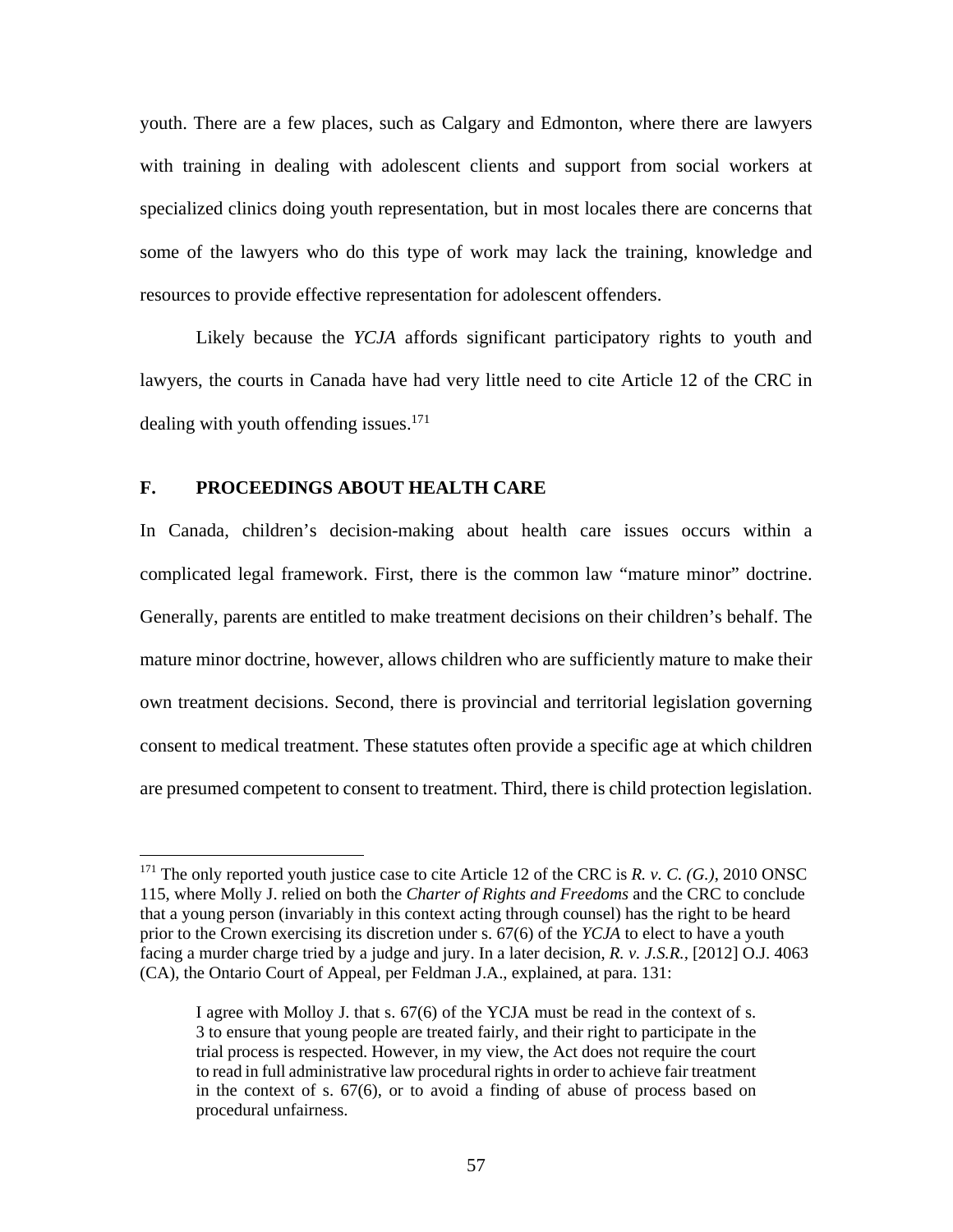These provincial and territorial statutes allow a child protection agency to apply to a court to order treatment for a child where either the child or parent is refusing to consent. Finally, there are cases interpreting how these sources of law interact and which rules will ultimately govern health care decision-making for children.

### *Consent to Treatment Legislation*

 $\overline{a}$ 

Most provinces and territories have legislation governing consent to medical treatment. Some of this legislation is "global," applying to both adults and children; some is childspecific. $172$ 

 Jurisdictions vary in how they approach children's consent to treatment. In some jurisdictions, children's consent to treatment is not specifically addressed. In Ontario, Prince Edward Island, and the Yukon, all people – including children – are presumed capable of consenting to treatment. 173 Age is not mentioned in the legislation. This presumption can be rebutted where a child *or an adult* is unable "to understand the information that is relevant to making a decision about treatment."<sup>174</sup> Other jurisdictions provide an age at which a child is *presumed* capable of consenting to treatment. In Manitoba and Newfoundland and Labrador, this age is 16.<sup>175</sup> Children 16 and over are presumed capable of consenting; children under 16 are presumed incapable. This means that children under 16 may consent to treatment where there is evidence to establish capacity.

 $172$  For an excellent review of the law relating to children's health care decision-making, see David C. Day, "The Capable Minor's Healthcare: Who Decides?" (2007), 86 Can. Bar Rev. 379. <sup>173</sup> *Health Care Consent Act, 1996*, S.O. 1996, c. 2, s. 4(2).

<sup>174</sup> *Consent to Treatment and Health Care Directives Act*, S.P.E.I. 1996, c. 10, s. 7(1); *Care Consent Act*, S.Y. 2003, c. 21, s. 6.

<sup>175</sup> *The Health Care Directives Act*, S.M. 1998, c. 36, C.C.S.M. c. M110, s. 4(2); *Advance Health Care Directives Act*, S.N.L. 1995, c. A-4.1, s. 7(b) and (c).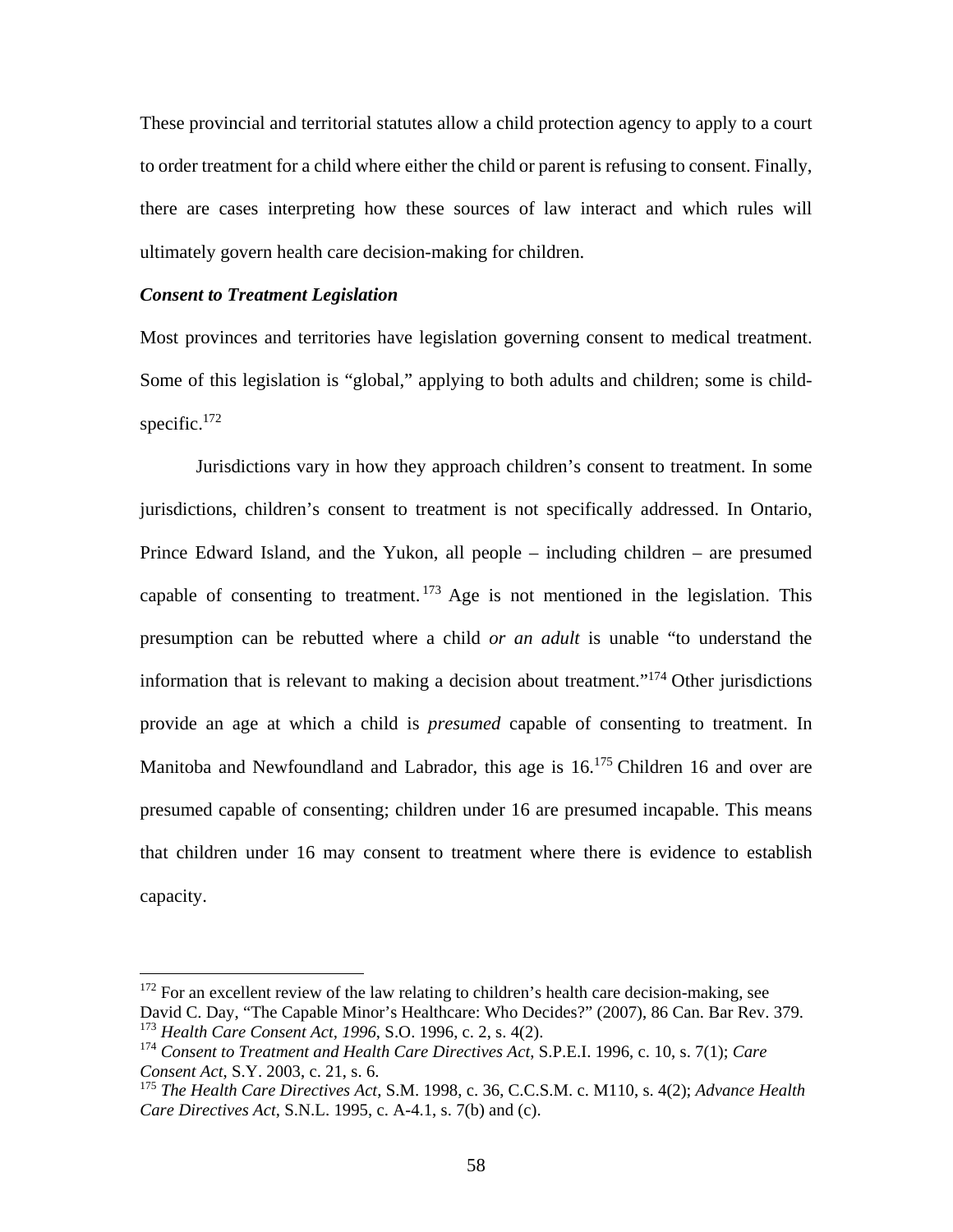In *H.* (P.) v. Eastern Regional Integrated Health Authority,<sup>176</sup> Justice LeBlanc of the Newfoundland and Labrador Supreme Court considered whether the court had authority to order a 16 year-old child to undergo treatment where the child had capacity to refuse to consent to such treatment. The case involved an application by the child's mother to determine the capacity of her daughter to refuse to consent to treatment. In Newfoundland and Labrador, children 16 years of age or older are not subject to child protection legislation, so no child protection agency was involved. The issue of overriding a capable child's refusal to consent to treatment ended up being moot after LeBlanc J. determined that the 16 year-old did *not* have capacity, thus rebutting the statutory presumption. However, the judge held that even if the child had been found to have the capacity to refuse to consent to treatment, he would have ordered treatment pursuant to the court's *parens patriae* jurisdiction. Even though the child was not subject to the province's child protection legislation, LeBlanc J. determined that treatment decisions by minors – even mature minors – had to accord with the child's best interests.

 New Brunswick's *Medical Consent of Minors Act* provides that the rules governing consent to treatment by adults apply to children who are 16 years of age or older.<sup>177</sup> However, the Act also provides a framework that allows children under 16 to consent in certain circumstances. Section 3(1) states:

The consent to medical treatment of a minor who has not attained the age of sixteen years is as effective as it would be if he had attained the age of majority where, in the opinion of a legally qualified medical practitioner, dentist, nurse practitioner or nurse attending the minor,

(a) the minor is capable of understanding the nature and consequences of a medical treatment, and

 $\overline{a}$ <sup>176</sup> 2010 NLTD 34.

<sup>177</sup> *Medical Consent of Minors Act*, S.N.B. 1976, c. M-6.1 s. 2.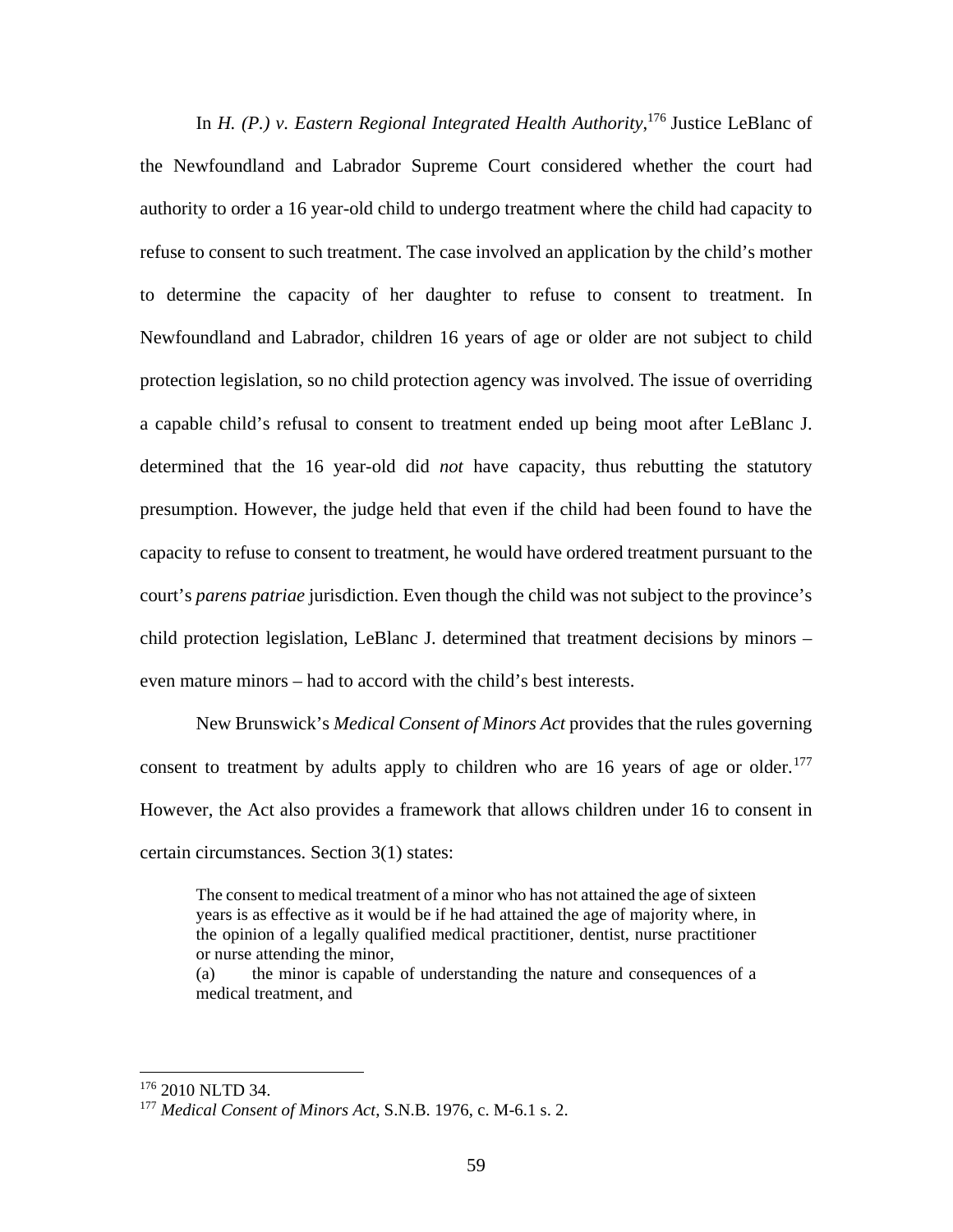(b) the medical treatment and the procedure to be used is in the best interests of the minor and his continuing health and well-being.<sup>178</sup>

Maturity alone is not sufficient to allow a younger child to consent; the treatment must also be in the best interests of the child *in the opinion of a medical practitioner*. A similar statutory framework exists in British Columbia. That province's *Infants Act* does not set an age at which children are presumed capable of consent. Instead, the Act provides that all children may consent to treatment where,

the health care provider providing the health care (a) has explained to the infant and has been satisfied that the infant understands the nature and consequences and the reasonably foreseeable benefits and risks of the health care, and

(b) has made reasonable efforts to determine and has concluded that the health care is in the infant's best interests.<sup>179</sup>

Again, medical professionals are to determine whether treatment is in the child's best interests and the child has the requisite capacity.

Saskatchewan and Alberta both have legislation defining the age at which a child

may provide a health directive. In Saskatchewan, the age is  $16$ ;<sup>180</sup> in Alberta, the age is 18.

Neither statute provides guidance on medical decision-making by children under those ages.

Absent an application by a child protection agency for authorization to make a treatment

decision on the child's behalf, the common law "mature minor" rule would likely apply.

### *Child Protection Legislation*

 $\overline{a}$ 

All Canadian jurisdictions have child protection statutes that allow a state agency to make treatment decisions on behalf of a child in certain circumstances. Where a parent refuses to consent to treatment, and this refusal places the child's health or life in danger, child

<sup>178</sup> *Medical Consent of Minors Act*, S.N.B. 1976, c. M-6.1 s. 3(1).

<sup>179</sup> *Infants Act*, R.S.B.C. 1996, c. 223, s. 17(3).

<sup>180</sup> *The Health Care Directives and Substitute Health Care Decision Makers Act*, S.S. 1997, c. H-0.001, s. 3; *Personal Directives Act*, R.S.A. 2000, c. P-6, s. 3(1).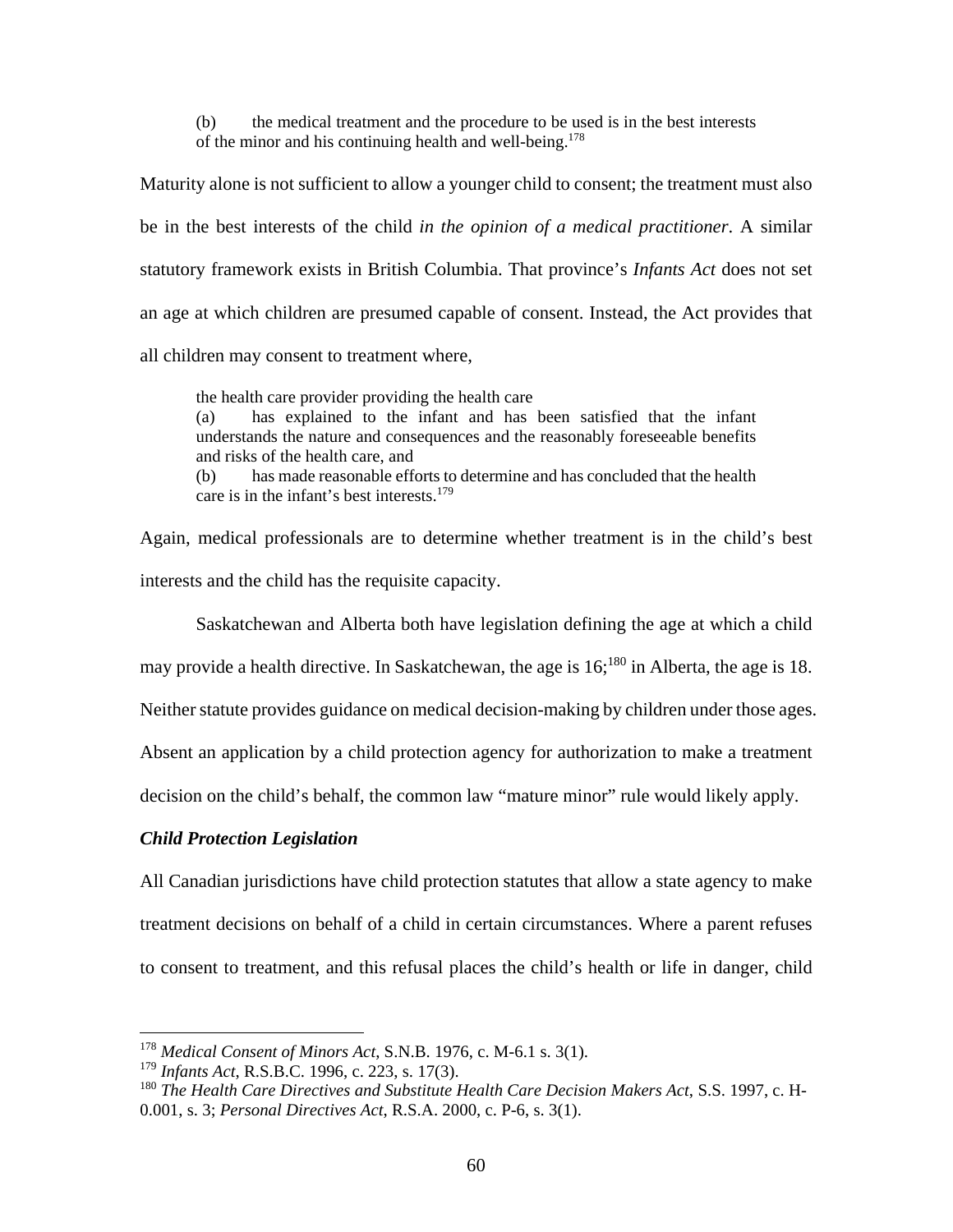protection agencies are typically authorized to "apprehend" the child and provide the necessary consent in the place of the parent, subject to a process that requires a court order within a relatively short period of the apprehension. Parents must be notified of this process and have a right to participate. As discussed above, there are varying provincial provisions about children's right to notice and participation in the child protection process, though in most jurisdictions older children may be involved.

Where the child is a "mature minor," either according to common law or consent to treatment legislation, and refuses treatment, the situation becomes more complicated. A "mature minor" may still be a "child" under the relevant child protection statute, and thus subject to the state's protection powers.

 The leading authority on the interplay between the mature minor doctrine and child protection legislation is the Supreme Court of Canada decision in *Manitoba (Director of Child & Family Services) v. C. (A.)*. 181 The child was a 14 year-old Jehovah's Witness who had been admitted to hospital for internal bleeding; her treating physicians expressed concern that there was a serious risk to her health, and perhaps her life, without a blood transfusion, but both the girl and her parents refused to consent to a blood transfusion. The child protection agency apprehended the child and applied to the court under Manitoba's *Child and Family Services Act* for an order authorizing blood transfusions. Under s. 25(8) of the *Child and Family Services Act*, the court may authorize any medical treatment it considers to be in the best interests of the child. However, s. 25(9) provides that no order can issue with respect to a child 16 years of age or older without the child's consent, unless that child cannot understand the relevant information or appreciate the reasonably

<sup>&</sup>lt;sup>181</sup> 2009 SCC 30. This case was also discussed above in regard to the rights of children in protection proceedings.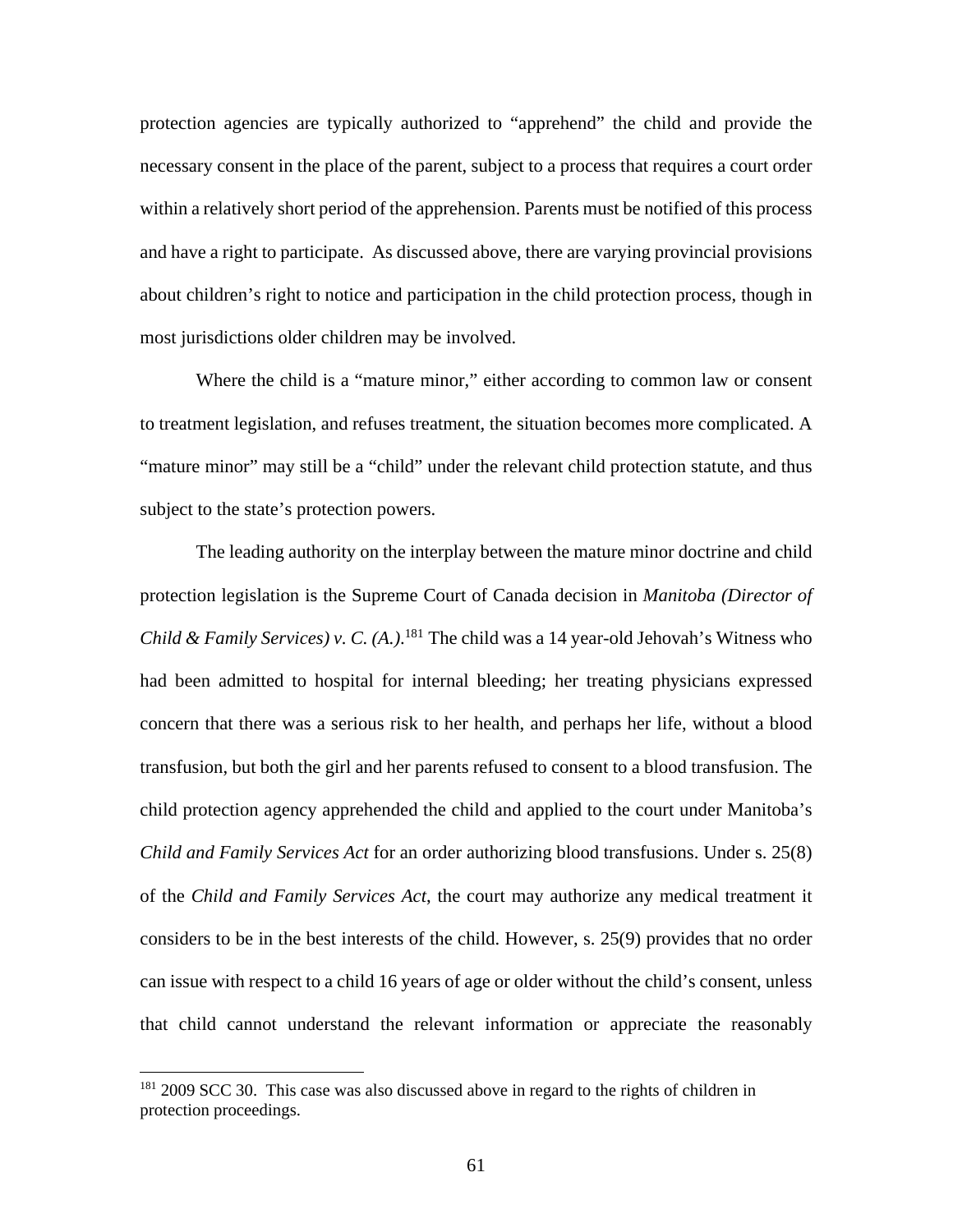foreseeable consequences of consenting or not consenting to the treatment. The child argued that because she had capacity to make the decision to refuse the transfusion, this decision should have been respected under the mature minor doctrine. At the trial hearing, the court agreed that the child had capacity to consent, but that this was irrelevant as she was under 16 years of age.

 This decision was upheld by the Supreme Court of Canada, though the Court adopted a more nuanced approach. Justice Abella, writing for the majority, refused to accept that the mature minor doctrine allows mature children to make *all* decisions related to their medical care. While a mature minor can make decisions about such issues as an abortion, different considerations apply where the child is refusing life-saving treatment. While mature minors have strong claims to autonomy, Abella J. explained, where a child protection agency has brought an application to authorize treatment for a child, the state's interest in protecting children is engaged and the state still has the power to consider whether allowing the child to exercise autonomy accords with the child's best interests.. According to Abella J., the best interests of the child requires that children's views and preferences be weighed in accordance with the child's age and maturity. The more mature the child, the more deference provided to the child's treatment decision. It is possible, Abella J. concluded, that in certain cases the degree of maturity exhibited by the child could be so high that to disregard his or her treatment decision would not be in the child's best interests. The court needs to take account of both the child's maturity and the nature of the medical decision. According to Abella J., this "sliding scale" of scrutiny is consistent with Article 12 of the CRC.<sup>182</sup>

<sup>182 2009</sup> SCC 30 at para. 22. See also *U. (C.) (Next Friend of) v. Alberta (Director of Child Welfare),* 2003 ABCA 66 (leave to appeal denied), where the Alberta Court of Appeal found that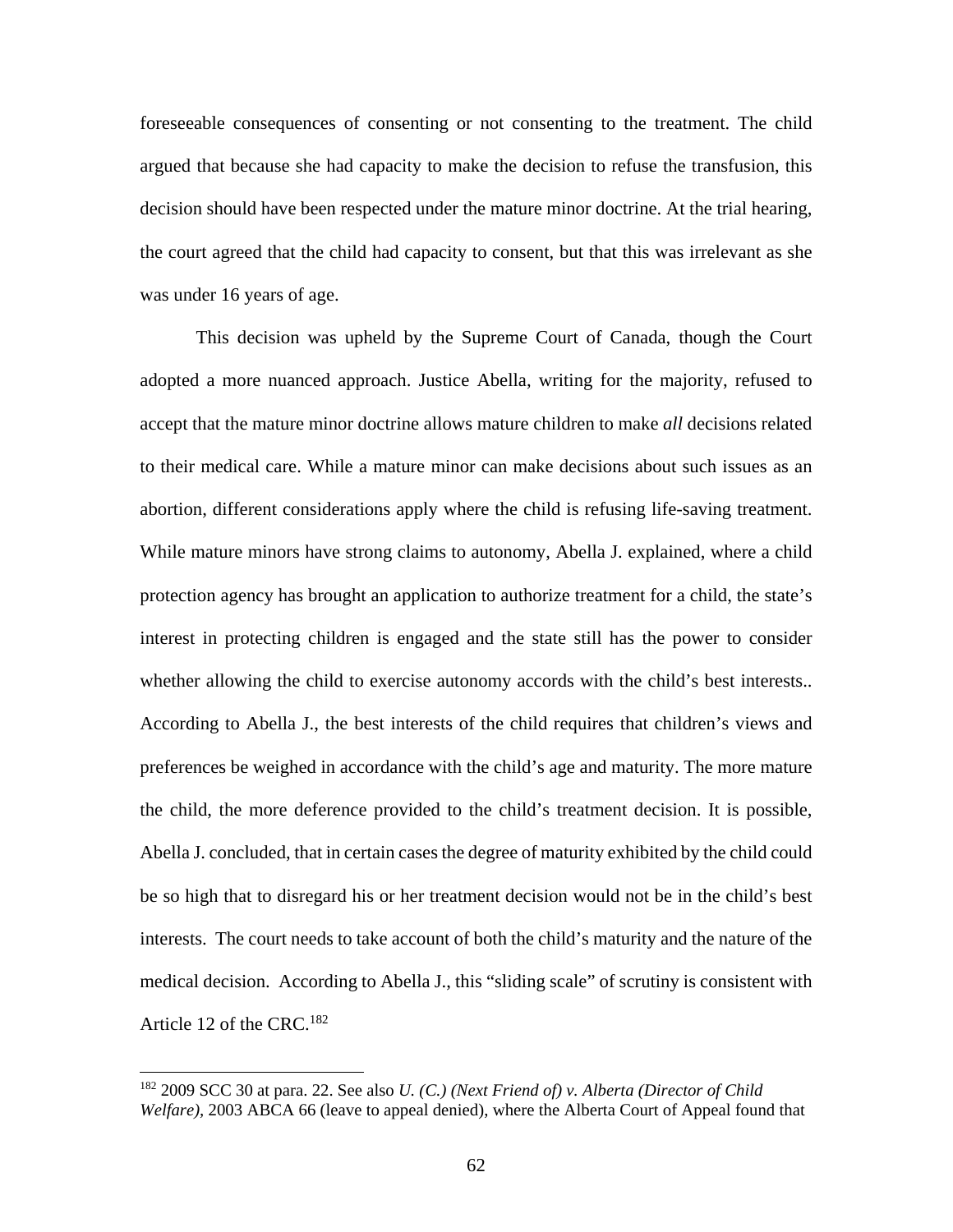### **G. IMMIGRATION AND REFUGEE PROCEEDINGS**

Immigration and refugee proceedings in Canada are governed by the federal *Immigration and Refugee Protection Act* [*IRPA*],<sup>183</sup> and also affected by the international *Convention Relating to the Status of Refugees*, <sup>184</sup> to which Canada is a signatory. While the *IRPA* governs proceedings involving children, there are few provisions that deal explicitly with children and their participation rights, such as s. 167(2) which addresses child representation. General provisions are assumed to cover child claimants and applicants. For example, s. 170(e), which provides those claiming *Convention* refugee status "a reasonable opportunity to present evidence, question witnesses and make representations"185 also applies to children. The provisions that mention children require a consideration of the best interests of a child affected by an immigration or refugee decision.

### *Best Interests of the Child and the Right to Be Heard*

A number of provisions direct that the best interests of the child be considered in decisions made pursuant to the *IRPA*. For example, s. 25(1) provides that the Minister may grant an otherwise inadmissible foreign national permanent residency status or exempt the individual from any criteria or obligations under the Act on the basis of humanitarian and compassionate grounds, "taking into account the best interests of a child directly affected."<sup>186</sup>

1

the mature minor doctrine did not oust the province's child protection statute where a 16 year-old child refused life-saving treatment on religious grounds. The Court acknowledged that children's views must be heard and considered in treatment decisions but that these views are not determinative. It cited Article 12 of the CRC in support of this proposition.

<sup>&</sup>lt;sup>183</sup> S.C. 2001, c. 27.

<sup>&</sup>lt;sup>184</sup> UNTS, vol. 189, p. 137, CTS 1969/6.

<sup>185</sup> *Immigration and Refugee Protection Act*, S.C. 2001, c. 27, s. 170(e).

<sup>186</sup> *Immigration and Refugee Protection Act*, S.C. 2001, c. 27, s. 25(1).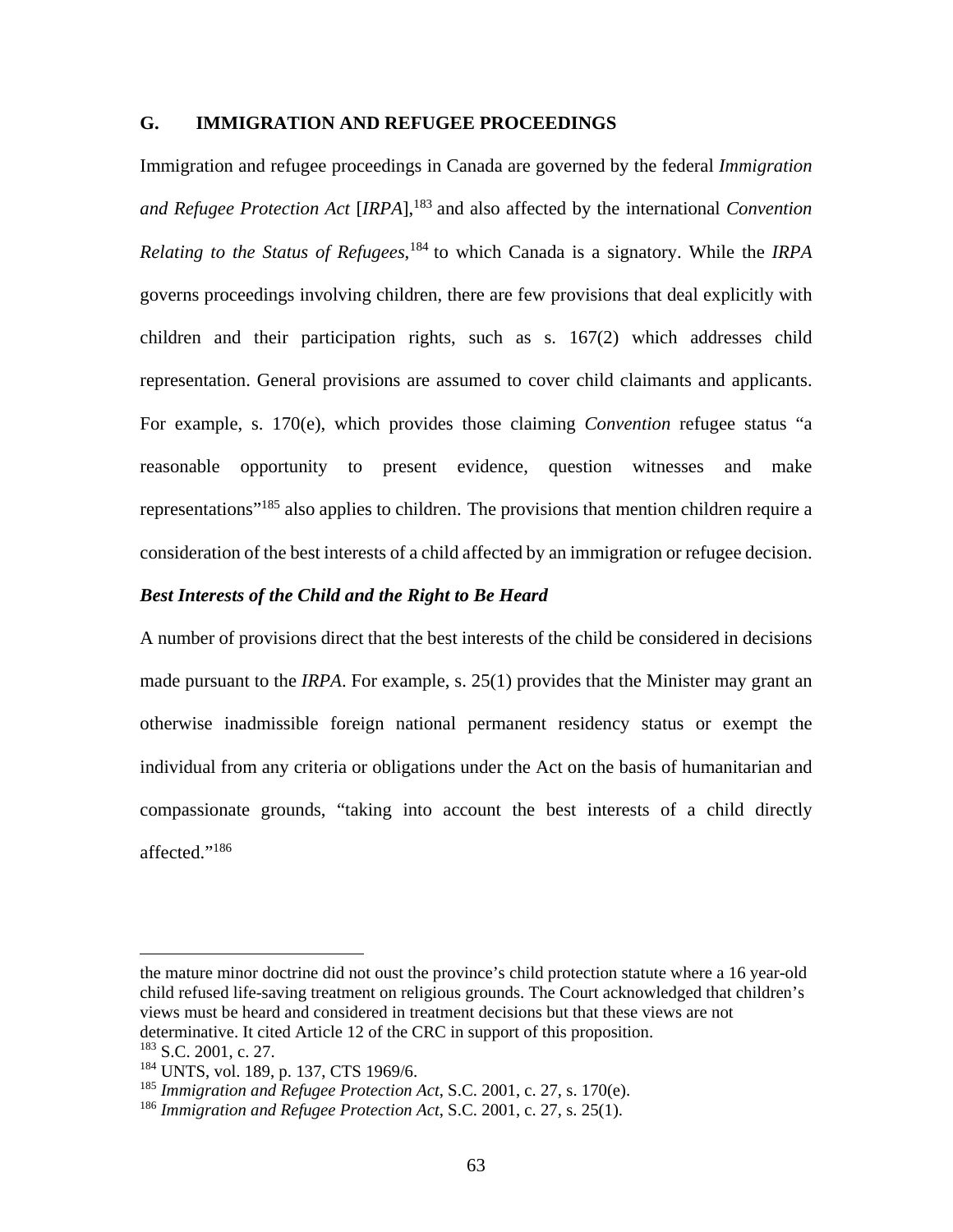The importance of considering the best interests of the child in immigration and refugee matters was recognized by the Supreme Court of Canada in *Baker v. Canada (Minister of Citizenship and Immigration)*. 187 That case considered the factors to be weighed in an application based on humanitarian and compassionate grounds under the former *Immigration Act*. Justice L'Heureux-Dubé, writing for a majority of the Court, held that "the decision-maker should consider children's best interests as an important factor, give them substantial weight, and be alert, alive and sensitive to them."188 The majority explained that this interpretation was consistent with Canada's obligations under Articles 3 and 12 of the CRC*.* In *Legault v. Canada (Minister of Citizenship and Immigration)*<sup>189</sup> the best interests of the child was found to be an "important factor" that must be given "substantial weight," in the decision of whether to remove a parent from Canada. However, the Federal Court of Appeal found that the best interests of the child were not determinative in making that decision.

In *Hawthorne v. Canada (Minister of Citizenship and Immigration)*,<sup>190</sup> the Federal Court of Appeal was asked to define the circumstances under which the consideration of the best interests of the child would be satisfied when assessing an application based on humanitarian and compassionate grounds. A majority of the Court ruled that a best interests determination requires the decision-maker to take into account the views of the child in accordance with the child's age and maturity, and that a child's own views about his or her circumstances are to be considered, as required by Article 12 of the CRC. In this case the Court of Appeal held that the Immigration Officer had erred in failing to take account of

<sup>187 [1999] 2</sup> S.C.R. 817.

<sup>&</sup>lt;sup>188</sup> [1999] 2 S.C.R. 817 at para. 75.

 $189$  [2002] 4 F.C. 358 (C.A.); leave to appeal to S.C.C. refused.

 $190$  [2003] 2 F.C. 555 (CA).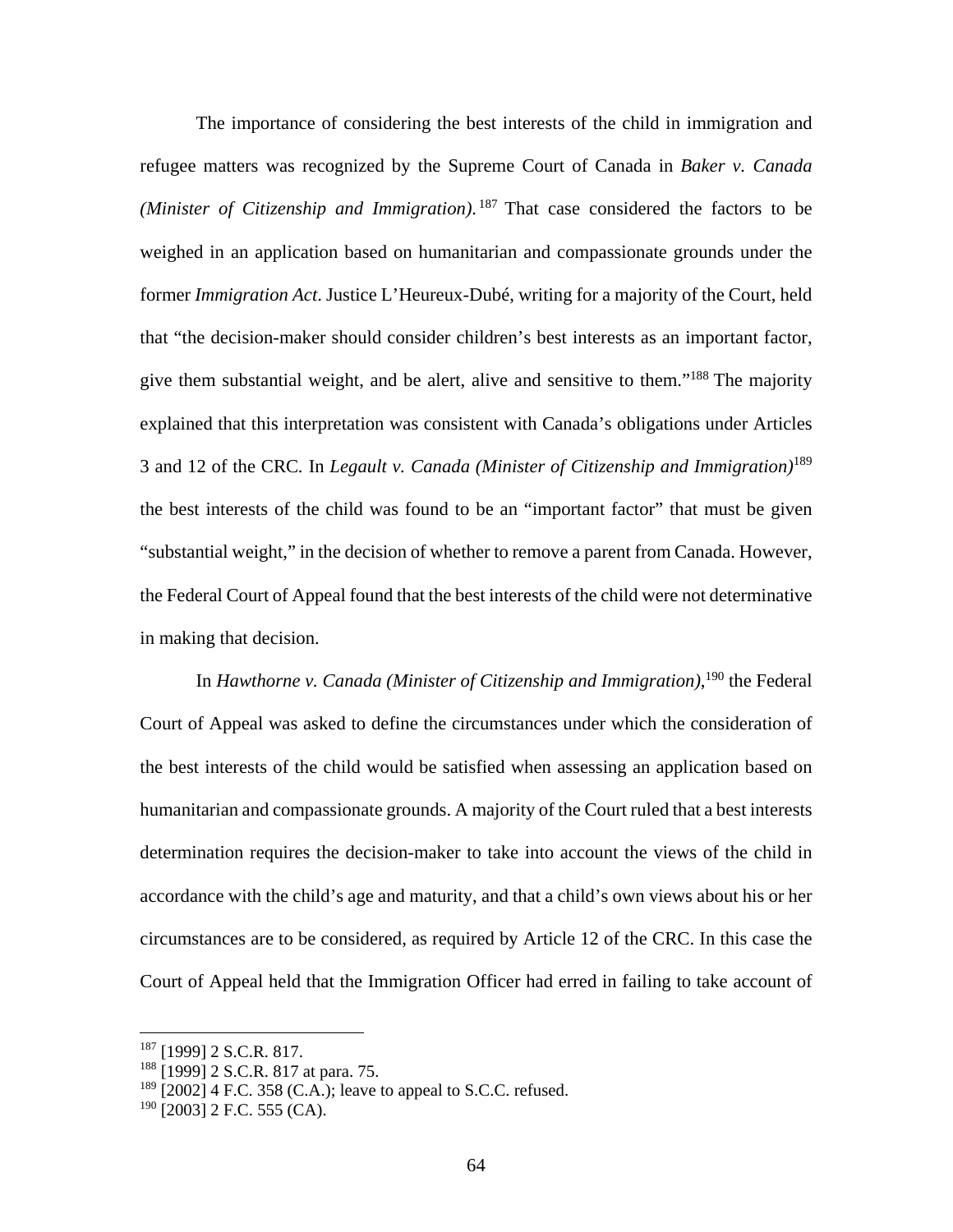the 15 year-old child's strong preference to continue to live in Canada with her mother, who faced deportation, rather than her live with her father, who was a citizen and not facing deportation.

# *Designated Representatives*

Any child who is the subject of proceedings under the *IRPA* must be assigned a "Designated Representative." 191 This Designated Representative is usually the child's parent, but may be a lawyer.192 According to Guideline 3 of the *Chairperson's Guidelines*, the duties of a Designated Representative are as follows:

• To retain counsel;

 $\overline{a}$ 

- To instruct counsel or to assist the child in instructing counsel;
- To make other decisions with respect to the proceedings or to help the child make those decisions;
- To inform the child about the various stages and proceedings of the claim;
- To assist in obtaining evidence in support of the claim;
- To provide evidence and be a witness in the claim;
- $\bullet$  To act in the best interests of the child.<sup>193</sup>

The appointment of a Designated Representative for a child must occur as soon as possible, and the appointment applies for the duration of the proceedings.<sup>194</sup> Courts have held that failure to appoint a Designated Representative for the child in a timely fashion is a ground for judicial review, and may result in the matter being remitted for a rehearing.195

<sup>193</sup> Immigration and Refugee Board of Canada, Chairperson Guideline 3: Child Refugee Claimants: Procedural and Evidentiary Issues (September 30, 1996), online: < http://www.irbcisr.gc.ca/Eng/BoaCom/references/pol/GuiDir/Pages/GuideDir03.aspx>.

<sup>191</sup> *Immigration and Refugee Protection Act*, S.C. 2001, c. 27, s. 167(2).

<sup>&</sup>lt;sup>192</sup>Immigration and Refugee Board of Canada, "Designated Representatives Guide," online:  $\lt$ http://www.irb-cisr.gc.ca/Eng/BoaCom/references/LegJur/Pages/GuideDesRep.aspx>.

<sup>194</sup> *Duale v. Canada (Minister of Citizenship & Immigration),* 2004 FC 150 at para. 3*.* 

<sup>195</sup> *Duale v. Canada (Minister of Citizenship & Immigration),* 2004 FC 150 at para. 24.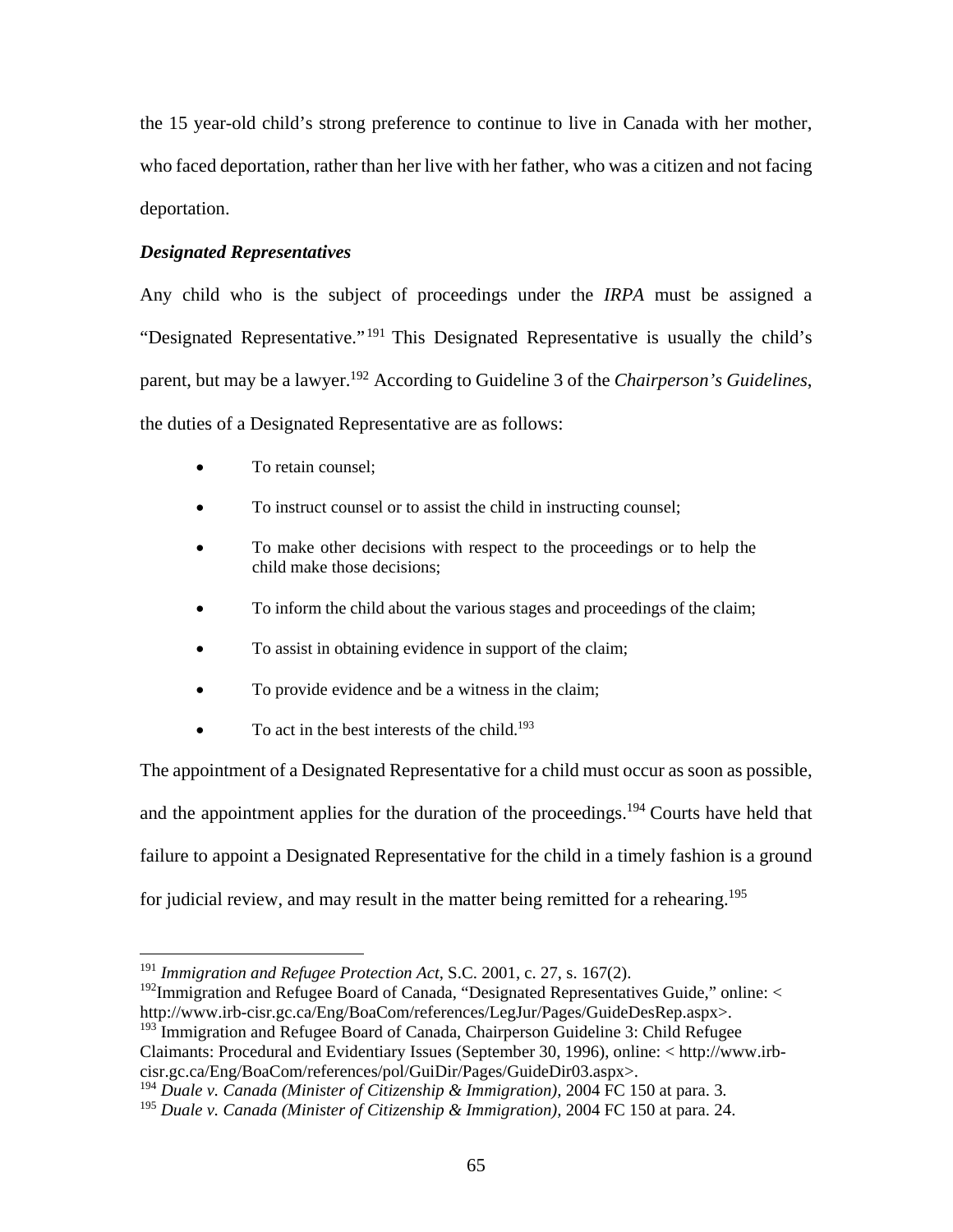In *Manalang v. Canada (Minister of Public Safety and Emergency Preparedness)*, 196 Justice Heneghan of the Federal Court considered the rights of children under Article 12 of the CRC who have been assigned a Designated Representative pursuant to the *IRPA*. The case involved an application by a mother and her two minor children for judicial review of a decision by the Immigration Appeal Division (IAD) dismissing the applicants' appeals from orders that prevented them from remaining in Canada as immigrants sponsored by the mother's husband, the children's step-father. A significant factor in the exclusion application was that the mother had lied on her application for admission, stating that her husband was the children's father. The applicants raised a number of arguments, including that the IAD failed to give due weight to the interests and wishes of the children as required by Article 12 of the CRC. At an initial hearing before the IAD, there had been no Designated Representative for the children, so that proceeding was terminated and a new IAD panel heard the matter, with the mother's lawyer as the Designated Representative for the children. In upholding the IAD decision to exclude the mother and her children, Heneghan J. held that the children had the benefit of a Designated Representative, whose role it was to "ensure that their interests were fully and adequately disclosed to the panel," and that there was no evidence to suggest that the representative had been barred from performing this role.<sup>197</sup> As a result, the children had exercised their right to be heard under Article 12 of the CRC.

 Issues of effective advocacy and participation are especially pressing for the growing numbers of refugee claimants who are "unaccompanied minors," children who

1

<sup>196 2007</sup> FC 1368.

<sup>&</sup>lt;sup>197</sup> 2007 FC 1368 at para. 111.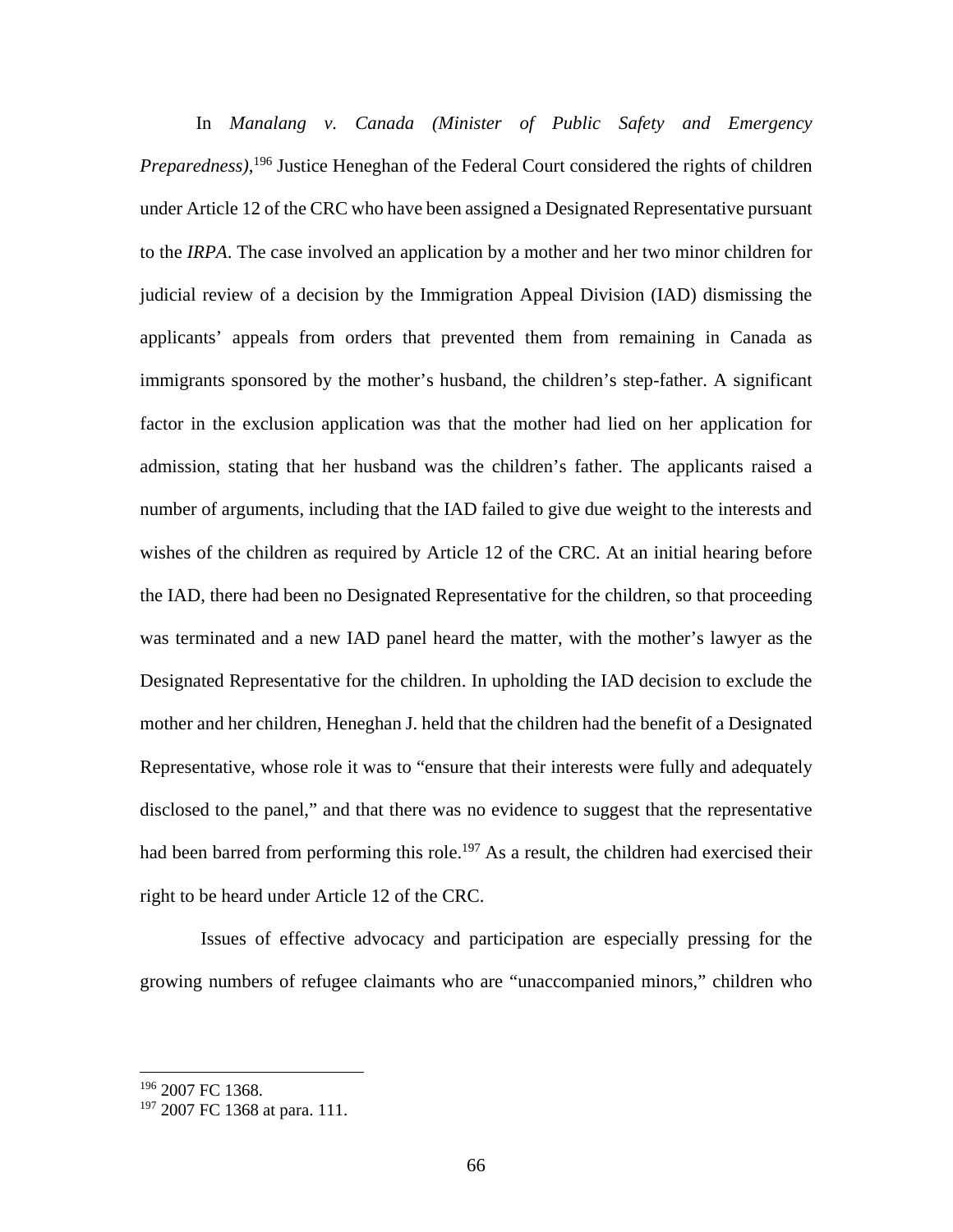arrive in Canada without parents or guardians and seek refugee status.<sup>198</sup> While some of these children may have relatives in Canada who can provide some assistance, this is a particularly vulnerable population and it is noteworthy that some lawyers are making special efforts to ensure that there is adequate representation for these children.<sup>199</sup>

## **H. RIGHTS IN EDUCATION PROCEEDINGS**

Most children spend very substantial portions of their time in schools, and educators and school tribunals make very significant decisions about children's lives. The United Nations Committee on the Rights of the Child has recognized that the right of children "to be heard within education is fundamental to the realization of the right of education," which is protected under Article 28 of the CRC.<sup>200</sup> The Committee recommends that children be heard with respect to the development of school policies and codes of behavior, as well as in proceedings that affect their individual education. Too often, however, children are not included in decision-making about their education and schooling.

In Canada, education is governed by provincial or territorial legislation; $^{201}$  although there is variation in legislation and curricula across the country, there is are common issues in all jurisdictions. Most decisions about children and their education are made by principals, school boards, and administrative tribunals. While it is clear that the CRC,

1

<sup>198</sup> Judith Wouk, Soojin Yu, Lisa Roach, Jessie Thomson, Anmarie Harris (2006),

<sup>&</sup>quot;Unaccompanied/Separated Minors and Refugee Protection in Canada: Filling Information Gaps" 23:2 *Refuge: Canadian Journal on Refugees* 125-134.

<sup>&</sup>lt;sup>199</sup> David Renting, "Program helps 'unaccompanied minors' navigate Canada's refugee process," *Toronto Star*, Sat Aug 17 2013.

<sup>200</sup> United Nations Committee on the Rights of the Child, *General Comment No. 12 (2009):The right of the child to be heard,* UN Doc. CRC/C/GC/12 at 24.

<sup>201</sup> For a discussion of Ontario's legal regime, see Jeffery Wilson, *The Law's Treatment of Children and Youth* (Toronto: Lexis, 2011), chapter 7.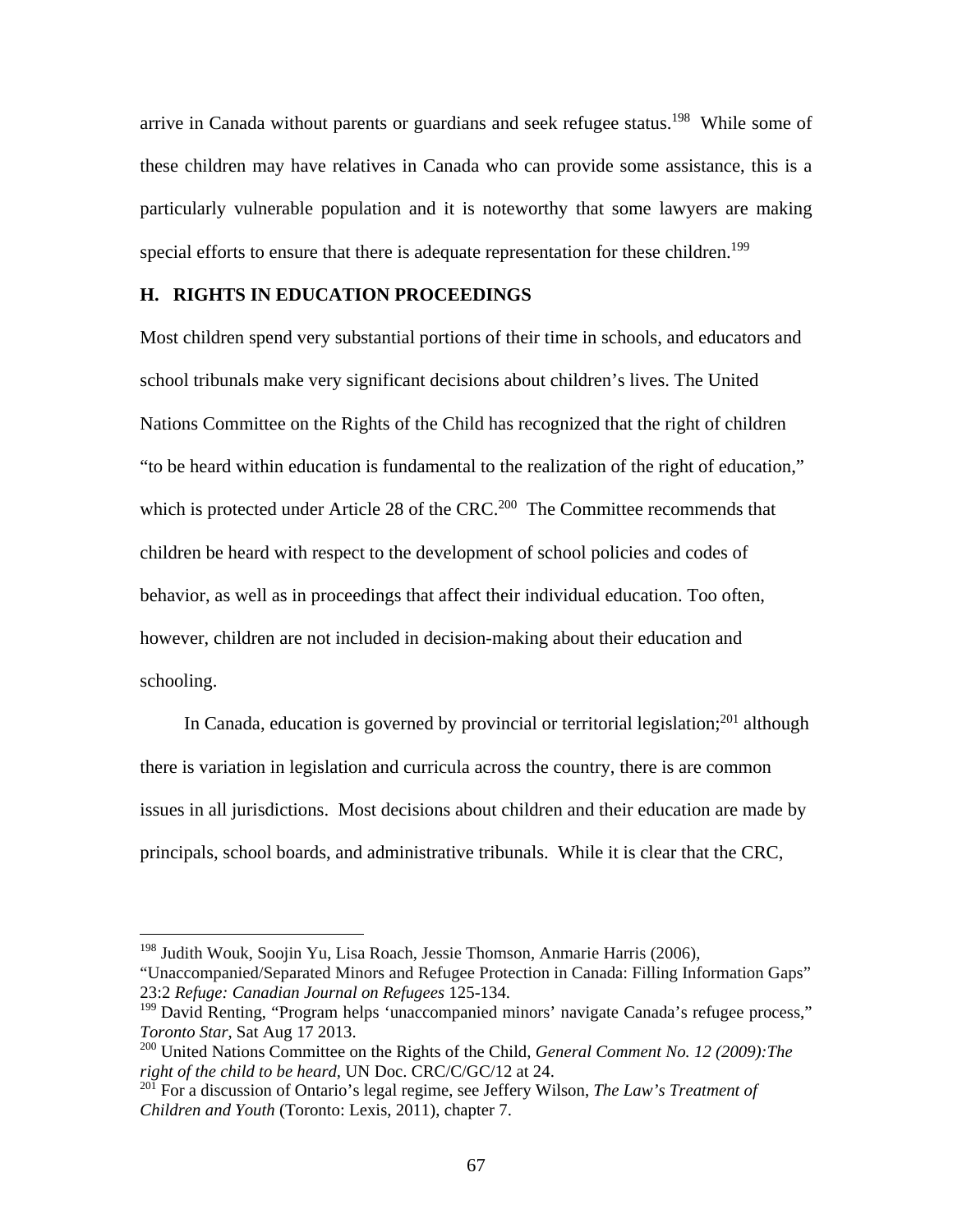including Article 12, apply to these decisions, since relatively few cases result in court applications for judicial review, it is not easy to get a clear picture of how the CRC is being applied in the educational context in Canada.

One of the important proceedings that affects the education and development of children are decision-making processes governing education for children with special needs. These decisions are generally initially made at the school board level, with the possibility of an appeal to an administrative tribunal. In one of the few high visibility education law cases, parents appealed the decision to exclude their 12 year old disabled child from a program that integrated her into the regular school program and place her a special education class all the way to the Supreme Court of Canada. In its 1996 decision in *Eaton v Brant County Board of Education* the Supreme Court stated:

the decision-making body must further ensure that its determination of the appropriate accommodation for an exceptional child be from a subjective, childcentred perspective, one which attempts to make equality meaningful from the child's point of view as opposed to that of the adults in his or her life. As a means of achieving this aim, it must also determine that the form of accommodation chosen is in the child's best interests… For older children and those who are able to communicate their wishes and needs, their own views will play an important role in the determination of best interests. <sup>202</sup>

Despite this judicial statement about the importance of involving children in decisionmaking, empirical research suggests that in Canada children with disabilities generally do not participate either directly or indirectly in decisions that affect them in an educational context.  $203$  While parents have standing in these processes, there may be situations in

 $202$  [1996] S.C.J. 98, [1997] 1 S.C.R. 241 at para 77.

<sup>&</sup>lt;sup>203</sup> Mona Paré, "Inclusion and Participation in Special Education Processes in Ontario, Canada" in in Tali Gal & Benedetta Durmay, eds. *International Perspectives and Empirical Findings on Child Participation*: *From Social Exclusion to Child-Inclusive Policies* (New York: Oxford University Press, 2015) 37.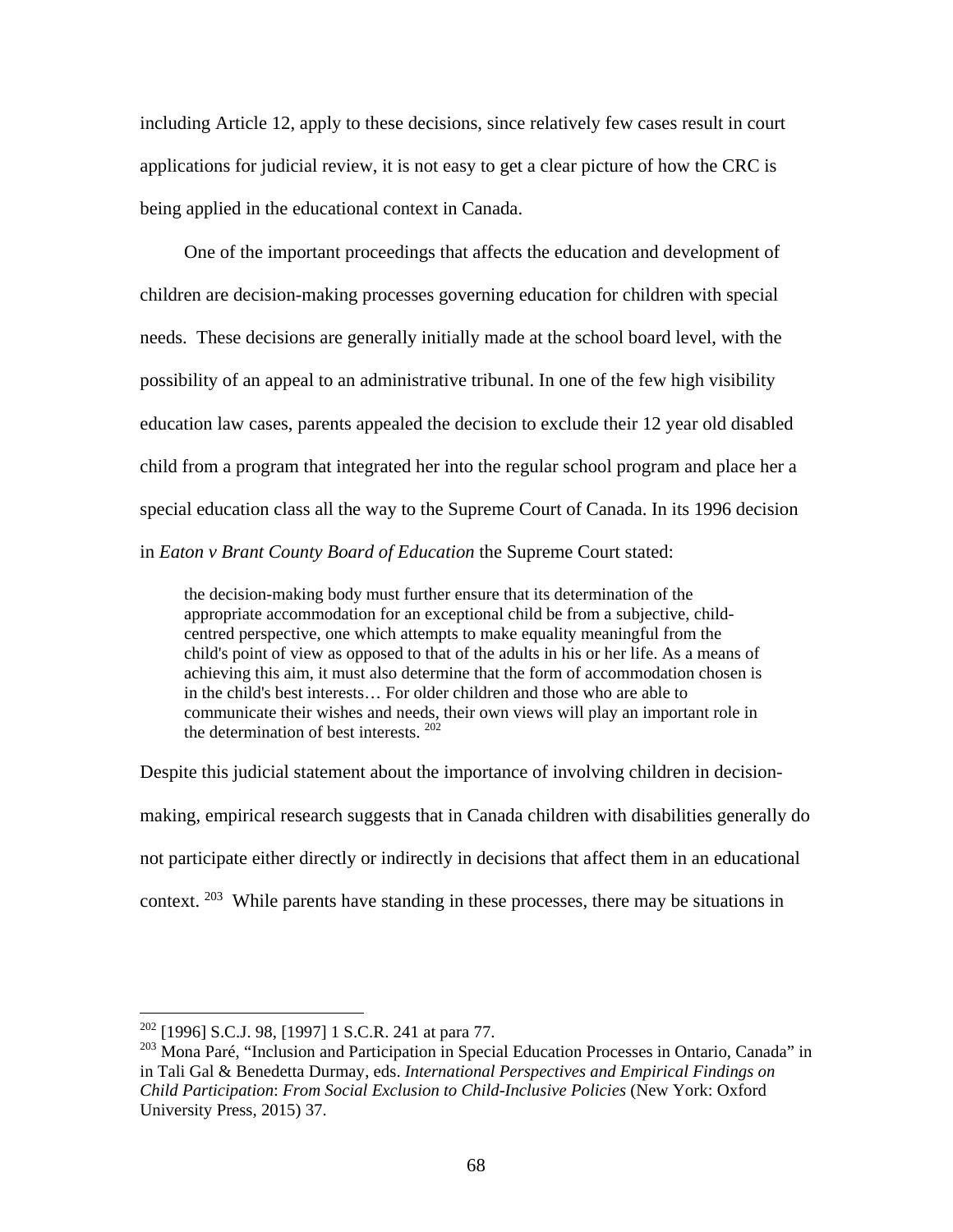which parents and children have differing views and interests, and children's perspectives and preferences may not be adequately represented.

There are also concerns about the limited role for children in school disciplinary proceedings that may result in their suspension or expulsion. Although parents have standing in these proceedings, students generally do not. It has been argued that Article 12 requires greater procedural protections for students subject to disciplinary proceedings. Paré, for example, argues that children should be given an opportunity to be heard directly, as opposed to indirectly through their parents, at disciplinary hearings.<sup>204</sup>

Another fundamental concern is that schools in Canada often fail to provide adequate education to children about their rights, and in particular issues related to the CRC are not addressed in most curricula.205 Although both adults and children have low levels of awareness, a study commissioned by War Child Canada found that adults are more likely than children to have awareness of the CRC (55% versus  $33\%$ ).<sup>206</sup> Most children reported that they have not heard of any major United Nation's international human rights treaties. Significantly, children born outside of Canada had greater

<sup>&</sup>lt;sup>204</sup> Mona Paré, "Inclusion and Participation in Special Education Processes in Ontario, Canada" in in Tali Gal & Benedetta Durmay, eds. *International Perspectives and Empirical Findings on Child Participation*: *From Social Exclusion to Child-Inclusive Policies* (New York: Oxford University Press, 2015) 37.

<sup>205</sup> Canadian Coalition on the Rights of the Child, *Children's Rights in Canada 2011- Working Document: Right to Education, Research Report*; R. Brian Howe & Katherine Covell, "Schools and the Participation Rights of Children (1999-2000), 10 Education and Law Journal 107; and R. Brian Howe & Katherine Covell, *Education in the Best Interests of the Child: A Children's Rights Perspective on Closing the Achievement Gap* (Toronto: University of Toronto Press, 2013). <sup>206</sup> *Canadian Coalition on the Rights of the Child, Children's Rights in Canada 2011*- *Working Document: Right to Education, Research Report*.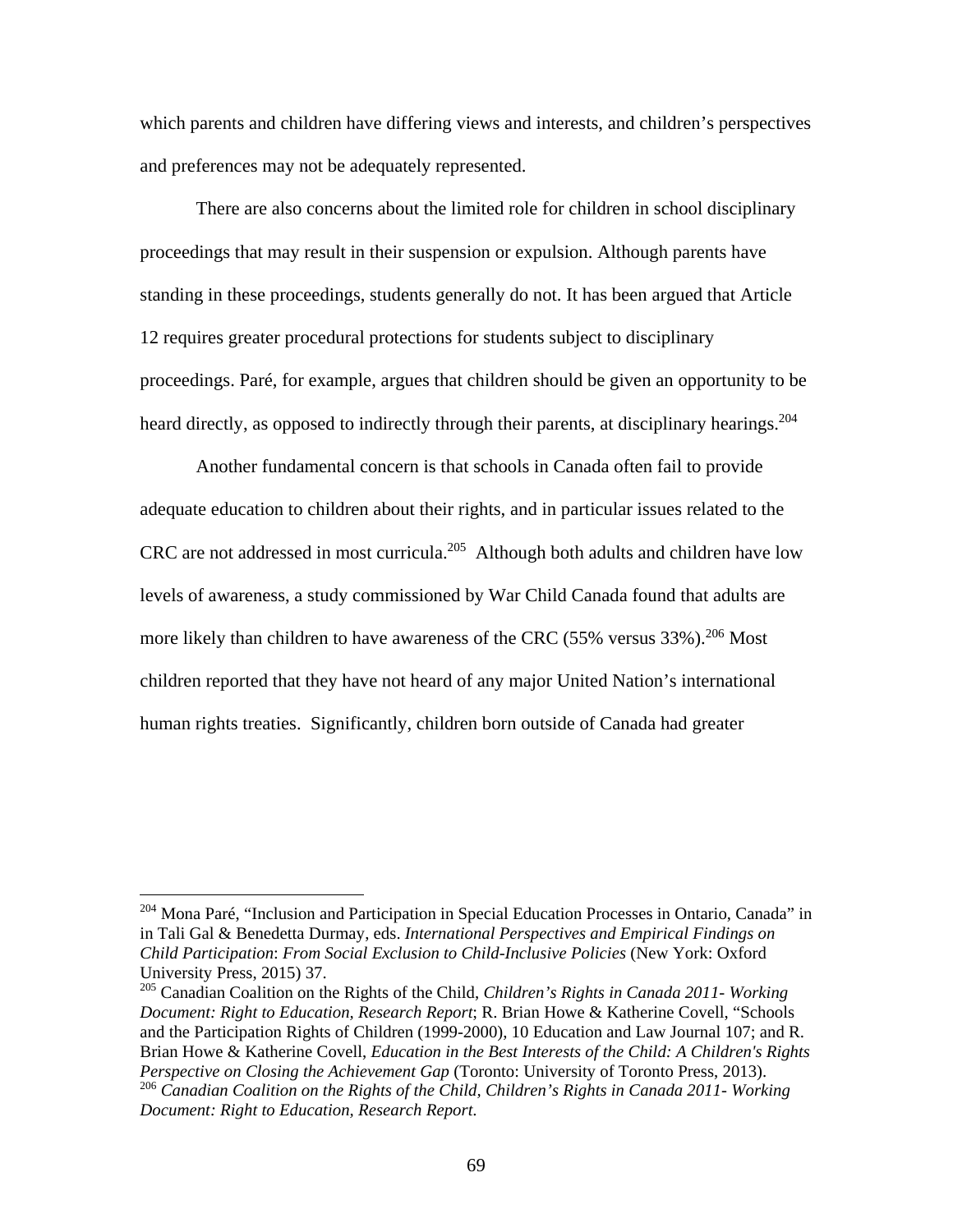awareness of the CRC than those born in Canada (43% versus 32%). It would seem that only in Nova Scotia does the provincial curriculum mandate education about the CRC*.* <sup>207</sup>

Despite the failure to systemically address issues of children's rights, there have been cases in which older adolescents have, through litigation guardians, been able to bring court applications to force schools to recognize their rights. Most notably in Ontario, students have brought successful court actions in regard to school proms, ironically an event that symbolizes the end of their time as students in secondary school. $208$ 

# **IV. EXPANDING CHILDREN'S PARTICIPATION RIGHTS IN CANADA**

A review of legislation and case law from across the country suggests that Canadian legislatures, judges and policy makers are alert to the participation rights of children, and their responsibilities under Article 12. This is especially true in the area of family law, where children's views and preferences are a guiding factor in making custody, access, child protection, and adoption decisions in children's best interests. However, there is room for improvement. The United Nations Committee on the Rights of the Child has described Canada has having "inadequate mechanisms for facilitating meaningful and empowered child participation in legal, policy, environmental issues, and administrative procedures that impact children."209

1

<sup>207</sup> R. Brian Howe & Katherine Covell, *Education in the Best Interests of the Child: A Children's Rights Perspective on Closing the Achievement Gap* (Toronto: University of Toronto Press, 2013).

<sup>208</sup> See *Hall v Powers,* [2002] O.J. 1803 (S.C.) (attendance at prom with gay date for youth in Catholic school permitted); and *Gilles v Toronto District School Board,* [2015] O.J. 833 (S.C.) (use of breathalyzer for students attending prom prohibited).

<sup>&</sup>lt;sup>209</sup> United Nations Committee on the Rights of the Child, Sixty-first session, 5 October, 2012, CRC/C/CAN/CO/3-4*, Concluding Observations: Canada*, at para. 36.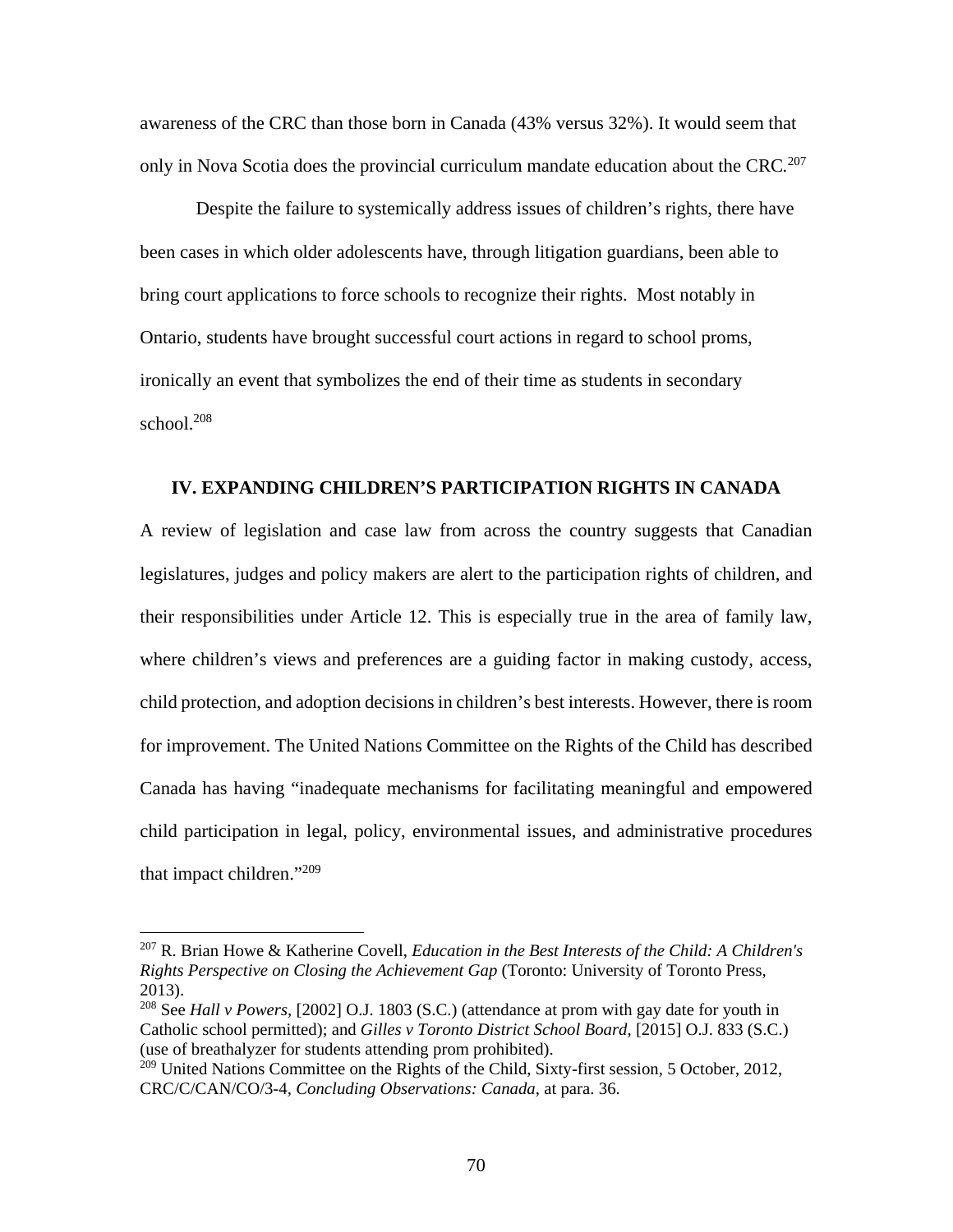This concluding part of this paper offers some suggestions on how children's participation rights under Article 12 of the CRC could be enhanced in Canada.

#### *Promoting Children's Participation in Judicial and Administrative Proceedings*

This section provides specific suggestions for further promoting children's participation in proceedings addressed in this paper: family proceedings (custody and access, Hague Convention, child protection, and adoption), criminal proceedings, proceedings respecting treatment decisions, and immigration and refugee proceeding. These options are informed by practices that promote children's participation rights in other countries, and some come directly from academic writing on children's participation. It is also important to recognize that there is significant variation across Canada in the extent to which children's participation rights are recognized and promoted, and policy makers in different provinces and territories can learn from experiences in other Canadian jurisdictions.

 There is no single "best" way to engage children in legal proceedings, but rather it is important to have a range of ways available to allow children to participate. Although the United Nations Committee on the Rights of the Child generally prefers direct over indirect participation, how children participate in proceedings will depend in some measure on the nature and stage of the case, and the resources available. The Committee has made clear that children should never be forced to express their views. The method used for hearing children should take into account the needs and maturity of children, as well as the need to balance children's participation with the protection of their interests and relationships. Perhaps most importantly, the views of individual children about how they wish to participate at particular stages in particular proceedings should always be taken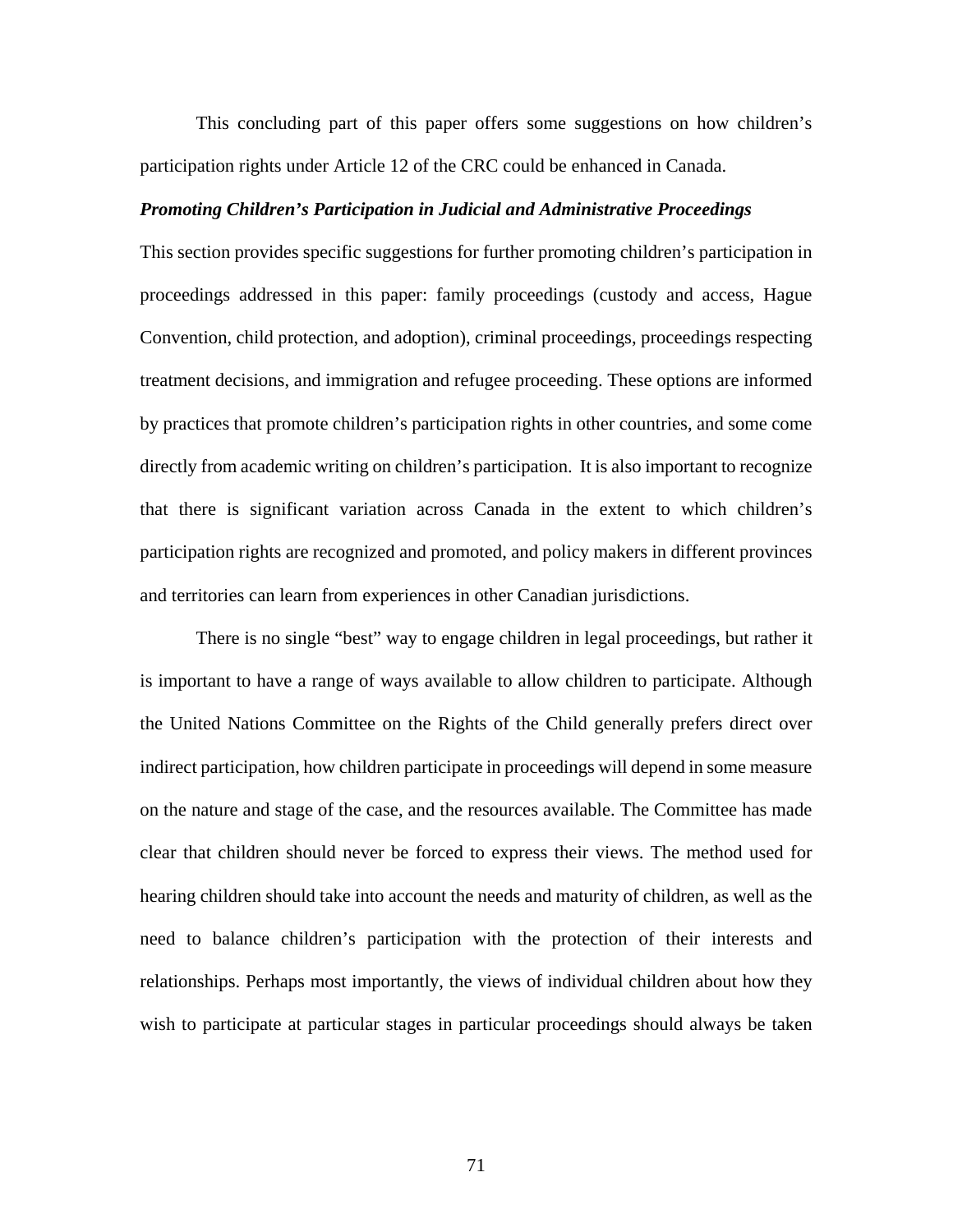into account. That said, certain methods for hearing children ought to be more readily available.

Legal representation of children in custody and access proceedings in Canada is limited, and not available in some jurisdictions. Article 12 may provide an avenue for encouraging a superior court to use its *parens patriae* power to appoint a lawyer for a child involved in a custody and access proceeding.<sup>210</sup> However, legal representation is relatively expensive and may result in children feeling pressure to "take sides" in litigation. Assessments can be an important way for soliciting the views of children, but also relatively expensive with the potential to delay resolution of proceedings. It would certainly be appropriate for lawyers for children and assessors to ask children how they would like to participate, including whether they would like to meet the judge.

Some provincial and territorial statutes have provisions that allow for judicial interviews. Judicial interviews can provide a cost-effective and timely way of hearing directly from children in family law proceedings. Some jurisdictions, including Scotland, New Zealand and most notably Quebec, have already expanded judicial interviewing to allow greater participation by children in family cases. Empirical research establishes that children in family cases always want to be asked if they wish to contribute their views, and, if their family's dispute is being resolved in court, many would like to meet the judge.<sup>211</sup> Interdisciplinary education and training on issues relating to judicial interviewing of children and children's involvement in the family dispute resolution process is also important. It is not expected that judges and lawyers should have the knowledge of mental

<u>.</u>

<sup>210</sup> See e.g. *B. (A.C.) v. B. (R.),* 2010 ONCA 714.

<sup>211</sup> Rachel Birnbaum & Nicholas Bala, "Judicial Interviews With Children In Custody And Access Cases: Comparing Experiences In Ontario And Ohio" (2010), 24(2) International Journal of Law, Policy and the Family 300.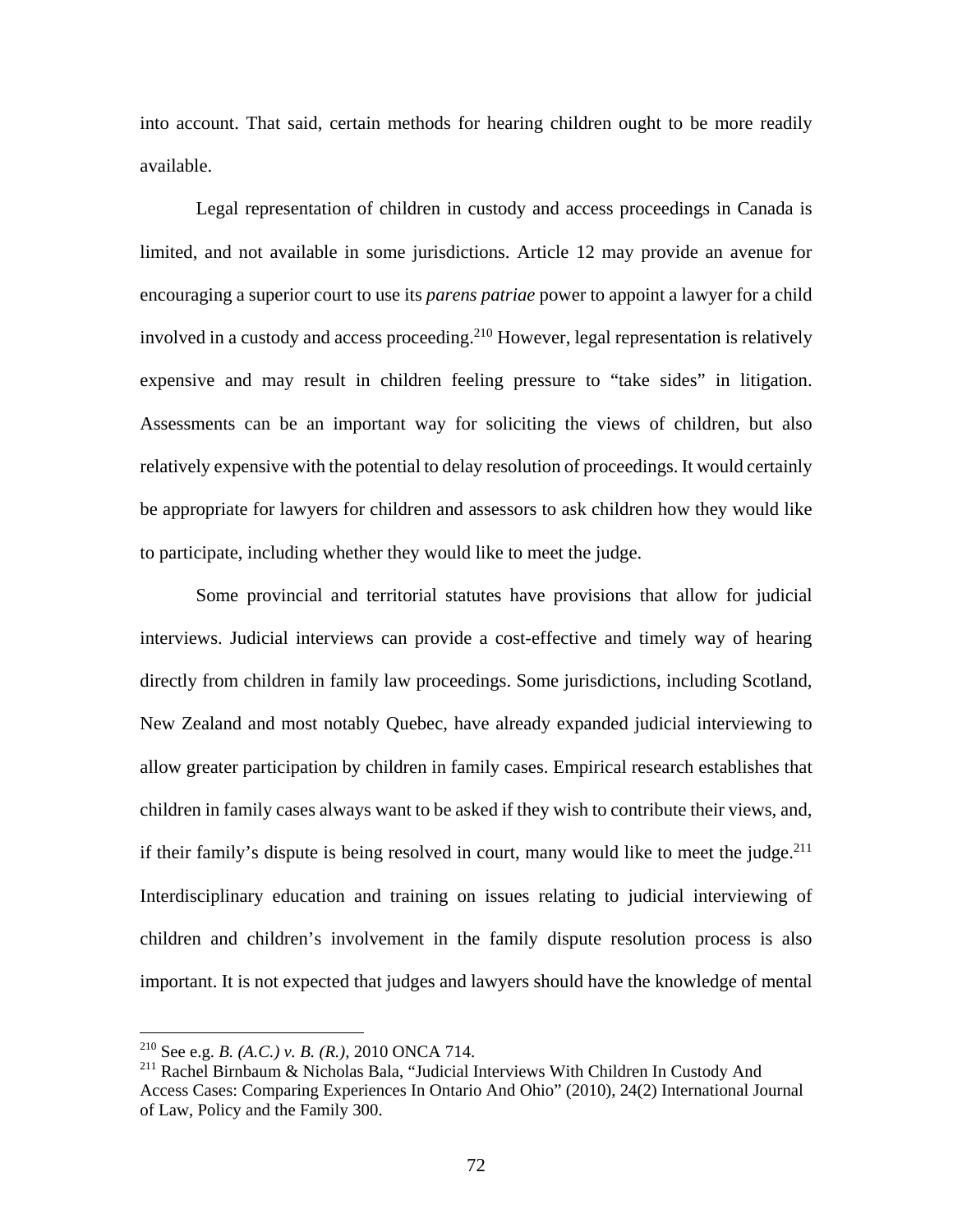health professionals who conduct assessments, but education programs can ensure that they should be aware of the importance of engaging children in a sensitive fashion, and prepared to address such issues as confidentiality, recording and Non-evaluative Views of the Child Reports, currently used in some jurisdictions, which can be a relatively inexpensive and expeditious way of allowing children to express their perspectives and preferences, and consideration could be given to expanding their use. However, issues of training, resources and protocols for Views of the Child Reports need to be addressed, including whether children should be asked whether there are matters that they would rather not be disclosed to parents, the court or a mediator, and whether they would like to meet the judge or mediator.

 While the focus of this paper has been children's participation in legal proceedings, Article 12 also supports children's participation in non-curial family dispute resolution processes. The Netherlands, for example, requires that children's views be reflected in all parenting plans placed before the court. In *G. (B.J.) v. G. (D.L.)*, Justice Martinson held that Article 12 requires children's views to be considered at all stages of a custody and access case, including attempts to settle using alternative dispute resolution.<sup>212</sup> In England and Wales, the government has committed itself to ensuring that children's views are shared with parents and mediators in every case being resolved by this method of dispute resolution.213

 $\overline{a}$ 

 $213$  In England and Wales, the previous government made significant commitments to ensuring that the "voice of the child" is heard in mediation (United Kingdom, Ministry of Justice, 2015). However, it is unclear how the new Conservative government will continue with those commitments. See Government of the United Kingdom, Policy Paper: *Voice of the Child: government response to Dispute Resolution Advisory Group report*, online: <www.gov.uk/government/publications/voice-of-the-child-government-response-to-disputeresolution-advisory-group-report>.

<sup>212 2010</sup> YKSC 44 at para. 6.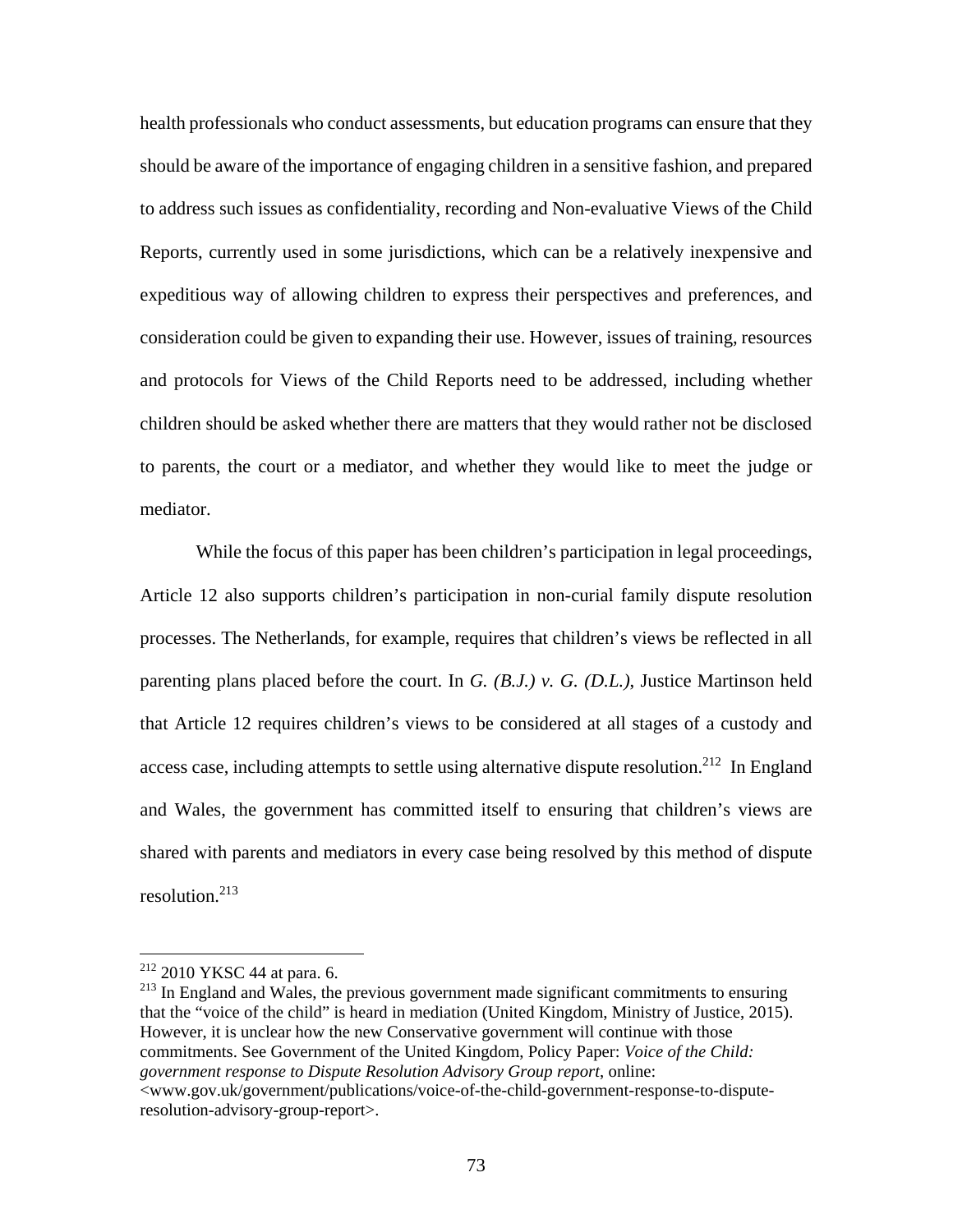The *YCJA* recognizes the right of young people accused of a crime to be heard and to participate in processes that lead to decisions that affect them. Yet research on children's experiences in the youth criminal justice system suggests that many children do not feel as if they have been heard or given an opportunity to participate.<sup>214</sup> Professor Myriam Denov suggests that one way to promote children's rights under Article 12 would be to introduce a statutory requirement that children's views be taken into account in predisposition reports and sentencing considerations.<sup>215</sup>

 In the health law context, commentators have suggested moving away from presumed capacity to consent to treatment decisions based on age toward presumed capacity to consent for all.216 This is already the law in Ontario, Prince Edward Island, and the Yukon. Eliminating age presumptions for consent would be consistent with the Committee on the Rights of the Child's interpretation of the requirements of Article 12.

With respect to children's participation in immigration and refugee proceedings, Professor Sonja Grover has suggested that child refugee claimants should be assigned independent, free, and expert legal counsel in order to participate effectively in hearings.<sup>217</sup> Designated Representatives, because they are often family members, are less likely to be independent, raising questions about their ability to safeguard the child's interests.

1

215 Myriam Denov, "Youth Justice and Children's Rights: Transformations in Canada's Youth Justice System," in R. Brian Howe & Katherine Covell, eds., *A Question of Commitment: Children's Rights in Canada* (Waterloo: Wilfred Laurier University Press, 2007) 153, 164. 216 Judy Finlay, Jill Magazine, and Amanda Hotrum, *Consent and Confidentiality in Health Services: Respecting the Right to be Heard* (Toronto: Office of the Child and Family Service Advocacy, 2005).

<sup>214</sup> Ross Gordon Green & Kearney F. Healy, *Tough on Kids: Rethinking Approaches to Youth Justice* (Saskatoon: Purich Publishing, 2003).

<sup>&</sup>lt;sup>217</sup> Sonia Grover, "On the Rights of Refugee Children and Child Asylum Seekers," in R. Brian Howe & Katherine Covell, eds., *A Question of Commitment: Children's Rights in Canada* (Waterloo: Wilfred Laurier University Press, 2007) 343.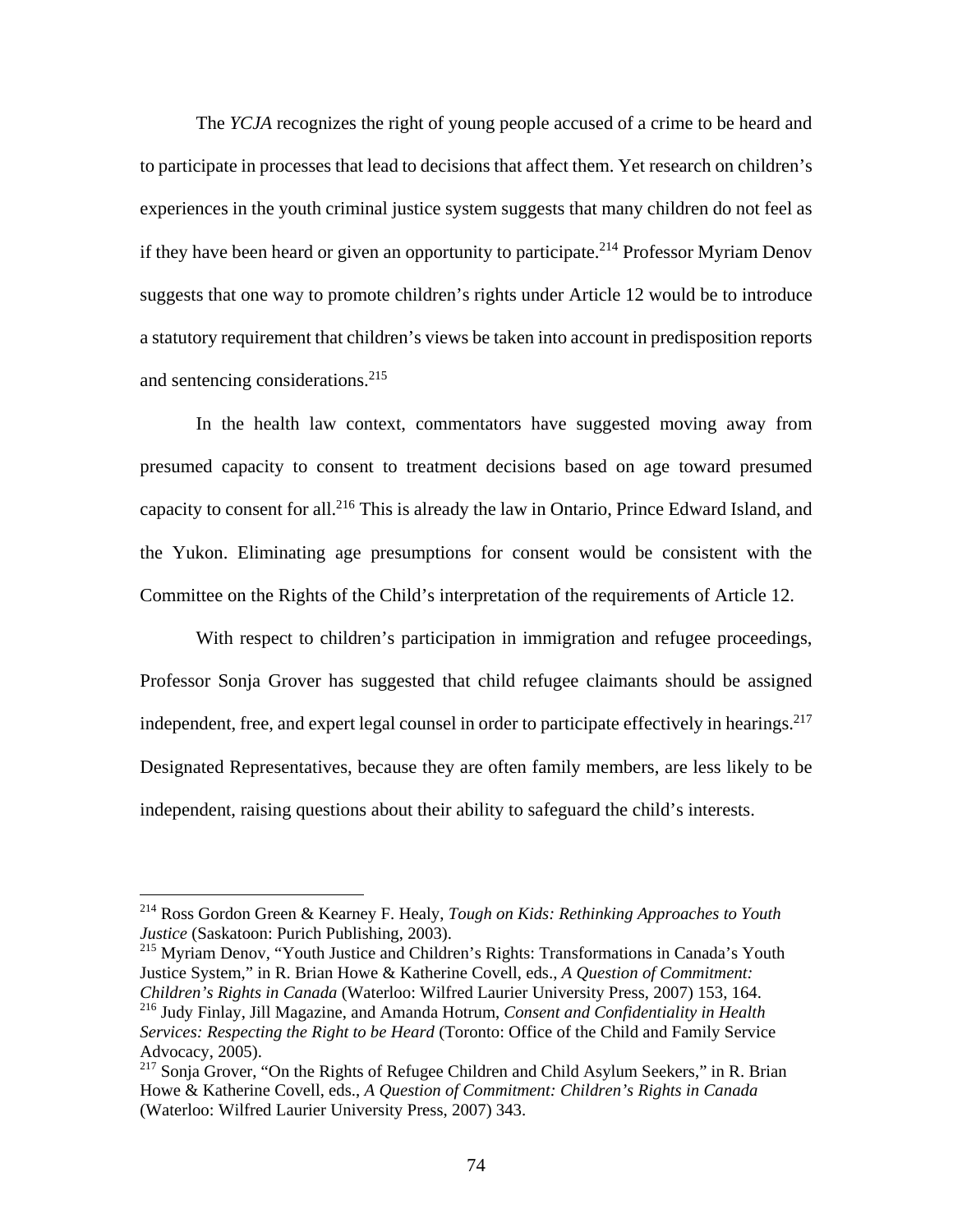There is also a need to provide children greater opportunities to participate in processes that involve decision-making in the education and schooling context, both in regard to making decisions about their individual lives and in developing policies, programs and student codes of behaviour. In order to encourage participation of children in various processes and to promote their rights, school curricula also need to address issues of children's rights.

# *Policy Development and Law Reform*

 $\overline{a}$ 

The focus of this paper was on children's participation rights in legal proceedings, but there are other important domains for involving children in civil society. This paper did not address issues related to opportunities to promote children's participation in legislative and policy reform, but in a number of countries significant efforts have been made in this regard.

Some of the approaches that different countries, regional governments and municipalities have developed to engage children include children's clubs, children's councils, and children's parliaments, as well as representation of children and youth on various advisory councils and policy-making bodies.<sup>218</sup> For example, in the American state of Georgia, a children's forum was set up to allow children the opportunity to express their views on the problems facing children and to propose specific solutions. In Sweden, many municipalities have established "influence forums," which allow children to participate in decision-making at the local level on issues that affect them. At the national level, New Zealand has established a prime minister's youth advisory forum. Every year, selected youth from across the country are invited to meet three times with cabinet ministers, including the prime minister, to discuss issues affecting children and other matters

<sup>218</sup> See Aisling Parks, *Children and International Human Rights Law: The Right of the Child to be Heard* (London: Routledge, 2013) at 181-209.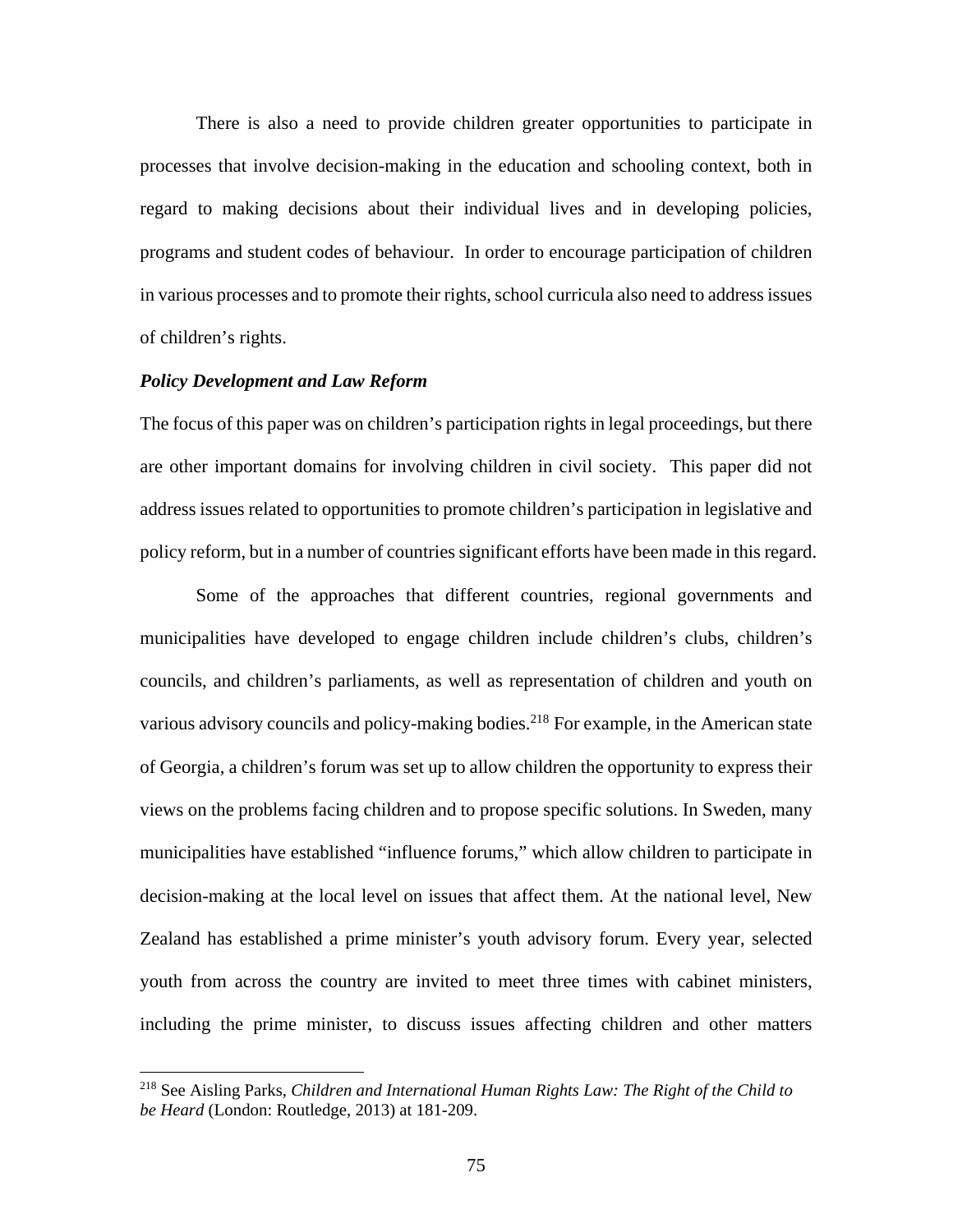concerning the government. Topics canvassed so far include student loans, bullying in schools, and police treatment of young people.

In Canada, some governments have also developed programs to involve children and youth in policy development and program monitoring. For example, the Ottawa Police Service has established a Youth Advisory Committee with members aged 13 to 24 years to allow for participation in development of policies and programs. <sup>219</sup> This type of Committee both allows children and youth to be more involved in decision-making and provides valuable information to police. In many Canadian jurisdictions there is a provincial or territorial office that has responsibility for advocacy for children and youth, often focusing on investigation of complaints and concerns related to children in the care of government agencies, most often in the care of child welfare or youth justice facilities. Some of these offices have youth advisory committees.<sup>220</sup> However, much more needs to be done to involve children and youth in law reform and policy development, especially in areas where they are directly affected, likely family law and education policy.

# *Research and Policy Development*

 $\overline{a}$ 

A review of statutes and cases across the country suggests that Canadian legislatures, courts and tribunals are alert to the CRC and the participation rights of children contained in Article 12. However, as this paper demonstrates, there is significant variation across jurisdictions and across legal domains in whether and how children are heard in legal proceedings that affect them. The United Nations Committee on the Rights of the Child

<sup>219</sup> See Ottawa Police Service, Youth Advisory Committee, online:

<sup>&</sup>lt;http://www.ottawapolice.ca/en/news-and-community/youth-advisory-committee-yac.asp>. <sup>220</sup> See Office of the Provincial Advocate for Children and Youth, Youth Advisory Committee, online: <http://www.provincialadvocate.on.ca/main/en/ihsts/youth-advisory-committee.html>.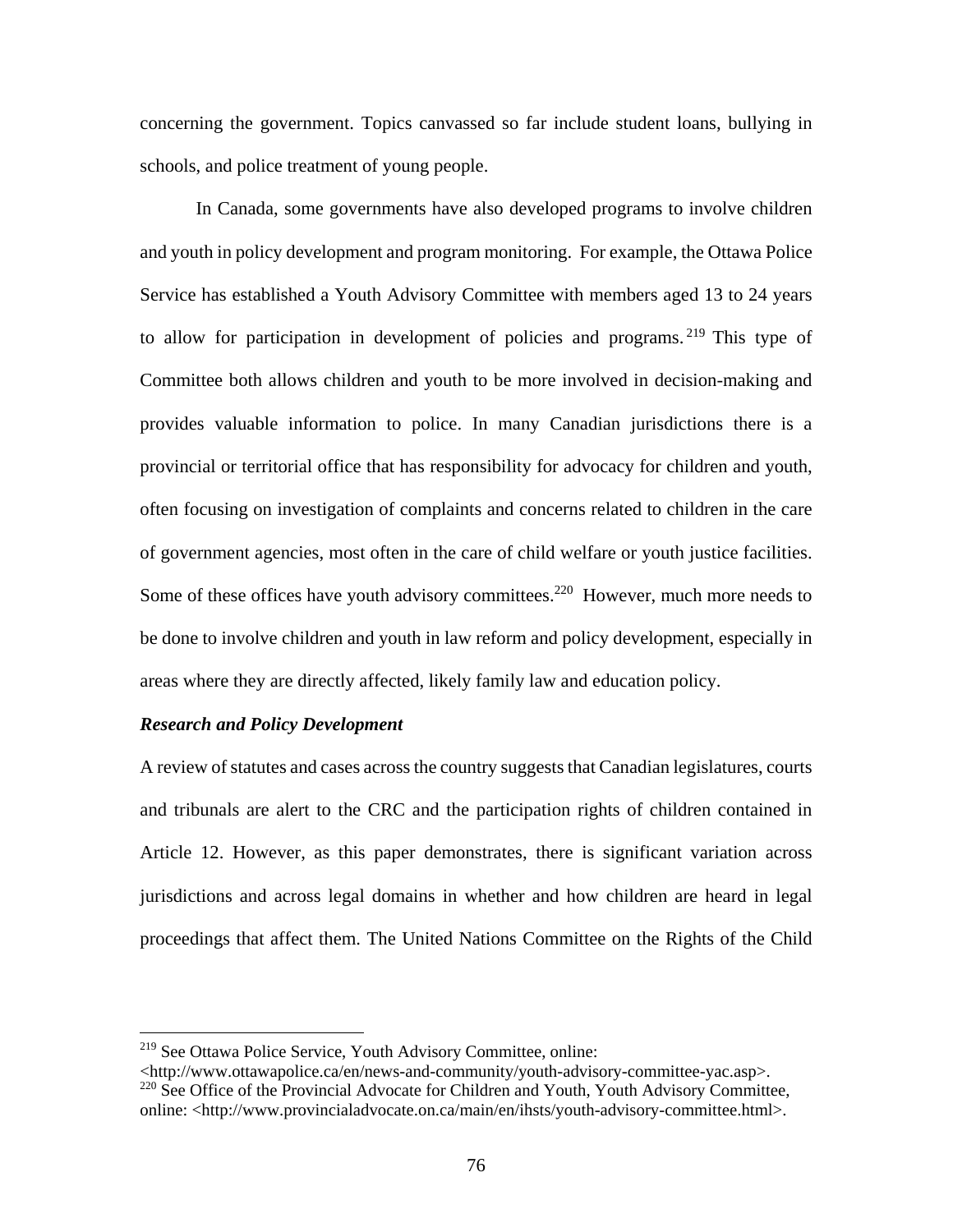has advised that Canada needs to do more to promote and protect children's participation rights. This paper has provided some suggestions for how that could be achieved.

 As discussed in this paper, there is some research on children's experiences with participation in legal processes in Canada. It is not a large body of research, and there is a clear need for more research on the experiences of children, parents, judges, lawyers and other professionals with children's participation. Although there is a clear need for further research, enough is known about the needs, rights and interests of children that all of those involved in the implementation of justice should be taking steps to improve children's participation in matters – both legal and policy – that affect them.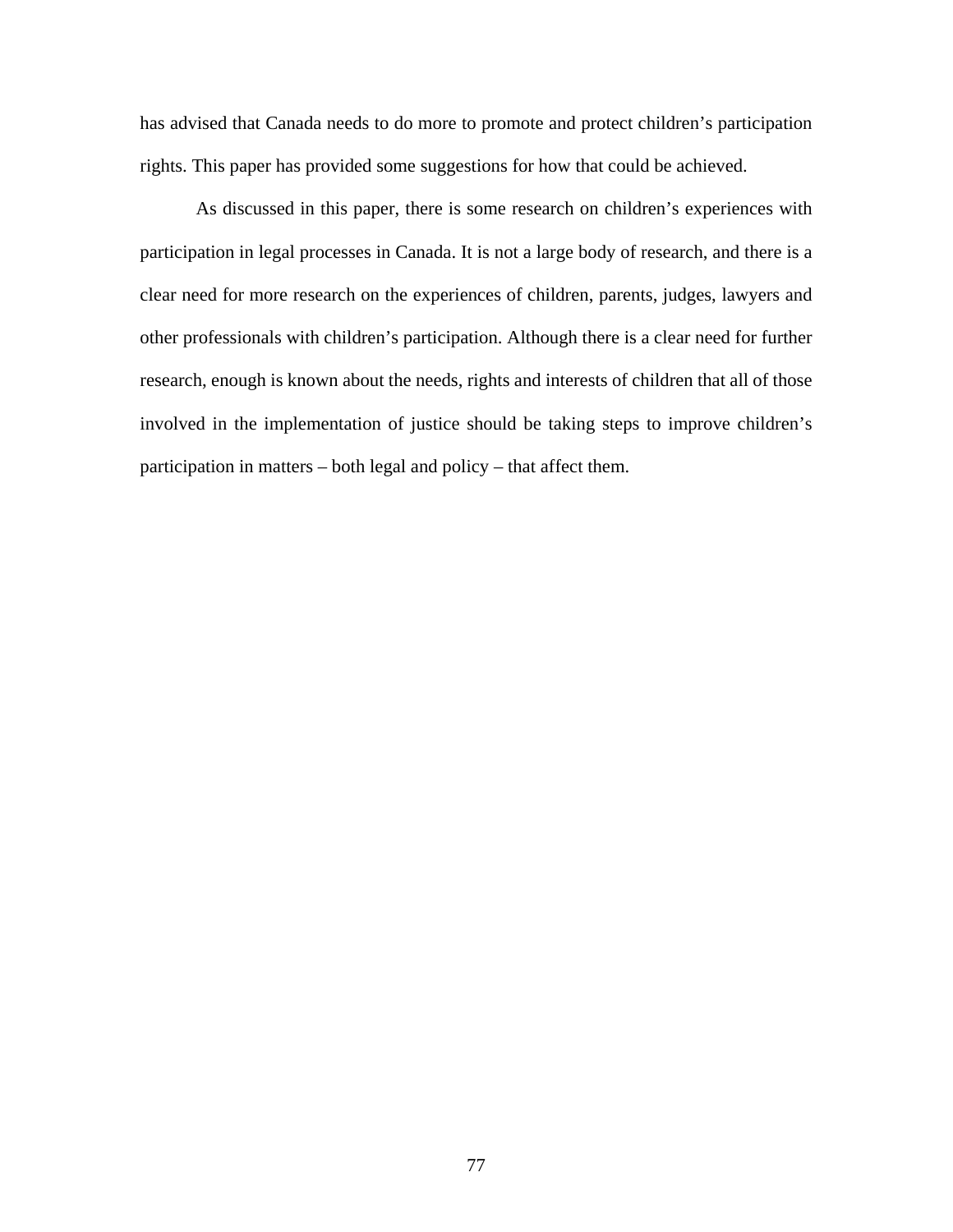### **LIST OF RESOURCES**

#### **Legislation**

- *Adoption Act,* R.S.B.C., c. 5.
- *Adoption Act,* R.S.P.E.I., c. A-4.1.
- *Adoption Act,* S.N.L. 2013, c. A-3.1.
- *Adoption Act,* S.N.W.T. (Nu.) 1998, c. 9.
- *Advance Health Care Directives Act,* S.N.L. 1995, c. A-4.1.
- *The Adoption Act,* C.C.S.M., c. A-2.
- *The Adoption Act*, S.S. 1989-90, c. A-5.1.
- *Care Consent Act*, S.Y. 2003, c. 21.
- *Child and Family Services Act,* C.C.S.M. 1985, c. C-80.
- *Child and Family Services Act,* S.N.W.T. (Nu.) 1997, c. 13.
- *Child and Family Services Act,* S.N.S. 1990, c. 5.
- *Child and Family Services Act,* R.S.O. 1990, c. C-11.
- *Child and Family Services Act,* S.S. 1989-90, c. C-7.2.
- *Child and Family Services Act,* S.Y. 2008, c. 1.
- *Child, Family and Community Service Act,* R.S.B.C. 1996, c. 46.
- *Child Protection Act,* S.P.E.I. 2000, c. 3.
- *Child, Youth and Family Services Act*, S.N. 1998, c. C-12.1.
- *Child, Youth and Family Enhancement Act,* R.S.A. 2000, c. C-12.
- *Children and Family Services Act*, S.N.S. 1990, c.5.
- *Children's Law Act*, S.N.W.T. (Nu.) 1997, c. 14.
- *Children's Law Act,* R.S.N.L. 1990, c. C-13, 71(2).
- *Children's Law Act*, R.S.Y. 2002, c. 31.
- *Children's Law Reform Act,* R.S.O. 1990, c. C-12.
- *Children and Youth Care and Protection Act,* S.N.L. 2010, c. C-12.2.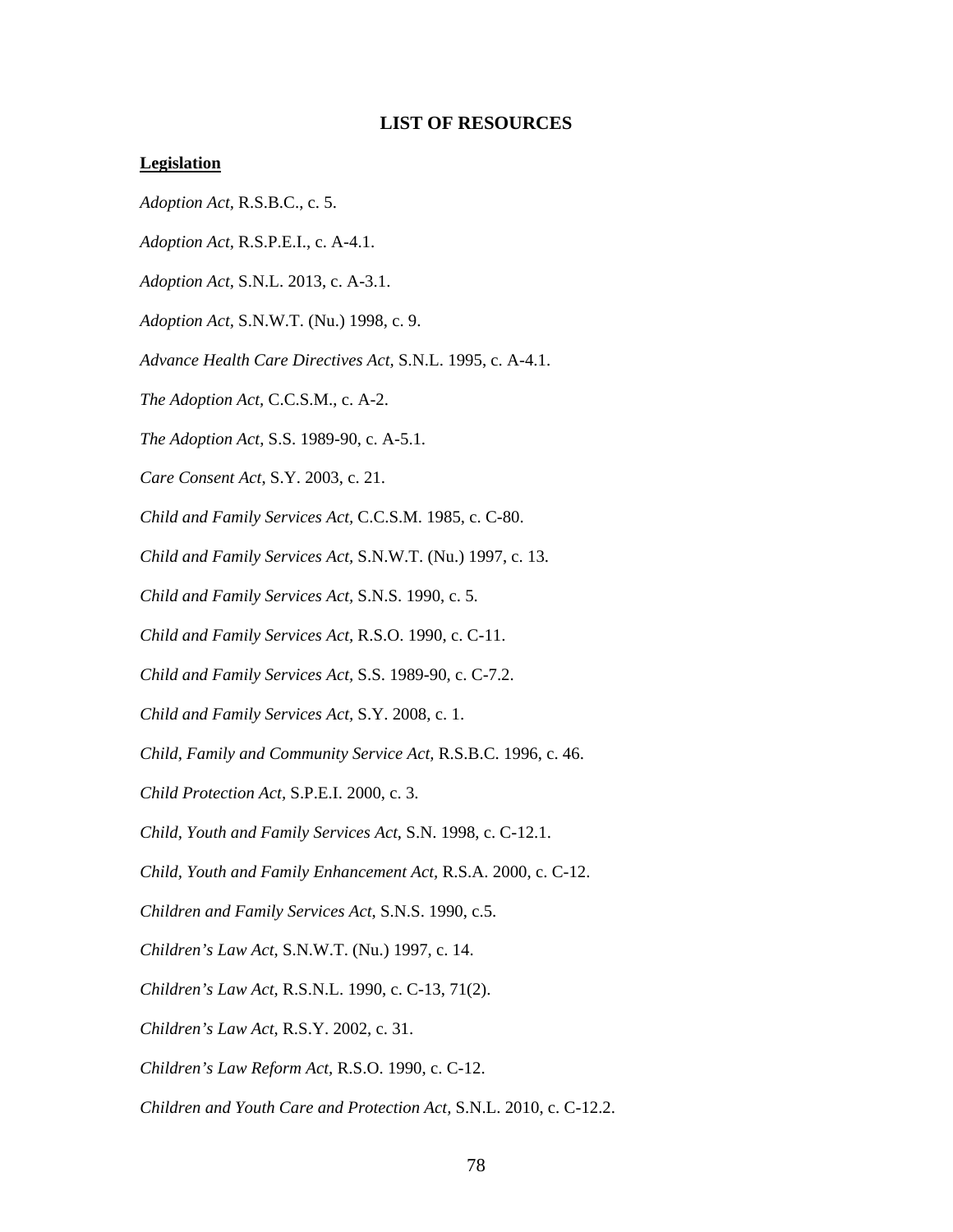*Civil Code of Québec*, C.Q.L.R. 1991, c. C-1991.

*Code of Civil Procedure*, R.S.Q. c. C-25.

*Consent to Treatment and Health Care Directives Act,* S.P.E.I. 1996, c. 10.

*Courts of Justice Act,* R.S.O. 1990, c. C-43.

*Custody Jurisdiction and Enforcement Act,* R.S.P.E.I. 1988, c. C-33.

*Family Law Act,* S.B.C. 2011, c. 25.

*Family Law Act,* S.A. 2003, c. F-4.5.

*Family Services Act,* S.N.B. 1980, c. F-2.2.

*Health Care Consent Act, 1996,* S.O. 1996, c. 2.

*The Health Care Directives Act,* S.M. 1998, c. 36, C.C.S.M. c. M110.

*The Health Care Directives and Substitute Health Care Decision Makers Act,* S.S. 1997, c. H-0.001.

*Immigration and Refugee Protection Act*, S.C. 2001, c. 27.

*Infants Act,* R.S.B.C. 1996, c. 223.

*Intercountry Adoption Act*, 1998, S.O. 1998, c. 29.

*Medical Consent of Minors Act,* S.N.B. 1976, c. M-6.1.

*Personal Directives Act,* R.S.A. 2000, c. P-6.

*Youth Criminal Justice Act, S.C. 2002, c. 1.* 

*Young Offenders Act,* R.S.C. 1985, *c.* Y-1.

# **Cases**

*A.C. v. Manitoba (Director of Child and Family Services*), 2009 SCC 30.

*A.M.R.I. v. K.E.R*.*,* 2011 O.J. 2449 (C.A.).

*B. (A.C.) v. B. (R.),* 2010 ONCA 714.

*Baker v. Canada (Minister of Citizenship and Immigration)*, [1999] 2 S.C.R. 817.

*Beatty v. Schatz*, 2009 BCSC 706, 2009 CarswellBC 1402 (B.C.S.C.).

*Boukema v. Boukema*, [1997] O.J. 2903 (Ont. Sup. Ct.).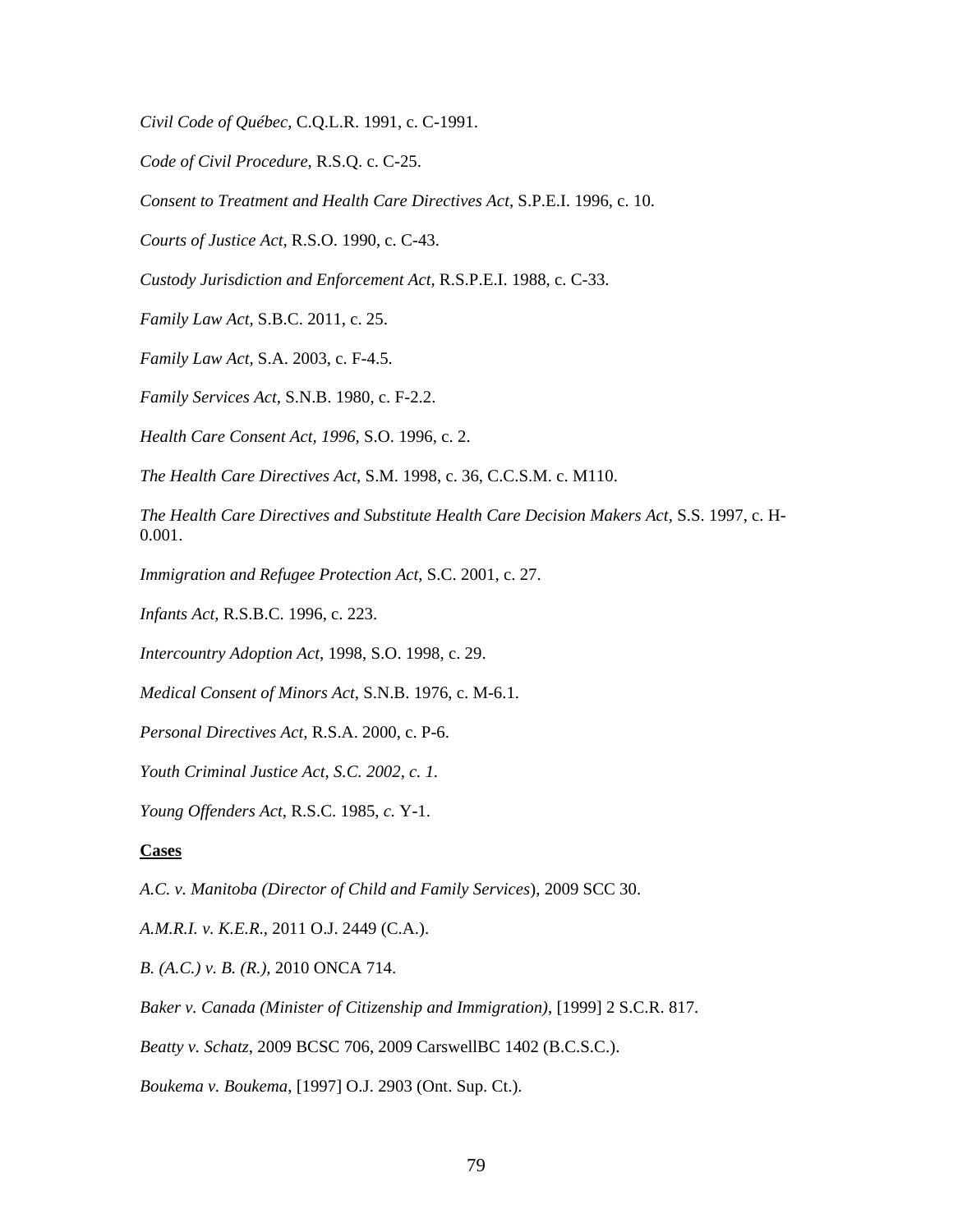*British Columbia (Director of Child, Family & Community Services) v. J. (P.M.)*, 1999 CarswellBC 1466.

*C. (A.) v. A. (V.)*, 2012 ONCJ 7.

*C. (A.B.) v. Nova Scotia (Minister of Community Services)*, 2003 CarswellNS 496 (S.C.).

*C. (M.A.) v. K. (M.),* 2008 ONCJ 212.

*Child & Family Services of Winnipeg West v. G. (N.J.)* (1990), 69 Man. R. (2d) 43.

*Children's Aid Society of London and Middlesex v. C. (A.),* 2013 ONSC 1870.

*Christopher v. Christopher,* [1987] W.D.F.L. No. 146 (Nfld. T.D.).

*D. (K.R.) v. K. (C.K.),* 2013 NBQB 211.

*Den Ouden v. Laframboise*, 2006 ABCA 403.

*Duale v. Canada (Minister of Citizenship & Immigration),* 2004 FC 150.

*Dudman v. Dudman,* [1990] O.J. 3246 (Prov. Ct.).

*Eaton v Brant County Board of Education,* [1996] S.C.J. 98, [1997] 1 S.C.R. 241.

*F. (M.) v. L. (J.) (2002),* 211 D.L.R. (4th) 350 (Que. C.A.).

*G. (B.J.) v. G. (D.L.)*, 2010 YKSC 44.

*G.B. v. V.M*, [2012] O.J. No. 5825 (O.C.J.).

*G. (J.A.) v. R. (R.J.),* 1998 CarswellOnt 1487 (Ont. Gen. Div.).

*Ganie v. Ganie,* 2014 ONSC 7500.

*Garcia Perez v. Polet*, 2014 MBCA 83.

*Gilles v Toronto District School Board,* [2015] O.J. 833 (S.C.).

*Godard v Godard*, 2015 ONCA 568.

*Hall v Powers,* [2002] O.J. 1803 (S.C.).

*Hawthorne v. Canada (Minister of Citizenship and Immigration),* [2003] 2 F.C. 555 (CA).

*H. (P.) v. Eastern Regional Integrated Health Authority*, 2010 NLTD 34.

*Houle v. Poulin*, 1998 CarswellOnt 556 (Ont. Prov. Div.).

*J. (K.M.) v. New Brunswick (Minister of Social Development),* 2011 NBQB 345.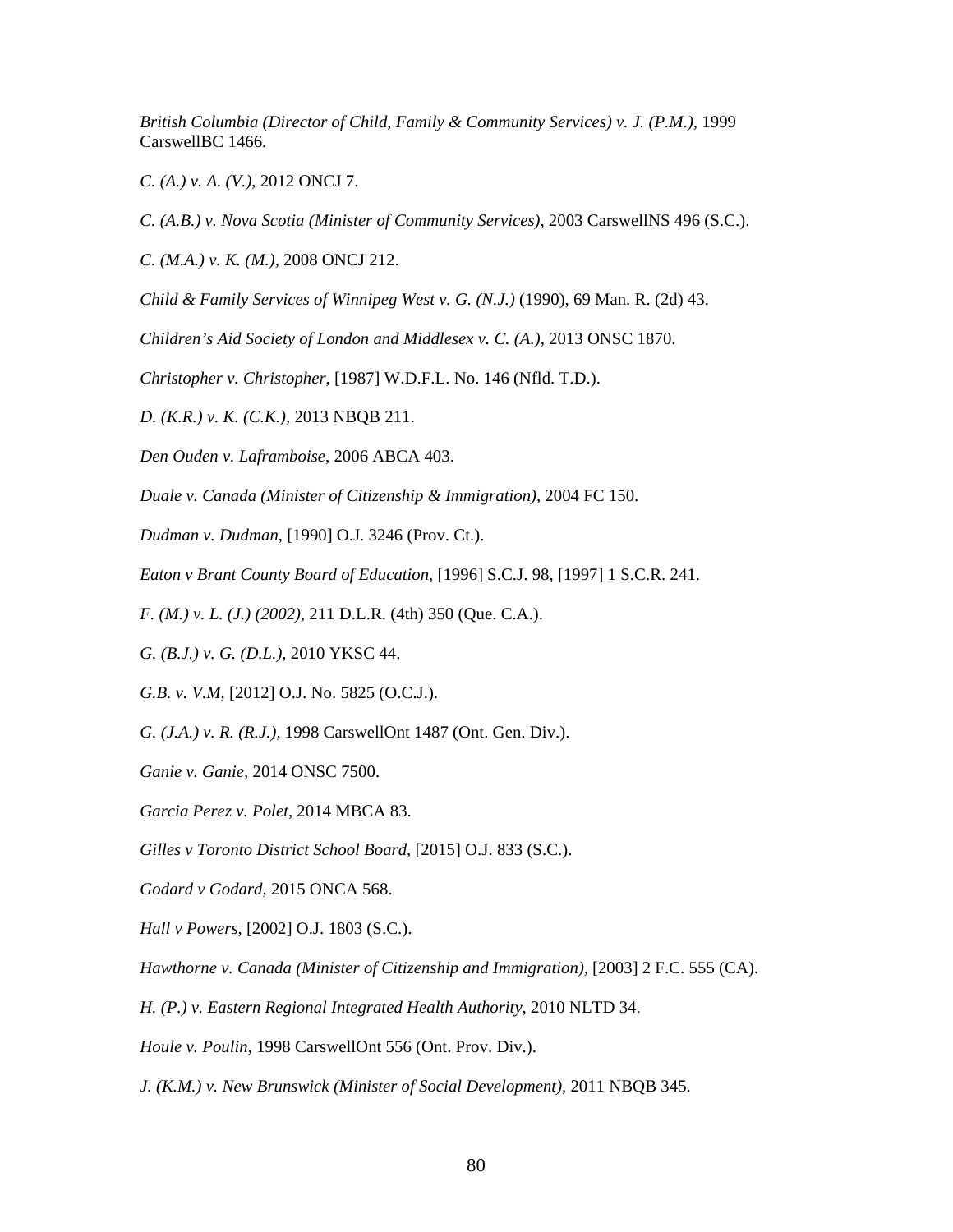*J.S. v R.M*., 2012 ABPC 184.

*Jandrisch v. Jandrisch* (1980), 16 R.F.L. (2d) 239 (Man. C.A.).

*Jespersen v. Jespersen,* (1985), 48 R.F.L. (2d) 193 (B.C.C.A.).

*Jewish Family and Child Service of Greater Toronto v. K. (S.)*, 2013 ONCJ 681.

*John v John*, 2012 NSSC 324.

*K. (N.N.) v. L (S.F.)*, 2014 BCPC 297.

*Kalaserk v. Nelson*, 2005 NWTSC 4.

*Keeping v. Keeping,* [2004] N.J. 293 (U.F.C.).

*Lafferty v. Angiers*, 2013 NWTSC 3.

*Legault v. Canada (Minister of Citizenship and Immigration)*, [2002] 4 F.C. 358 (C.A.)

*Livingstone v. Trainor,* [2004] P.E.I.J. 78 (S.C.T.D.).

*M (D.G.) v. M. (K.M.),* [2000] A.J. 1001 (Q.B.).

*M. B.-W. v R.Q.*, 2015 NLCA 28.

*Manalang v. Canada (Minister of Public Safety and Emergency Preparedness),* 2007 FC 1368.

*New Brunswick (Minister of Social Development) v. C. (V.)*, 2014 NBQB 95.

*Newfoundland and Labrador (Manager of Child, Youth and Family Services Zone J) v. W. (J.),*  2015 NLTD(F) 11.

*O'Connell v. McIndoe*, 1998 CarswellBC 2223 (B.C.C.A.).

*Puszczak v. Puszczak*, 2005 ABCA 426.

*R. v. C. (G.)*, 2010 ONSC 115.

*R v D.(B.),* 2008 SCC 25.

*R. v. J.S.R.,* [2012] O.J. 4063 (CA).

*R. v. Khan*, [1990] 2 S.C.R. 531.

*R. v. L.T.H.*, [2008] S.C.J. No. 50.

*R.M. v J.S.,* 2009 CarswellBC 1402 (B.C.S.C.).

*R.M. v J.S.,* 2012 ABQB 669.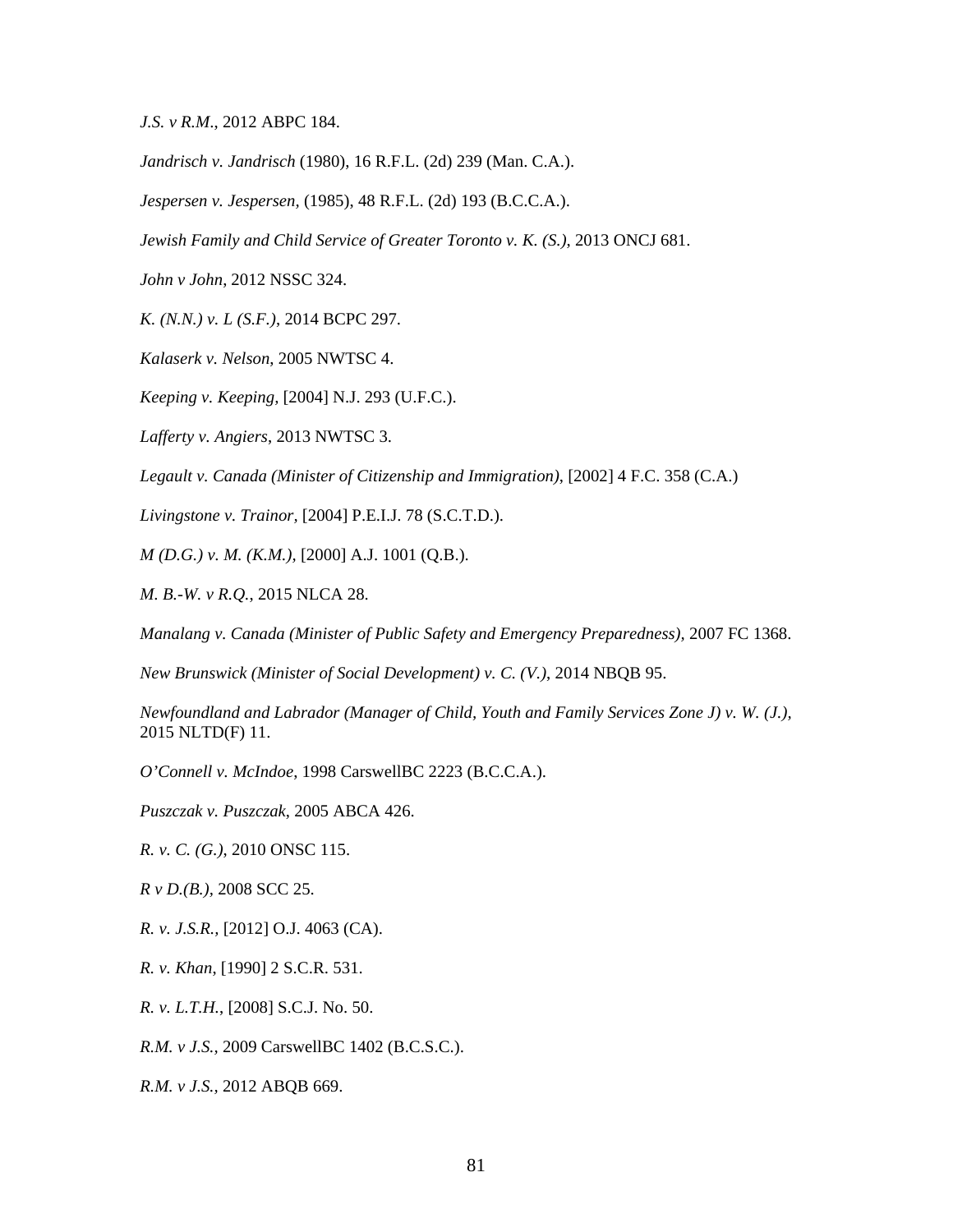*R.M. v J.S.,* 2013 ABCA 441.

*Re Children's Aid Society of London & Middlesex,* 2010 ONSC 1348.

*Re D (A Child) (Abduction: Rights of Custody)*, [2006] UKHL 51, [2007] 1 AC 619.

*Re F. (T.L.),* 2001 SKQB 271.

*Re L. (G.),* 2012 SKQB 388.

*Re L.C*., [2014] UKSC 1.

*Re M (Children) (Abduction: Rights of Custody)*, [2007] UKHL 55, [2008] 1 AC 1288.

*Re P. (G.)*, 2003 SKQB 505.

*S. (M.A.) v. S. (J.S.),* 2012 NBQB 285.

*S.G.B. v. S.J.L*., 2010 ONCA 578.

*Stefureak v. Chambers*, 2004 CarswellOnt 4244, 6 R.F.L. (6th) 212 (Ont. S.C.J)*.* 

*Strobridge v. Strobridge* (1994), 18 O.R. (3d) 753 (Ont. C.A.).

*U. (A.J.) v. U. (G.S.),* 2015 ABQB 6.

*U. (C.) (Next Friend of) v. Alberta (Director of Child Welfare)*, 2003 ABCA 66.

*W. (M.) v. British Columbia (Director of Child, Family & Community Service*), 2004 CarswellBC 2908, 2004 BCPC 452*.*

*Wagner v. Melton*, 2012 NWTSC 41.

# **International Treaties**

*Convention on the Rights of the Child*, UN Doc. A/RES/44/25 (20 November 1989).

*Convention Relating to the Status of Refugees*, UNTS, vol. 189, p. 137, CTS 1969/6.

Hague Convention on the Civil Aspects of International Child Abduction, Can. T.S. 1983, No. 35.

*Hague Convention of 29 May 1993 on Protection of Children and Co-operation in Respect of Intercountry Adoptions.* 

# **Secondary Sources**

Abramovitch, Rona; Michele Peterson-Badali & Meg Rohan. "Young People's Understanding and Assertion of Their Rights to Silence and Legal Counsel" (1995) 37 Can. J. Crim. 1.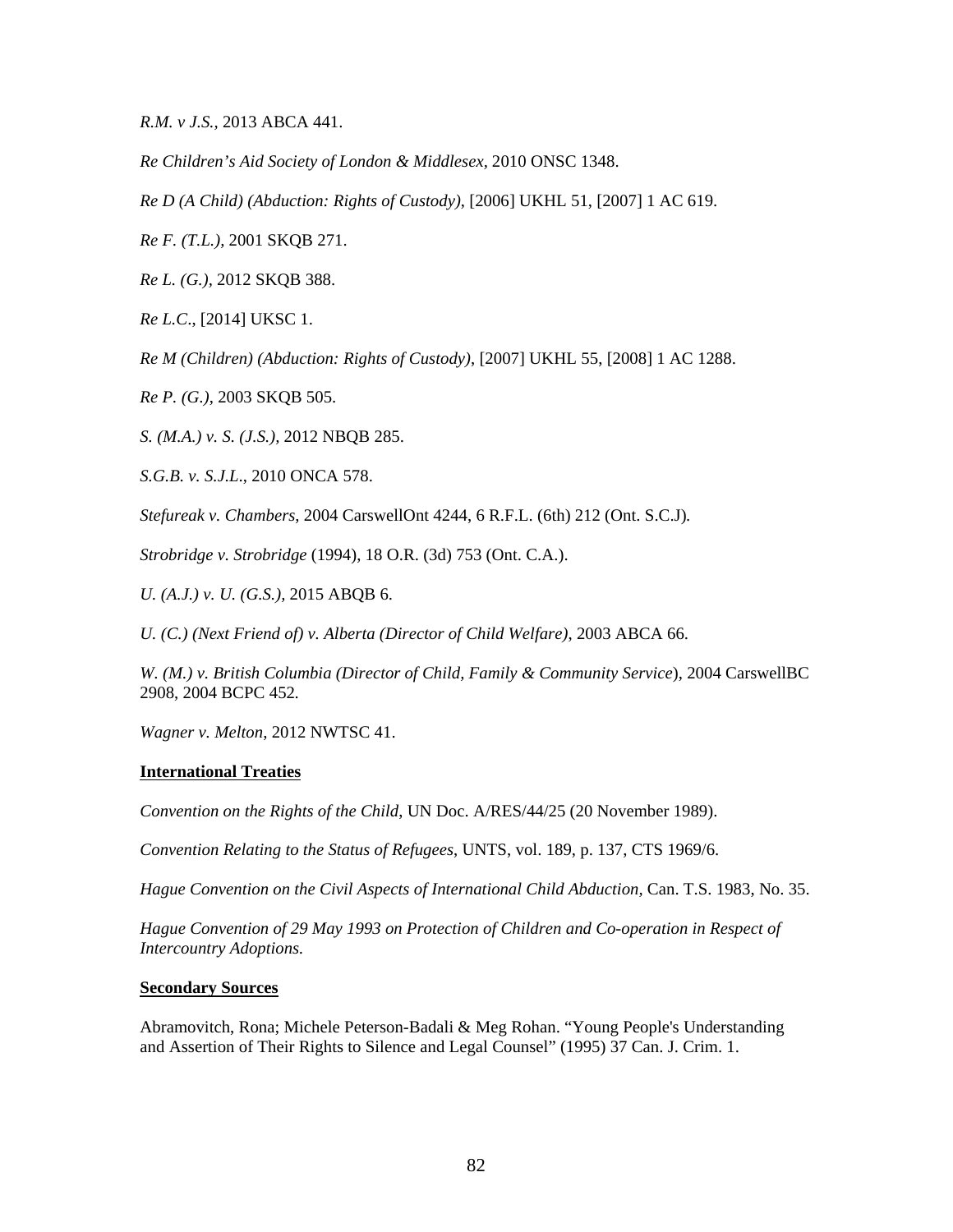Alberta, Court of Queen's Bench. "Family Law Practice Note 8: Parenting Time/Parenting Responsibilities Assessments," online: Alberta Courts <https://albertacourts.ca/docs/defaultsource/Court-of-Queen's-Bench/pn8-bi-lateral-assessment---final.pdf?sfvrsn=0>.

Bala, Nicholas. "Bringing Canada's Divorce Act into the New Millennium: Enacting a Child-Focused Parenting Law"(2015) 40:2 Queen's L. J. 425-482.

Bala, Nicholas. "Child Representation in Alberta: Role and Responsibilities of Counsel for the Child" (2006) 43 Alta. L. Rev. 845.

Bala, Nicholas. "Double Victims: Child Sexual Abuse and the Criminal Justice System" (1990) 15 Queen's L.J. 3*.*

Bala, Nicholas. "The Voice of Children in Alberta Family Law Cases" (Paper presented to the Legal Education Society of Alberta for Children's Lawyers in Calgary and Edmonton, April 2005) [unpublished].

Bala, Nicholas & Patricia Hebert. "Views, Perspectives and Experiences of Children in Family Cases" (Paper presented to the National Judicial Institute Program on Judicial Interviews of Children and the National Family Law Program, July 2014) [unpublished].

Bala, Nicholas & Mary Jo Maur. "The Hague Convention on Child Abduction: A Canadian Primer" (2014) 33 Can. Fam. L.Q. 267.

Bala, Nicholas; Rachel Birnbaum & Lorne Bertrand. "Controversy about the Role Children's Lawyers: Advocate or Best Interests Guardian? Comparing Attitudes & Practices in Alberta & Ontario – Two Provinces with Different Policies" (2013) 51 Fam. Ct. Rev. 681.

Bala, Nicholas; Rachel Birnbaum & Francine Cyr. "Judicial Interviews of Children in Canada's Family Courts" in Tali Gal & Benedetta Durmay, eds. International Perspectives and Empirical Findings on Child Participation: From Social Exclusion to Child-Inclusive Policies (New York: Oxford University Press, 2015) 135.

Bala, Nicholas; Angela D. Evans & Emily Bala. "Hearing the Voices of Children in Canada's Criminal Justice System: Recognizing Capacity and Facilitating Testimony" (2010), 22 Child & Family Law Quarterly (U.K.) 21.

Bala, Nicholas; Rachel Birnbaum, Francine Cyr & Denise McColley. "Children's Voices in Family Court: Guidelines for Judges Meeting Children" (2013) 47:3 Family Law Quarterly 381.

Birnbaum, Rachel & Nicholas Bala. "Judicial Interviews With Children In Custody And Access Cases: Comparing Experiences In Ontario And Ohio" (2010), 24(2) International Journal of Law, Policy and the Family 300.

Birnbaum, Rachel & Michael Saini. "A Scoping Review of Qualitative Studies on the Voice of The Child in Child Custody Disputes" (2013) 20 Childhood 260.

Birnbaum, Rachel; Nicholas Bala & John Paul Boyd. "The Canadian Experience with Views of the Child Reports: A Valuable Addition to the Toolbox?" International Journal of Policy, Law and the Family [forthcoming in 2016].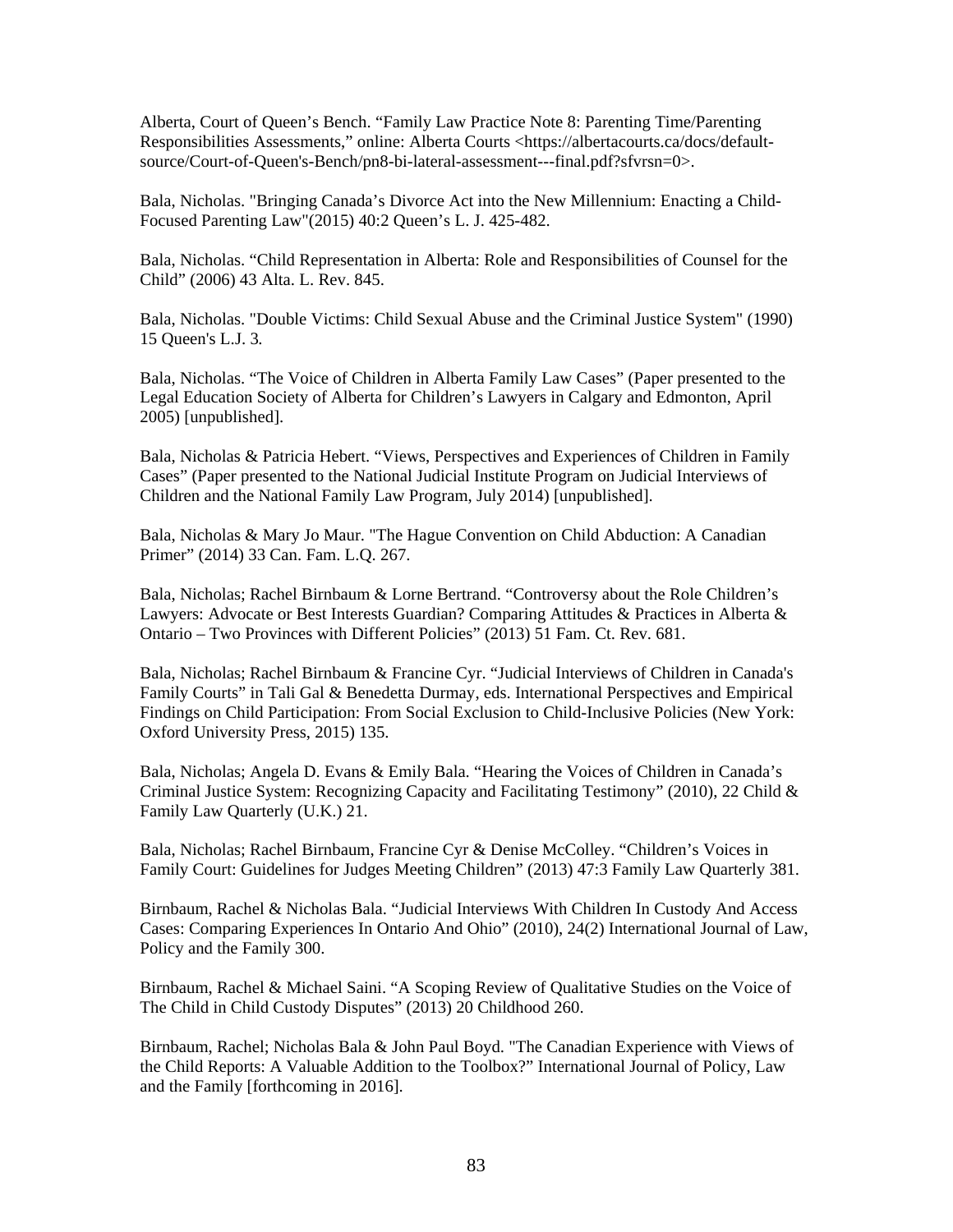Birnbaum, Rachel; Nicholas Bala, & Francine Cyr. "Children's Experiences with Family Justice Professionals In Ontario and Ohio" (2011) 25 International Journal of Policy, Law and the Family 398.

Brubacher, Sonja*;* Nicholas C. Bala, Kim Roberts & Heather Price. "Investigative Interviewing of Witnesses and Victims in Canada," in David Walsh et al., eds., *International Developments and Practices in Investigative Interviewing and Interrogation, Volume 1: Victims and Witnesses* (London: Routledge Press, 2015).

Canadian Coalition on the Rights of the Child. *Children's Rights in Canada 2011- Working Document: Right to Education, Research Report.*

Canada, Immigration and Refugee Board. *Guideline 3: Child Refugee Claimants: Procedural and Evidentiary Issues* (September 30, 1996), online: < http://www.irb-cisr.gc.ca/Eng/BoaCom/references/pol/GuiDir/Pages/GuideDir03.aspx>.

Canada, Immigration and Refugee Board. "Designated Representatives Guide," online: < http://www.irb-cisr.gc.ca/Eng/BoaCom/references/LegJur/Pages/GuideDesRep.aspx>. Day, David C. "The Capable Minor's Healthcare: Who Decides?" (2007), 86 Can. Bar Rev. 379.

Denov, Myriam. "Youth Justice and Children's Rights: Transformations in Canada's Youth Justice System," in R. Brian Howe & Katherine Covell, eds., *A Question of Commitment: Children's Rights in Canada* (Waterloo: Wilfred Laurier University Press, 2007) 153.

Finlay, Judy; Jill Magazine, and Amanda Hotrum. *Consent and Confidentiality in Health Services: Respecting the Right to be Heard* (Toronto: Office of the Child and Family Service Advocacy, 2005).

Government of the United Kingdom, Policy Paper: Voice of the Child: government response to Dispute Resolution Advisory Group report*,* online: <www.gov.uk/government/publications/voice-of-the-child-government-response-to-disputeresolution-advisory-group-report>.

Green, Ross Gordon & Kearney F. Healy. *Tough on Kids: Rethinking Approaches to Youth Justice* (Saskatoon: Purich Publishing, 2003).

Grover, Sonja. "On the Rights of Refugee Children and Child Asylum Seekers," in R. Brian Howe & Katherine Covell, eds., *A Question of Commitment: Children's Rights in Canada* (Waterloo: Wilfred Laurier University Press, 2007) 343.

Howe, R. Brian & Katherine Covell. "Schools and the Participation Rights of Children (1999- 2000), 10 Education and Law Journal 107.

Howe, R. Brian & Katherine Covell. *Education in the Best Interests of the Child: A Children's Rights Perspective on Closing the Achievement Gap* (Toronto: University of Toronto Press, 2013).

Kelly, Joan B. & Mary Kay Kisthardt, "Helping Parents Tell Their Children about Separation and Divorce: Social Science Frameworks and the Lawyer's Counseling Responsibility" (2009) 22 J. Am. Acad. Mat. L. 1401.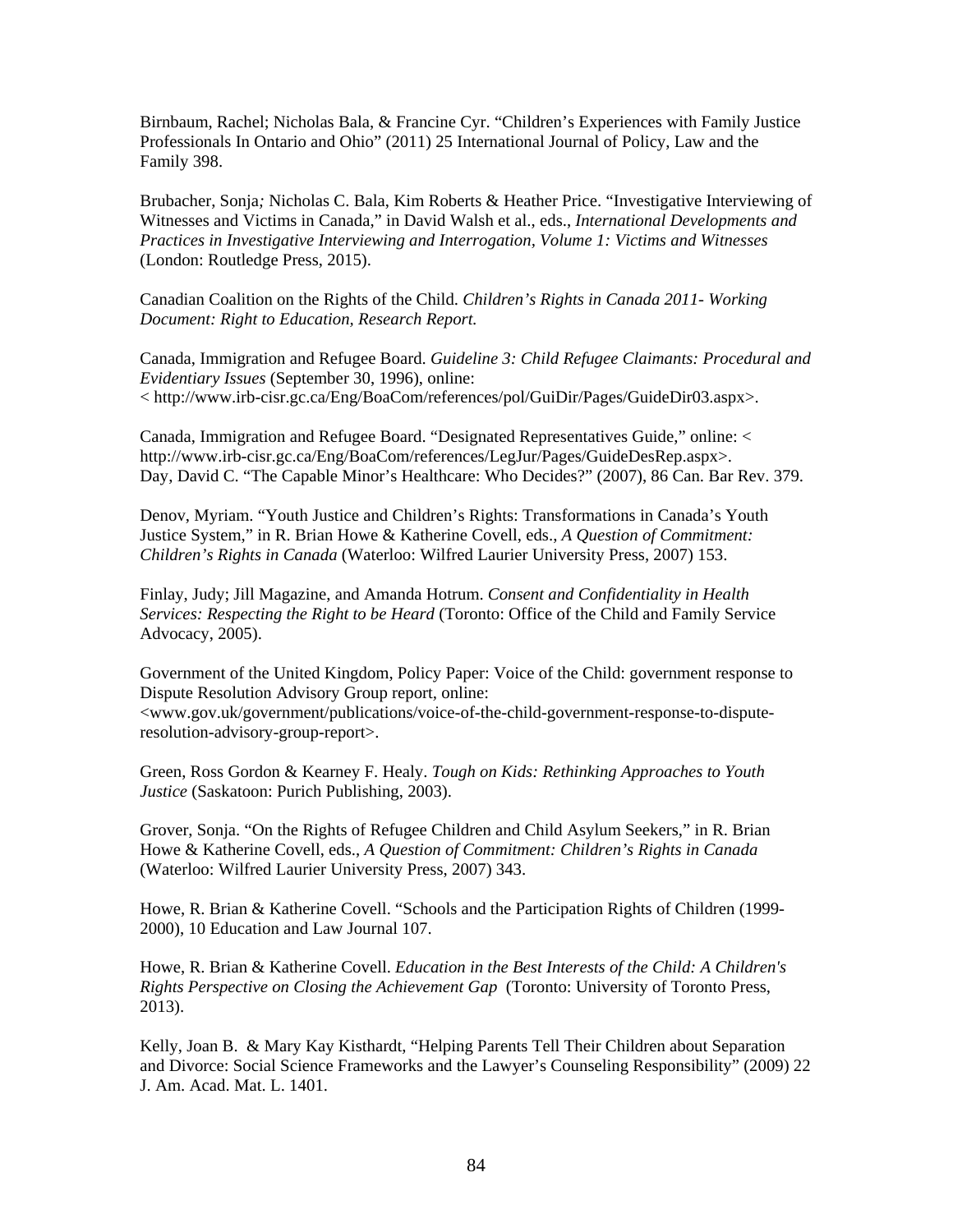Munby, James. "Unheard voices: The involvement of children and vulnerable people in the family justice system," [2015] Fam Law 895.

Office of the Provincial Advocate for Children and Youth, Youth Advisory Committee, online: *<*http://www.provincialadvocate.on.ca/main/en/ihsts/youth-advisory-committee.html*>.* 

Ontario Office of the Children's Lawyer, *Policy on the Role of Child's Counsel,* April 3, 1995, revised January 18, 2001.

Ottawa Police Service, Youth Advisory Committee, online: <http://www.ottawapolice.ca/en/news-and-community/youth-advisory-committee-yac.asp>.

Paré, Mona. "Inclusion and Participation in Special Education Processes in Ontario, Canada" in Tali Gal & Benedetta Durmay, eds. *International Perspectives and Empirical Findings on Child Participation: From Social Exclusion to Child-Inclusive Policies* (New York: Oxford University Press, 2015) 37.

Parks, Aisling. *Children and International Human Rights Law: The Right of Children to be Heard* (London: Routledge, 2013).

Paul-Carson, Patricia. *Intercountry Adoption Legislation in Canada: Does It Protect the Best Interests of the Child?* (Ottawa, Adoption Council of Canada, May, 2012) <www.adoption.ca/uploads/File/The-Legal-Context-July-2012(1).doc>.

Peterson-Badali, Michele & Martin Ruck. "Rights Knowledge, Reasoning, and Attitudes" in Roger J.R. Levesque ed., *Encyclopedia of Adolescence* (NewYork: Springer, 2012) 2386.

Renting, David. "Program helps 'unaccompanied minors' navigate Canada's refugee process," *Toronto Star*, Aug. 17, 2013.

Ross, Oakland. "Deported Mexican teen makes daring return to Canada," *Toronto Star*, May 05, 2011.

Semple, Noel. "The Silent Child: A Quantitative Analysis of Children's Evidence in Canadian Custody and Access Cases" (2010) 29 Canadian Family Law Quarterly 7.

Thompson, D.A.R. "Are there Any Rules of Evidence in Family Law?" (2003) 21 Can. Fam. L.Q. 245 at 289.

Williams, R.J. "If Wishes Were Horses Then Beggars Would Ride" (Paper presented at the National Judicial Institute, Family Law Program, 1999).

Wilson, Jeffery. *The Law's Treatment of Children and Youth* (Toronto: Lexis, 2011).

Wouk, Judith; Soojin Yu, Lisa Roach, Jessie Thomson, Anmarie Harris. (2006) "Unaccompanied/Separated Minors and Refugee Protection in Canada: Filling Information Gaps" 23:2 *Refuge: Canadian Journal on Refugees* 125-134.

United Nations Committee on the Rights of the Child, Sixty-first session, 5 October, 2012, *CRC/C/CAN/CO/3-4*, *Concluding Observations: Canada*